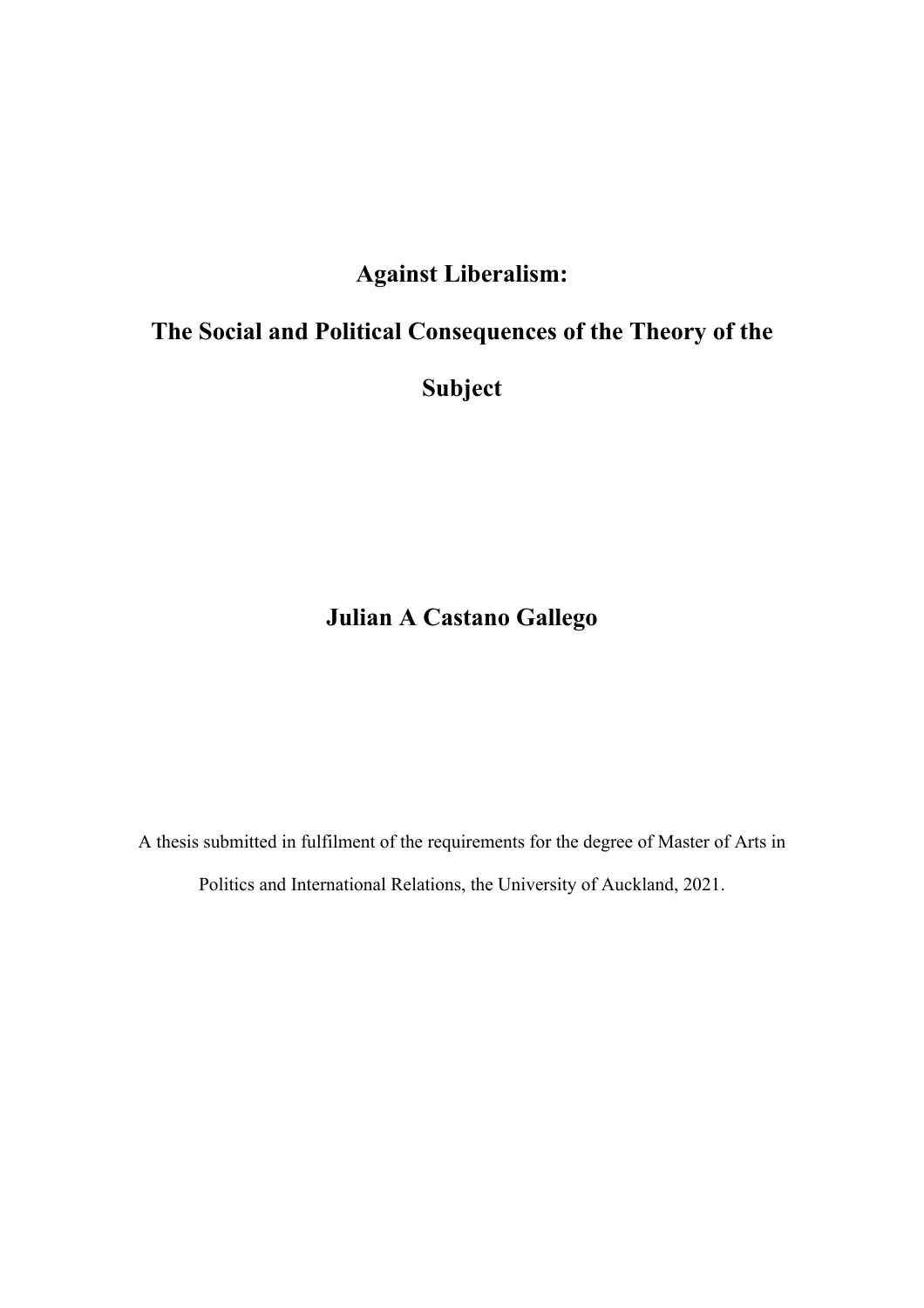#### **Abstract**

The aim of this thesis is to understand how individualism became cemented in contemporary philosophical, political, economic and moral thought. Understanding where exactly the locus is, we can attempt to dismantle it once and for all so that a site can be created to construct relational spaces where both ourselves and the world can flourish. This thesis identifies two different trajectories that originate in the Enlightenment in terms of thinking through the theory of the subject, the self or the individual: the subject as insular on the one hand and as collective on the other. The first trajectory presents the subject as dematerialised and informed by the division between subject and objects but also between subjects. As such the subject can only relate in the negative, that is, the subject returning to itself in order to represent the other. Here the early modern subject and its liberal offspring are presented. The second trajectory evidences the deep relationality from which the subject is constituted, here, transindividuality finds its heightened expression through Spinoza's dismantling of this first trajectory. This second trajectory emphasises on the interconnection between subject and objects that are nonetheless obscured in our current epoch and also argues that in order for relations and the world to flourish, we need to move beyond the capitalist mode of production. This project argues for the later trajectory and against the former but also attempts to show how the former has become the fulcrum from which liberal theories stem today. Once these two trajectories are clearly drawn, they will be intersected in the last two chapters of this thesis, in theory and practice, in order to evidence that liberal conceptions of justice are unable to provide a stable solution to local and global issues and to intimate how a transindividual interpretation not only helps in bringing these issues to light but provide a conceptual and practical opening for radical change. Through transindividuality we therefore can evidence the alienation that obscures the relations of subjects to objects and to other people, relations that constantly obtain under the current mode of production which liberal political and economic positions obscure through the figure of the individual.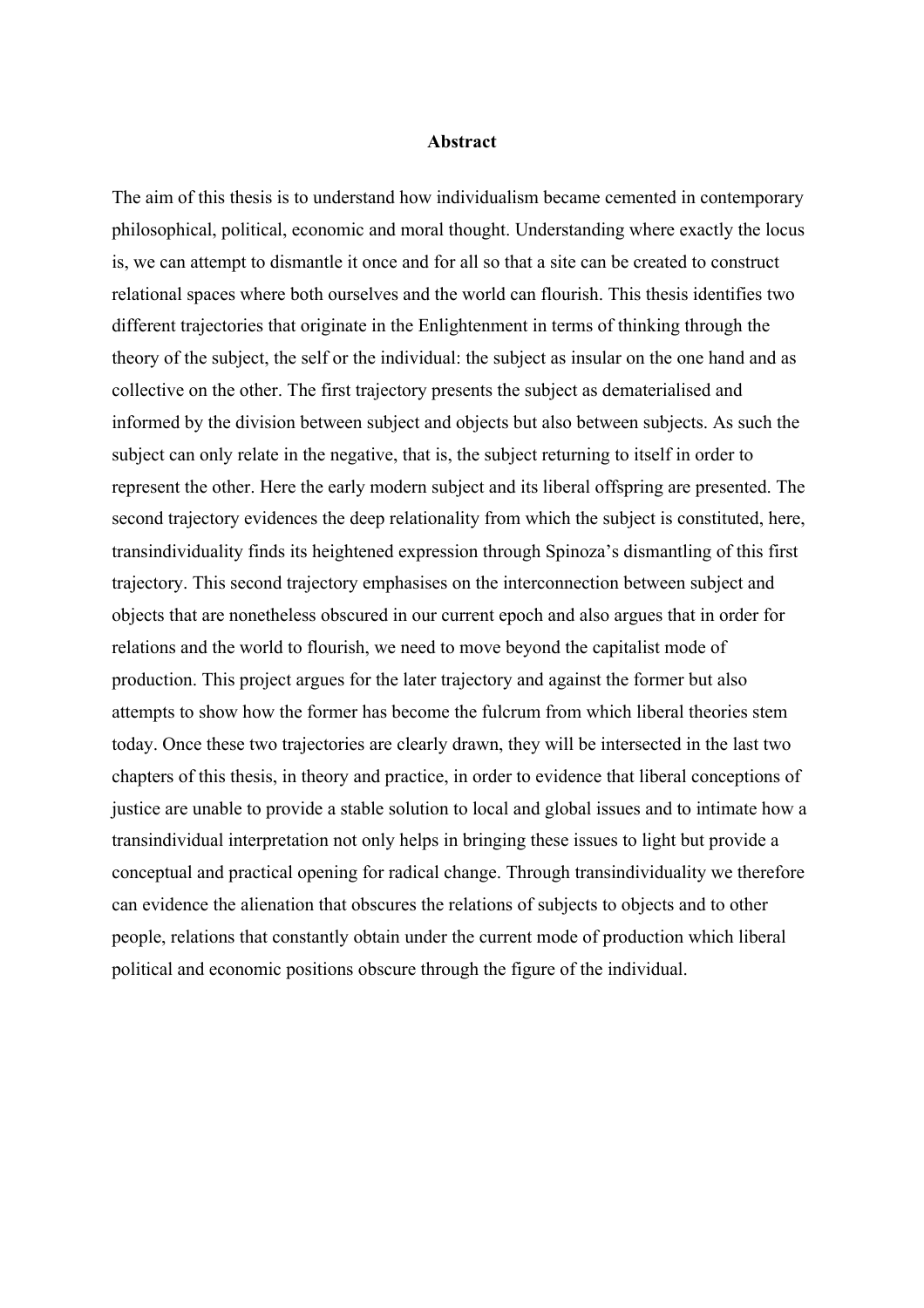### **Dedication**

To my friend and recent wife Lauren Willing, to Alberto, Elda, and Shannon Walsh gracias por todo.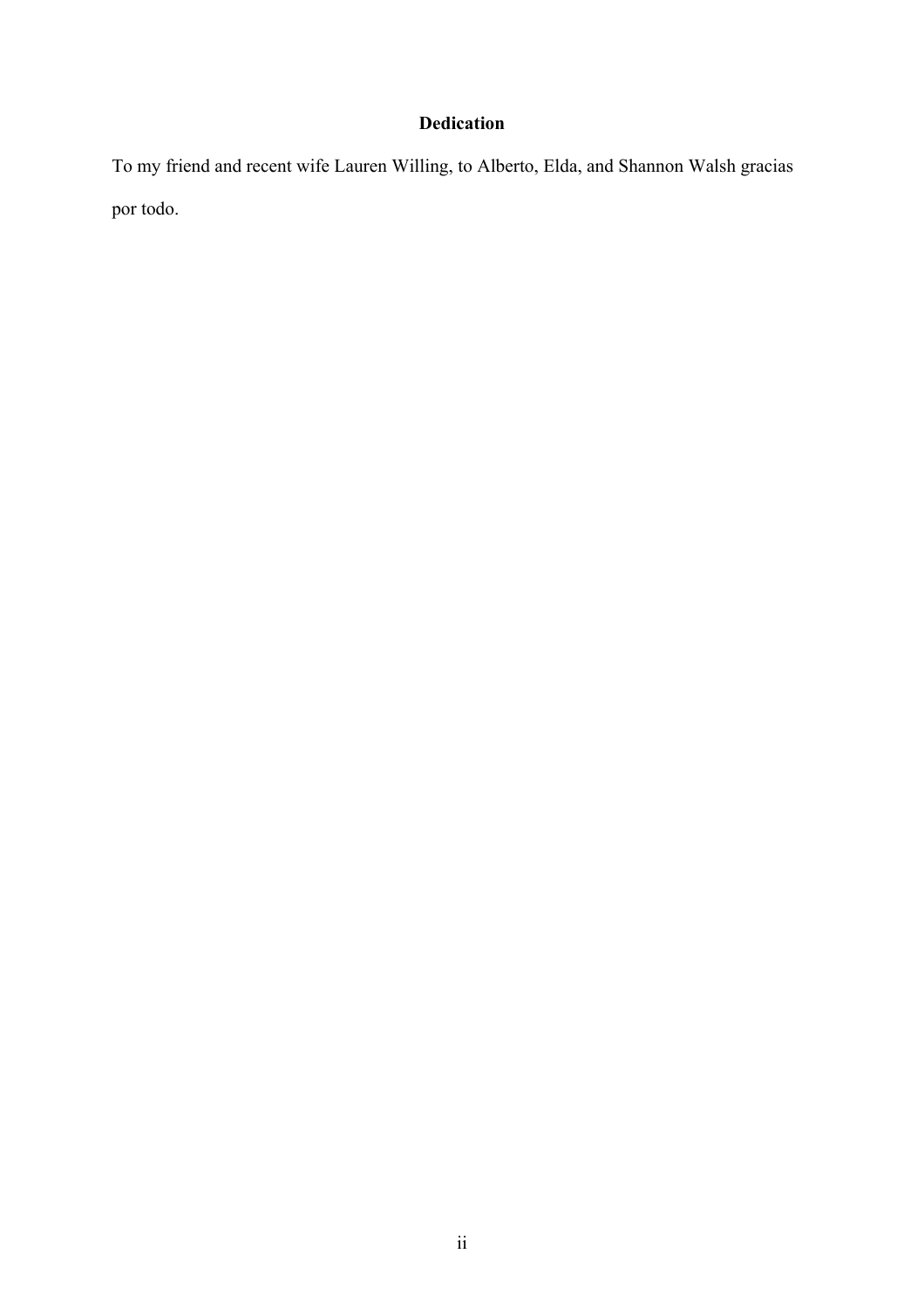#### **Acknowledgments**

Since this thesis aims at revitalising the collective nature of the subject it is important to acknowledge that the author of this project is an individual in the plural. As such, part of this thesis belongs to the graduate research group lead by Campbell Jones, to the University of Auckland General library and their friendly staff, to my dog Lola and my patient wife, the Hunua ranges, the sauna of Tepid baths and the pubs of Auckland central – places where most of these pages were thought through. A special acknowledgement and deep gratitude to Campbell Jones for his outstanding commitment to his students and for his constant and patient guidance throughout this thesis. Also, to Shannon Walsh for his friendship and all the conversations which helped shaping it.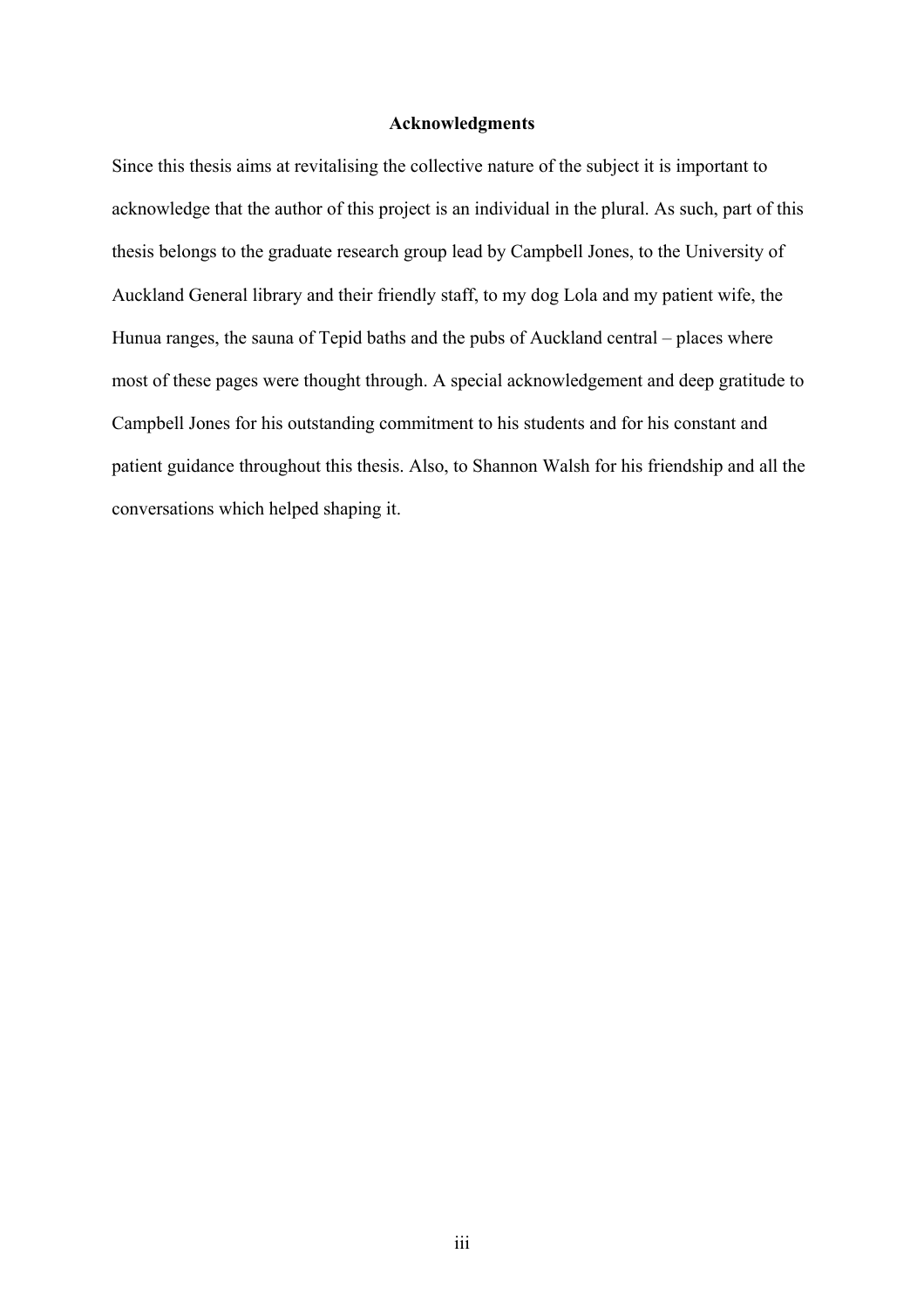## **Table of Contents**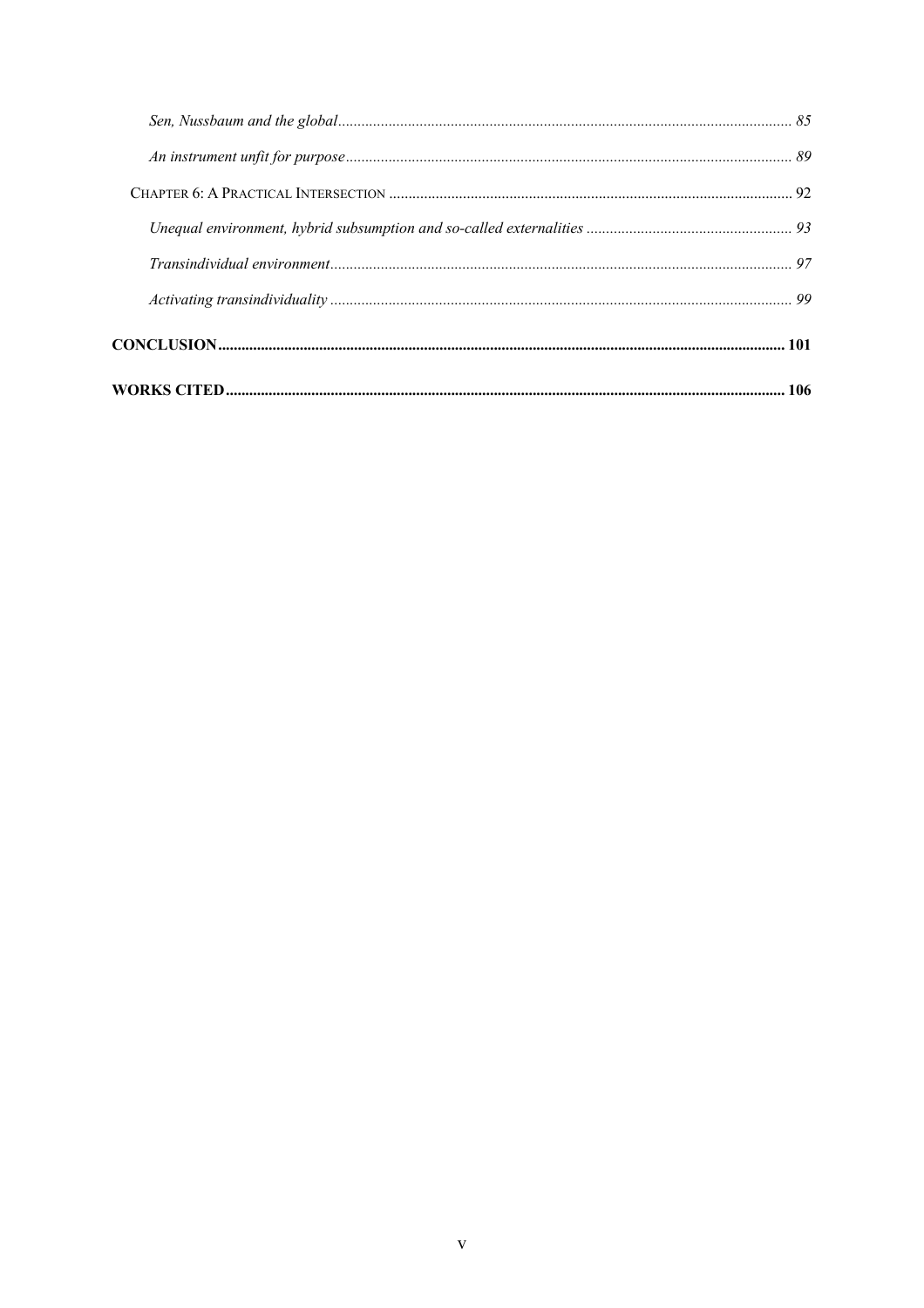#### **Introduction**

They are casting their problems at society. And, you know, there's no such thing as society. There are individual men and women and there are families. And no government can do anything except through people, and people must look after themselves first. It is our duty to look after ourselves and then, also, to look after our neighbours. – Margaret Thatcher.<sup>1</sup>

#### **A general curiosity**

A week after Thatcher's death Samuel Brittan wrote a piece in the opinion section of the *Financial Times* praising the so-called Iron Lady and the political and philosophical legacy of the above statement. Brittan defined Thatcher's position as methodological individualism, a concept that he tried to defend in *Capitalism with a Human Face* which he centred in the liberal tradition and as a cornerstone of political thought. This type of individualism is best described as securing one's needs first and foremost, then the family, and if possible, the rest of the people in one's immediate vicinity.2 Society or the government – which he seems to conflate – serves only as 'a mechanism with which people can help each other and force would-be free riders to make a contribution'. <sup>3</sup> This is a widely held position in mainstream political discourse, for instance, J. F. Kennedy's inaugural address where he asked people to act as individuals as opposed to expecting the government to come to their aid.4

But where does this position come from? And more importantly, is it not more intuitive for someone to think themselves as deeply social as opposed to individuals in an

 $<sup>1</sup>$  Thatcher, No such thing as society.</sup>

<sup>2</sup> Brittan, *Capitalism with a Human Face*, 85–89.

<sup>3</sup> Brittan, 'Thatcher Was Right – There Is No "Society"'.

<sup>4</sup> Kennedy, 'Ask Not What Your Country Can Do for You...'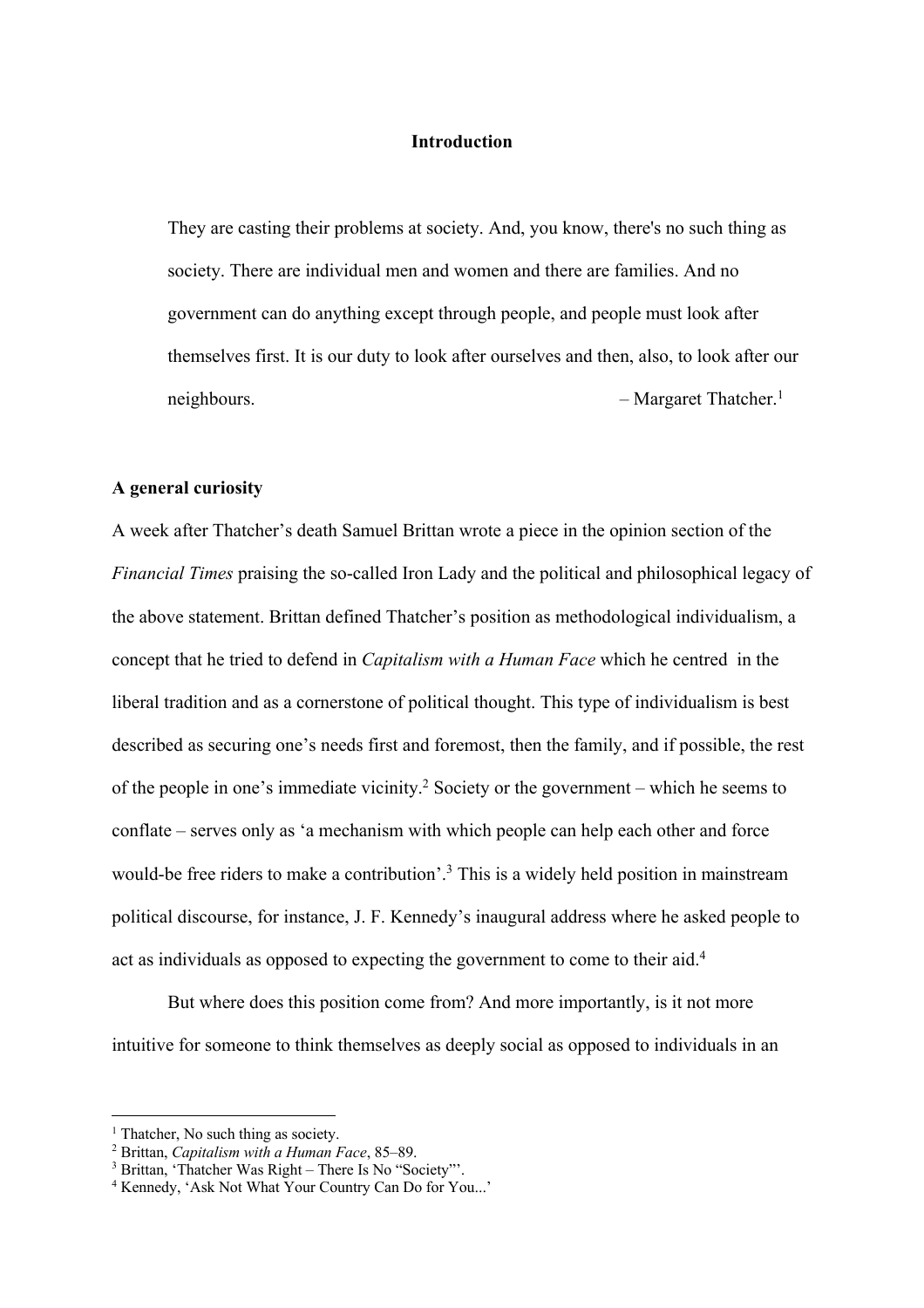almost abstract society? These questions have become the constant occupation of my intellectual journey and the drive for this particular thesis. Namely, what if any are the philosophical assumptions that determine the discourse of liberalism? Is this a position that can obtain once being thoroughly analysed and placed under a critical lens? Individualism seems to permeate all aspects of society and can have deleterious impacts when attempting to mobilise as a collective. For instance, being concerned about individual affairs may not leave enough space to ponder how those affairs are collectively constructed.

This perhaps is nowhere as evident as the presentation of the *Universal Declaration of Human Rights* (1948) where Article 1 states: 'All human beings are born free and equal in dignity and rights. They are endowed with reason and conscience and should act towards one another in a spirit of brotherhood'.<sup>5</sup> There is a prescriptive position here, universalising the identity of the subject as endowed with reason and conscience without explicating by virtue of what or whom this endowment occurs. The normative position, that is, individuals should act in a familial spirit towards others is strikingly vague in that it does not clarify what a 'spirit of brotherhood' is nor indicate that these individuals ought to or must comport in such a manner. At face value, it is possible to argue that when setting aside the seemingly benevolent aspect of Article 1, one can make visible a prevalence for the individual over the collective which in this case appears just as a weak prescription. That is, the core of the article, the endowment of a certain moral standard and rights are focused on the individual without a serious emphasis on the relations from which these are formed, the individual here appears to precede the social.

A naïve hypothesis can then be posed: it may well be that it is due to this emphasis on individualism that collective issues such as global inequality, the climate crisis, and perhaps the current pandemic are issues that are so difficult or perhaps impossible to resolve. How

<sup>5</sup> Universal Declaration of Human Rights.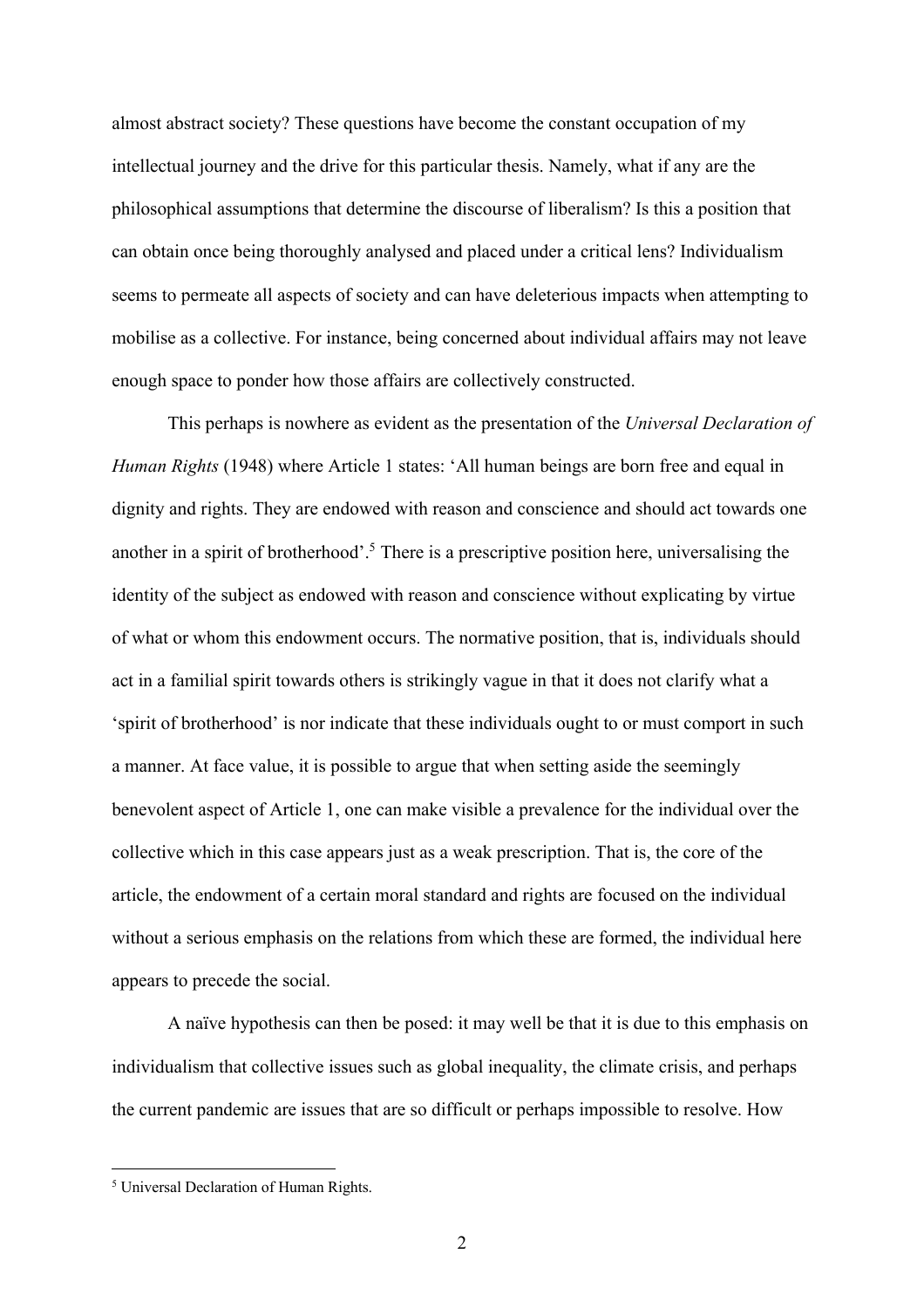can then these positions be reformulated so that the collective concern does not become just a weak suggestion? One can say with Derrida that 'we must bring to light what it was that, right from the start, within these attempts at a universal characteristic, limited the power and extent of the breakthrough'.<sup>6</sup> Understanding the theory of the subject and its implications in political theory are the themes for what is presented in the first part of this thesis, these will be traced from key figures of the Enlightenment. The second part will attempt to reanimate the power and extent of a possible breakthrough or better, a breakaway from individualism, this will also be traced from the Enlightenment but further interpreted through contemporary theorists. The third part will serve as a place where these ideas will be interpreted in theory but also in practice. As such, the subject is disassembled and put back together in a manner that it can no longer be thought through in isolation. Like Moten elegantly puts it, 'the restoration of the subject will have been made possible by the subject's having been broken'.7

#### **Making sense of the subject**

Making sense of ourselves and how we are positioned in the world has been a question that has preoccupied philosophers throughout history. This is what can be described as the theory of the subject, that is, the attempt to understand what it is that constitutes a person, a self. Is it the mind, the body, both or something else? The position from which my thesis starts stems from a challenge of the classic idea of conceiving the self in relation to a deity or higher being which was disrupted by the secular movement of the Enlightenment. While philosophers like Descartes sought to rationalise the ideas of God and self, others constantly sought to dissociate these two. Thinking of the self as a rational individual, a self-conscious person that has the capacity to determine both themselves and their exterior runs so deep into

<sup>6</sup> Derrida, *Of Grammatology*, 98–99.

<sup>7</sup> Moten, *Black and Blur*, 123.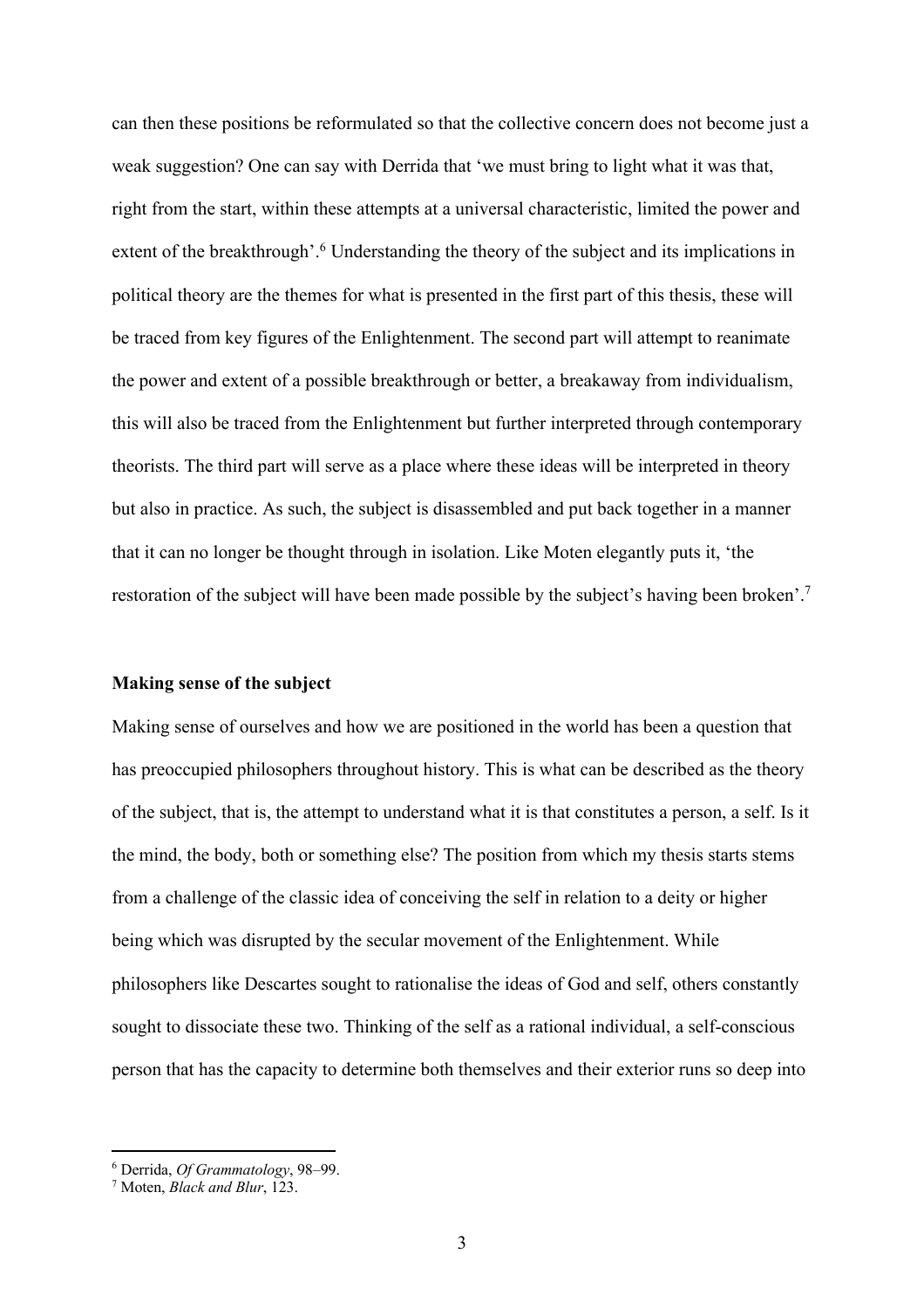the way that the individual is theorised that it has cemented in moral, economic and political philosophy. Although progressive for its time, the idea of the rational self-conscious individual has severe implications for the way we relate to the world and each other. So much so that that the very idea of relating appears to be constantly contested at best, or inapplicable at worst.

Through this thesis I have sought to trace this idea, that is, how from the Enlightenment onwards it is possible to trace the subordination of relations via the separation of object and subject but also among subjects, through key figures of the Enlightenment and some modern theorists. This thesis engages with the original works of the authors I rely on and presents a critical analysis of the way these theorists account for the idea of the subject, that is, how is it that – according to them – someone accounts for themselves and the otherness around them. The focus of this thesis, however, is not to present a comprehensive theory of the subject for that would require analysing each and every author that has either ponder it directly or articulated the basis from which one can be inferred. Nonetheless, this thesis focuses on key and important figures of the Enlightenment and is an effort to present two clear paths, one from which contemporary moral, economic, and political theories derive and another that provides alternatives to overcome the issues these contemporary theories encounter.

This thesis has also been an effort to think through crucial elements of the theory of the subject in order to have the grounding knowledge necessary to engage with contemporary debates. That is, in order to engage with contemporary attempts to solutions or critical perspectives in terms of the subject it is necessary to truly understand or at the very least to articulate an interpretation of the source of problem. As such this thesis can be of help when thinking through the potentialities a collective conception of subjects can generate, particularly – and this is not explored in this thesis – when thinking on the role the

4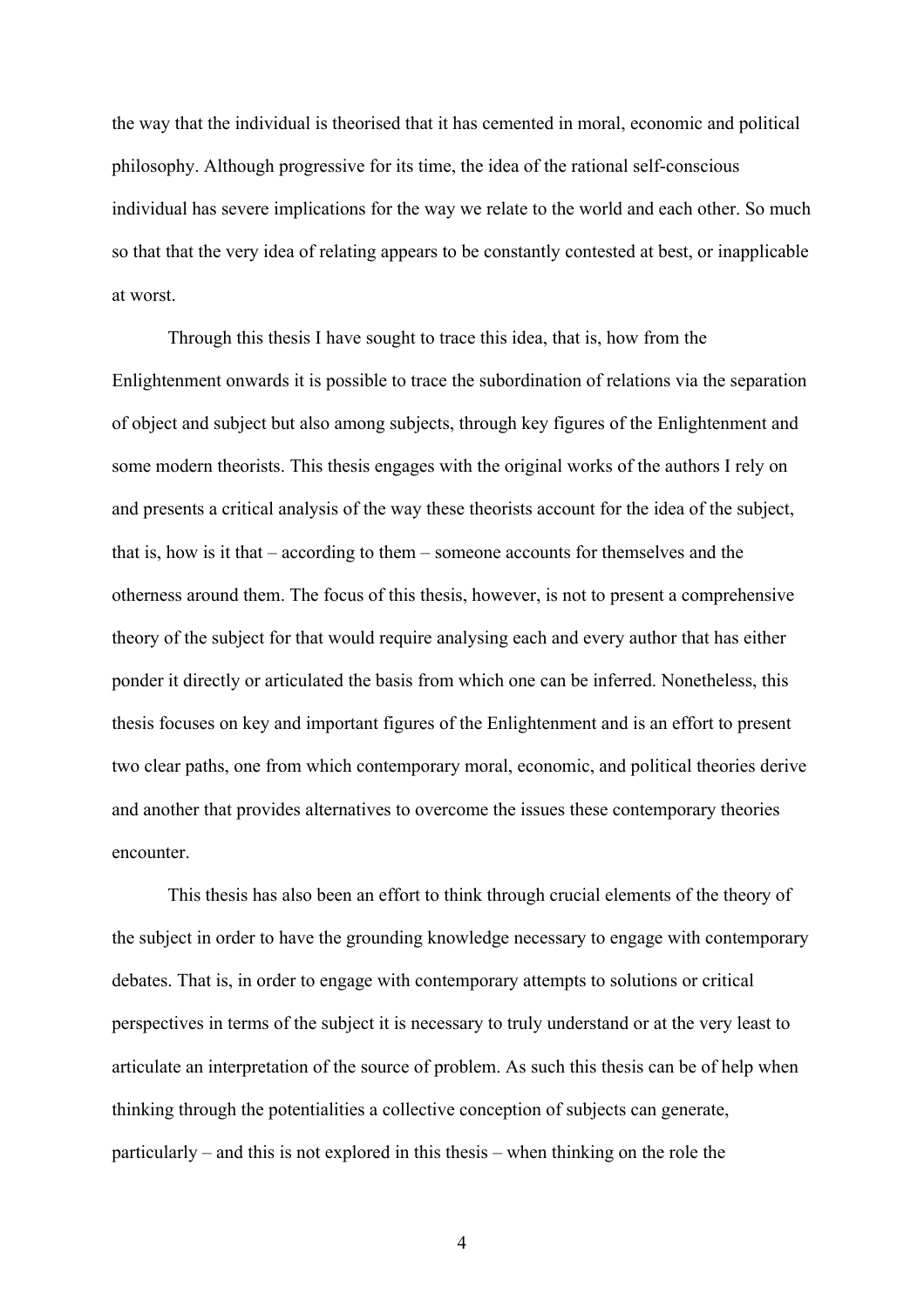unconscious plays in the formation of subjects and how some conceptions, particularly from the first trajectory, actively obscure the figure of the feminine subject. <sup>8</sup>

#### **The plan**

Two general hypotheses animate this thesis: first, whether the ideas that inform a theory of the subject from the Enlightenment are what inform individualism today and second, whether there are any conceptions which stem from the same period that challenge these ideas but can also rearticulate a different position, and alternative conception of subjects. This thesis focuses on four moments that depict two different trajectories in terms of how the subject is thought through. These trajectories can be conceptually formed as vectors, which in mathematics and physics provide a way to understand how planes are constructed as well as physical quantities. <sup>9</sup> These two vectors or trajectories are radically different from one another but they are not necessarily in diametrical opposition. On the one side we have the insular trajectory, the subject is a radically isolated idea which I term the early modern subject. This idea in turn informs what I call the liberal subject. On the other hand we have a collective trajectory, the subject is thought as relational and therefore dynamic in its nature. I argue that this is what informs the concept of transindividuality. Once these two trajectories are clearly delineated, I will articulate a point of intersection that will elucidate important theoretical and practical consequences. Structurally then, this thesis is broken into three parts, namely, the insular trajectory, the collective trajectory and the *topos* of intersection. Each of them is comprised of two chapters which I will proceed to describe as follows.

In chapter one I describe the theory of the subject of René Descartes, John Locke and Immanuel Kant. These authors, although they differ in several ways, specifically in their

<sup>8</sup> For an introduction of the subject in psychoanalysis see Jones, 'Collective Subjects'; Braidotti, *Nomadic Subjects*.

<sup>&</sup>lt;sup>9</sup> Clapham and Nicholson, 'Vector'.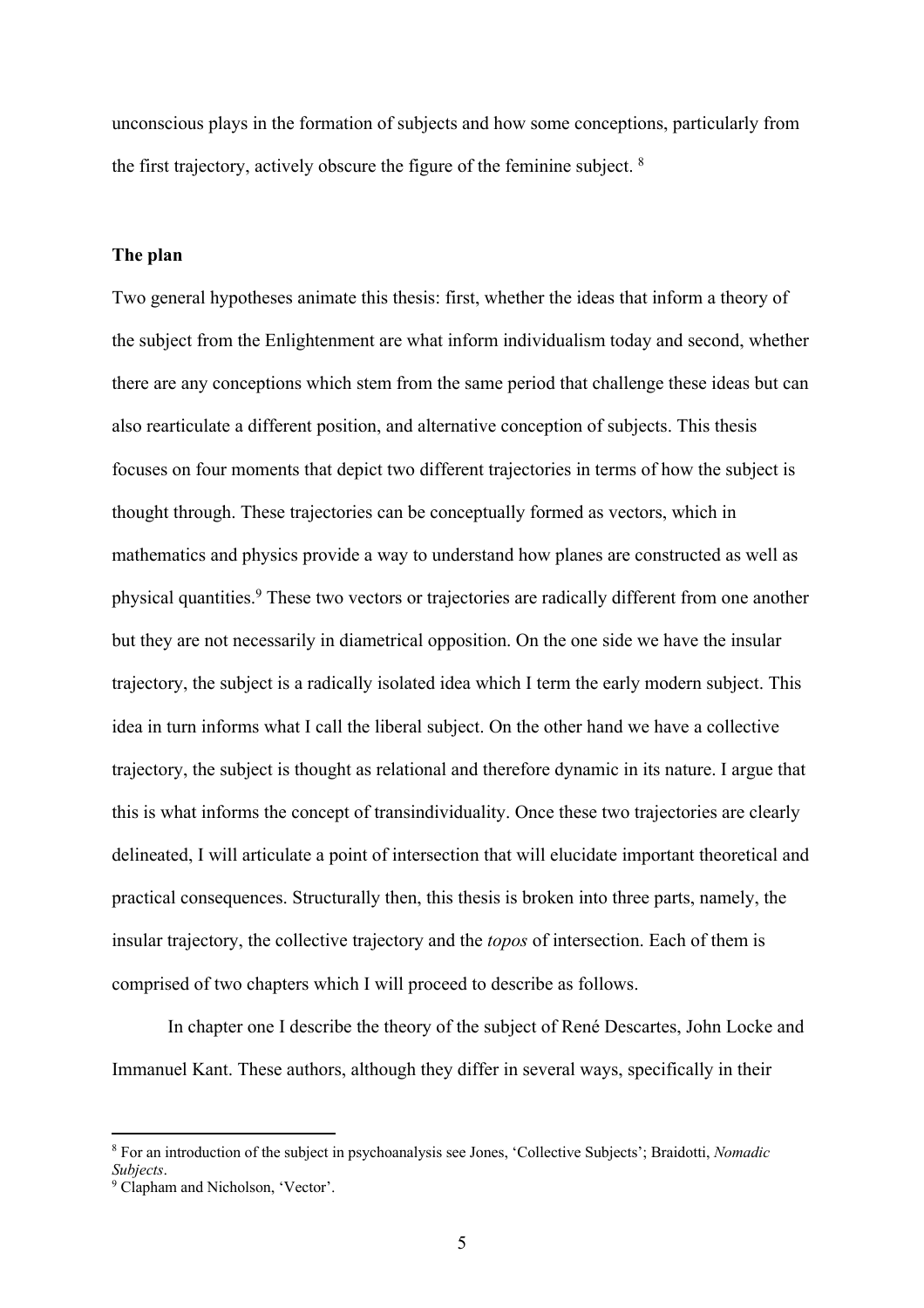treatment of substance and consciousness, coincide in representing the subject as one that is devoid of any relationality. Descartes for instance presents the subject as a thinking thing and it is this fact of being conscious of thought which secures a person's existence, 'I think, therefore I am'.10 Similarly, Locke depicts subjects as rational, that is, a self-conscious thinking thing. Nonetheless, the subject, what he terms person is one that can in fact inhabit different bodies since the only thing which secures its permanence is the person's capacity of being conscious of past actions. The body for Locke is but a tool the person utilises to own itself and nature.

Kant has a position that presents the subject, or better, represents it as the 'I' which accompanies every representation. This subject has to pass through the object in order to represent anything being inside or outside of it. However, Kant privileges the subject as any representation has to be mediated by both time and space and these are only found within the subject. Even though it may appear as though relationality obtains in the Kantian subject, it is the subject that determines the permanence of things in time and space and this presupposes that the object may well be just what the subject infers. This leads to the conclusion that, through the mentioned authors, there is a direction within this trajectory that is deeply marked by a constant urge to set apart the immaterial from the material, the subject from the object. I argue that the subject, the individual, or self which appear as concomitant ideas in the early modern subject undergoes a process of dematerialisation leaving matter at best to a subordinate position and at worst to mere contingency.

In chapter two I refer to the work of Locke and Adam Smith to evidence the radical individualism of the liberal subject which, I argue, is informed by the early modern concept of the subject. First I show that the three tenets of liberalism – freedom, equality and property – are underpinned by an appeal to reason. Persons are only capable of reason, that is, of being

<sup>10</sup> Descartes, *Principles of Philosophy*, 4–5. §7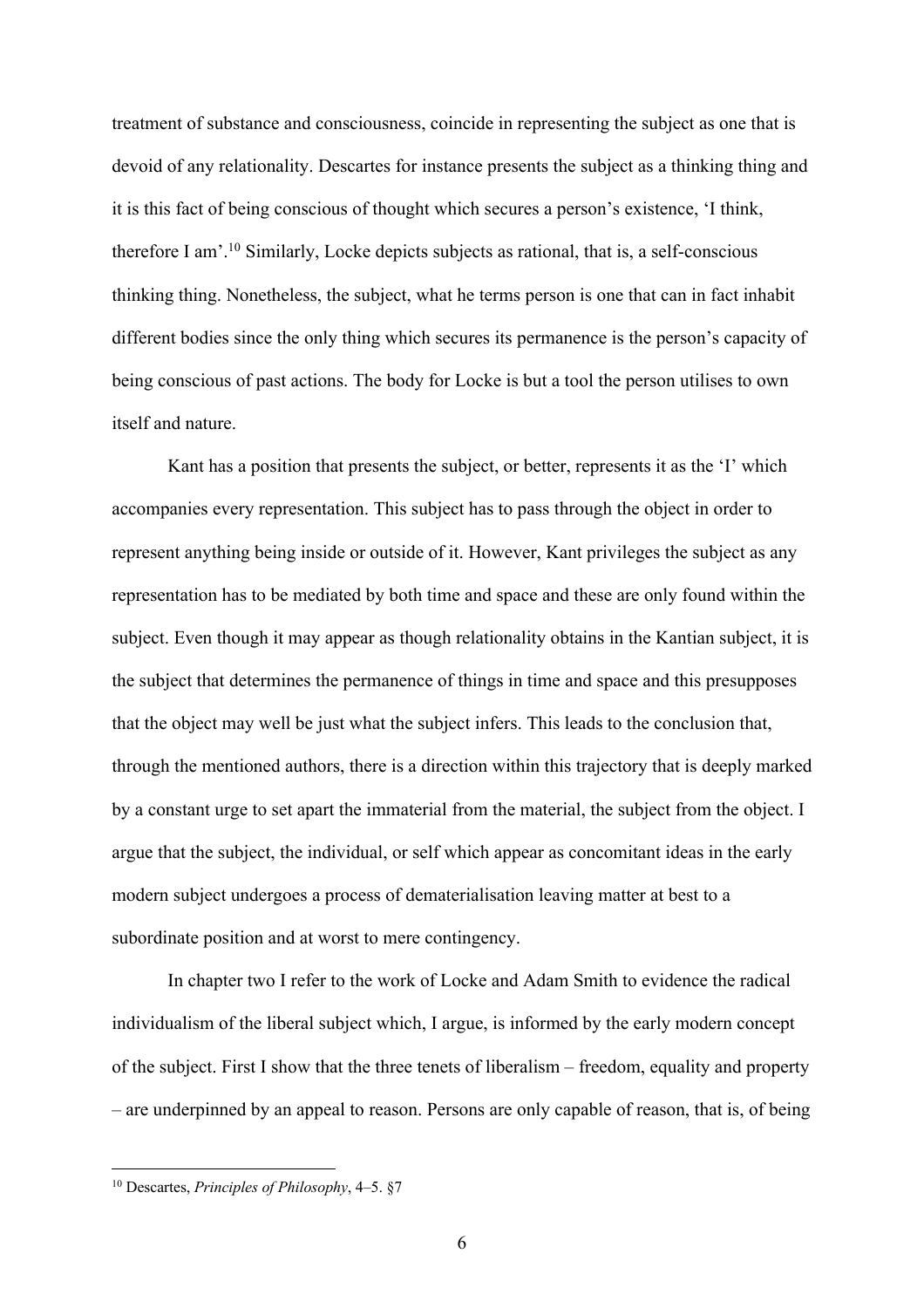a self-conscious thinking thing. But a person, the subject for Locke is only one side of being human, the immaterial side. Being human is composed of a person and living substance, a body. This separation of body and person allows Locke to develop a theory of appropriation where is perfectly possible to own the labour of another body in order to acquire property.

I argue that Smith reveals the radical individualism of liberal subjects in his theory of sympathy. Here he argues that we are unable to truly form an idea of what the other feels, the most this individualistic subject can achieve is to imagine what they would if they were in that situation. For Smith, much like the precursors of the early modern subject, the subject appears as isolated and incapable of true relationality. The best this subject can do is to form an approximate idea of the other as an image of the sympathiser, the subject, in order to abstractly connect to the world. I conclude that the early modern subject is characterised by a deep dematerialisation which in turn determines the liberal subject as radically insular and individualistic. The liberal subject, can only account for others and the world around them by looking inward, the subject returning to itself in order to determine that which is exterior to it. There is only negative relationality present, at least for these authors in the formation of subjects.

Chapter three of this thesis follows a moment that attempts to rethink the early modern subject. Based on Spinoza's work on Cartesian metaphysics and his theory of the affects in the *Ethics*, I argue that Spinoza's work proves the shortcomings of the early modern subject by arguing that not only body and mind are invariably united, but that the intellect is only formed to apprehend that which affects the body. Understanding the causes of the affects of the body is what Spinoza terms adequate ideas. People are constantly in relation to the world around them, if they are affected externally and do not understand why or how they are, that is, if they understand the affect as a cause, their ideas are inadequate. They are but passive vessels in the world. On the other hand, if they are able to form clear

7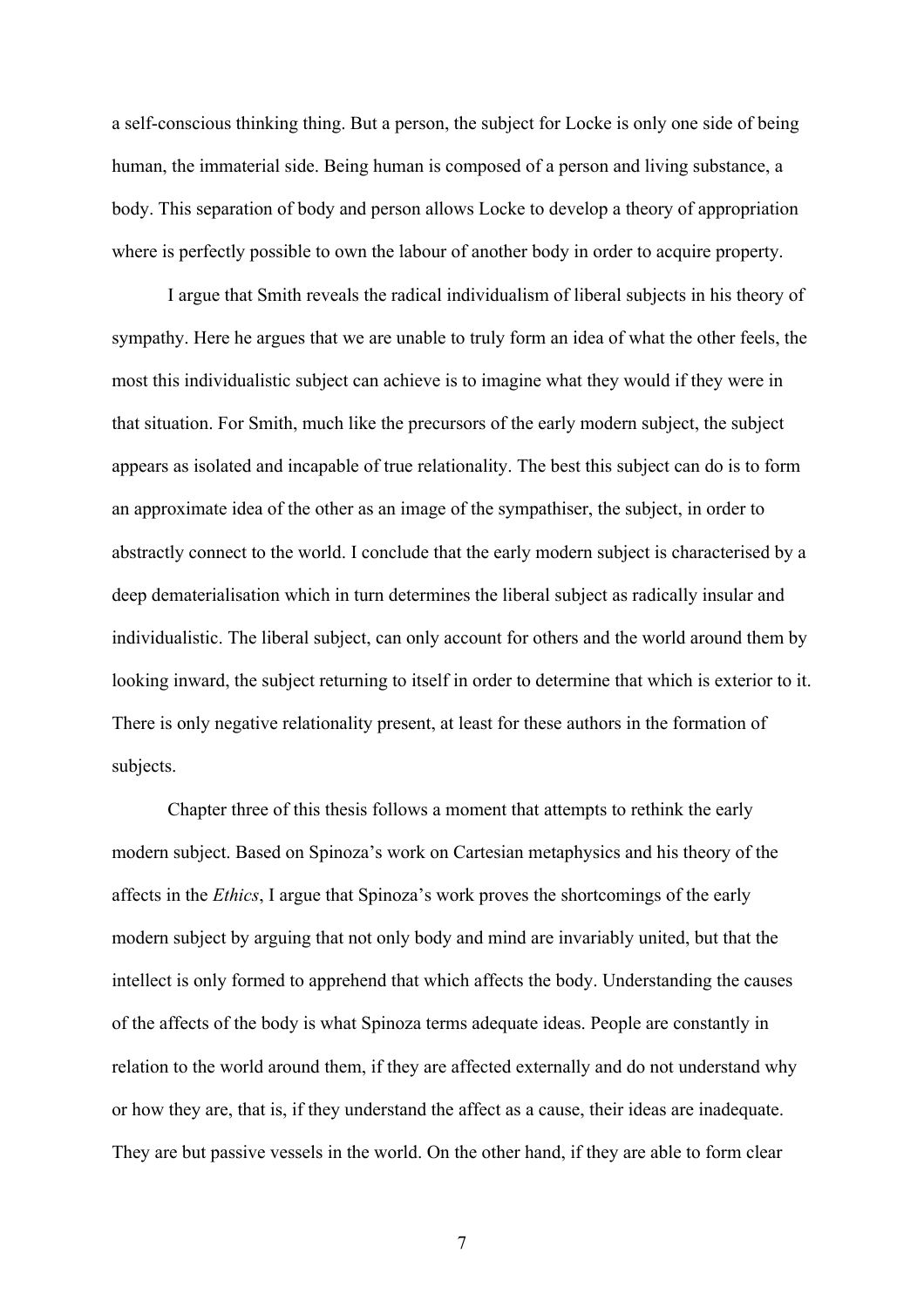ideas of the affects, they are internalising them, they are bringing them into their bodies. They are active in the quest for knowledge. For Spinoza, the subject is a conception that is fully immersed in relationality, namely, any attempt to situate ourselves has to first pass through, interact with their exterior. This is the direction of the second trajectory, *we are affected, we affect, therefore we exist.*

This relationality is what animates transindividuality. The constant and dynamic interaction that determines both someone and the world around them. Transindividuality is then best described as a 'process by which the individual and collective are constituted'.11 This idea of transindividuality then implies that a theory of the subject can never be conceived in the singular. The subject, in its dynamic nature is always collective and the individual is but a moment situated in a vast set of relations which constructs them.

Here is where the work of Karl Marx plays a vital role when thinking of the subject as transindividual. If with Spinoza, someone is first to account for all the phenomena that affect them so that they can situate themselves in the world, the otherness that is constantly around them must determine to a considerable extent the way that someone accounts for themselves. Through Marx's critique of political economy, as Jason Read and Étienne Balibar emphasise, it is possible to demonstrate how the capitalist mode of production determines the way we relate to the otherness around us.

Therefore, chapter four, the second moment of the collective subject trajectory, follows the work of Read and Balibar in their treatment of the spheres of production and circulation in the first volume of Marx's *Capital*. In this analysis, I argue that although the two authors concur in terms of the alienating function of both spheres, that is, how subjects appear as isolated in these spheres, they distance themselves regarding the effects that alienation produces. While for Read these two spheres entail an alienation of relations,

<sup>11</sup> Read, *The Politics of Transindividuality*, 6.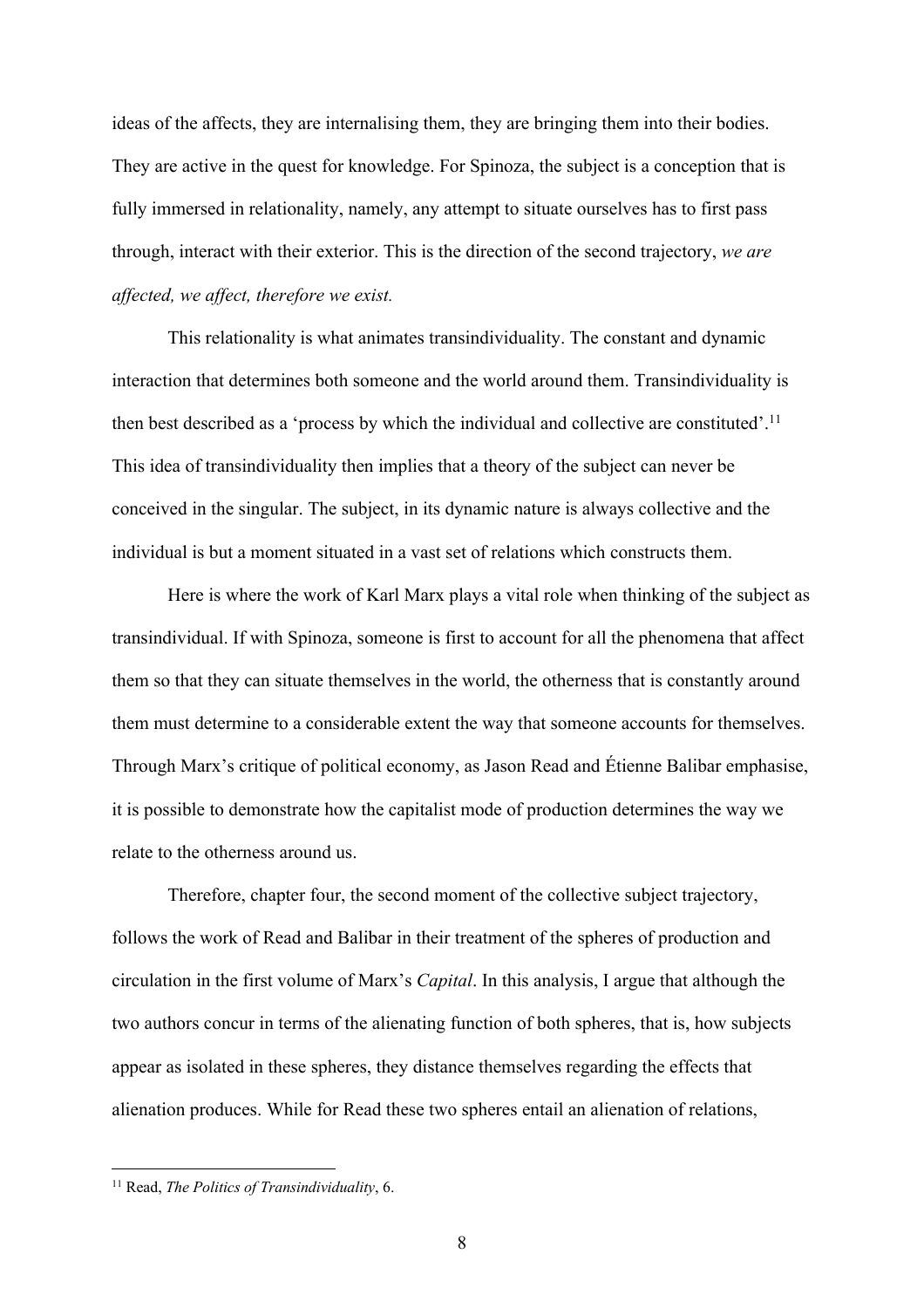Balibar sees them as alienation as relation. The consequences of these two positions suggest that Read sees the mode of production as one where transindividuality cannot obtain whereas Balibar attempts to bring to light the very relations that constantly obtain but are nonetheless obscured under these spheres.

I defend the position of Balibar but I also attempt to go a step further in his analysis. Following his reading of Marx's definition of society as fluid in which he asserts that indeterminacy defines social relations thus making them highly malleable, my position is that: first, transindividuality is always present, it can be identified in every epoch and this is achieved by complicating the world that determines the subject, that is, the material conditions which in turn determine them, and second, that while in our time transindividuality presents itself as a problem, as alienation as relation because of the capitalist mode of production, it could well present itself in a positive form under a different set of conditions. Transindividuality functions both as a critical method to understand the alienating factors in a social formation and the immanent standard from which a radically new society can form.

Chapter five is concerned with a theoretical application of both trajectories. In this chapter I argue that local and global liberal conceptions of justice are unable to satisfy their objectives due to their emphasis on the individualistic liberal subject. In order to do this, I first discuss the work in distributive justice of John Rawls, namely, justice as fairness as the paradigm for the local and Amartya Sen's and Martha Nussbaum's capabilities approach for the global level. Furthermore, I provide a transindividual interpretation of both approaches to evidence that not only the outcomes these authors arrive differ when put under a transindividual lens, but it can provide a more productive way to address these issues. Particularly because a transindividual account succeeds in challenging that which liberal conception cannot, namely the capitalist mode of production.

9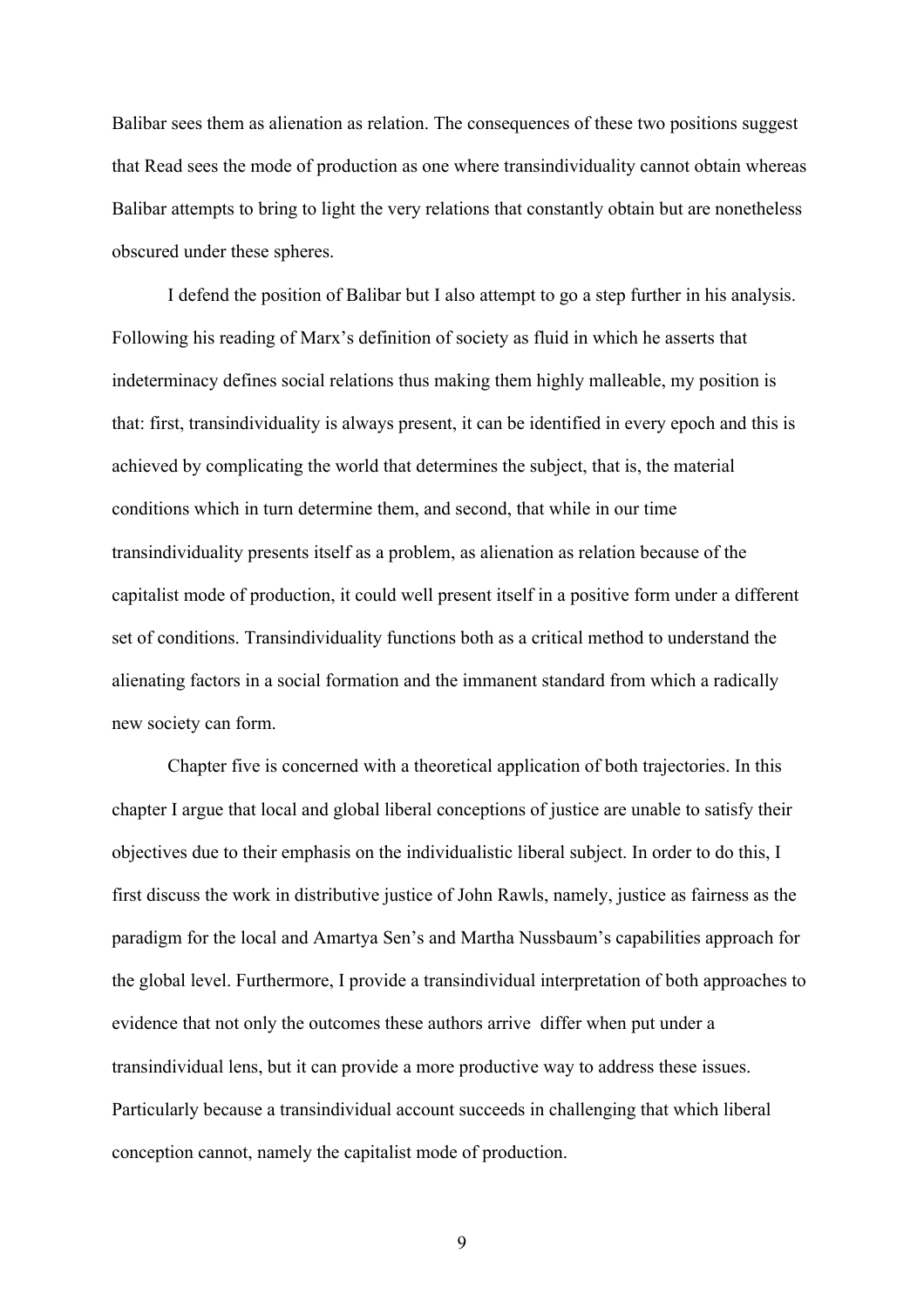Chapter six attempts, following Marx, to put transindividuality into practice. What a practical transindividual assessment achieves in terms of inequality and climate issues is to displace the theoretical gaze from insular assessments liberal conceptions propose. Instead, transindividuality will emphasise time and again about the deep relationality and interdependence from both the world and their inhabitants. As such, the way to propose serious alternatives start from challenging the current mode of production. This is because every inhabitant of the planet is unavoidably entangled in it, that is to say, in our current epoch almost every inhabitant of the world is immersed in relations of production and consumption but also those communities who are not, are constantly threaten by it.

Here I demonstrate how everyone who participates in the mode of production is invariably connected both at the local and global level. Furthermore, I also argue that even social formations that do not participate, for instance, indigenous communities in the Brazilian amazon, are also in connection to it and so are we to them, what Marx termed hybrid forms of subsumption. This position opens the field to articulate a mode of production that is informed by the experiences of a-capitalistic communities such as these but also shows how the idea of externalities are both internal and external to the mode of production, that is, externalities are transindividual and a form of hybrid subsumption.

I seek to demonstrate that Spinoza's conception of the individual helps to understand the causes of the climate crisis which fall not on isolated individuals but a collective individual that participates in the mode of production. Since it is this mode which amounts to the majority of the climate crisis, the individual is compelled to challenge the way we reproduce ourselves and construct new ways that place that which we affect and affects us at the very core of them. Because of the deep relationality that the collective trajectory emphasises, when put in practice we can understand that the environment is a vital part in the

10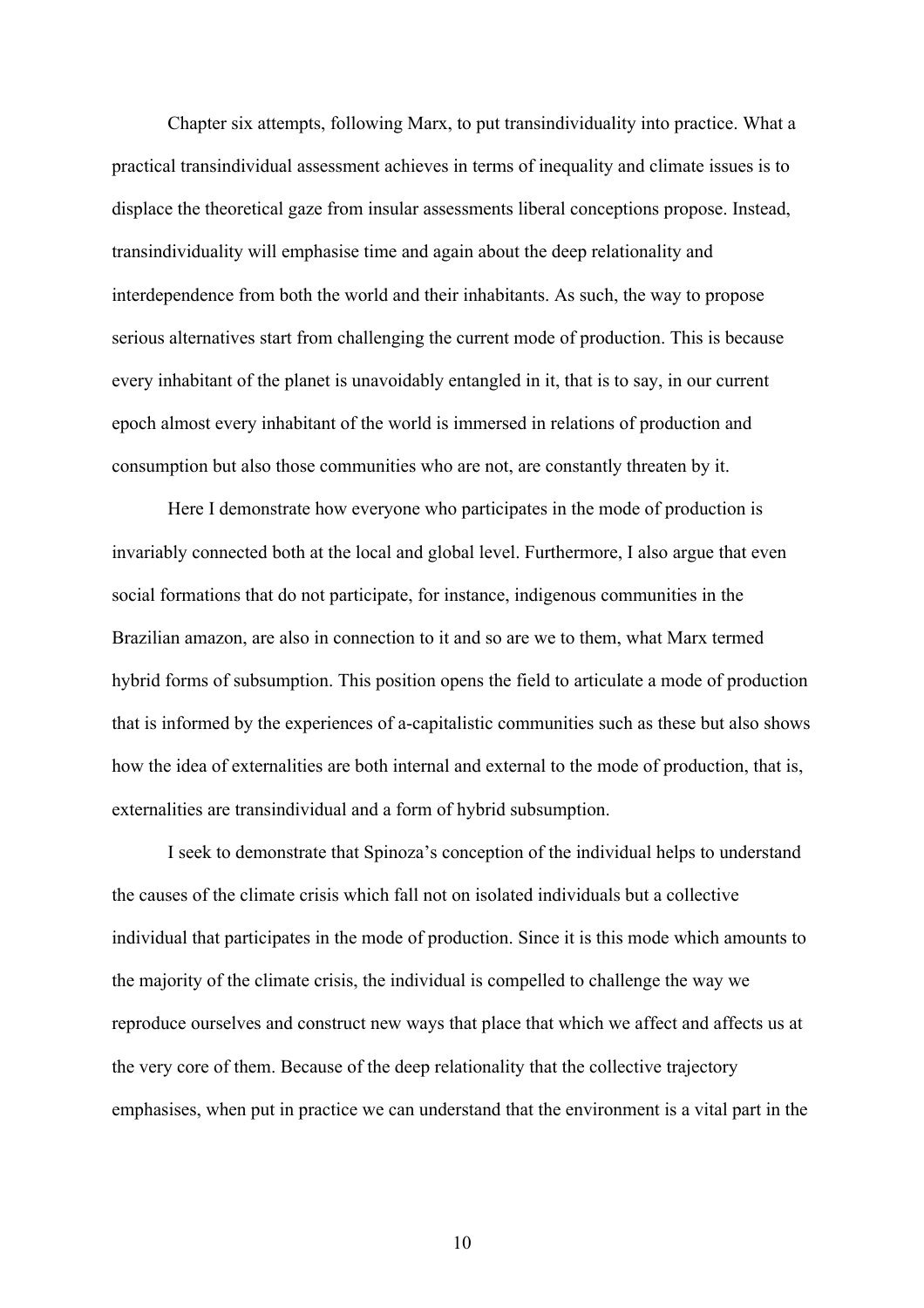formation of subjects thus it has to be at the centre of any alternative mode of production and more generally, life as such.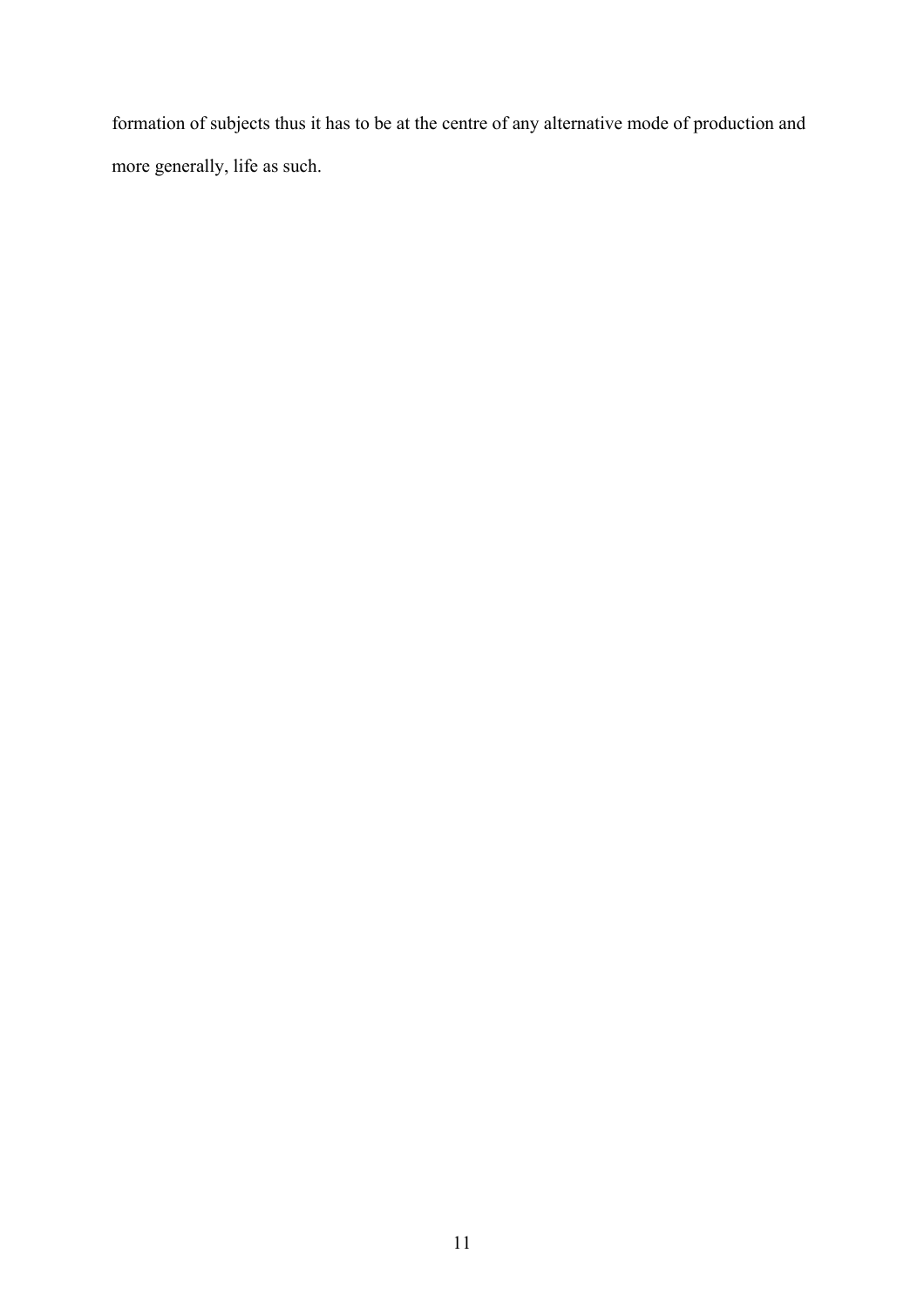**Part One: The Insular Trajectory**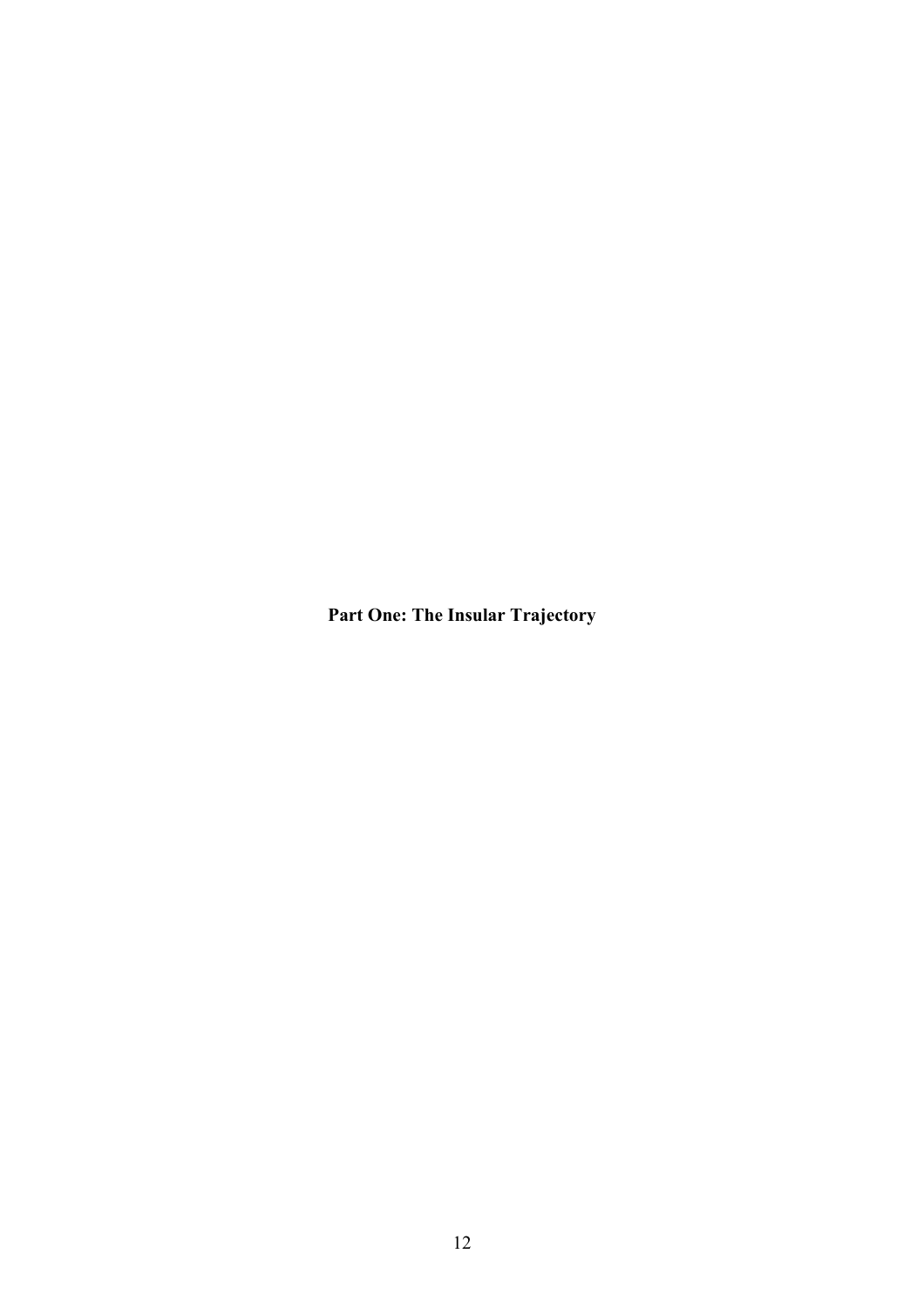#### **Chapter 1: The Early Modern Subject**

The Age of Reason or the Enlightenment was a period of tremendous import in terms of the spring of new ideas and fervent contestation of previously held positions about the self and the part God played it the subject's constitution as well as the world. This discussion is also one permeated by two positions which find their heightened expression in the Enlightenment. Reason over passions and passions over reason. The expression 'early modern subject', which I borrow from Udo Thiel, summarises this position to perfection.<sup>12</sup> In *The Early Modern Subject*, Thiel predominantly focuses on self-consciousness and personal identity in the work of Descartes, Locke, Gottfried Wilhelm Leibniz, Christian Wolff and David Hume but also on the historical context within which their ideas stem. Thus, as a paradigmatic shift, positioning my project from the seventeenth and eighteenth century may not be too much of a surprise, but the specific selection of authors may well be, that is Descartes, Locke and Kant.

First, as my introduction intimated, I agree with Thiel in the sense that undoubtedly, the subject or subjective position informed by 'self-consciousness and personal identity in the form in which they are so widely discussed today originate in the rich debates of the seventeenth and eighteenth centuries and are significantly informed by the latter'.<sup>13</sup> Nonetheless, it is my position in contrast to that of Thiel's, that Kant plays a vital role in the construction of the early modern subject because his position is one that can be not only presented as a middle ground between reason and passions, from which Leibniz and Hume respectively are representatives. This is because of Kant's treatment of the empirical object. Furthermore, as I also mention in the introduction, Kant's understanding of the subject presents the closest approximation to a relationality between the subject and its exterior.

<sup>12</sup> Thiel, *The Early Modern Subject*.

 $13$  Thiel, 2.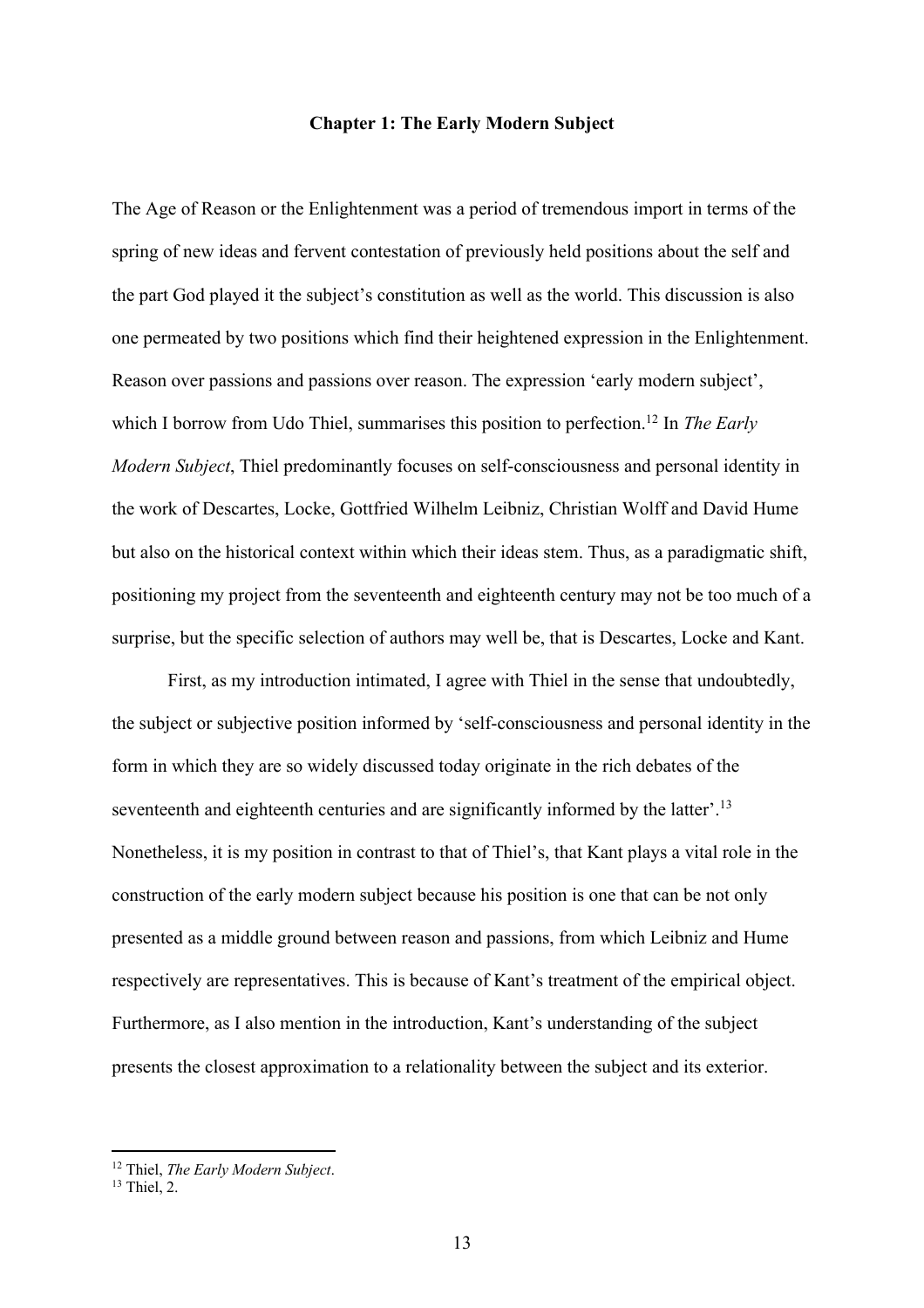In this chapter, which is presented as the first moment in the trajectory of the subject as individualistic I will first describe the idea of the self as presented by Descartes. Here, the subject is asserted as the capacity of thinking, the ability to form an idea of the external world and the self which in turn validates its existence. The purpose of depicting Descartes' arrival at the subject in the way I am intending is to provide a conceptual web from which the other authors used in this chapter are invariably intertwined. Either in alignment with his main lineaments which is the position of Locke or in presenting a critical account of his work as in that of Kant. The conclusions I arrive in this chapter will serve as the foundation upon which I will argue that the liberal subject firmly stands and perhaps immovably so.

#### **René Descartes and the rational subject**

Much of what has been investigated in matters regarding modern metaphysics has been attributed to the legacy of Cartesian rationalism, most notably, from the analytical camp. Descartes' reflective mode of accessing what can be knowable in order to find the 'simplest and most general things', what he termed 'transparent truths'<sup>14</sup> becomes the fulcrum from which modern analytical philosophers rely on.<sup>15</sup> One particular contribution – quite aside from his explorations in calculus, geometry and physics – is the Cartesian idea of the individual, whose main argument is found in the *Meditations on First Philosophy* (1641). This is not to say that such an idea cannot be found in his other works. Some articulations can be found in *Discourse on Method* (1637)<sup>16</sup>, *Principles of Philosophy* (1644), and *The Passions of the Soul* (1649). <sup>17</sup> However, it is in the *Meditations* where Descartes fully reflects on existence and properly demonstrates his mode of reasoning.18

<sup>14</sup> Descartes, *Meditations on First Philosophy*, 27.

<sup>&</sup>lt;sup>15</sup> Cottingham, 'The Inaugural Address: The Cartesian Legacy'.

<sup>&</sup>lt;sup>16</sup> Descartes, Discourse on Method.

<sup>17</sup> Descartes, *The Passions of the Soul*.

<sup>18</sup> Balibar, *Citizen Subject*, 56.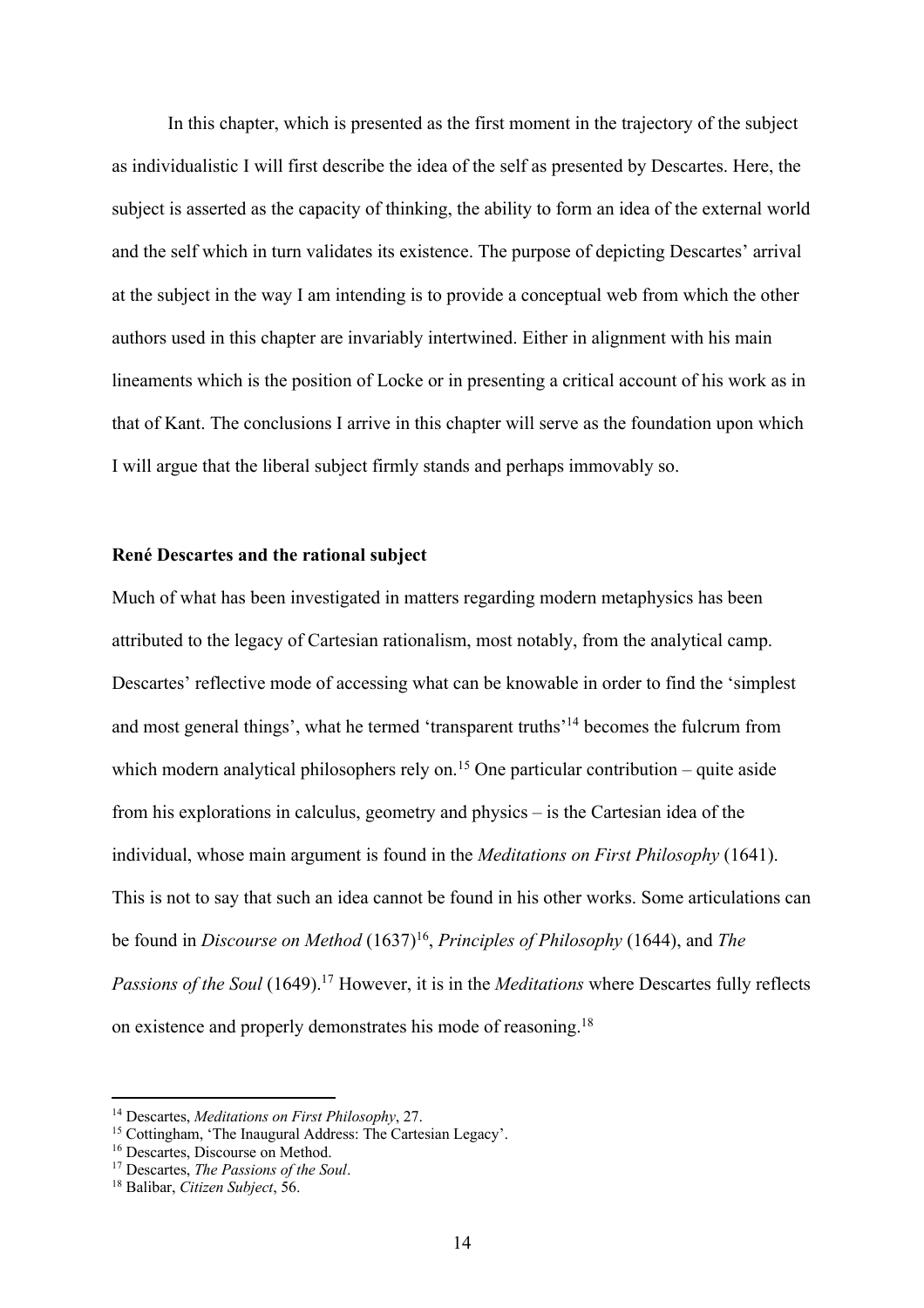In the *Meditations,* Descartes provides arguments for two specific points, namely, the existence of God, and the distinction between the human body and the soul. It is by thinking through these two aspects and by employing his contemplative-reflective epistemology that Descartes uncovers what the individual is, as it were, composed.

Methodologically, Descartes attempts to dismantle everything that was previously known from the senses in order to uncover what is real and therefore what exists. He argues that, even though most of the ideas that we acquire are induced by or conceived through the senses, these can nonetheless be deceiving. Some dreams, for instance, are so vivid that is quite difficult to differentiate what is imagined from what is real; we can dream of being hit, say with a hammer on a limb, and feel the pain as if we were really struck by it.<sup>19</sup>

Regardless of the immediate reality or otherwise of such events, it is possible through this exercise, Descartes argues, to arrive at certain conjectures that will help uncover what really must exist. This is made clear in his analogy of the painter. In Descartes' words:

It must surely be admitted that the visions which come in sleep are like paintings, which must have been fashioned in the likeness of things that are real, and hence that at least these general kinds of things – eyes, head, hands and the body as a whole – are things which are not imaginary but are real and exist. For even when painters try to create sirens and satyrs with the most extraordinary bodies, they cannot give them natures which are new in all respects; they simply jumble up the limbs of different animals. Or if perhaps they manage to think of something so new that nothing remotely similar has ever been seen before – something which is therefore completely fictitious and unreal – at least the colours used in the composition must be real. By similar reasoning, although these general kinds of things – eyes, head, hands and so

<sup>19</sup> Descartes, *Meditations on First Philosophy*, 25.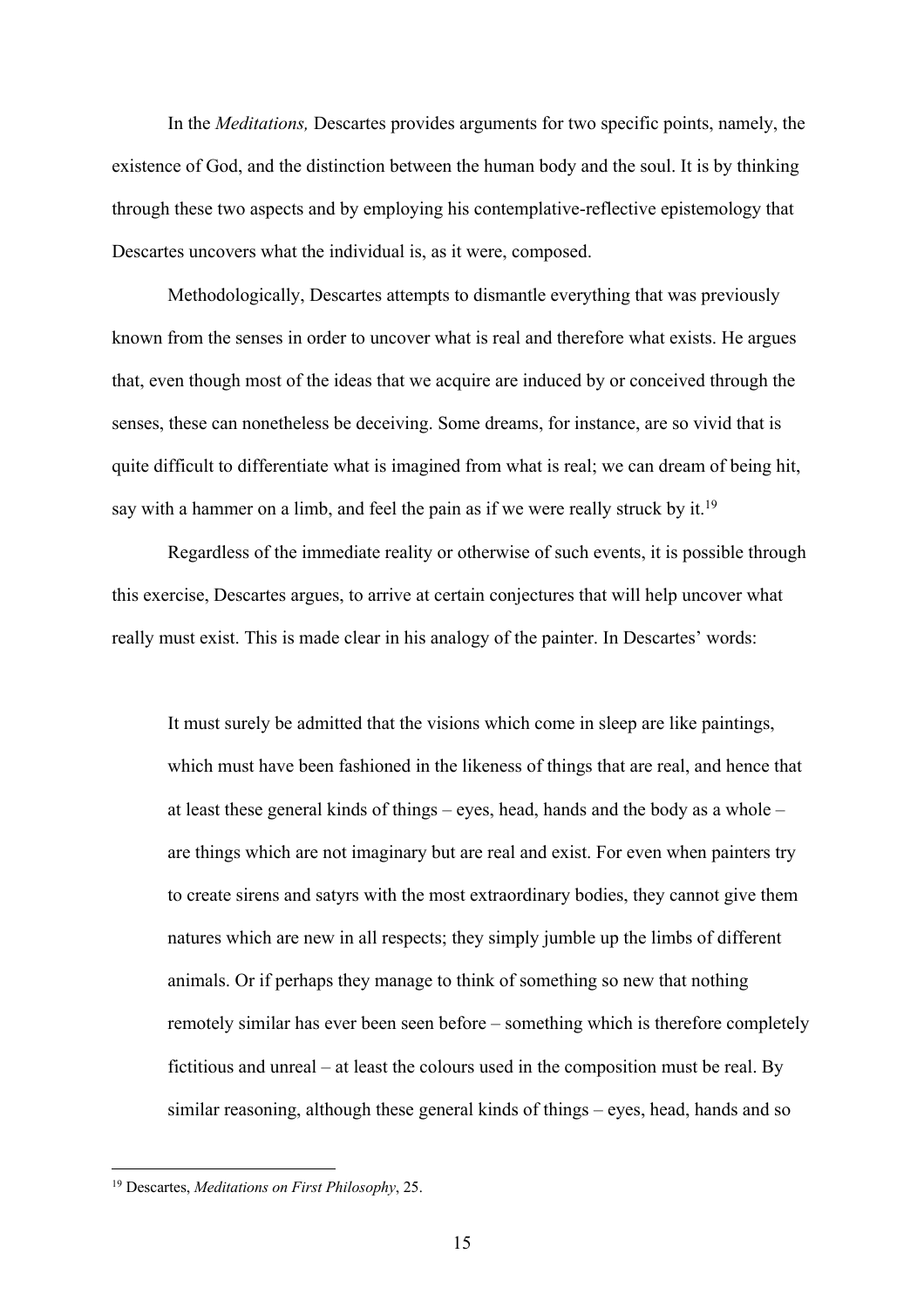on – could be imaginary, it must at least be admitted that certain other even simpler and more universal things are real. These are as it were the real colours from which we form all the images of things, whether true or false, that occur in our thought.<sup>20</sup>

From this point, Descartes concludes that in order to find those 'simpler and more universal things' we must doubt that human nature can be a reliable source from which the real can be drawn but also that God could help us better assess what is real.<sup>21</sup> God is depicted therefore as a higher being of great cunning since He does not stop us in any way from being deceived by nature.22 This is the conclusion of the first meditation and perhaps the most significant step in Cartesian logic. In order to ascertain how we come to gain knowledge of anything, we must doubt everything we previously knew and start anew. This implies a form of introspection and doubt of common knowledge; what can really be known can only be known from the perspective of our own self.

Two aspects need to be clarified here. First, when Descartes refers to nature, he uses the term in a very specific way. Our nature refers to the sensual faculties that signal the brain of whatever comes from the outside world and the body, that is, feeling hot, pain, hunger, but also arithmetic and geometry.23 Second, when Descartes suggests we are to do away with our common knowledge, it is not pretended to imply that all previous knowledge is false. This presupposition is not absolute. Such a presupposition is to be held 'until the weight of preconceived opinion is counter-balanced and the distorting influence of habit no longer prevents judgement from perceiving things correctly'.<sup>24</sup>

<sup>20</sup> Descartes, 27.

<sup>21</sup> Descartes, 27.

<sup>22</sup> Descartes, 29.

<sup>23</sup> Descartes, 27.

<sup>&</sup>lt;sup>24</sup> Descartes, 29.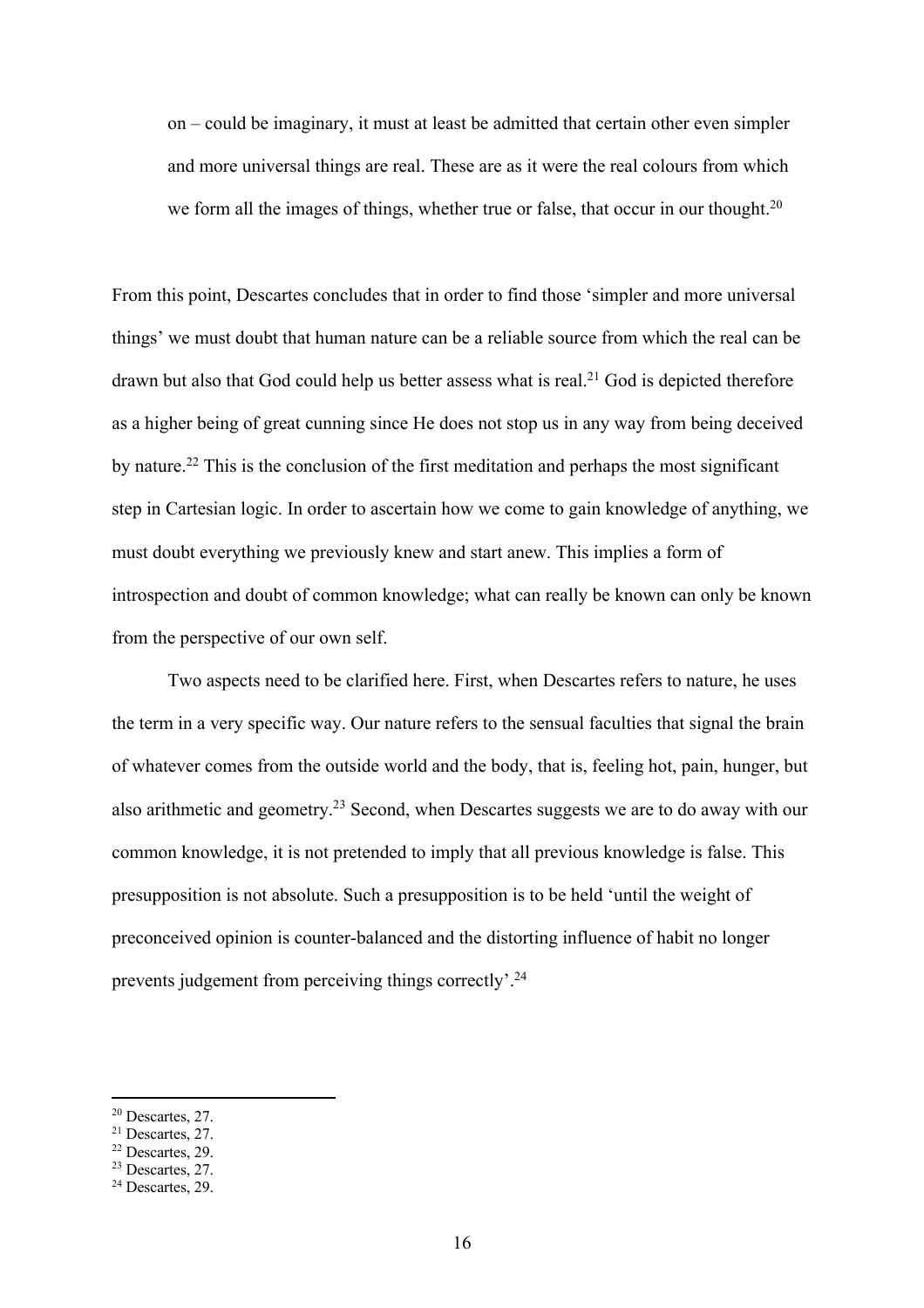These two aspects are of great importance because they provide a distinct blueprint for Descartes' conception of the subject. They both hint at the way the individual makes sense of themselves. Namely, it is through the senses that what is knowable is mediated, but this thing that makes us certain of reality is not, as it were, out there. Nor are the senses themselves fully capable of explicating what we come to describe as certain or real. This capacity is only attained inwardly, which, in turn brings us to the point that all that is agreed upon regarding what is known and real can only be corroborated inwardly. The subject is the source or conduit to the real.

Keeping in mind what has been presented above regarding suspending knowledge as previously known, Descartes arrives at the conclusion that the only thing of which we can be certain, is that we exist. How can we make sure we do exist? Simply by the very fact that we are engaging intellectually in solving these existential puzzles. If we are engaging in thought in order to uncover the reality within all of us that we perceive, we must necessarily exist. We cannot think of something without invariably partaking in the process of asserting this something, therefore we too are something.

In thinking through the tactics of the cunning supreme being, Descartes concludes, 'if he is deceiving me; and let him deceive me as much as he can, he will never bring it about that I am nothing so long as I think I am something. So after considering everything very thoroughly, I must finally conclude that this proposition, I am, I exist (*Ego sum, ego existo*), is necessarily true whenever it is put forward by me or conceived in my mind'. <sup>25</sup> The question, however, still remains, what is this *Ego* that necessarily exists? How can we make visible this self from which the real can be known? This is better understood when looking at Descartes' argument to account for the external world.

<sup>&</sup>lt;sup>25</sup> Descartes, 35.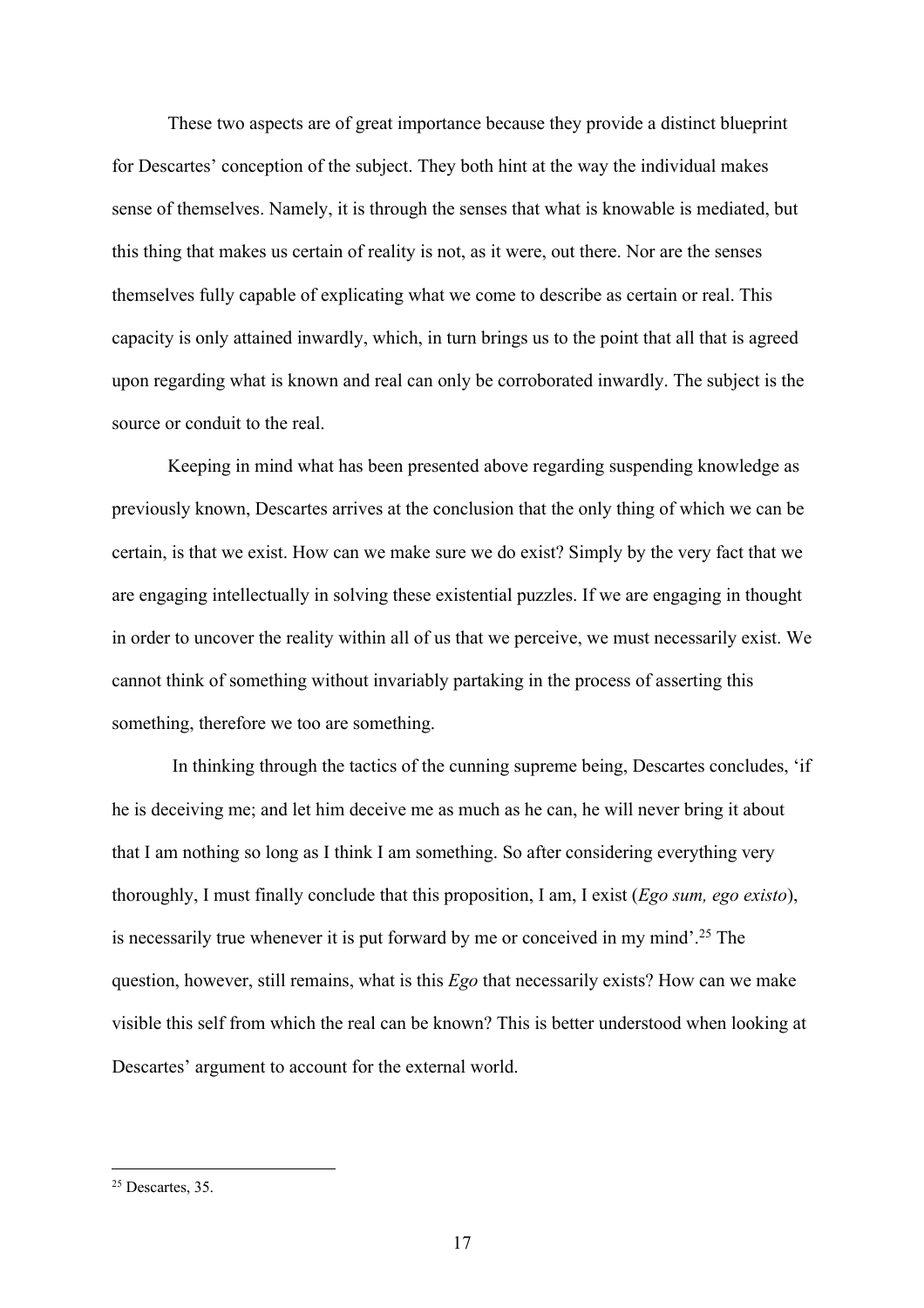Using the example of a piece of wax, Descartes attempts to understand what is it that constitutes it. Its colour, scent, shape, the sound it makes when struck could all be possible candidates for what wax is. However, when the wax is exposed to fire, it loses its scent, its colour changes and so does its shape and so forth. Yet, we still call it wax, thus there must be something else that constitutes it. Additionally, it cannot be only what we imagines it to be for that will imply it can be anything, the wax is then, what we termed it by our thought process.

The perception I have of it is a case not of vision or touch or imagination – nor has it ever been, despite previous appearances – but of purely mental scrutiny; and this can be imperfect and confused, as it was before, or clear and distinct as it is now, depending on how carefully I concentrate on what the wax consists in.<sup>26</sup>

The example of wax serves to present the idea of the self in a tangential way. It is through the scrutiny of the senses, the questioning of what the mind can imagine and its distinction from thought that the real is revealed.<sup>27</sup> It is in such a process that the understanding of the mind deepens, and thus, the locus of the self arises. The self is not in the body since without the mental capacity of sense perception it is nothing but a corpse.<sup>28</sup> The body functions as an instrument, a laboratory from which the different qualities of the material can be scrutinised in order to unearth this substance which differentiates one piece of matter from another. To anticipate, Descartes interpretation of substance will be articulated in chapter three when it will be formalised by Spinoza but also further problematised. This vision of the body as mere instrument is made clear when Descartes tell us,

<sup>26</sup> Descartes, 43.

 $27$  Descartes, 39.

<sup>28</sup> Descartes, 35.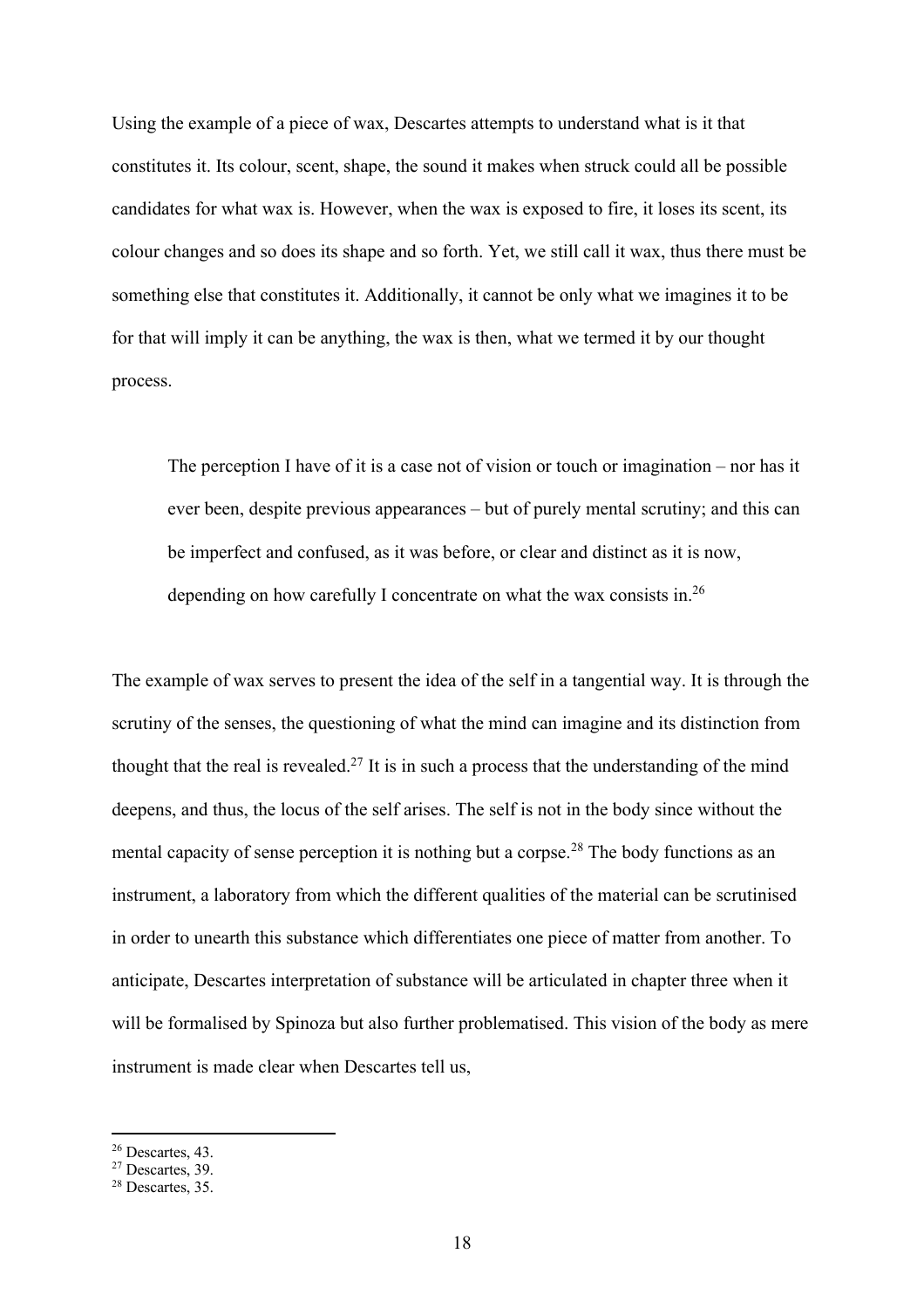I now know that even bodies are not strictly perceived by the senses or the faculty of imagination but by the intellect alone, and that this perception derives not from their being touched or seen but from their being understood; and in view of this I know plainly that I can achieve an easier and more evident perception of my own mind than of anything else.29

To sum up, the subject, this Ego that Descartes is trying to understand is thus an ideational entity. This thing that constitutes our being in relation to the world is thought and thought alone. 'I am, then, in the strict sense only a thing that thinks; that is, I am a mind, or intelligence, or intellect, or reason'. 30

To be sure, this conception of the subject is not fully dismissive of the material, of that which is outside the subject, the object. It states that materiality is not constitutive of the subject but a conduit to its constitution. It is through the ratiocination of the material that the subject is understood, the reality of the material is not contested nor does it play a vital role in the realisation of the subject. Once we arrive at the cogito, the material, in a circular manner, is realised through the subject. Moreover, the metaphysics of the material for Descartes can be articulated as an ideational endeavour, as shown in the wax example. The subject therefore is disconnected form the object.

The Cartesian subject is radically singular. The subject does not necessitate of any interaction nor validation from other subjects or objects which would imply a strong relationality. Instead, it only needs simple reflection. Nothing is more easily understood that the content of my own mind. Asserting the real in the world and in ourselves is a task that can

<sup>29</sup> Descartes, 47.

<sup>&</sup>lt;sup>30</sup> Descartes, 37.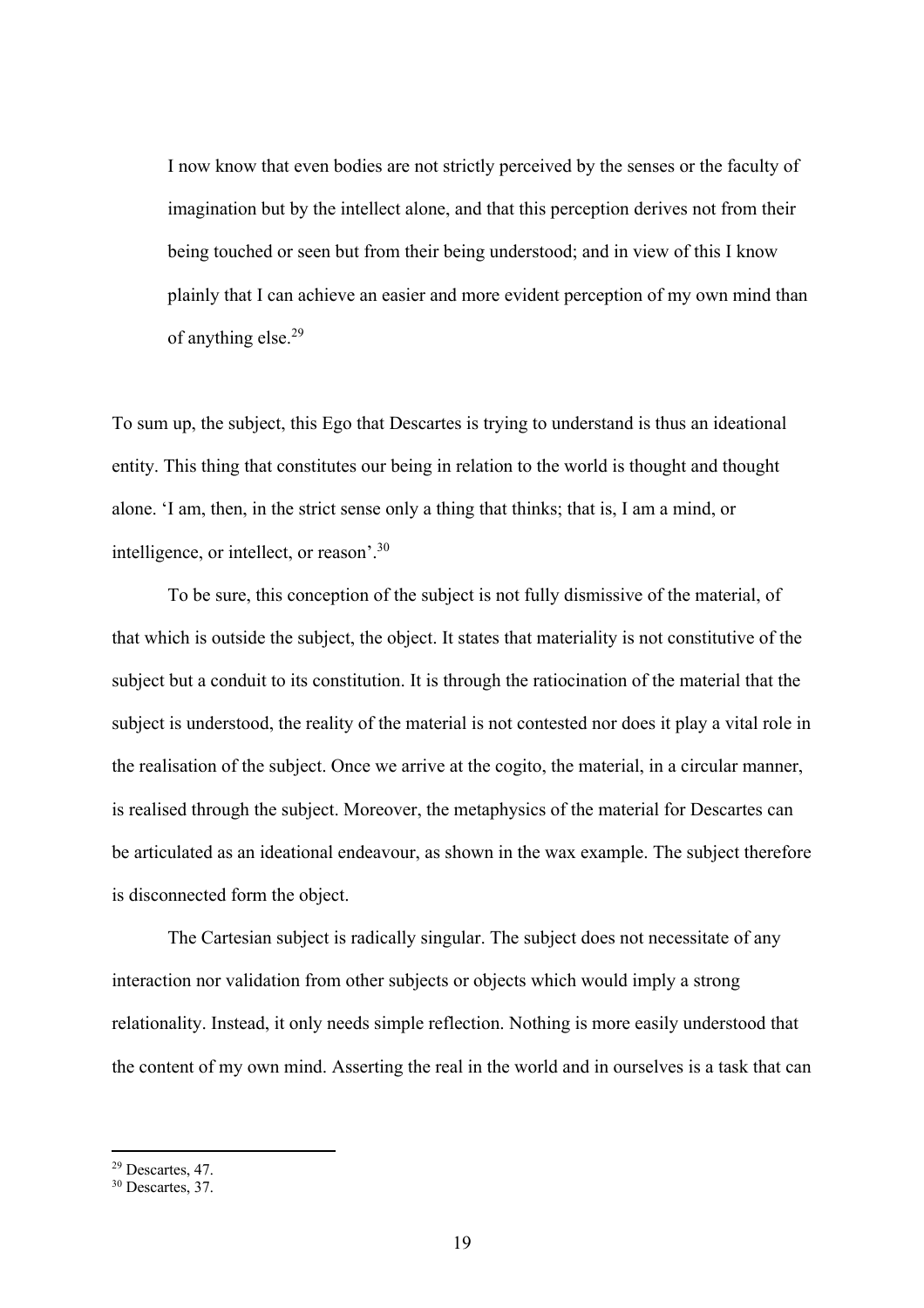only be attained by deep contemplation. Having a concrete idea, being able to understand the different matter around the subject validates its existence. Consciousness cements the subject in reality and the material is not, but is thought.

#### **John Locke and personal identity**

Locke's idea of the subject runs in his entire thought, his political economy and theory of property. In *An Essay Concerning Human Understanding* (1689), specifically, in chapter 27 which is concerned with the concepts of identity and diversity, Locke defines the identity of something as an aspect which remains constant in time. We conceive of identity 'when the ideas it is attributed to vary not at all from what they were that moment wherein we consider their former existence and to which we compare the present'.<sup>31</sup>

From this, Locke deduces his conception of the self via an analysis of the properties of different substances; a full treatment of substances is provided in chapters 23 and 24 in the *Essay*. For the purpose of this section, it suffices to mention that complex substances such as wax and the body can always be pinned down to simple substances from which we do not know much about, apart from the fact that they are both irreducible and the very thing from which complex substances originate.<sup>32</sup>

Two important substances are thus thought through in this work: finite spirits and the body. The identity of these does not differ in the sense that such identity is revealed in their existence in time, space, and in their invariability. This is also true for inanimate matter; the identity of wax resides in the simple substance that constitutes it which is constant in time and space. This is what Locke terms 'principium individuationis; and that, it is plain, is

<sup>31</sup> Locke, *An Essay Concerning Human Understanding*, 262. §1

 $32$  Locke, 233–54. §1 through to §37 Ch23 and §1 through to §3 Ch24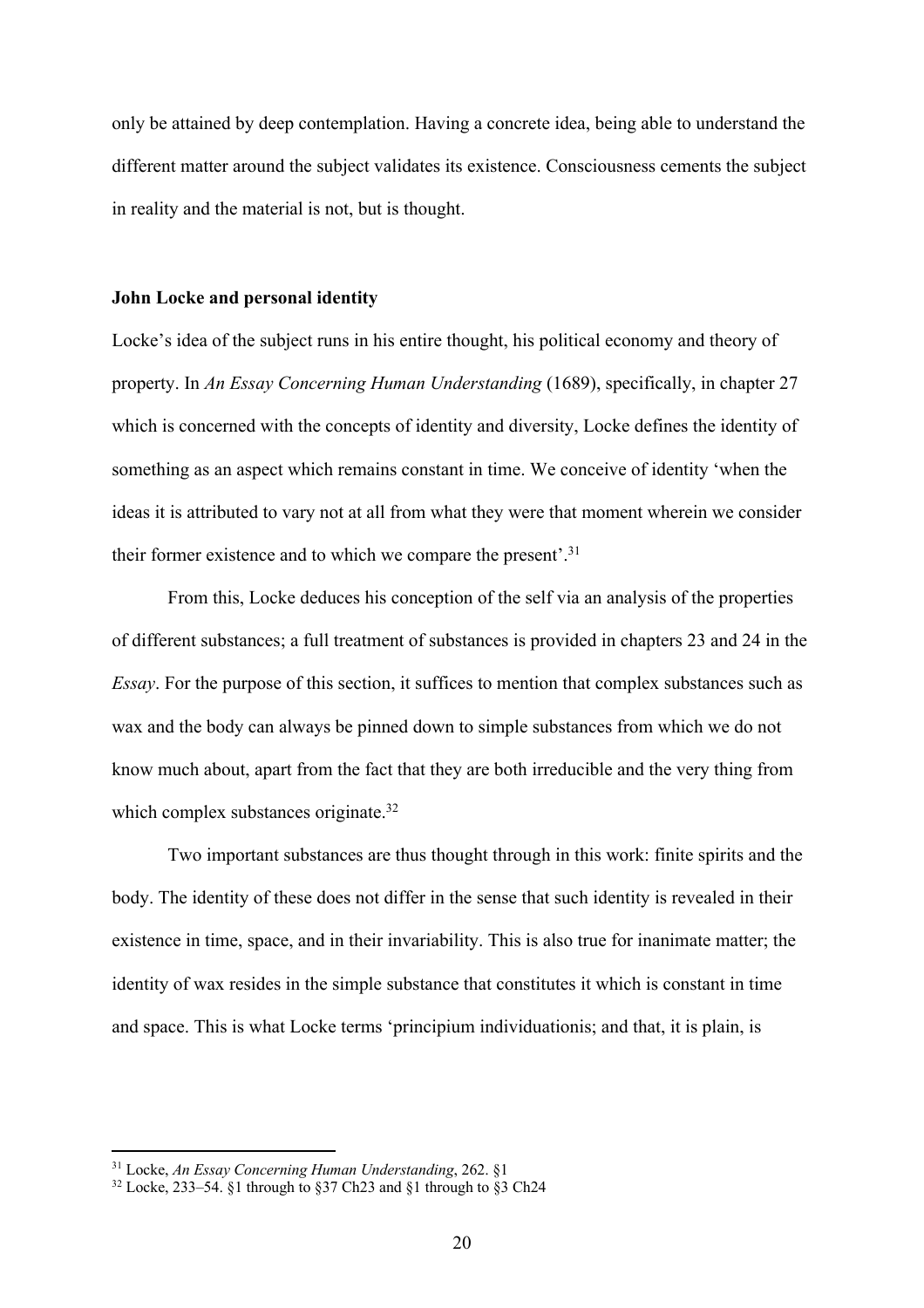existence itself; which determines a being of any sort of a particular time and place, incommunicable to two beings of the same kind'.<sup>33</sup>

There is an important distinction regarding what constitutes invariability for living substances. Invariability in these cases is not strictly attached to matter as the case of inanimate substances, the identity of living substances resides in the invariability of the life which unites constantly changing matter. Take a plant or an animal. These two living things change in space and time however, we still identify them as they grow as the same plant and animal they were some time before.<sup>34</sup> This holds true for the identity of human life, what Locke calls identity of man. This consists 'in nothing but a participation of the same continued life, by constantly fleeting particles of matter, in succession vitally united to the same organized body'.<sup>35</sup>

This far, we can prompt the hypothesis that the subject for Locke resides in the 'identity of man' but this would not take us far. As it has been shown above, the identity of living things does not differ at all, in which case we would have to conceive both of vegetable and animal life as subjects, an enticing idea for post-humanists but one that the 'Cartesians at least would not admit, for fear of making brutes thinking things too'. <sup>36</sup> To anticipate, brutes for Locke will prove to be not only animals but non-Europeans, the poor, slaves, women and children when we deal with his treatment on property.<sup>37</sup>

We may ask ourselves then, if 'the idea in our minds, of which the sound man in our mouths is the sign, is nothing else but of an animal of such a certain form', and we have established that form per se does not constitute identity in living things, where is the subject located according to Locke? From what has been presented so far, we can only deduce that it

<sup>33</sup> Locke, 263. §3

<sup>34</sup> Locke, 264–65. §4 and §5

<sup>35</sup> Locke, 265. §6

<sup>36</sup> Locke, 270. §12

<sup>37</sup> Macpherson, *The Political Theory of Possessive Individualism*.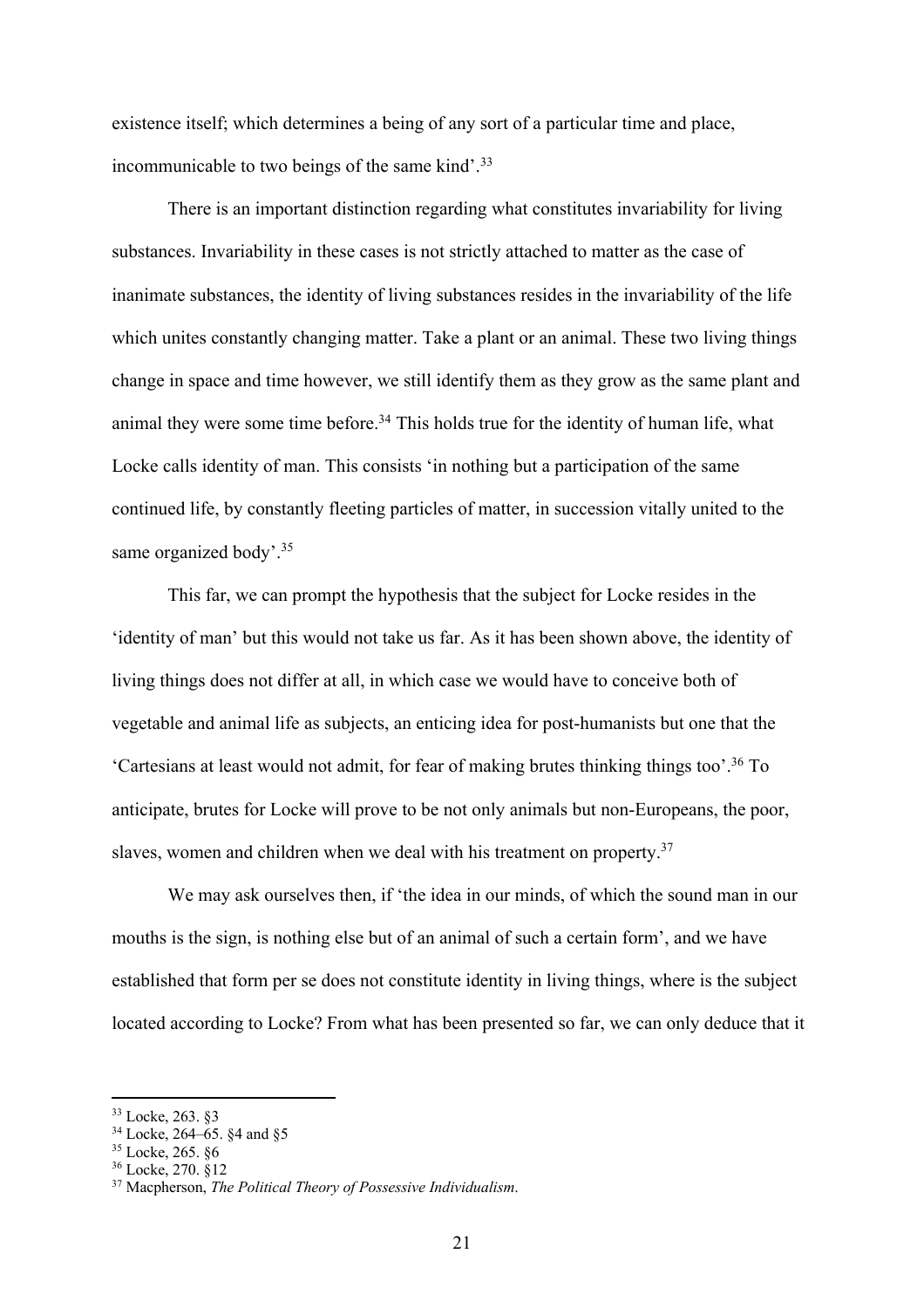must reside in some aspect pertaining to the identity of this continued life that must differentiate us from other living things.<sup>38</sup>

What separates us from other living things, this aspect of our continued life, is our rational capacity, which is part of a human but does not constitute them alone. Therefore, a human is composed of two substances, namely, body and finite spirit, the material and immaterial. The identity of their body does not differ from other living things but the identity of their immaterial being does. In Locke's words:

It is not the idea of a thinking or rational being alone that makes the idea of a man in most people's sense: but of a body, so and so shaped, joined to it: and if that be the idea of a man, the same successive body not shifted all at once, must, as well as the same immaterial spirit, go to the making of the same man.<sup>39</sup>

The thinking rational being which belongs to immaterial substance, that which partly constitutes a human, is what Locke defines as a person. It is crucial to emphasise that this person is not to be confused with the idea of a human. A person, for Locke:

Is a thinking intelligent being, that has reason and reflection, and can consider itself as itself, the same thinking thing, in different times and places; which it does by that consciousness which is inseparable from thinking, and, as it seems to me, essential to it: it being impossible for any one to perceive without perceiving that he does perceive.40

<sup>38</sup> Locke, *An Essay Concerning Human Understanding*, 265–66. §7 and §8

<sup>39</sup> Locke, 268. §8

<sup>40</sup> Locke, 268. §9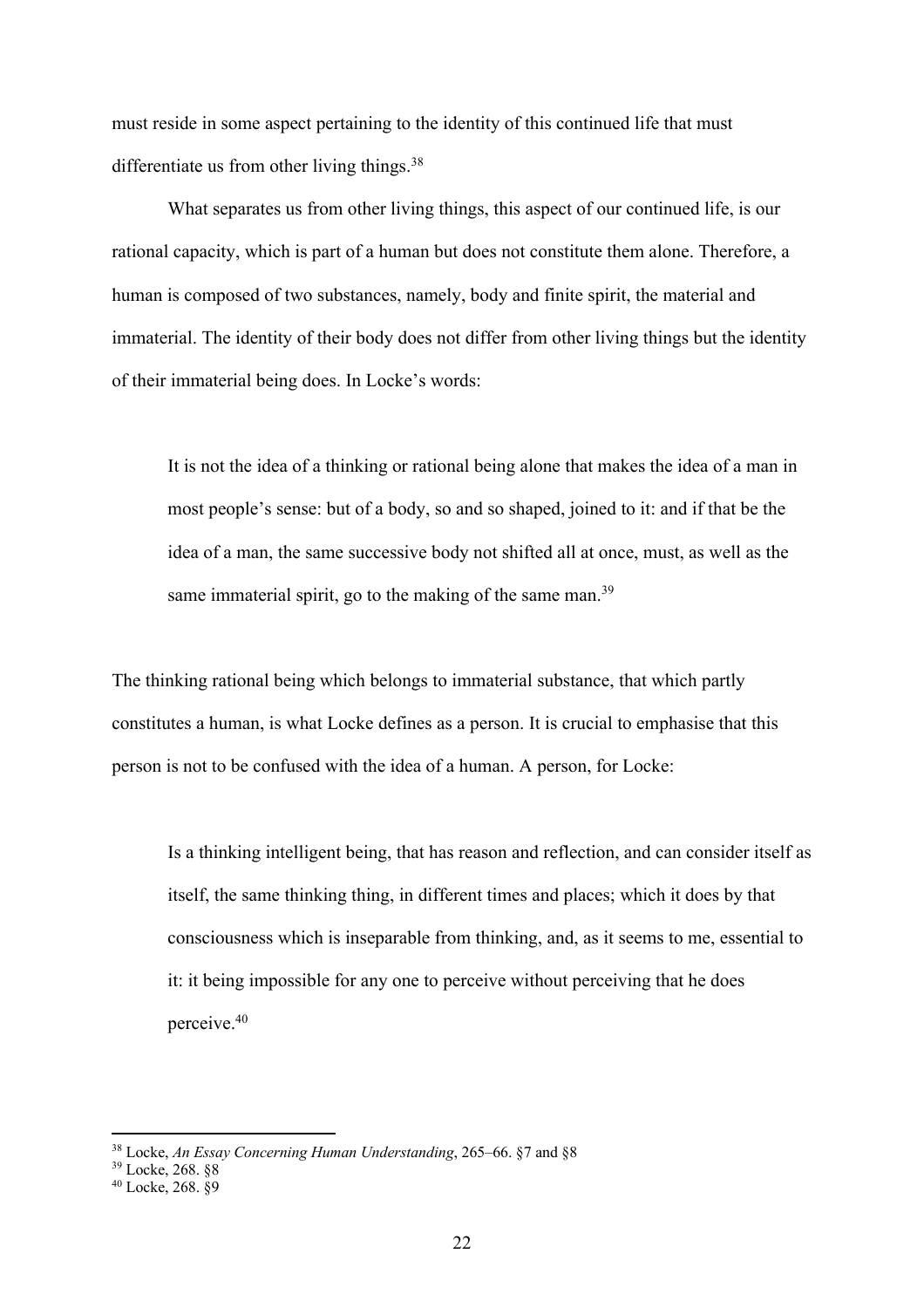The person then, is necessary but not sufficient to constitute the idea of a human, nonetheless, it is in the identity of a person where the subject resides, that is, in the awareness of our own thinking. The subject for Locke, resides in our consciousness through which we are able to recollect and thus account for, previous actions and thoughts. 'For, it being the same consciousness that makes a man be himself to himself, personal identity depends on that only, whether it be annexed solely to one individual substance, or can be continued in a succession of several substances'.<sup>41</sup>

Indeed, the Lockean subject is determined only by consciousness and not by substance. So much so, that Locke goes so far as to say that in the event that a finger was cut off our body but our consciousness remained in the finger, it would be the finger that would constitute a person and the 'self would have nothing to do with the rest of the body'.<sup>42</sup> This idea of the subject will then imply that so long as our consciousness remains intact, the self could as it were, inhabit a different substance and become another human altogether.<sup>43</sup>

#### **Immanuel Kant against the rational subject**

Kant's idea of the subject can be thought of as an extension if not formalisation of the Cartesian and perhaps Lockean subject. This is to say, the way in which Kant develops the idea of the thinking subject not only cements its validity within European philosophy but also provides a reworking of what it means to engage in apperception.

A detailed articulation of the subject for Kant is found in the *Critique of Pure Reason* (1781), in particular in book two of the Transcendental Dialectic. There, Kant endeavours to explicate the conjectures made by the rational psychologists such as Descartes, Leibniz and Wolff and, in doing so, put the cogito in its place. This is achieved by the way Kant accounts

<sup>41</sup> Locke, 269. §10

 $^{42}$  Locke, 273–74. §17

<sup>43</sup> Locke, 273–76. §17 through to §22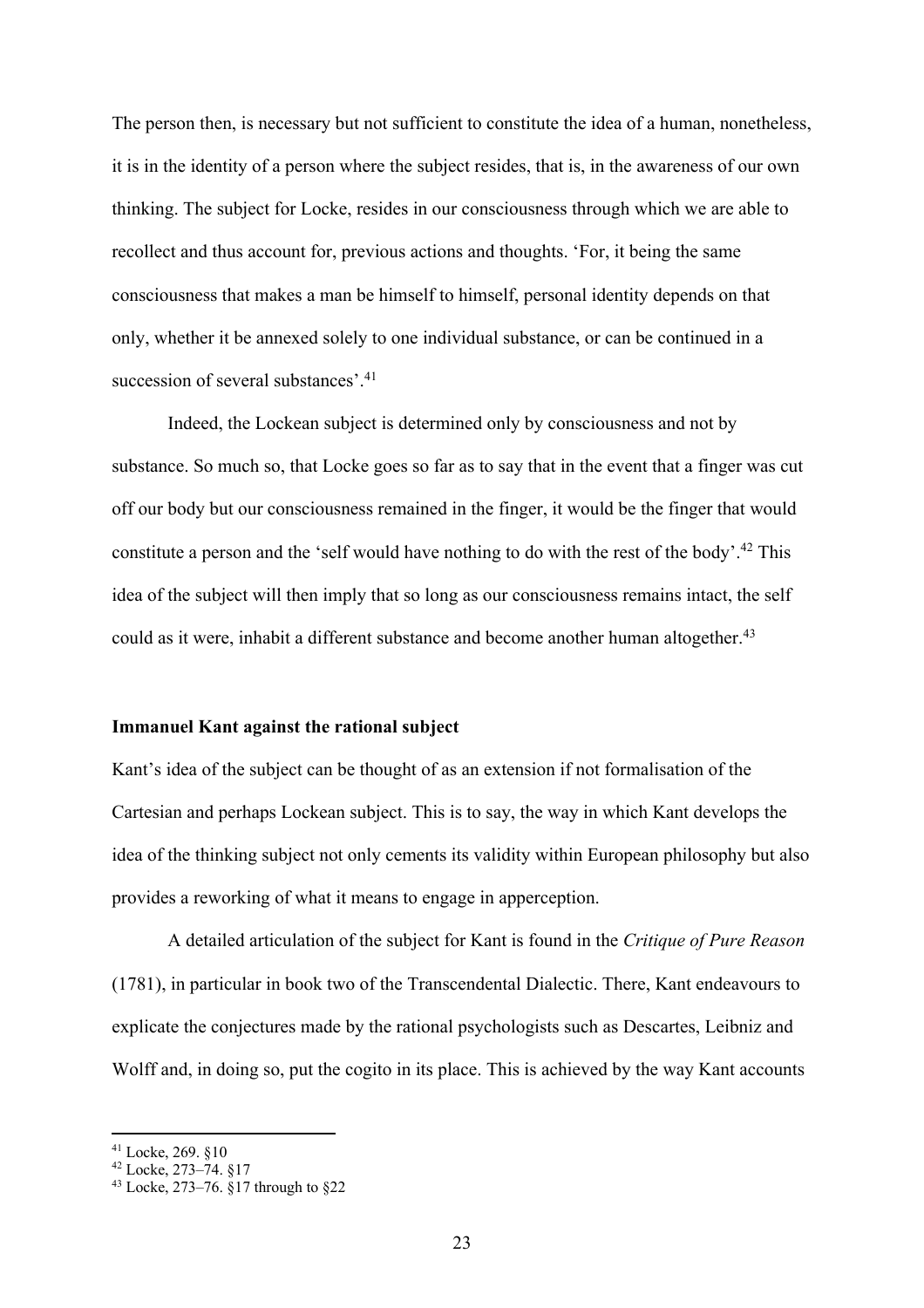for the formation of thoughts and their relation to inner and outer sense. Four paralogisms are thus thought through by Kant, namely, the substantiality of the subject, its simple quality, its existence as unity – personality – and its relation to objects in space.<sup>44</sup>

First, Kant asserts that we are unable to ever know the subject's actual substantiality or otherwise. This is because we cannot have any knowledge of the subject in itself, what he terms the transcendental subject. The cogito takes us so far as to enunciate how representations can become thought, that is, through consciousness, but this assertion only provides a logical sequence – representations assorted in time, as opposed to the arrival at the self. The substantiality of the subject can only be accepted if we acknowledge that this concept 'signifies a substance only in the idea but not in reality'. 45

Furthermore, as to the simple substantiality of the subject, the rational psychologists argue that such a proposition is consistent with the way we form thoughts, this is to say, if representations are carried out by different subjects, by different souls, it becomes impossible for them to become one single thought. Kant instead signals a diametrically opposed process in the synthetic unity of thought in the opening parts of the *Critique*. The argument being that is it due to the plurality of representations which form a thought that its unity is collective, representations work as it were, as the various parts of a body whose movement is but the composite of its parts in motion.46

However, Kant's assertion that the subject is not simple is not to assert its plurality, it only shows that when assessing the formations of thoughts, it appears implausible to think of a single substance as its synthetic unity, the subject however, is singular. In Kant's words: 'For although the whole of the thought could be divided and distributed among many

<sup>44</sup> Kant, *Critique of Pure Reason*, 413–15. A344/B402–A348/B406

<sup>45</sup> Kant, 417. A351

<sup>46</sup> Kant, 417–18. A352–A353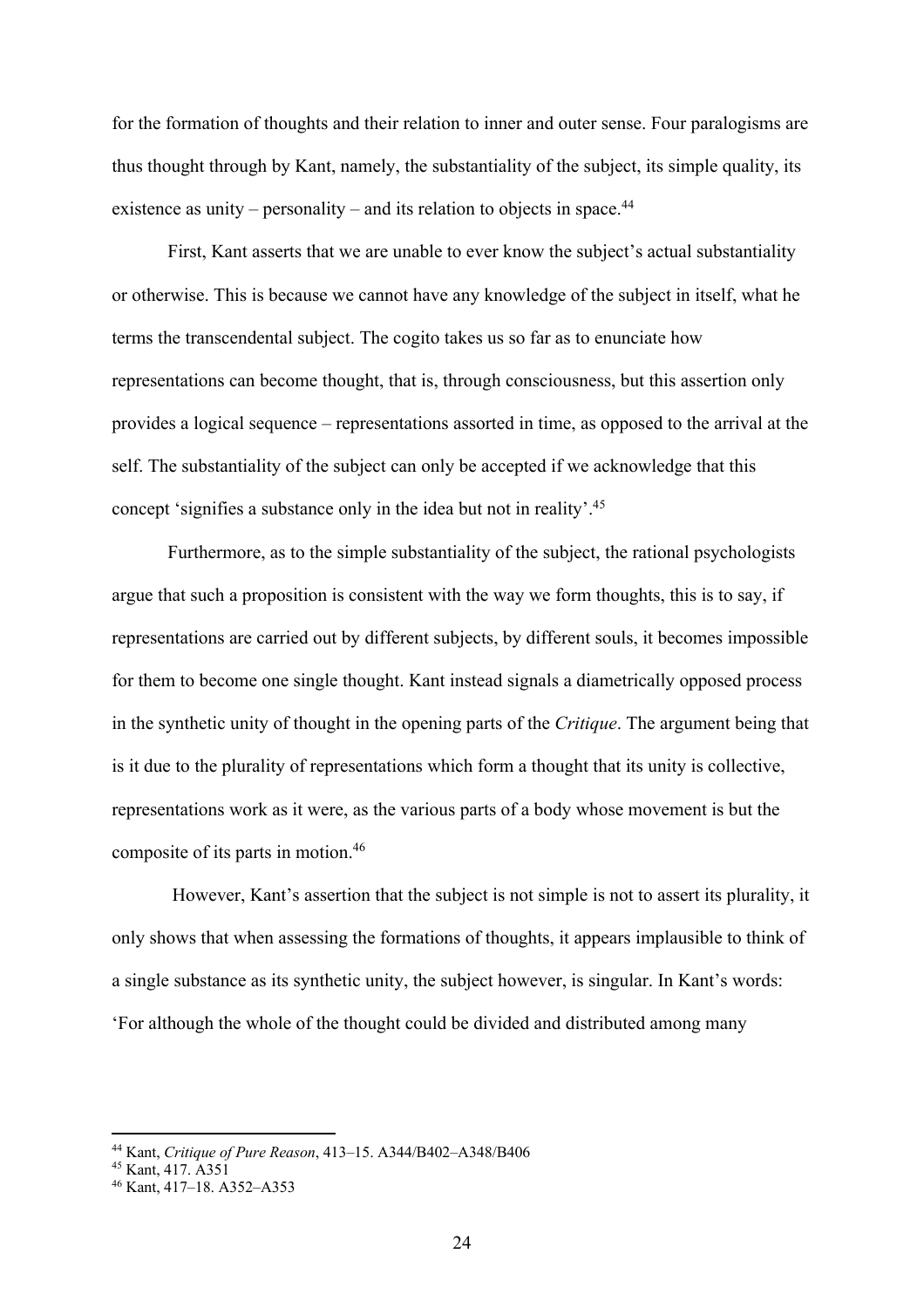subjects, the subjective **I** cannot be thus divided or distributed, and this **I** we presuppose in all thinking'. 47

We may then ask, why is it that we cannot have knowledge of the subject's substantiality nor its nature, be it simple or composite? This is because this 'I' that we call the self, or the soul, is a transcendental concept, and as such, it is not mediated by perception, thus, it neither can provide us with any knowledge of objects outside of us – Kant's transcendental object – nor point at the substratum that underlies the 'I' – transcendental subject. In other words, in order to assert the nature of the self, we must be able to think outside of it. There must be a set of external representations as it were, a third person that experiences the self and this, is implausible in transcendental dialectics.<sup>48</sup>

Kant makes the above quite clear when he discusses the personality of the self, that is, its identity – unity – as self-consciousness.

The identity of person is therefore inevitably to be encountered in my own consciousness. But if I consider myself from the standpoint of another (as an object of his outer intuition), then it is this external observer who originally considers **me** as **in time**; for in apperception **time** is properly represented only **in me**. Thus from the I that accompanies – an indeed with complete identity – all representations at every time in **my** consciousness, although he admits this I, he will still not infer the objective persistence of my Self. For just at the time in which the observer posits me is not the time that is encountered in my sensibility but that which is encountered in his own, so the identity that is necessarily combined with my consciousness is not

<sup>47</sup> Kant, 419. A354

<sup>48</sup> Kant, 409–12. A339/B397–A343/B401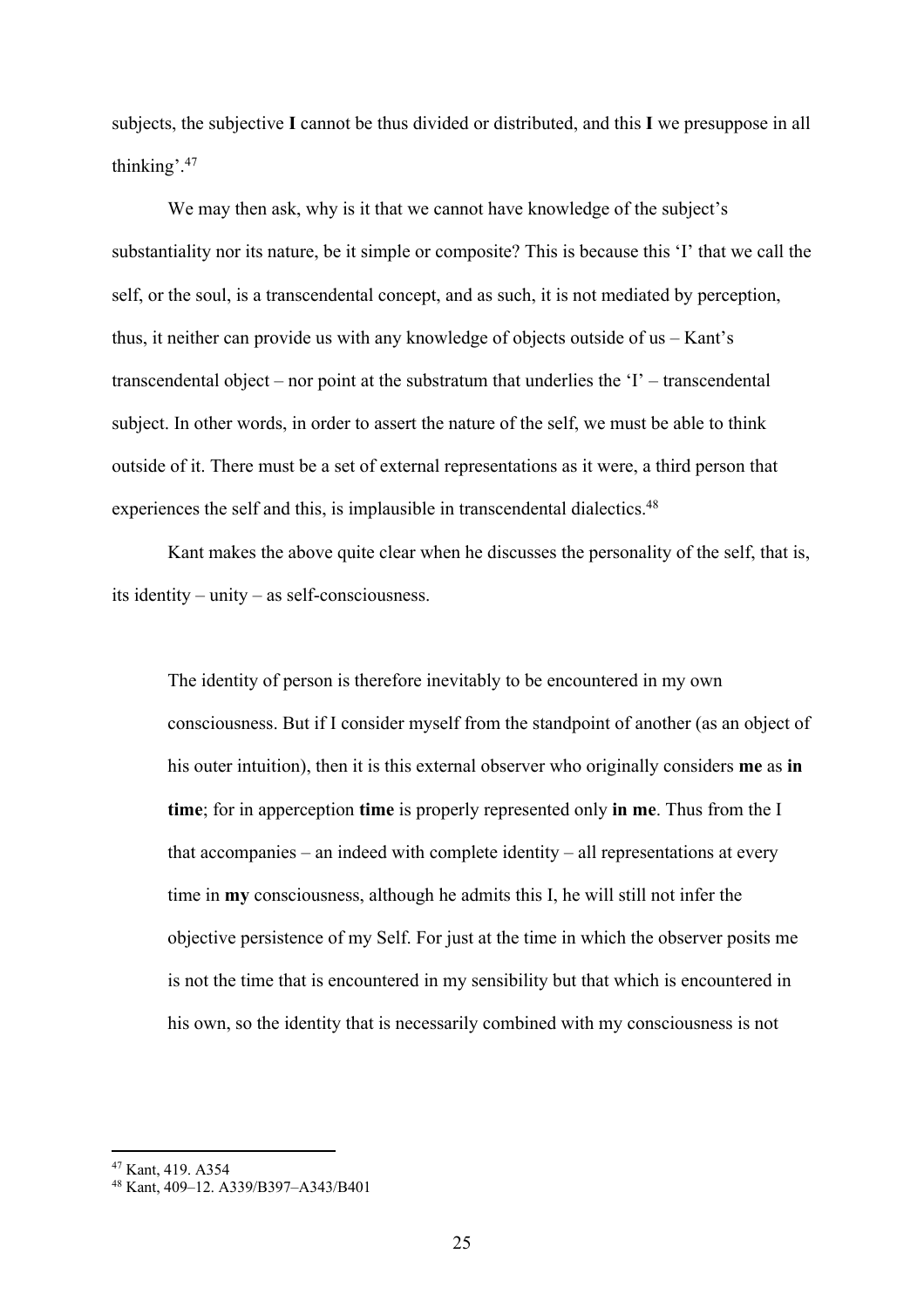therefore combined with his consciousness, i.e., with the outer intuition of my subject.<sup>49</sup>

In other words, when Kant talks about representations outside of us as implausible this is because, in order for the subject to access outer objects, the latter must be represented in space and their permanence in time, which he explains at great length in the first part of the *Critique*, namely the transcendental aesthetic. <sup>50</sup> 'Reality in space, as a mere representation, is nothing other than perception itself'. <sup>51</sup> Time, as mentioned above, can only be represented in me, thus, the subject can only have access to the 'empirical object, which is called **external** object if it is **in space**, and an **inner** object if it is represented simply in the **relation of time**; but space and time are both to be encountered only **in us**'. 52

To sum up, the Kantian subject, much like objects outside of us, is an unknown. The cogito only serves as an instrument whose function is to organise, as it were, in time and space, our apperceptions which in turn helps us differentiate inner from outer sense. Therefore, we cannot know the subject apart from pointing at this 'I' which accompanies all our representations. It is through this singular 'I' that we form thoughts and invariably identify in our self-consciousness. This 'I' however is but appearance which is as far as we can go in representation and this is the same for our relation to objects in space. The above then, implies that we cannot account for the material but in ideal terms and as such, both object and subject are not too dissimilar. For Kant,

I, represented through inner sense in time, and objects in space outside me [outer sense], are indeed specifically wholly distinct appearances, but they are not thereby

<sup>49</sup> Kant, 423. A363

<sup>50</sup> Kant, 153–92. A20/B34–A49/B73

<sup>51</sup> Kant, 329. A376

<sup>52</sup> Kant, 428. A373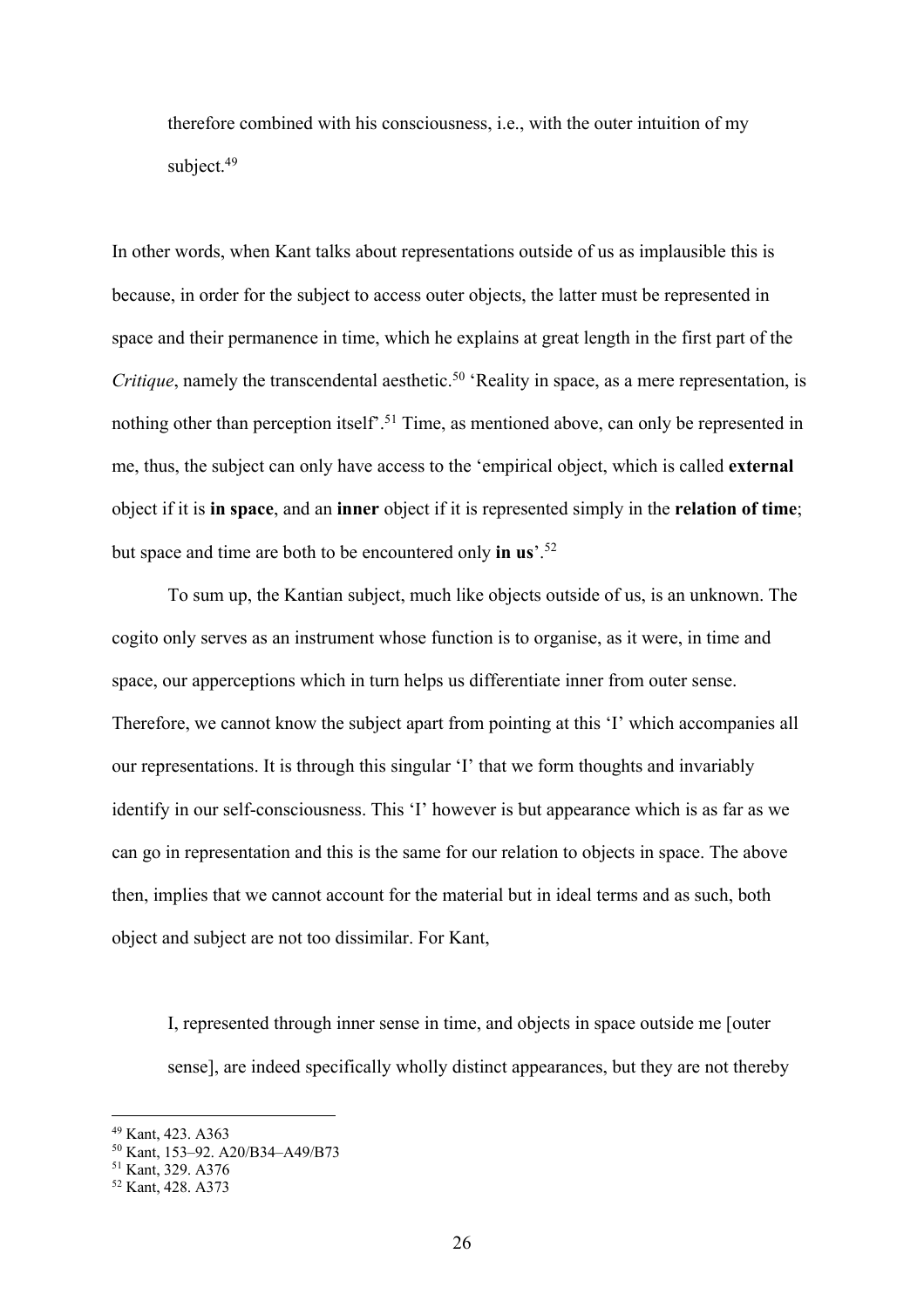thought of as different things. The **transcendental object** that grounds both outer appearances and inner intuition [transcendental subject] is neither matter nor a thinking being in itself, but rather an unknown ground of those appearances that supply us with our empirical concepts of the former as well as the latter.<sup>53</sup>

#### **The early modern subject**

The above presentations of key authors provide important lineaments of what constitutes the early modern subject. I will argue that not only Descartes, Locke and Kant ponder the question of the subject in a more frontal manner, in comparison with other contemporary thinkers, but their ideas have cemented in Western thought so firmly, that they continue to provide the conceptual ground from which current notions of the subject are informed in political theory.

Therefore, I will first draw from the above sections to define the early modern subject and in the following chapter, I will use it to demonstrate how closely this idea is followed by thinkers concerned with political economy who, in turn, have contributed to the establishment of the liberal subject.

From what I have presented in the above sections, it is possible to depict a trajectory in which the idea of the subject has been transforming, redefining and, cementing itself. This trajectoryis deeply marked by a constant urge, not only to understand but also to set apart the immaterial from the material, the subject from the object. The idea of the individual thus undergoes a process of dematerialisation leaving matter at best to a subordinate position and at worst to mere contingency.

From Descartes, we can evidence a move towards the subject's dematerialisation. The subject then, becomes nothing but a thought, intellect, reason, through which we understand

<sup>53</sup> Kant, 431. A380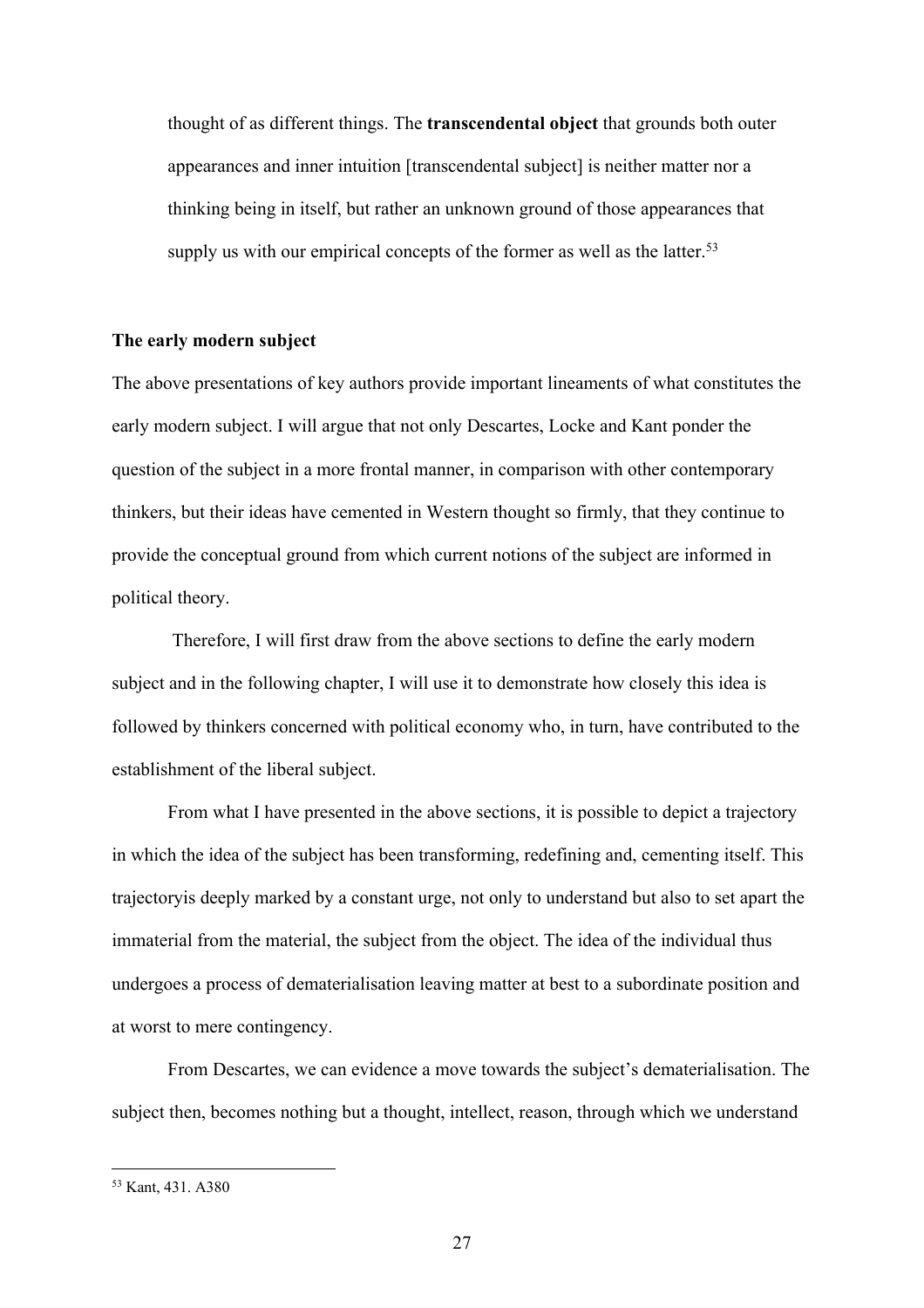ourselves and the world around us. This world whose truths Descartes longs to uncover is but what the Ego terms it. Thus, matter becomes the sub-order ground from which the Ego infers. In order to assert the existence or reality of ourselves and the things around us, the subject need only look inward and the rest will follow. To be sure, Descartes has to ponder the material in order to arrive at the conclusion that it is the subject's understanding that defines it. However, once Descartes arrives at such conclusion, we are left with a concept of matter that is devoid of any relation to its actual content.

In Locke's account, we go a step further. The subject, as in Descartes, is asserted in its primacy but further dematerialised. Locke's idea of the subject follows from the Cartesian cogito in the sense that the subject is a thing that thinks, namely, consciousness. However, the relation of subject to matter is fully fractured when Locke states that the subject's identity is not substance.

Substance, which in Locke's account, is the underlying element constituting the things around us is nothing but a vehicle for the realisation of the subject at as specific moment, that is, becoming human. The subject, found in the identity of person, needs nothing but the recollection of past and present thoughts, a unity within the trajectory of thought to assert its existence. Hence, it is perfectly possible for the Lockean subject to embody different living substances at different moments in history. In the subject's grounding, for Locke, the material suffers an even deeper subordination.

For Kant, even though he problematises the cogito and hints at a pseudo-material account of knowledge, he nonetheless privileges the subject in the way in which knowledge is acquired in transcendental terms. Knowledge is bound by space and time, and these are only found in us.<sup>54</sup> Therefore, Kant centres experience, that is, empirical apperception, but asserts that its reality can only be found in ideal terms, the real, he says, 'of outer appearances

<sup>54</sup> Kant, 254–56. B147–B149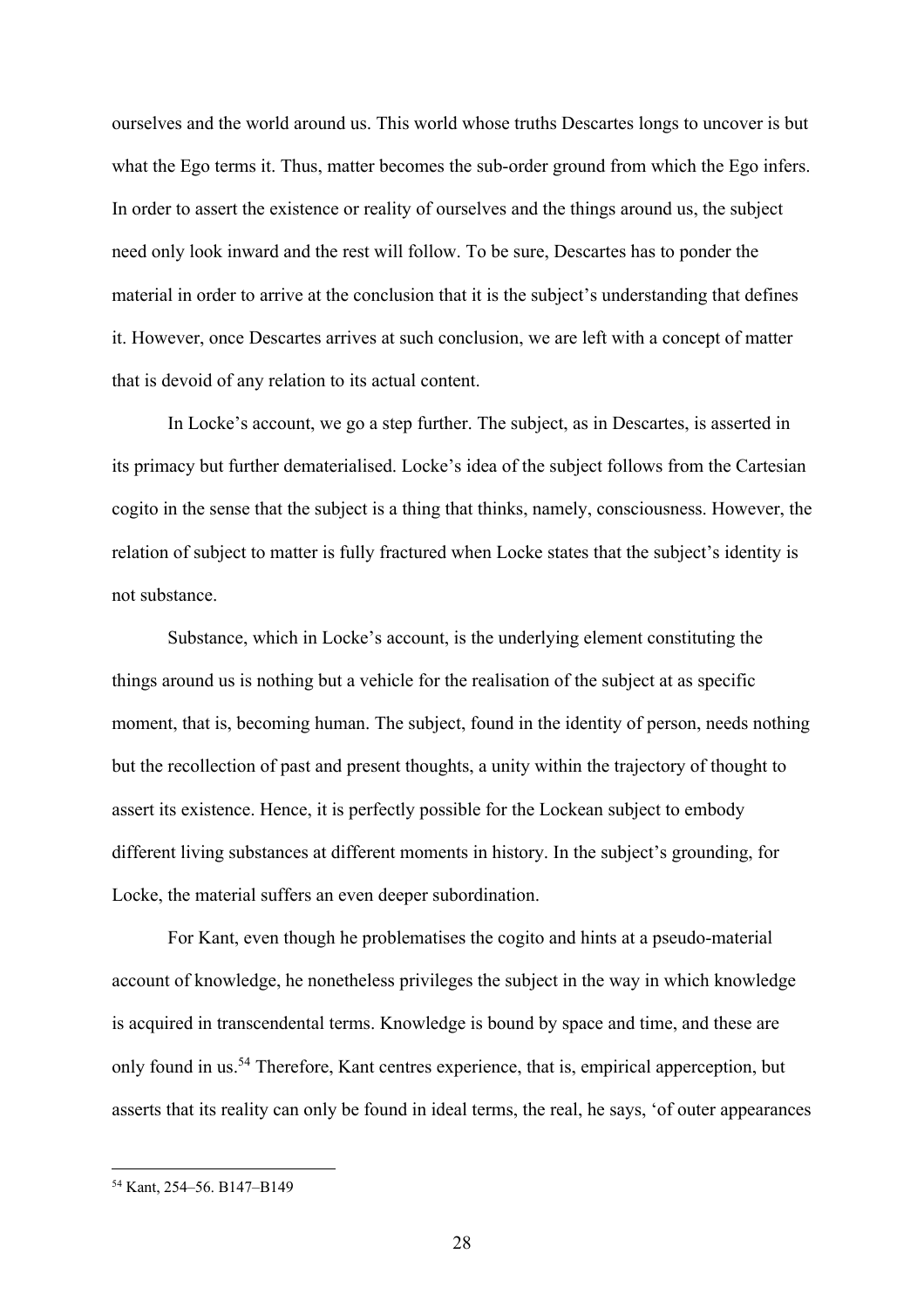is thus actual only in perception, and cannot be actual in any other way'.<sup>55</sup> In Kant, therefore, we are able to evidence a move towards a kind of relational dynamic between subject and object, but the subject remains in a privileged position in these sense that, due to his account of space and time, it is only through the subject that the permanence of matter is asserted.

The consequence of this that we are left with a conception of the subject which is radically divorced from its relational reciprocity with the object and other subjects. A dematerialisation of the subject. Instead, the early modern subject attains a prevalence of such a degree that it gains almost a teleological nature. It is the antecedent of any objective constructions we wish to ponder and thus a deeply singular – individualistic – mode of understanding both ourselves and the things around us. The early modern subject I argue, is cemented in Western thought to such a degree that it has become almost unquestioned, this idea has permeated not only the ways we theorise the subject but the way we live. In the next chapter, I will present the ideas of Locke and Smith in terms of property and sympathy in order to show how the early modern subject has informed the liberal standard. This will help demonstrate how the marked division between subject and object but also between subjects has become the bastion of moral, economic and political contemporary ideas.

<sup>55</sup> Kant, 429. A376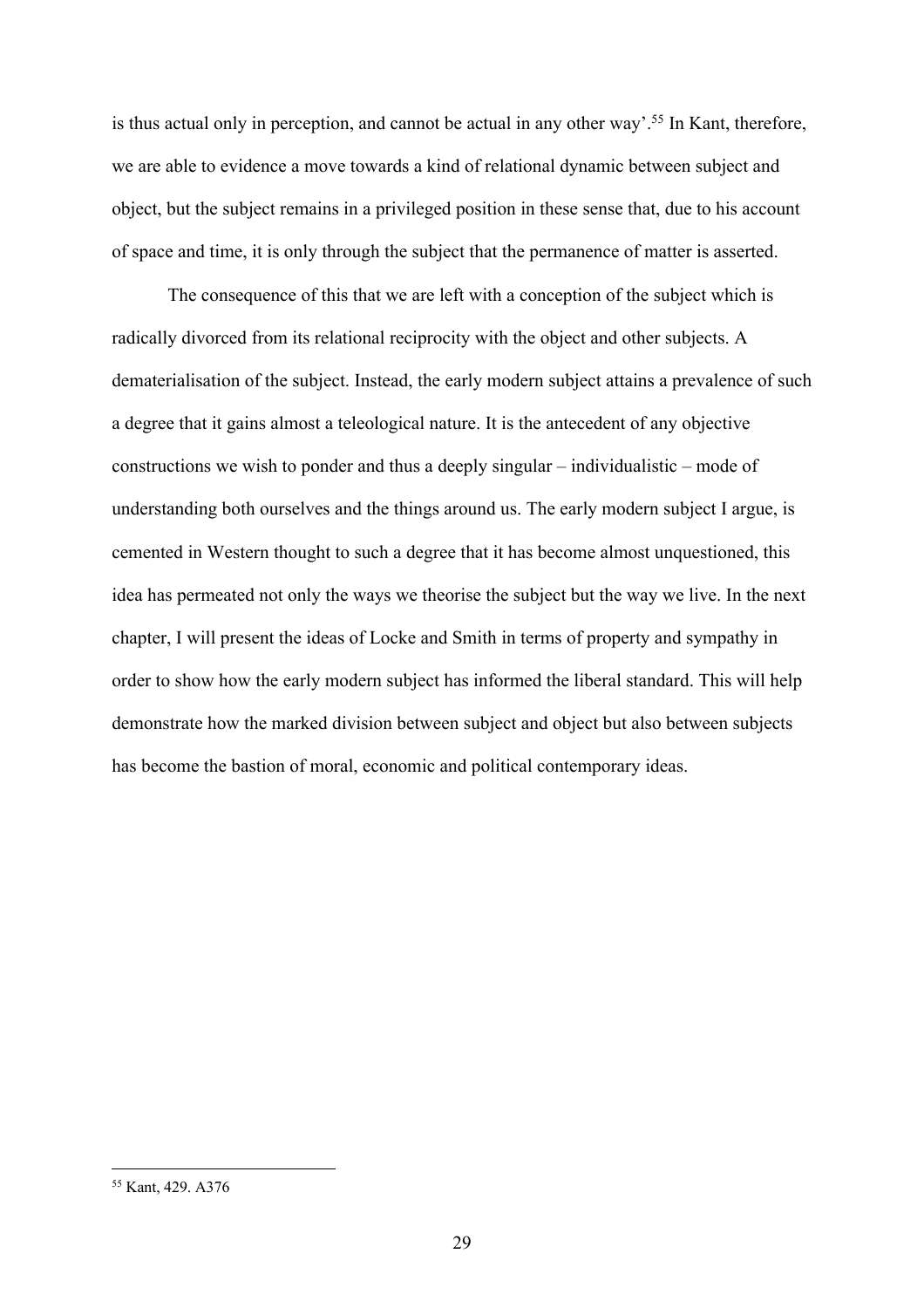#### **Chapter 2: The Liberal Subject**

In the previous chapter I argued that the early modern subject is characterised by a deep division between subject and object but also among subjects. The result of such division hence evidencing the ideational primacy of the early modern subject and consequently, its marked individuality. In this chapter, I will demonstrate how this conception of the subject, in the process of dematerialisation, cannot achieve a complete interaction, a reciprocal relation with other subjects. The early modern subject becomes radically individualistic as it cannot account for the world around it but by its return to itself. This radical individualism, I argue, is the main characteristic of the liberal individual. The early modern subject as I have presented it then, becomes the conceptual ground from which liberal thought emerges.

#### **Locke and the liberal standard**

In chapter six of the first volume of *Capital* (1867) Marx identifies the capitalist market as the site of the rights of a liberal person, that is, the locus where the liberal tenets emanate. 'The sphere of circulation or commodity exchange, within whose boundaries the sale and purchase of labour-power goes on, is in fact a very Eden of the rights of man. It is the exclusive realm of Freedom, Equality, Property and Bentham'.<sup>56</sup> Here, Marx not only identifies the tenets from which the liberal tradition stem but also intimates, in the last tenet, how the liberal subject is construed.

Freedom, because both buyer and seller of a commodity, let us say of labour-power, are determined only by their own free will. They contract as free persons, who are equal before the law. Their contract is the final result in which their joint will find a

<sup>56</sup> Marx, *Capital*, 280.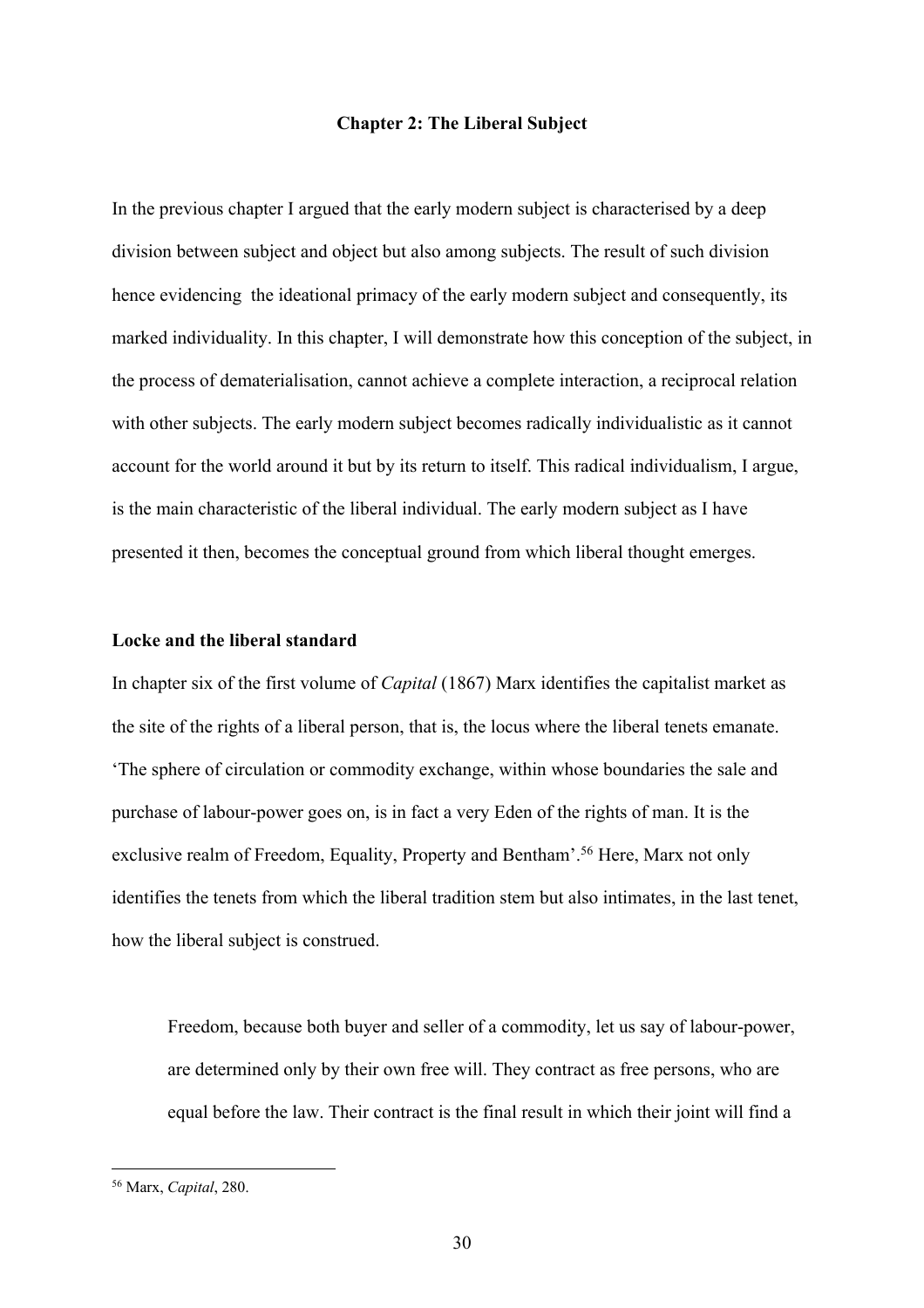common legal expression. Equality, because each enters into relation with the other as with a simple owner of commodities, and they exchange equivalent for equivalent. Property, because each disposes only of what is his own. And Bentham, because each looks only to his own advantage. The only force bringing them together, and putting them into relation with each other, is the selfishness, the gain and the private interest of each. Each pays heed to himself only, and no one worries about the others.<sup>57</sup>

Freedom, equality and property are therefore what I take as the main principles of liberalism which will be analysed from Locke's *Second Treatise of Government* (1689). These three tenets, I argue, are invariably intertwined, and they directly stem from the idea of the early modern subject. Let us start with the concept of freedom. For Locke, freedom entails selfgovernment, to be governed by the will of no other except my own. This concept of freedom is underpinned by the use of reason, 'we are *born Free,* as we are born Rational'. <sup>58</sup> It is reason alone that guarantees our true freedom. Reason protects us from ongoing subjection, for we are subjected by the government of our parents until we reach an age when reason afford us the ability to govern ourselves.59

Reason in turn, provides us with the boundaries within which our freedom is to be exercised. 'The *Freedom* then of Man and Liberty of acting according to his own Will, is *grounded on* his having *Reason*, which is able to instruct him in that Law he is to govern himself by, and make him know how far he is left to the freedom of his own will'.<sup>60</sup> Furthermore, reason instructs us in law which secures that we do not trespass on the freedom of the other. This facilitates a

<sup>57</sup> Marx, 280.

<sup>58</sup> Locke, *Two Treatises of Government*, 308. §61

<sup>59</sup> John Locke, *Some Thoughts Concerning Education*.

<sup>60</sup> Locke, *Two Treatises of Government*, 309. §63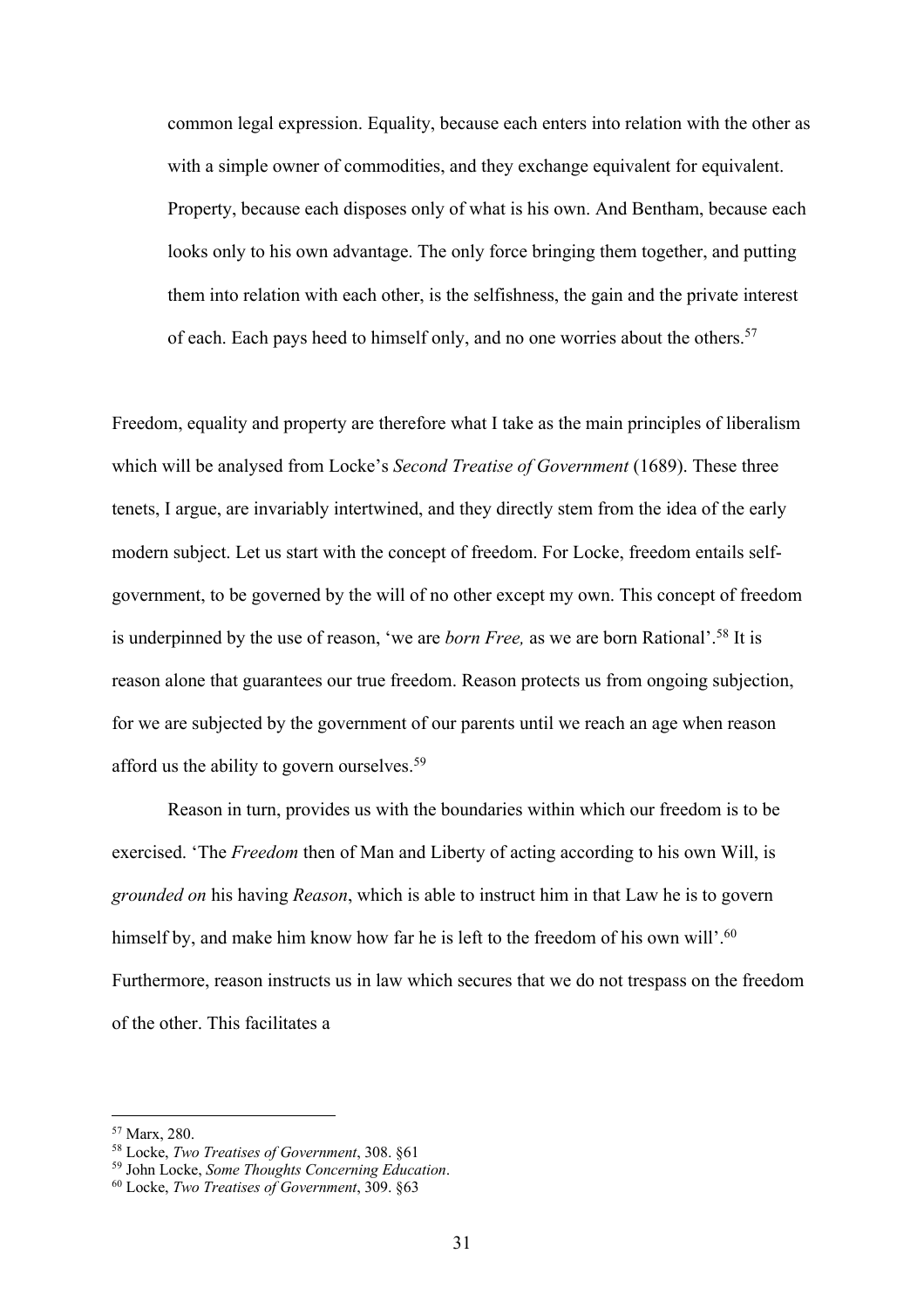*State* also *of Equality*, wherein all the Power and Jurisdiction is reciprocal, no one having more than another: there being nothing more evident, than that Creatures of the same species and rank promiscuously born to all the same advantages of Nature, and the use of the same faculties should all be equal one amongst another without Subordination or Subjection, unless the Lord and Master of them all, should by any manifest Declaration of his Will set one above another, and confer on him by an evident and clear appointment an undoubted Right to Dominion and Sovereignty.<sup>61</sup>

As presented here, having been 'born rational' guarantees both the freedom and equality among subjects, the early modern subject is then free and equal in relation with the other, provided of course, that the hand of God has not made by its touch a privileged subject capable of the subjection of others. This provides us with the substratum from where we can evidence the importance of property for the liberal subject.

Before analysing the concept of property, we need to remember what Locke means by reason and where it resides so to speak, when he thinks of the subject. As mentioned in the previous chapter, reason for Locke – as for Descartes – is the capacity of being conscious, of being a thing that thinks. This capacity, according to Locke, is to be found in the identity of the person and not of the human, for these are two different identities, the former being part of the immaterial and the latter of a combination of the former and living substance. 'Self depends on consciousness, not on substance'.<sup>62</sup> The person, for Locke,

the name for this self, is a forensic term, appropriating actions and their merit; and so belongs only to intelligent agents, capable of a law, and happiness, and misery. This

<sup>61</sup> Locke, 269. §4

<sup>62</sup> Locke, *An Essay Concerning Human Understanding*, 273. §17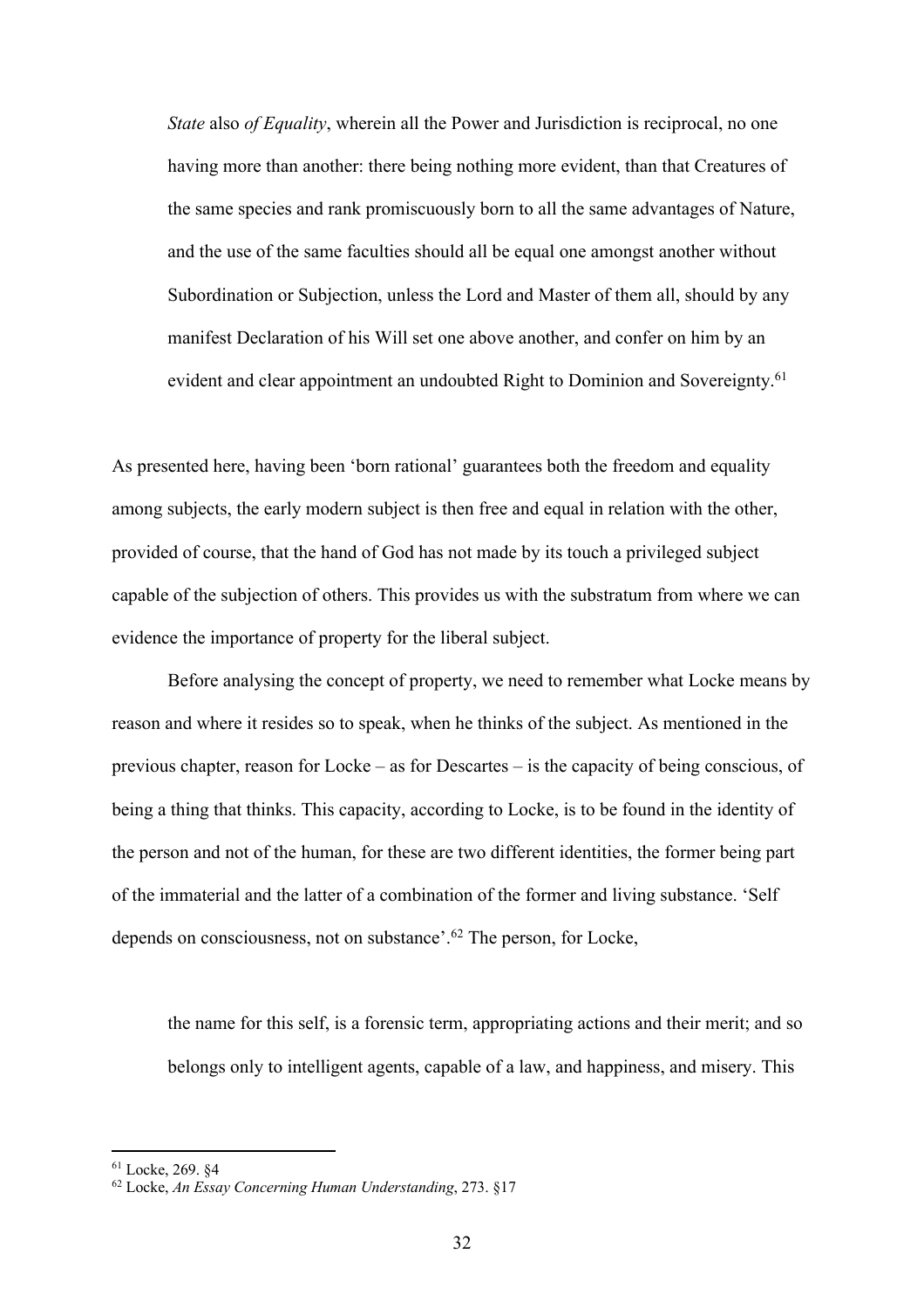personality extends itself beyond present existence to what is past, only by consciousness,— whereby it becomes concerned and accountable; owns and imputes to itself past actions, just upon the same ground and for the same reason as it does the present.63

The person being endowed with consciousness, with reason, is therefore that which enables us to appropriate not only actions and their merit but all that can be imputed to that person, including land and everything on and under it.<sup>64</sup> In Locke's words,

Though the Earth, and all inferior Creatures be common to all Men, yet every Man has a *Property* in his own *Person*. This no Body has any right to but himself. The *Labour* of his Body, and the *Work* of his Hands, we may say, are properly his. Whatsoever then he removes out of the State that Nature hath provided, and left it in, he hath mixed his *Labour* with, and joyned to it something that is his own, and thereby makes it his *Property*. It being by him removed from the common state Nature placed it in, it hath by his *labour* something annexed to it, that excludes the common right of other Men. For this *Labour* being the unquestionable Property of the Labourer, no Man but he can have a right to what that is once joyned to, at least whether there is enough, and as good left in common for others.<sup>65</sup>

Locke intentionally states that no body can appropriate the labour of another but themselves. When he refers to a body he is referring to substance, living substance in this particular case, a body as previously mentioned is not a person and not yet a human. A body therefore cannot

<sup>63</sup> Locke, 278. §26

<sup>64</sup> Locke, *Two Treatises of Government*, 290–91. §32 and 33

<sup>65</sup> Locke, 287–88. §27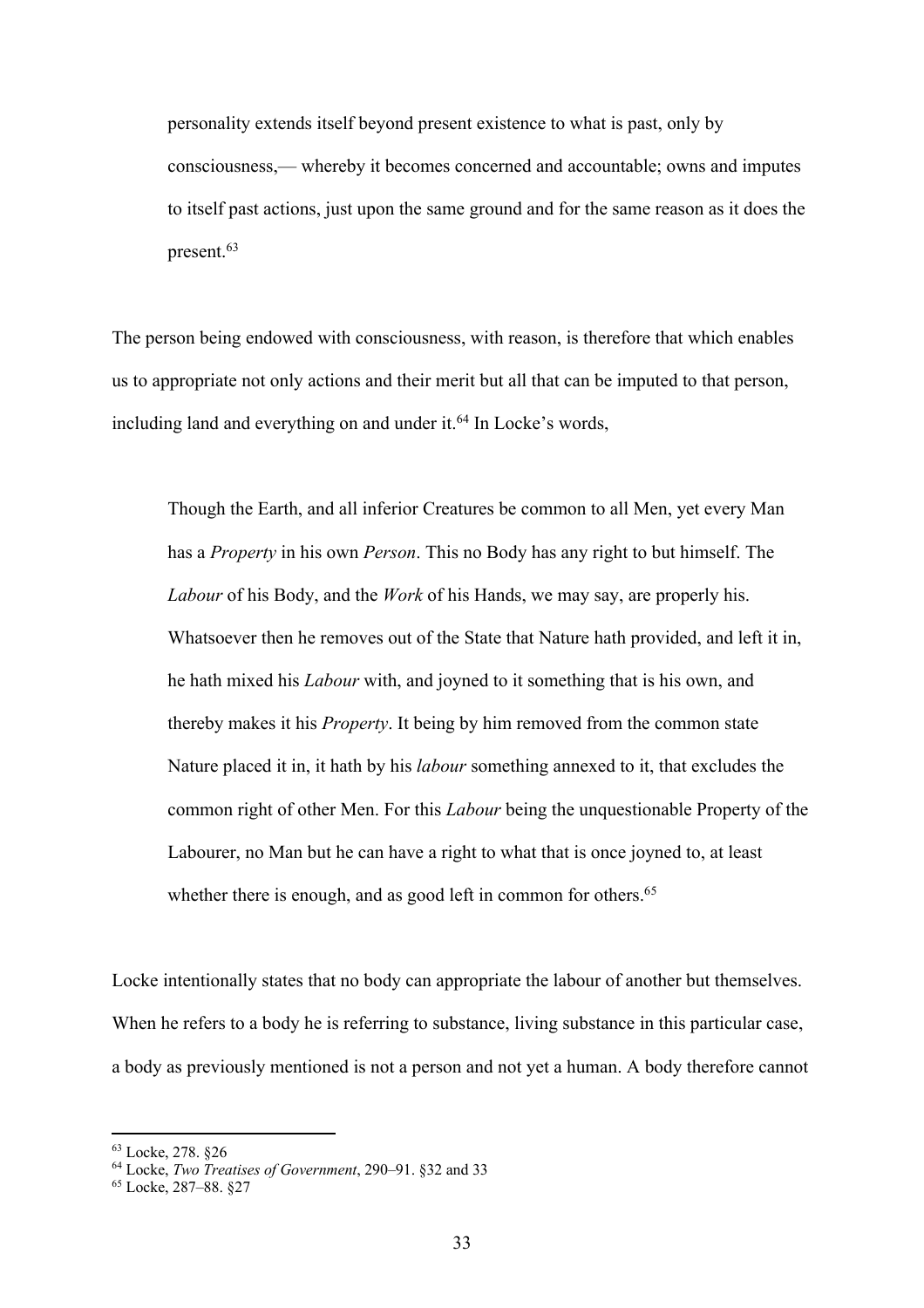have property since it is the person only that is capable of a law and therefore to own themselves. But a person can indeed appropriate the labour of a body, be that body theirs or another's, insofar as this body is not a human. In other words, in his separation of body and person, Locke successfully develops a theory in which appropriating the labour of another is perfectly possible so long as that body is not combined with personality, so long as this body was not born rational.

This logic of appropriation which is the cornerstone of the free and equal human therefore privileges the early modern subject. <sup>66</sup> A dematerialised subject that is able to combine with living substance and that which it produces, labour, in order to privatise what was given in common, and in doing so, strip other bodies of personality. This is clearly evidenced when Locke states,

thus the Grass my Horse has bit; the Turfs my Servant has cut; and the Ore I have digg'd in any place where I have a right to them in common with others, become my *Property*, without the assignation or consent of any body. The *labour* that was mine, removing them out of that common state they were in, hath *fixed* my *Property* in them.67

Some of this labour that is Locke's comes from the servant, but since the servant is not a person, Locke can then mix the servant's labour with his person. The servant then is but a body since it is not privileged with reason. Clearly, not everyone is born free and equal, and because 'I' own the servant, it is only the free and equal subject who is capable of property, those who have been given the world and the bodies that inhabit it in common by the lord and

<sup>66</sup> Balibar, *Identity and Difference*, 145–48.

<sup>67</sup> Locke, *Two Treatises of Government*, 289. §28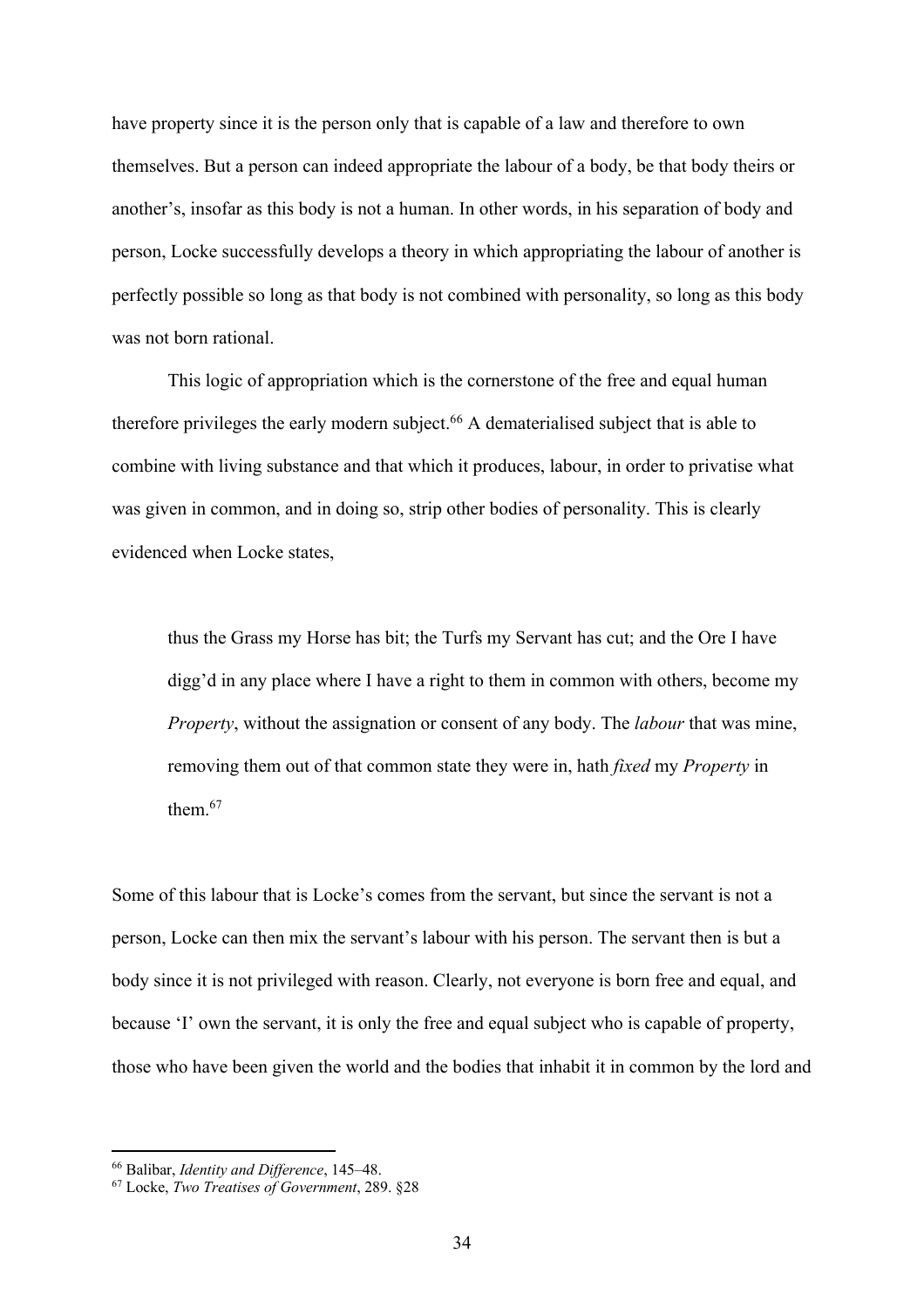master of all.<sup>68</sup> The liberal subject is not a servant, a non-European, a woman, nor a child but a mature male, these are but bodies that having not been endowed with reason, because these are 'without estate', can be subjected by the latter.<sup>69</sup> This in turn helps us elucidate what Locke meant by brutes in the previous chapter, it is clear that brutes for Locke are not only animals.

We can here take stock in Locke's conception of the liberal subject, this is to say, what are the conditions which must obtain in order for the subject to be a liberal one. Freedom, equality and property are determined by the ability of the subject to be rational, to be a person which in itself, qualifies the human in a very particular sense, a mature man of reason capable of owning property. This idea of the liberal subject, as I have presented it, stems from my articulation of the early modern subject which is characterised by a process of dematerialisation. What may appear as a relation between the subject and object in Locke, is in fact the privileging of the subject over everything that is outside of it. The liberal subject is not in relation with the object, it is in fact free from every true relation and this in turn secures the subjects capacity to appropriate. This holds true when we see that for Locke it is perfectly possible to acquire property via a body that is not his own, so much so, that he need not exert the labour of his own body at all to have property over that which is common to all, to all liberal subjects.

This in turn can help to gesture at the radical individualism of the liberal subject. It will become more apparent in the following section but although there appears to be a degree of equality between liberal subjects and thus a relational dynamic between them, this only obtains in the negative. Natural law that deems subjects equal is only stated to secure that which belongs to a particular one. The freedom to appropriate thus makes subjects equal and

<sup>68</sup> Locke, 291. §34

<sup>69</sup> Macpherson, *The Political Theory of Possessive Individualism*, 248.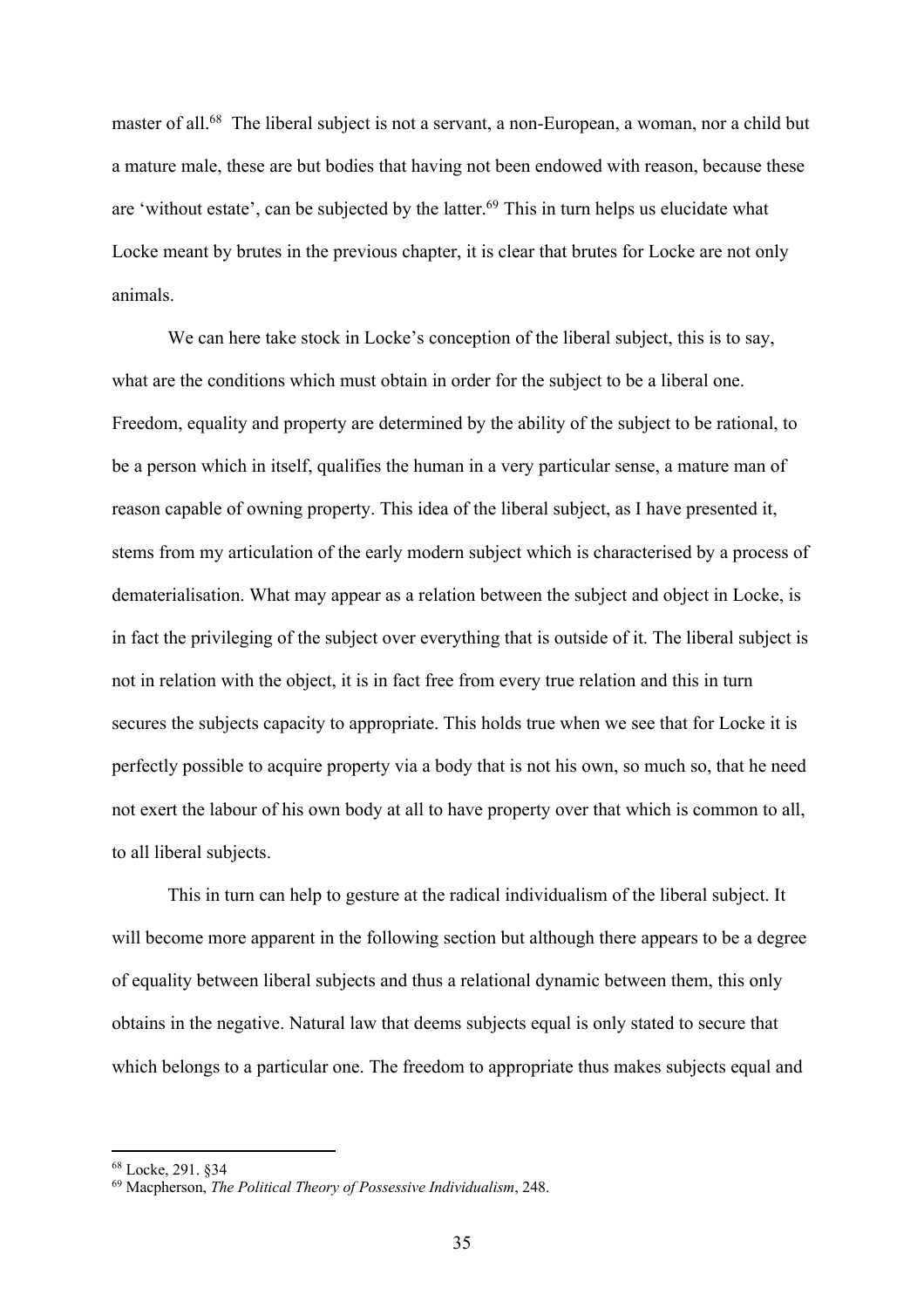nothing else appears to be required between them as bodies abound to mix labour with nature. To be sure, there has to be 'enough and as good' left in order for private property to obtain, but this proviso is surpassed once the concept of money is introduced.

Since Gold and Silver, being little useful to the Life of Man in proportion to Food, Rayment, and Carriage, has its *value* only from the consent of Men, whereof Labour yet makes, in great part, *the measure*, it is plain, that Men have agreed to disproportionate and unequal Possession of the Earth, they having by a tacit and voluntary consent found out a way, how a man may fairly possess more land that he himself can use the product of, by receiving in exchange for the overplus, Gold and Silver, which may be hoarded up without injury to any one, these metalls not spoileing or decaying in the hands of the possessor.<sup>70</sup>

Gold and Silver in the form of money then afford liberal subjects with the capacity to hoard, to appropriate without leaving enough and as good available for others. Since these items do not decay, they are not constituted as waste thus the surplus created by the land and the bodies from which labour is extracted, insofar as it is converted into money, can legitimise inequalities. This, Locke reminds us, is a 'tacit agreement' among all men, among all liberal subjects.

To sum up, the early modern subject can be presented as the conceptual ground from which the three principles of liberalism stem. This in turn allow us to gesture at the liberal subject's inability to truly enter into a dynamic relation with other subjects. In the above case, Locke's conception of the liberal subject can only, at best, interact with other liberal subjects for the preservation of their property, this is to say, if the produce – surplus – of the land and

<sup>70</sup> Locke, *Two Treatises of Government*, 301–2. §50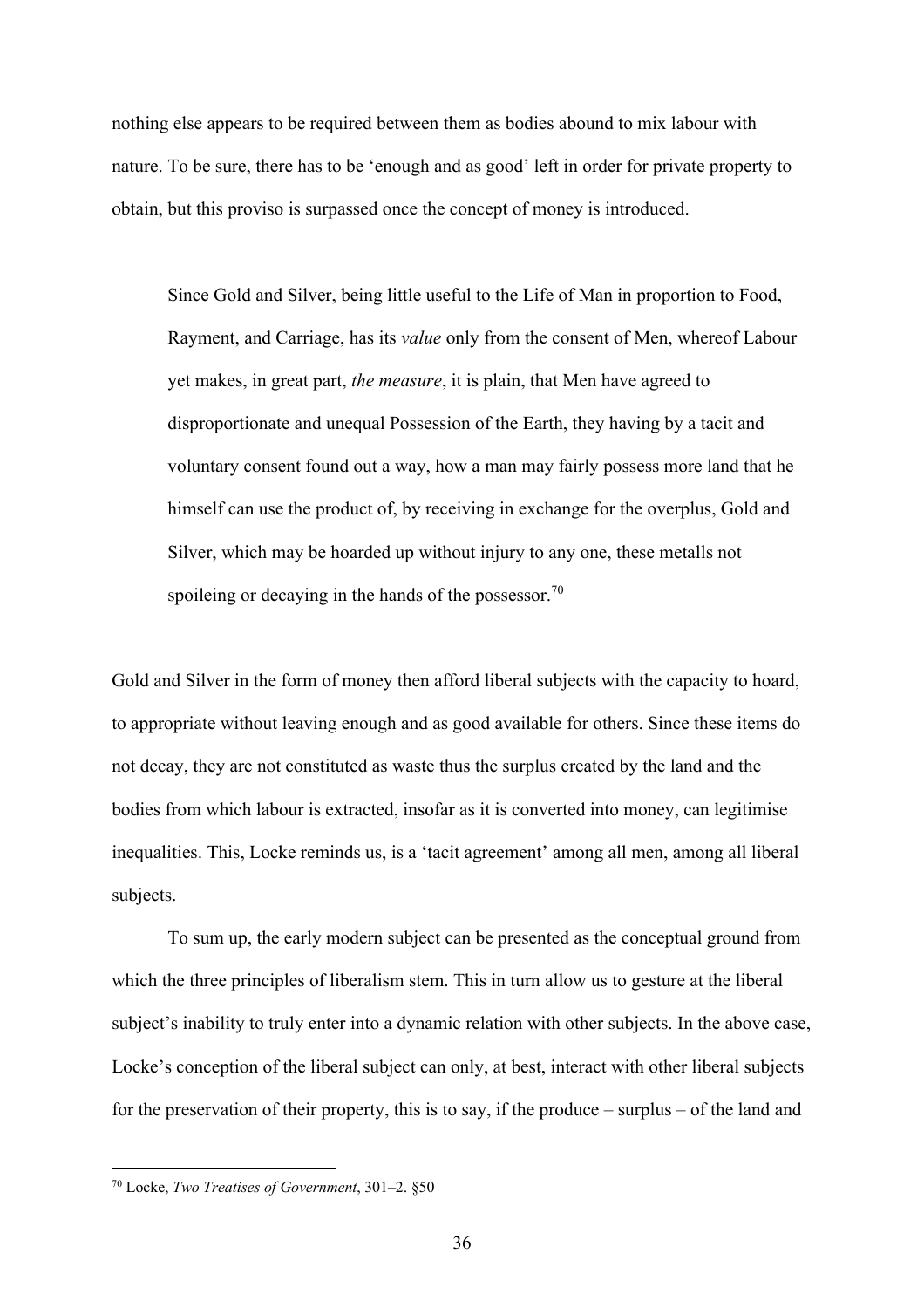the labour of the bodies Locke commands cannot be exchanged for gold and silver, these become waste and therefore trigger a legitimate claim to diminish his property.71 At worst, liberal subjects enter into a fierce competitive relation where the sole purpose of producing surplus at a cost-effective, more efficient manner is that their exchanging of this surplus creates the production of waste by less efficient liberal subjects. Thereby leaving the doors open for expropriation of the former's property, and the expansion of the latter.<sup>72</sup>

Furthermore, it is also clear that once money is introduced, the liberal subject is completely exempt of the requirement of creating labour by mixing its own body with nature. The 'overplus' as Locke calls it, created by the labour of bodies, the liberal subject extracts so that they can then be employed to acquire more bodies and through them create more property. The labour of the liberal subject becomes obsolete unless there is a new way to qualify this process of accumulation as labour. Namely, a division of labour into intellectual and physical.73 To anticipate, when we present Marx's distancing from this first trajectory, it will become apparent that the separation of the body from property is one of the fundamental aspects for the preservation of the capitalist mode of production. That is to say, so long as labour has been alienated from the body that produced it, so long as it has been objectified into the commodity form, both in the sense of an object with and exchange value but also as labour power – the commoditisation of the body – this self-same substance devoid of personality becomes the defining commodity of the capitalist system.74

### **The individualistic subject in Adam Smith**

In the previous section I used the ideas Locke proposed in the *Two Treatises on Government*  to present the three principles of the liberal subject, namely, freedom equality and property.

<sup>71</sup> Locke, 292–302. §35 through to §47; Macpherson, *The Political Theory of Possessive Individualism*, 203–20.

<sup>72</sup> Moseley, 'Hostile Brothers'.

<sup>73</sup> Marx, *Capital*, 429–54.

<sup>74</sup> Marx, 677.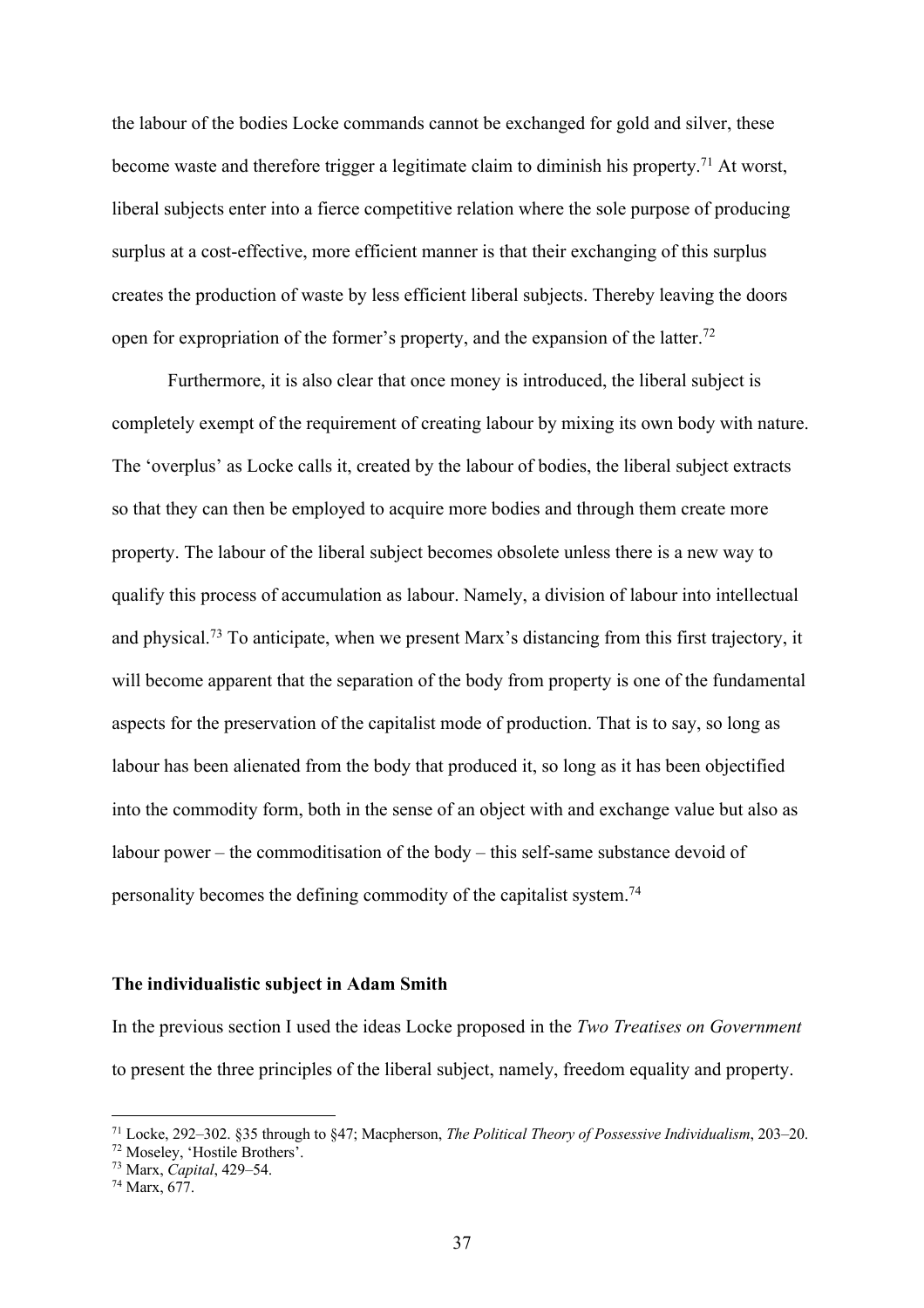These, I argued, stem from the early modern subject as presented in chapter one, furthermore, I have gestured at its radically individualistic nature which, will be further explored in this section.

The individualistic nature of the liberal subject is markedly evident in the political philosophy of Smith. We need not look further, as Hill and Montag remind us, than the first two pages of chapter one of *The Theory of Moral Sentiments* (1759) to see the influence of the early modern subject and, to use their term, to evidence liberalism's intra-individuality.75 This radical individuality or intra-individuality will be contrasted in the next chapter with a concept much silenced by the liberal conception of the subject, namely, the concept of the transindividual.

Smith starts his theory of sympathy by exhorting readers about the ever-present sentiment of pity or compassion, an emotion that is to be found in all humanity, although differing in degree, regardless their virtuous behaviour or otherwise.<sup>76</sup> For Smith, sympathy is used 'to denote our fellow-feeling with any passion whatever'. <sup>77</sup> Sympathy is then understood as the feeling generated by the exposure to the passions of the other.

At face value, sentiments may gesture at a clear relational dynamic between subjects, namely, we cannot truly feel for the other without situating and thus understanding their predicament. There must be a field where, the lived experiences of the other become part and parcel of our living. Otherwise, how can we account for such sentiments? Smith, however, tells us,

as we have no immediate experience of what other men feel, we can form no idea of the manner in which they are affected, but by conceiving that we ourselves should

<sup>75</sup> Hill and Montag, *The Other Adam Smith*, 108–12.

<sup>76</sup> Smith, *The Theory of Moral Sentiments*, 9. §2

<sup>77</sup> Smith, 10. §5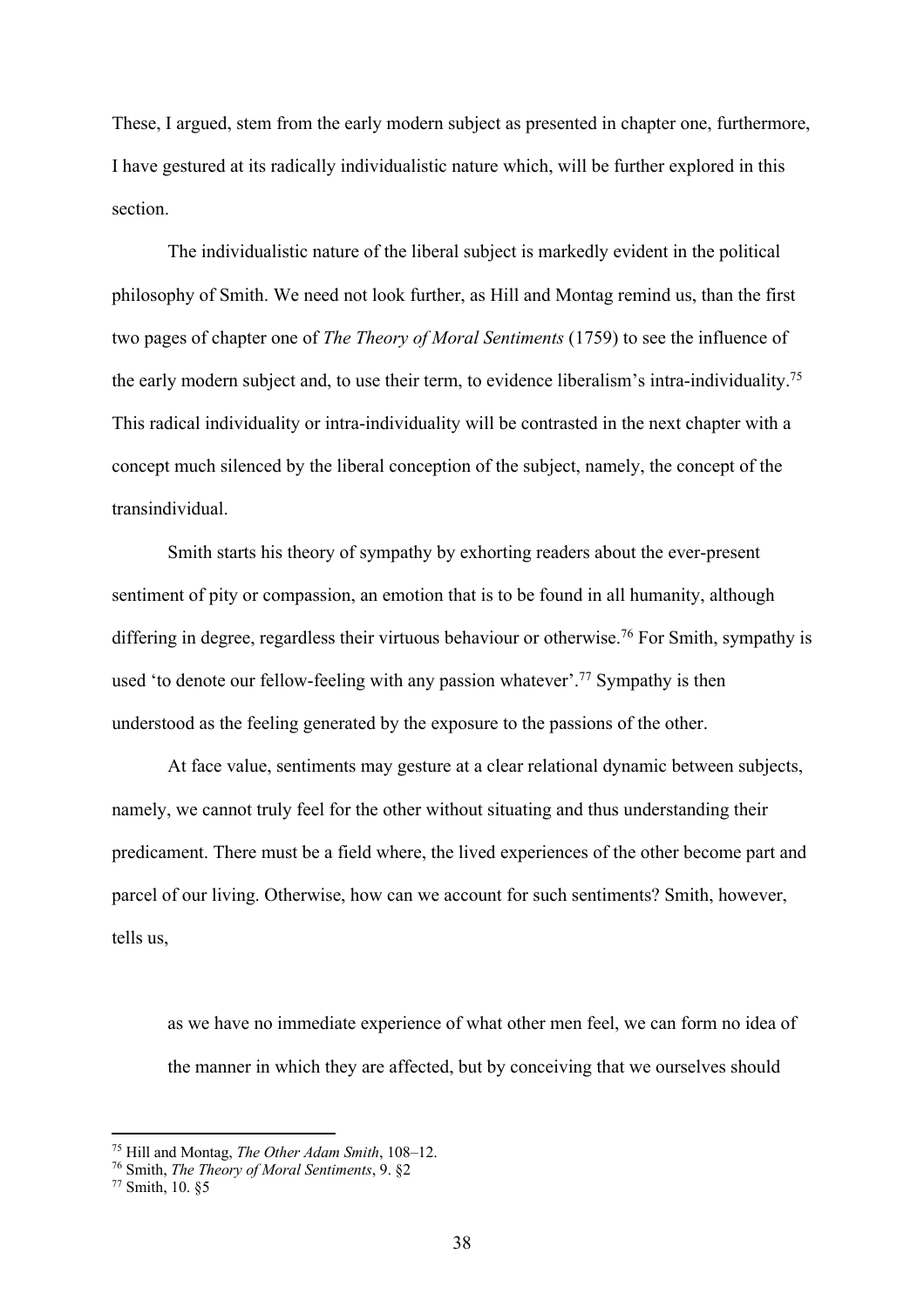feel in the like situation. Though our brother is upon the rack, as long as we ourselves are at our ease, our senses will never inform us of what he suffers. They never did, and never can, carry us beyond our own person, and it is by the imagination only that we can form any conception of what are his sensations. Neither can that faculty help us to this any other way, than by representing to us what would be our own, if we were in his case. It is the impressions of our senses only, not those of his, which our imaginations copy.78

We may ponder at this stage of Smith's application of sympathy, how then can a person form sympathetic feelings in relation to the other if we have only impressions of our own senses? Smith answers as follows:

By the imagination we place ourselves in his situation, we conceive ourselves enduring all the same torments, we enter as it were into his body, and become in some measure the same person with him, and thence form some idea of his sensations, and even feel something which, though weaker in degree, is not altogether unlike them. His agonies, when they are thus brought home to ourselves, when we have thus adopted and made them our own, begin at last to affect us, and we then tremble and shudder at the thought of what he feels. For us to be in pain or distress of any kind excites the most excessive sorrow, so to conceive or to imagine that we are in it, excites some degree of the same emotion, in proportion to the vivacity or dullness of the conception.79

<sup>78</sup> Smith, 9. §2

<sup>79</sup> Smith, 9. §2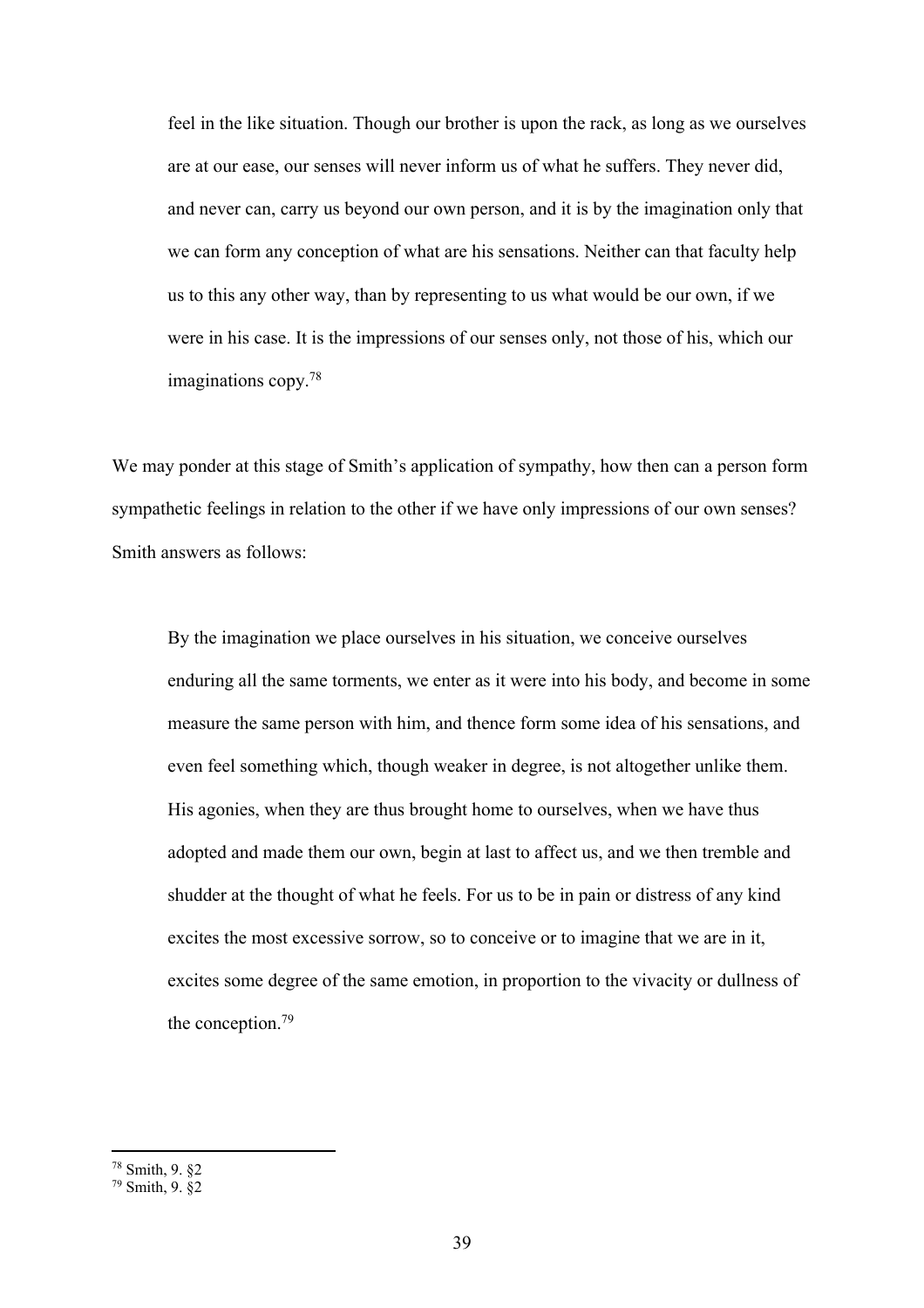This excerpt reminds us of what was analysed in the previous chapter, it is only our own understanding, namely, the subject representing that which is only in itself, that we can account for that which is outside of us. 'Reason tells us that our own person is an absolute horizon' Hill and Montag say.<sup>80</sup> And it is this horizon which obfuscates our relation with the other in such a concrete and irreconcilable manner that there appears to be no other way that we can account for them that in a negative sense, that is, it is only through the conscientious securing of ourselves that we can relate in 'some degree' with the situation of the other.

By a conscientious securing of ourselves I mean that we must be in a position of deep awareness of ourselves. There must have been a moment in time where the experiences of the other are experiences that we have lived. These need not be altogether similar but there must be a substantial degree of compatibility. If this is not the case, according to Smith, it would be very difficult, if not altogether impossible to sympathise with the other. 'When we see a stroke aimed and just ready to fall upon the leg of or arm of another person, we naturally shrink and draw back our own leg or our own arm; and when it does fall, we feel it in some measure, and are hurt by it as well as the sufferer'.<sup>81</sup>

Imagination in Smith's sense, I argue, is best understood as representation in a Kantian sense. To recall, for Kant we can at best represent that which is outside of ourselves, that is, representation is but an approximation of the 'real' object or in this case subject we are pondering. As the above passage clarifies, it does not follow that it is due to the fact that we are able to form an idea *in vacuo* of how pain can be inflicted by a strike, it is by the very fact that we have felt such pain that we can represent it in the body of the other. In other words, if my experiences are not those of the other, they are not part of that which I am conscious, therefore I cannot truly relate, sympathise with them.

<sup>80</sup> Hill and Montag, *The Other Adam Smith*, 112.

<sup>81</sup> Smith, *The Theory of Moral Sentiments*, 10. §4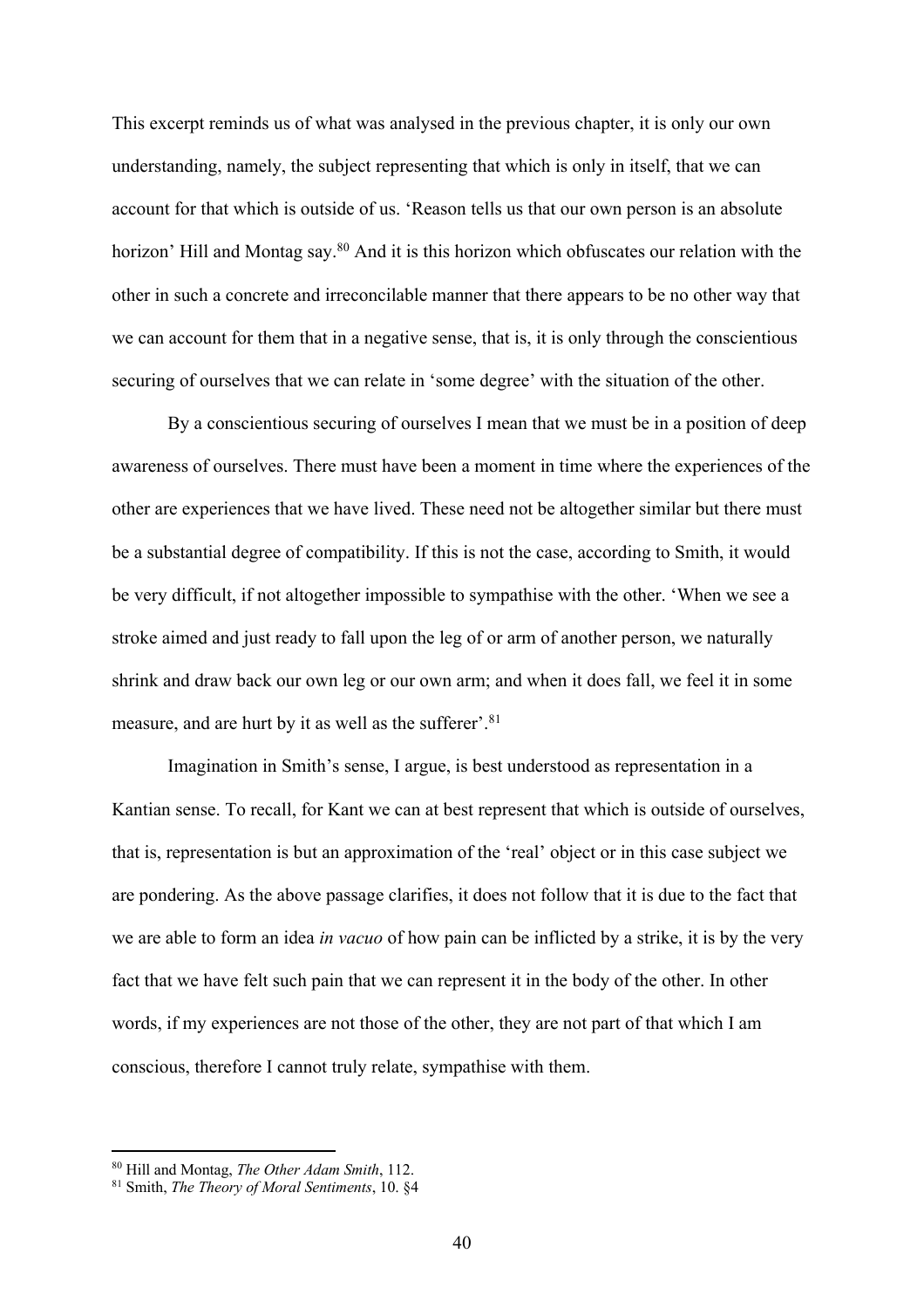What appears as paradoxical is that on the one side, Smith seems to gesture at close connections between subject and object, and between subject and subject, when he mentions that we shudder by an action being performed on the other. It is not only the pain that the other feels that excites the same emotion but also the situation, the movement, the object approaching the limb and perhaps everything around it. 'The mob', the vulgar other as Smith alludes, $82$  'when they are gazing at a dancer on the slack rope, naturally writhe and twist and balance on their own bodies, as they see him do, and as they feel that they themselves must do if in his situation'. <sup>83</sup> On the other side, Smith tells us that such relations are not possible since representations never can carry us beyond our own person. Unless they are brought home to ourselves, unless we enter into their body we cannot then mimic those experiences.

In other words, even though these relations imply so much more in terms of what they in turn produce – and they will be explored in the next chapters – they in fact do not produce anything in themselves, it is the all-encompassing subject who determines it all. As Hill and Montag aptly put it: 'Smith asks us to translate sympathy, previously understood as a "communication" or "transmission" of affect from one individual to another, and therefore a transindividual phenomenon, into one that is purely intra-individual, nothing more than an exercise of the imagination that finally neither depends upon others nor even requires their existence'. 84

Therefore, it is only through the subject returning to itself that any representation of the world around us and the other can obtain. Furthermore, this subject, as Smith depicts it, needs to be in a particular temperament and disposition in order to account for the other. If we are not in alignment with the temperament of the other, we cannot generate any sympathetic connection. 'The furious behaviour of the angry man is more likely to exasperate

<sup>82</sup> Hill and Montag, *The Other Adam Smith*, 142.

<sup>83</sup> Smith, *The Theory of Moral Sentiments*, 10. §3

<sup>84</sup> Hill and Montag, *The Other Adam Smith*, 110.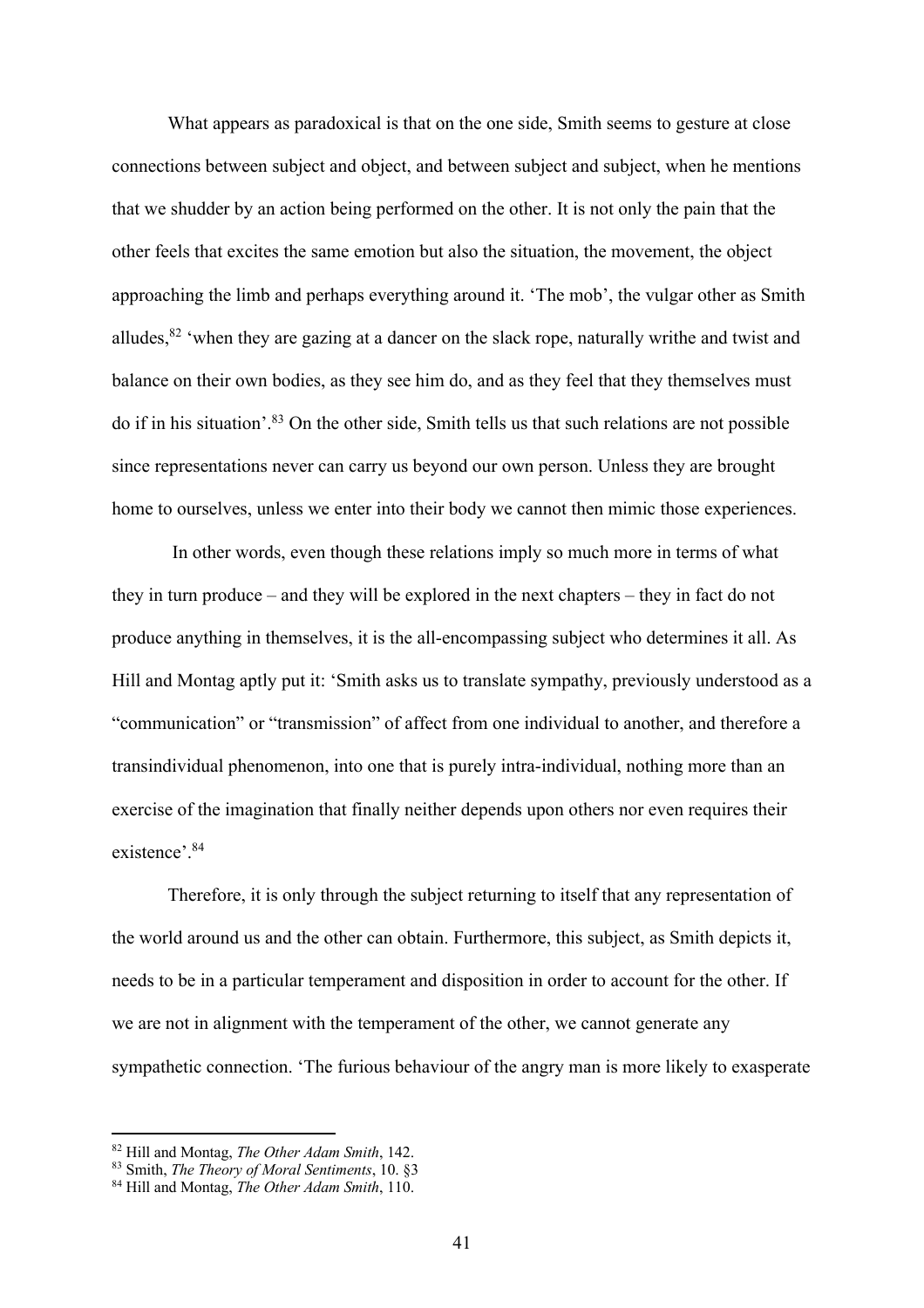us against himself<sup>2</sup>.<sup>85</sup> This in turn conditions the other to be in the right disposition in order to be accounted for. 'As we are unacquainted with his provocation, we cannot bring his case home to ourselves, nor conceive of any thing like the passions which it excites'.<sup>86</sup>

This conditioning is of the utmost importance for Smith's moral theory since it appears as the only way the other can be made visible. To be sure, if the other causes the subject's exasperation, there must be a moment of recognition of the other's presence, but there is no true connection between the two since the subject cannot recognise such a passion within itself, it cannot inhabit the other's body in order to represent this passion. Therefore, the other has to be of the right disposition, otherwise, anything above or below the expectation of the privileged subject, what Smith calls the 'impartial spectator', will not guarantee a sympathetic connection. $87$  In describing the right disposition of a person who has fallen into a dire situation, Smith tells us that,

we feel what an immense effort is requisite to silence those violent emotions which naturally agitate and distract those in his situation. We are amazed to find that he can command himself so entirely. His firmness, at the same time, perfectly coincides with our insensibility. He makes no demands upon us for that more exquisite degree of sensibility which we find, and which we are mortified to find, that we do not possess. There is the most perfect correspondence between his sentiments and ours, and on that account the most perfect propriety in his behaviour.<sup>88</sup>

The other is therefore 'obliged, as much as possible, to turn away his eyes from whatever is either naturally terrible or disagreeable in his situation', for if the other surrenders to the

<sup>85</sup> Smith, *The Theory of Moral Sentiments*, 11. §7

<sup>86</sup> Smith, 11. §7

 $87$  Smith, 70. Part II<br> $88$  Smith, 48.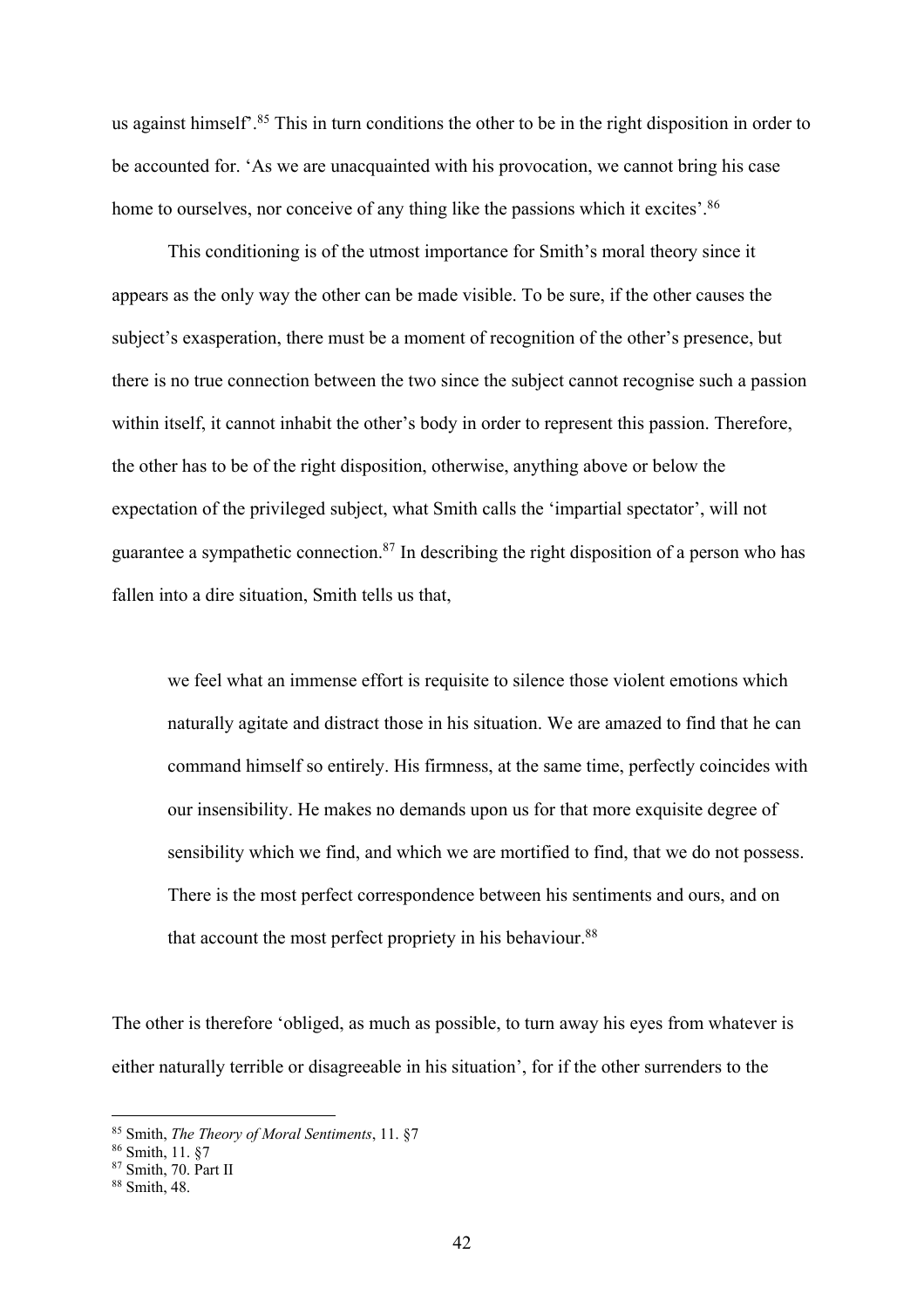sorrows caused by the situation, 'he could no longer keep within the bounds of moderation, or render himself the object of the complete sympathy and approbation of the spectators.'89

Through this moderation of the other, Smith is not only attempting to conceive of the other through sympathy, to make it visible to the impartial spectator, but also to conceive of social relations whereby individuals are determined by a very specific conduct. A subject for Smith is one endowed with impeccable numbness and virtuous concealment of the excesses of sorrow, the taming of the passions in the interest of securing a society where intraindividual sympathy is possible.<sup>90</sup> In other words, it is in the interest of individuals to tame their passions in order to become part of society, an acceptance in society that is only asserted inwardly nonetheless as we can never truly relate with the other, what Smith aptly calls the man within. 'The jurisdiction of the man within, is founded altogether in the desire of praiseworthiness, and in the aversion to blame-worthiness'.<sup>91</sup> Sympathy as a socio-political project, can therefore be best presented as self-interest.

In describing this taming of the passions, Smith brings to light the vital role sympathy plays in his political economy and moral philosophy. For Smith, we want 'to be observed, to be attended to, to be taken notice of with sympathy, complacency, and approbation'.<sup>92</sup> This may appear as though relationality is of great importance for the recipient of sympathy, however, it is self-interest again which motivates this longing. 'It is the vanity, not the ease, or the pleasure, which interests us. But vanity is always founded upon that belief of our being the object of attention and approbation'. <sup>93</sup>

This may appear as incoherent at best, or nonsensical at worst. How can someone obtain approbation of others while not accounting for them? If we cannot carry us beyond our

<sup>89</sup> Smith, 49.

<sup>90</sup> Hirschman, *The Passions and the Interests*.

<sup>91</sup> Smith, *The Theory of Moral Sentiments*, 131.

<sup>92</sup> Smith, 50.

<sup>93</sup> Smith, 50.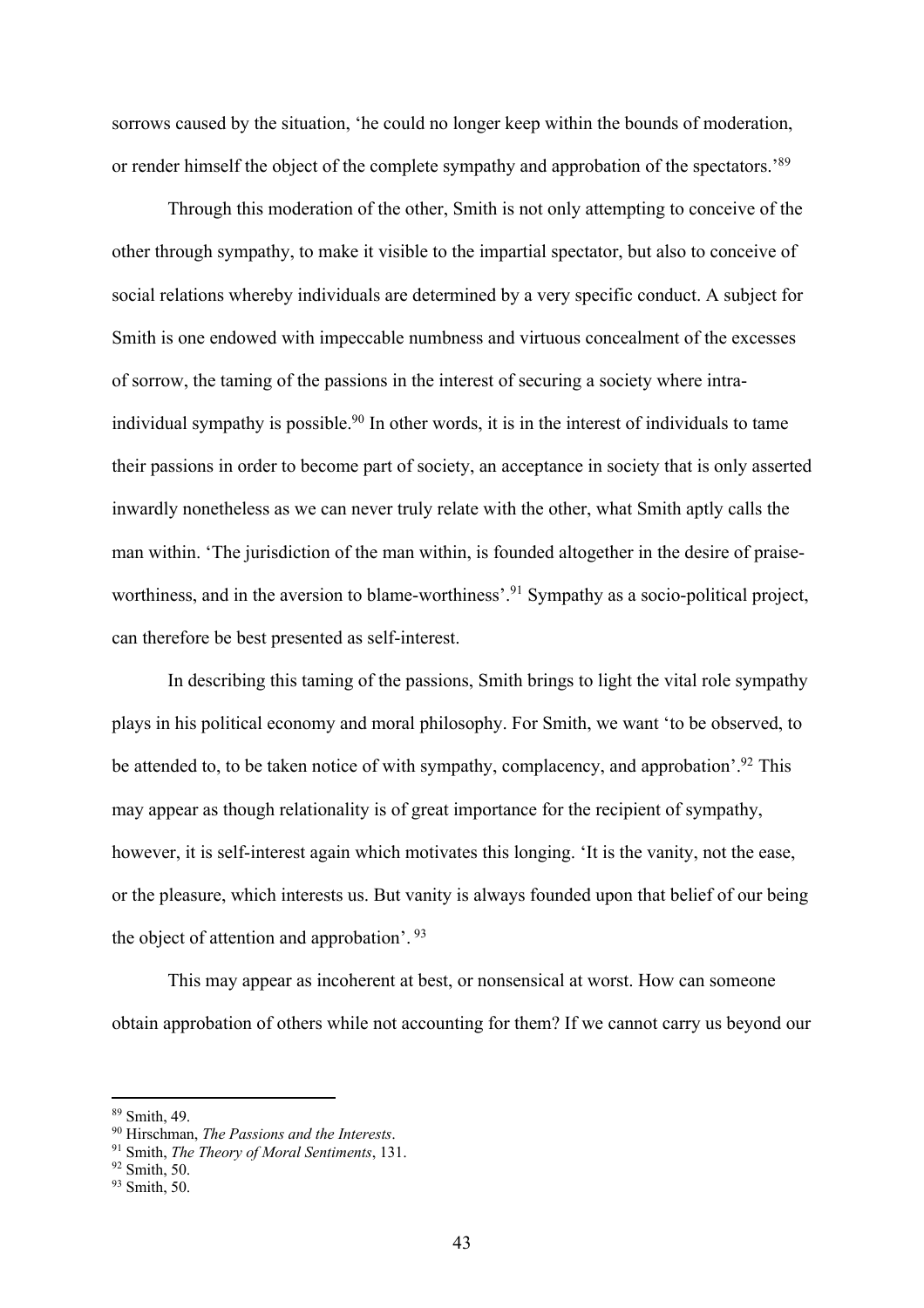own person, how then can we ever account for the approbation of the other? The intraindividuality of the liberal subject, as my argument elucidates, only permits us to represent a sympathetic relation with the other in the negative, in the inward. Nonetheless, Smith's articulation of sympathy is effectively fostering a normative code for regulating subjects within the constraints of the early modern subject. The systematic mimicking of a specific code of conduct therefore enables the potential connection among subjects. If any relation in actuality obtains, it does as a residue, namely, the subjection of every subject into the liberal ideal, the adoption of the impartial spectator, of the man within ready for civil society. What I mean by residue is that, even though subjects here relate only in the negative, other forms of relationality continue to obtain but are nonetheless obscured. However this will become more apparent in the next part, particularly in chapter four.

In other words, being the object of admiration which is invariably informed by selfinterest, what Marx qualified as Bentham as we saw in the previous section, is the moral expression of intra-individuality and the clear political and economic project of Smith's liberalism.<sup>94</sup> In the locus of freedom, equality and property, namely the market, we encounter the liberal subject. As Smith reminds us in *The Wealth of Nations* (1776), 'it is not from the benevolence of the butcher, the brewer or the baker that we expect our dinner, but from their regard to their own interest'. 95

<sup>94</sup> Paganelli, 'The Adam Smith Problem in Reverse'.

<sup>95</sup> Smith, *The Wealth of Nations*, 119.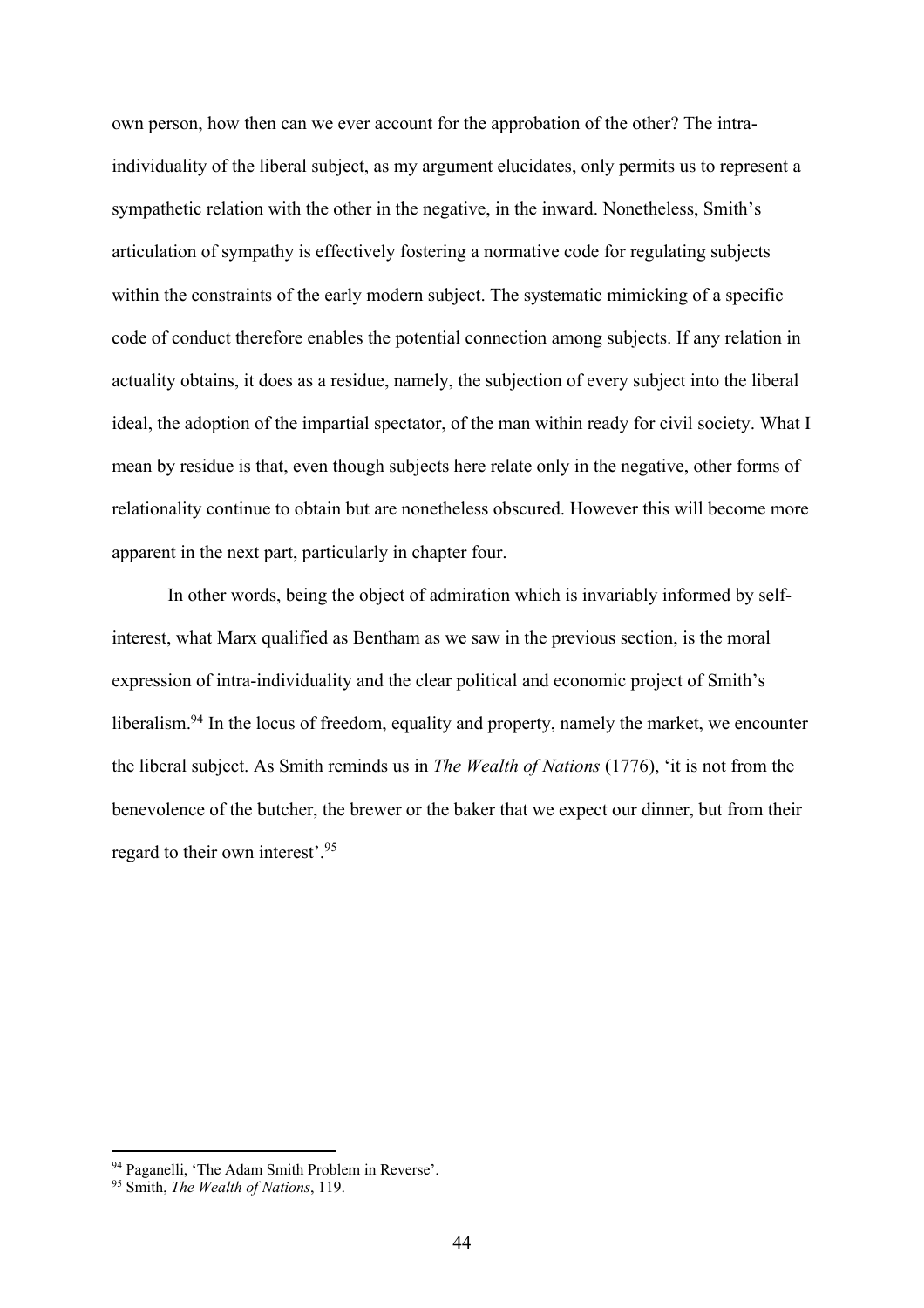**Part Two: The Collective Trajectory**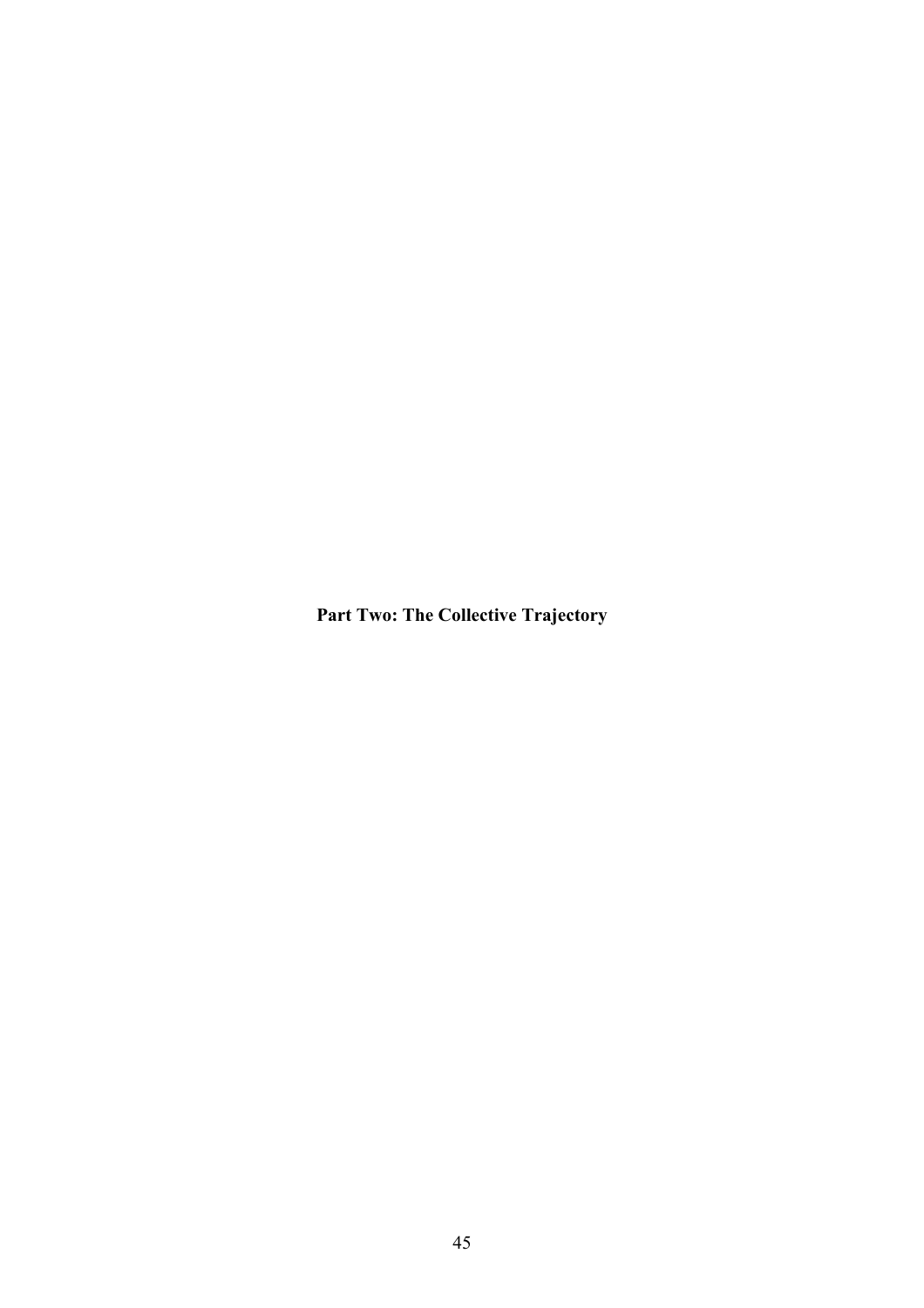### **Chapter 3: I am Affected, I Affect, Therefore I Exist**

In chapter one I showed that from the work of the authors I have presented, there is a marked position towards representing the subject, the early modern subject, as devoid of any relation to objects. The subject becomes an idealised construct from where every conception of the world and others stem. The expression early modern subject has been used as the most pertinent term which encompasses this position. It signifies an idea of the individual as the centre of any possible understanding not only of the conditions that are necessary in order to account for ourselves, but also that from which any conception of the external world obtains.

In chapter two I demonstrated how the principles that constitute the liberal standard are invariably informed by the early modern subject. In thinking through the work of Locke and Smith, I have elucidated the radical individualistic nature of the liberal subject. For the liberal subject, it is only through the conscientious securing of myself, the appropriation of myself at the cost of the other, that freedom and equality are possible. The other can only be accounted or made visible, in a negative sense.

Before we continue, it is important to clarify the usage of the words individual, self, and subject at this point. In previous chapters, these have been used in an interchangeable manner, to the point of implying a synonymous relation among them. This is so because both the authors of the Enlightenment and precursors of the liberal subject I have explored in this thesis, do conceive the individual as the centre of any metaphysical, epistemological, moral and political position. Much like the origin in a Cartesian space, this is to say the coordinate  $(0,0,0)$  span of any object that is to be represented, these former conceptions of the subject make the individual the origin that spans all reality.<sup>96</sup> Additionally, every time I have referred

<sup>&</sup>lt;sup>96</sup> Clapham and Nicholson, 'Cartesian Space'.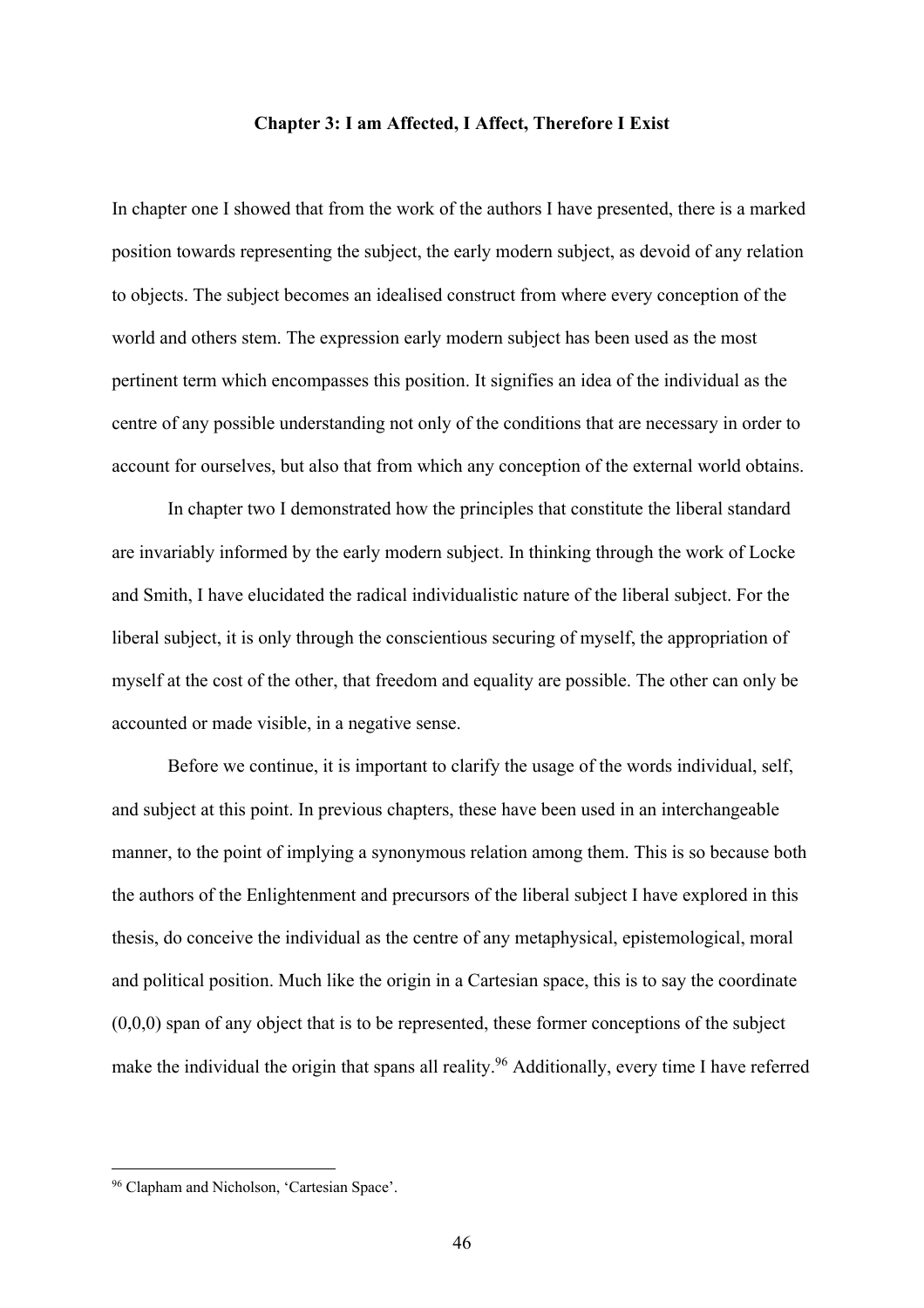to the subject I have used the pronoun 'it'. This is an intentional move to intimate at the almost sterile ways in which these authors construct it.

I have gestured at certain moments of uncertainty. Reading how these authors exemplify relations with the outer world and others, especially Descartes, Locke and Smith, has left us wondering: how is it possible not to think of all the actual interactions that are produced by and constantly reproduce these very relations? For instance, the moment when a hammer is being aimed to hit someone, and thus producing a moment of unrest in us, imply so much more than what they in turn produce for these representations of subject; or the case where being endowed with reason foments a theory of appropriation both of objects and subjects.

Therefore, in this chapter, I will present an idea of the subject that, not only presupposes a continual relation or perhaps a constant amalgamation of the subject and object, but also among subjects. In other words, if we are to soothe these anxieties, the subject has to be asserted in its most comprehensive dynamic, which implies taking those examples to task once more, and in doing so, to reveal all the relations that constantly obtain when we are to conceive of ourselves, the other and the world arounds us. The subject as a concept then becomes radically different from the individual and since this part articulated how the subject is conceptualised as a collective term, it will become 'they'.

The next section will be focused on Spinoza, his treatment of Descartes' thought and his rearticulation of the subject in the first three parts of the *Ethics*. This is of great importance for this project as it demonstrates that during the Enlightenment, there was a radical thinker who understood the problems a Cartesian theory of the subject was riddled with and sought to conceive of an alternative vision of the self. This is one that, although has been silenced from the moment of its conception, has provided the background from which modern thinkers could not only articulate subjective positions that truly reflect and situate us

47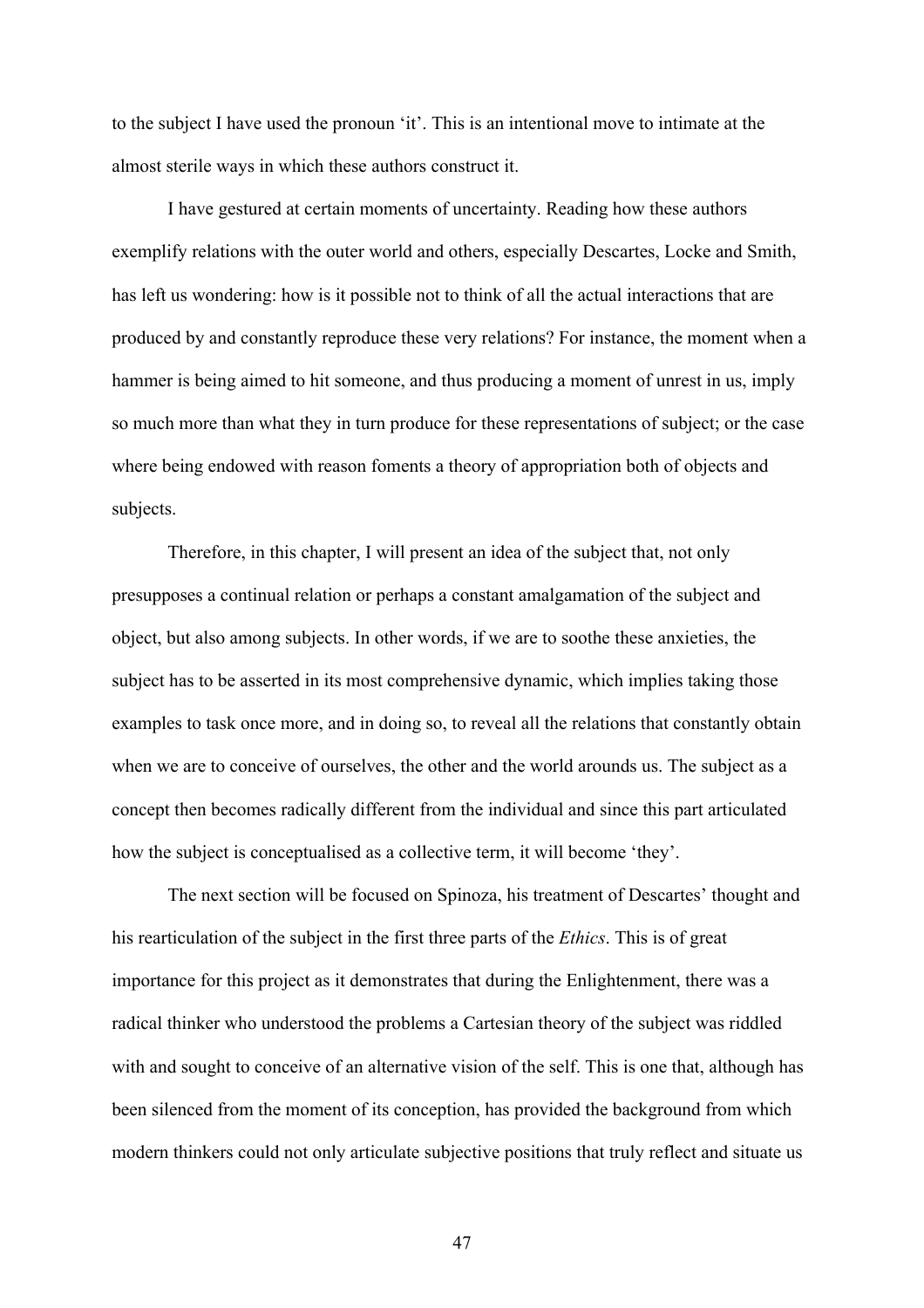in the world, but also provides a site of resistance against the implications of liberal representations of the subject.<sup>97</sup>

In the first section, I will present Spinoza's treatment of Descartes' philosophical principles that deal with the latter's idea of the subject and argue that through this analysis Spinoza is discovering his own philosophical position. Spinoza then departs from the teachings of Descartes due to his treatment of extended, bodily substance as well as mind substance. Finally, I will present Spinoza's mature work on the subject which proposed a radical conception of substance and thus desubstantiation of the subject. This position in turn is what animates our second trajectory, this implies that the subject can no longer be conceived in isolation.

# **Spinoza with Descartes**

Two decades after the publication of Descartes' *Meditations on First Philosophy*, a young Baruch Spinoza published his first work named *Principles of Cartesian Philosophy and*  Metaphysical Thoughts (1663).<sup>98</sup> This work had the intention to rework some of Descartes' major contributions to science and philosophy so as to firmly place some of the arguments made, some of which were highly criticised for their lack of rigour amongst other reasons.<sup>99</sup> Spinoza's project follows a geometrical presentation, this is, reasoning by way of axioms, definitions, postulates and propositions. A mode of argumentation that for this particular work implied discovering the most fundamental conditions from which the contributions of Descartes could be demonstrated and thus corroborated.

In this work Spinoza develops several axioms from which the work of Descartes will be analysed, however some of these are not directly derived from the work of Descartes.<sup>100</sup>

<sup>97</sup> Montag and Stolze, *The New Spinoza*.

<sup>98</sup> Spinoza, *Principles of Cartesian Philosophy*.

<sup>99</sup> Descartes, *Meditations on First Philosophy*, 126–221.

<sup>100</sup> Spinoza, *Principles of Cartesian Philosophy*, 17. See Footnote 36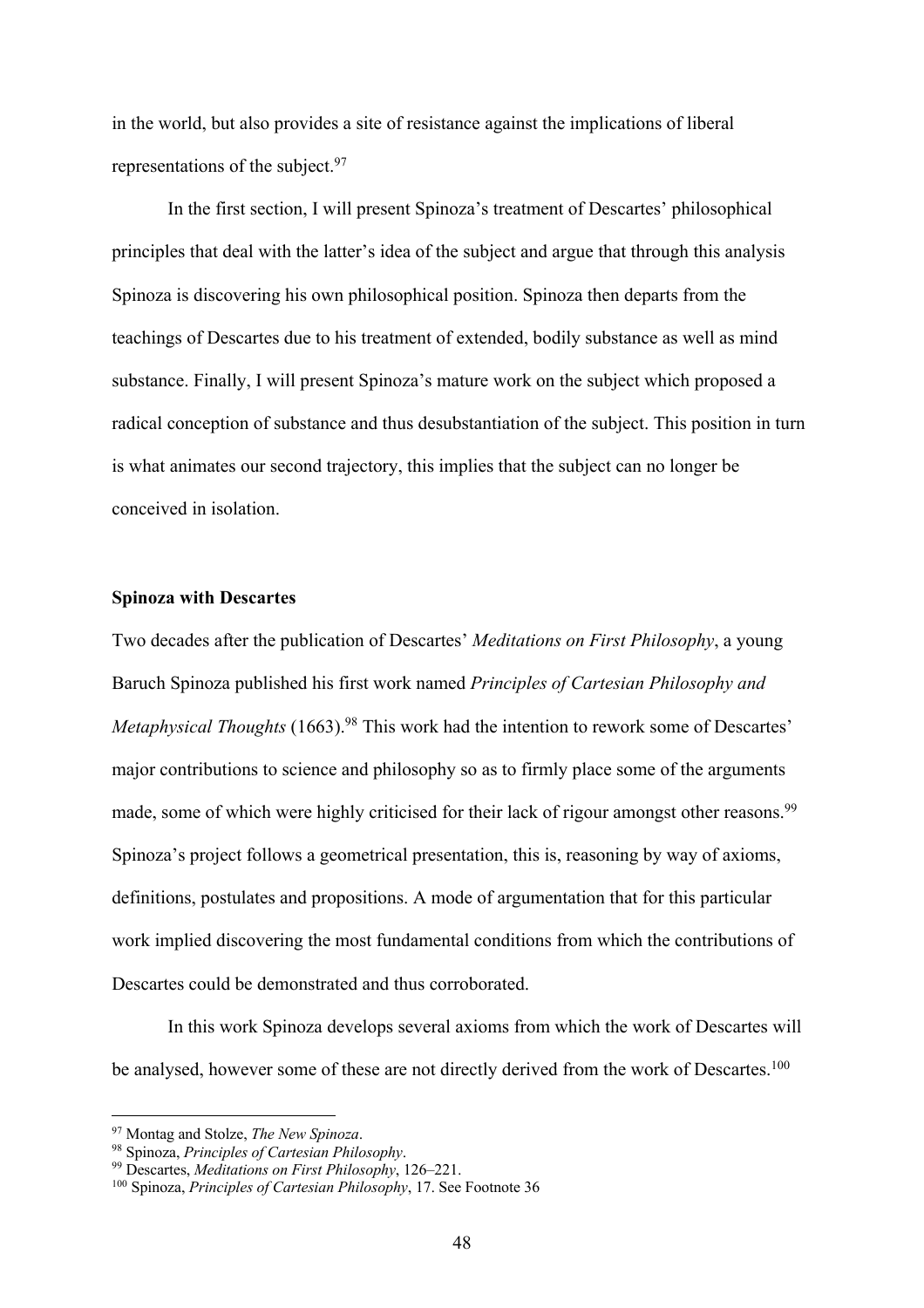This in turn implies that Spinoza is attempting to formulate a logic of its own. As Barbone and Rice remind us, throughout both the introduction and notes of this work, that in working through the principles of Cartesian philosophy, Spinoza is discovering his own thought.<sup>101</sup> This is to say that, by way of rearticulating in a geometrical manner the precepts that are so crucial for the thinkers of the Enlightenment, Spinoza formalises Descartes while at the same time encountering a number of inconsistencies in the latter's thought which will prove to be a fruitful endeavour for his own philosophical awakening.

There are two specific points that are of vital importance for his awakening in terms of the theory of the subject: first, that Spinoza, with Descartes, refers to substance as a plurality; and second, that there are certain parts of his argument, specifically in terms of his metaphysical definitions which will be presented in this section, that may presuppose a potential dislocation of the mind of the individual as the privileged site of the subject.

After the prolegomenon on Descartes' meditations, Spinoza introduces ten definitions which will serve as the background for his treatment of such work. In those definitions, Spinoza describes thought as that 'of which we are immediately conscious of'.<sup>102</sup> And ideas as 'the specific form (*forma*) of a thought.' <sup>103</sup> Furthermore and perhaps more importantly, 'Every thing in which there is something that we perceive as immediately inhering in a subject, or through which there is something that we perceive (i.e., in some property, quality or attribute whose real idea is in us), is called *substance*.'104

This substance that Spinoza develops through Descartes' thought is a plurality and there are three important substances in his work. In the definitions, they appear as:

Substance in which thought immediately inheres is called *Mind.*

<sup>101</sup> Spinoza, xx–xxi.

<sup>102</sup> Spinoza, 14. PPCI Def. 1

<sup>&</sup>lt;sup>103</sup> Spinoza, 14. PPCI Def. 2

<sup>104</sup> Spinoza, 15. PPCI Def. 5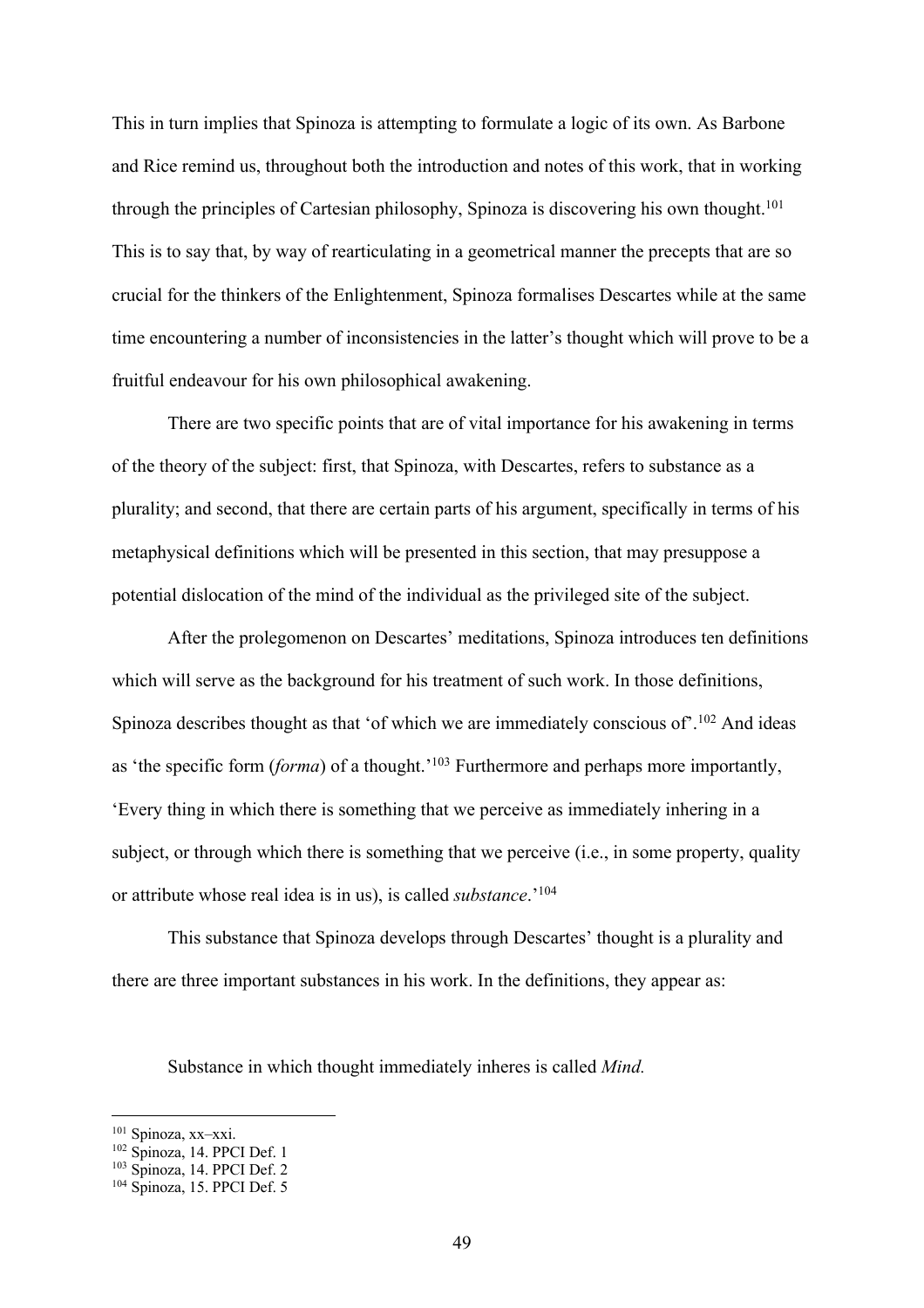Substance that is the immediate subject of extension and of accidents that presuppose extension, such as figure, position, and local motion, is called *Body*. Substance that we understand through itself to be supremely perfect, and in which we conceive nothing at all that involves any defect or limitation of perfection, is called

*God*. 105

God then is defined as that substance that determines others because it is absolute. In other words, because there exists a substance that contains all the qualities from which things are inferred, including ourselves, we can perceive of extension and thought which even in their most comprehensiveness, are but approximations of that which is supremely perfect.<sup>106</sup> Furthermore, Spinoza presents the body as a substance that cannot be known through itself but only as long as we are able to think, that is, insofar as the mind substance is asserted.<sup>107</sup> The mind therefore becomes antecedent to the body. However, according to these definitions, it does not appear that the mind is the privileged site of the subject since the body is also substance, extended substance, which we perceive and thus inheres in the subject.

In this presentation, it also appears as though knowing something and the existence of that something are not necessarily concomitant ideas. Spinoza clearly states that the body is substance, we can assume its existence. Body and mind are perceived as two 'distinct substances in reality' which by his tenth definition, one can exist without the other. $108$ 

Whatever we clearly perceive can be brought about by God just as we perceive it. But we clearly perceive mind, that is a thinking substance, without body, that is, without any extended substance; and conversely we clearly perceive body without mind, as

<sup>105</sup> Spinoza, 16. PPCI Def. 6; Def. 7 and Def. 8 respectively

<sup>106</sup> Spinoza, 20–21. PPCI Ax. 4 through to Ax. 9

<sup>&</sup>lt;sup>107</sup> Spinoza, 18. PPCI P3 and P4

<sup>108</sup> Spinoza, 16. PPCI Def. 10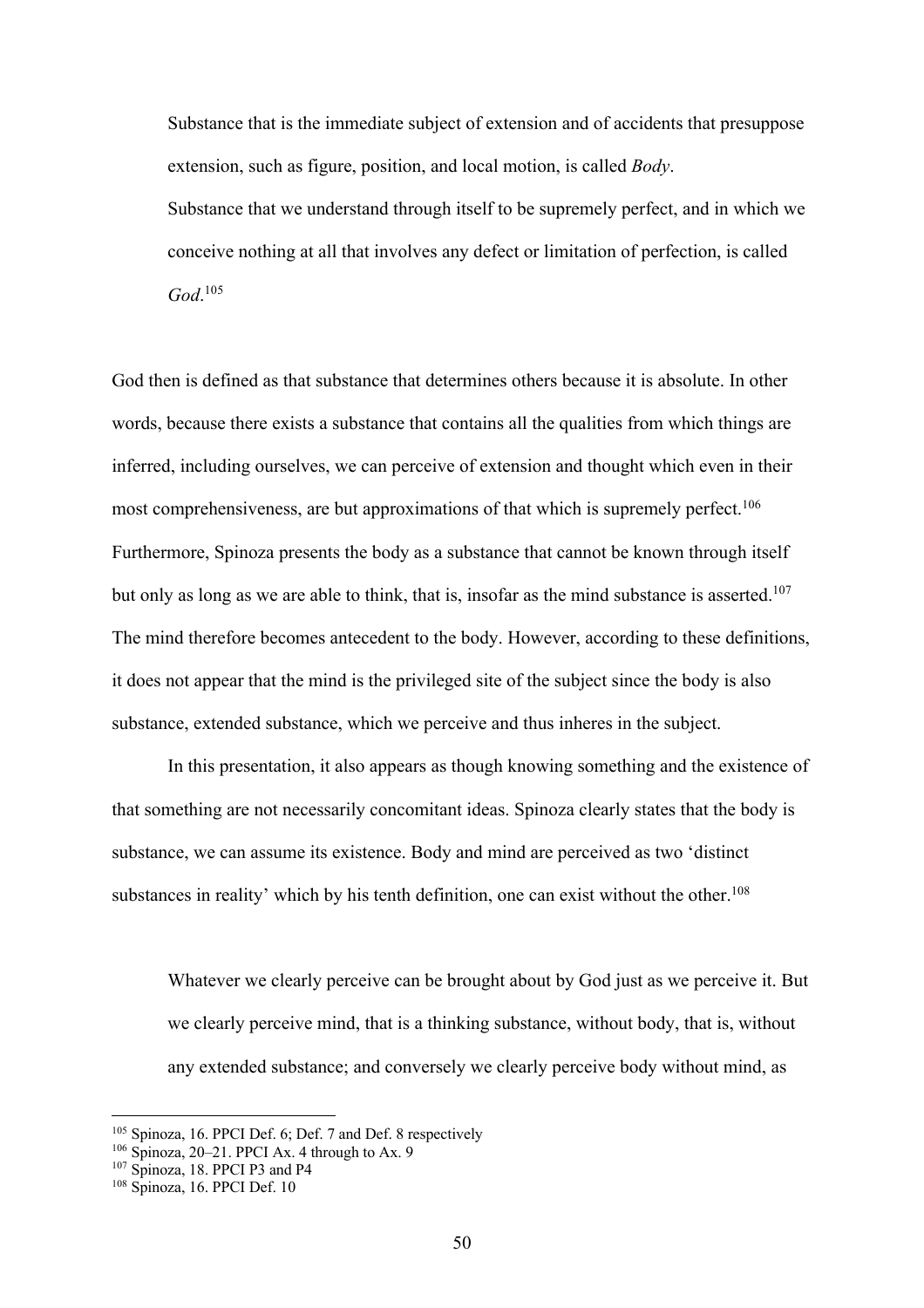everyone readily admits. Therefore, at least through divine power, mind can be without body and body without mind.<sup>109</sup>

This may sound paradoxical. How can then extended substance exist on its own if it is not known through itself? We have to remind ourselves that Spinoza is attempting to formalise the thought of Descartes and this is not an easy endeavour. So far, by the definitions of substance and distinctness in reality, we can infer that God's substance is the only substance known through itself. Body substance requires mind substance to assert it, and mind substance is but a receptacle of thought and its modes. Therefore, we can say that at least through divine power, that is, by reference to that which contains all perfection, those substances can be said to exist.

This prompts Spinoza to redefine substance in the second part of this book as 'that which, in order to exist, needs only the concurrence of God.<sup>'110</sup> This is a definition that is informed by Descartes' *Principles of Philosophy*, in which substance is not only described as that which exist by itself and nothing else but it is not defined univocally, this is, substance is understood differently when thinking of created things such as mind and body and when thinking of God.<sup>111</sup> Knowing, at least by Spinoza's two definitions, can be understood as a function and not the substratum of the self.

The division between mind and body, their capacity to be distinct in reality, is taken from Descartes' sixth meditation. However, such a division has very different implications in terms of the subject, as was discussed in the first chapter of this project. In Descartes' words,

<sup>109</sup> Spinoza, 32. PPCI P8

<sup>110</sup> Spinoza, 45. PPCII Def. 2

<sup>111</sup> Descartes, *Principles of Philosophy*, 22–23.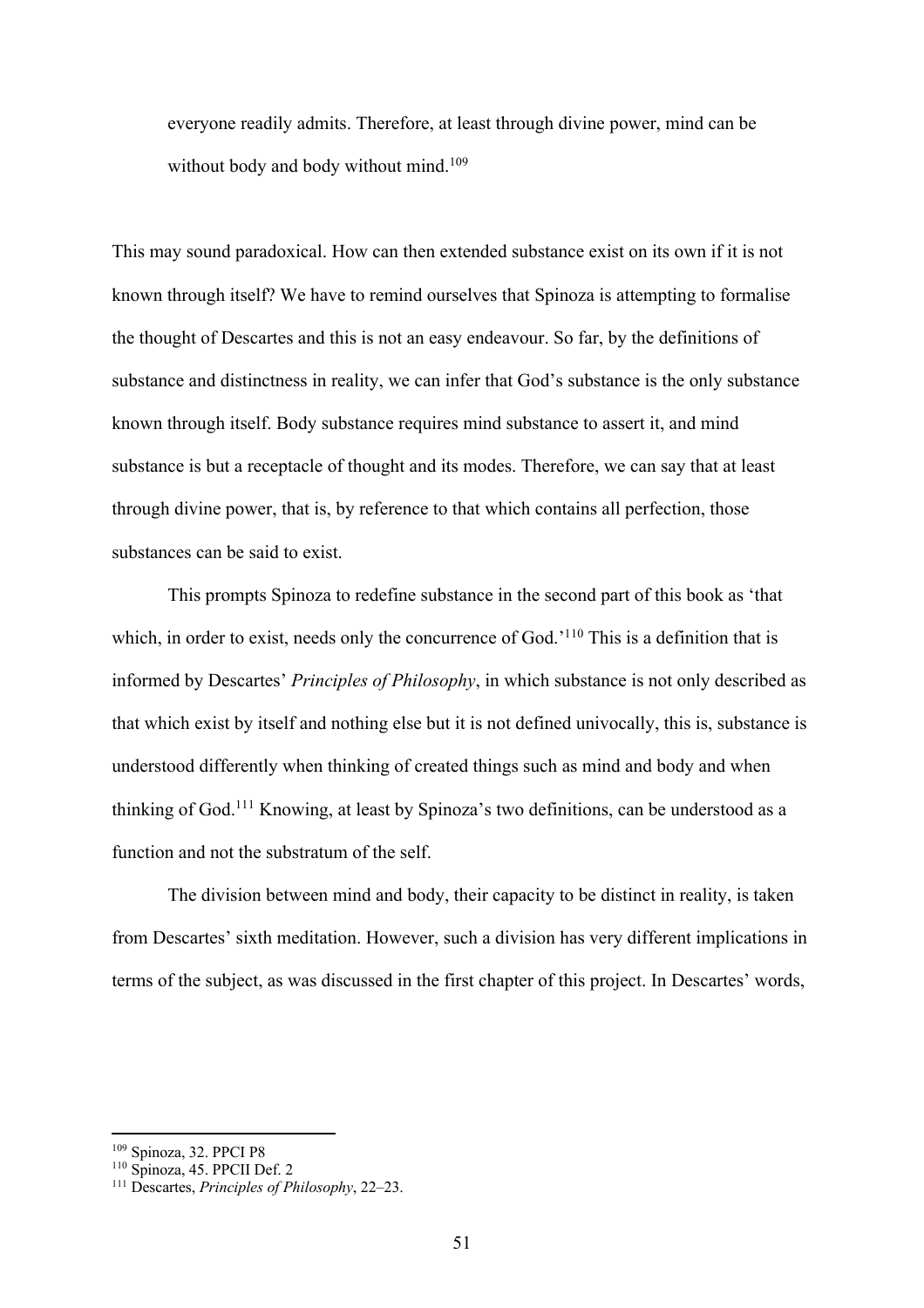thus, simply by knowing that I exist and seeing at the same time that absolutely nothing else belongs to my nature or essence except that I am a thinking thing, I can infer correctly that my essence consists solely in the fact that I am a thinking thing. It is true that I may have (or, to anticipate, that I certainly have) a body that is very closely joined to me. But nevertheless, on the one hand I have a clear and distinct idea of myself, in so far as I am simply a thinking, non-extended thing; and on the other hand I have a distinct idea of body, in so far as this is simply an extended, nonthinking thing. And accordingly, it is certain that I am really distinct from my body, and can exist without it. $112$ 

The self can therefore exist without the body since, as thinking things, our body or extended substance is but a corpse that is worthless if not conjoined with the thinking self.<sup>113</sup> For Descartes then, knowing, the understanding of any thing is what ensures its existence as well as the self.

In this formalisation of Descartes' *Meditations*, Spinoza signals a clear departure from Descartes' metaphysics, specifically in terms of substance and their implications regarding the subject. At this point, both authors conceive substance as a plurality and a potential division between body and mind. Nevertheless, while for Descartes the subject is thought, Spinoza's subject can be comprised at the very least of substances and not just thinking substance. Granted, the latter has to be asserted first, but this is because in order to utter I know my body, I need to have an idea of it which is not the locus of the subject but a form of thought, a mode to assert that which I perceive.

<sup>112</sup> Descartes, *Meditations on First Philosophy*, 109.

<sup>&</sup>lt;sup>113</sup> Descartes, 35.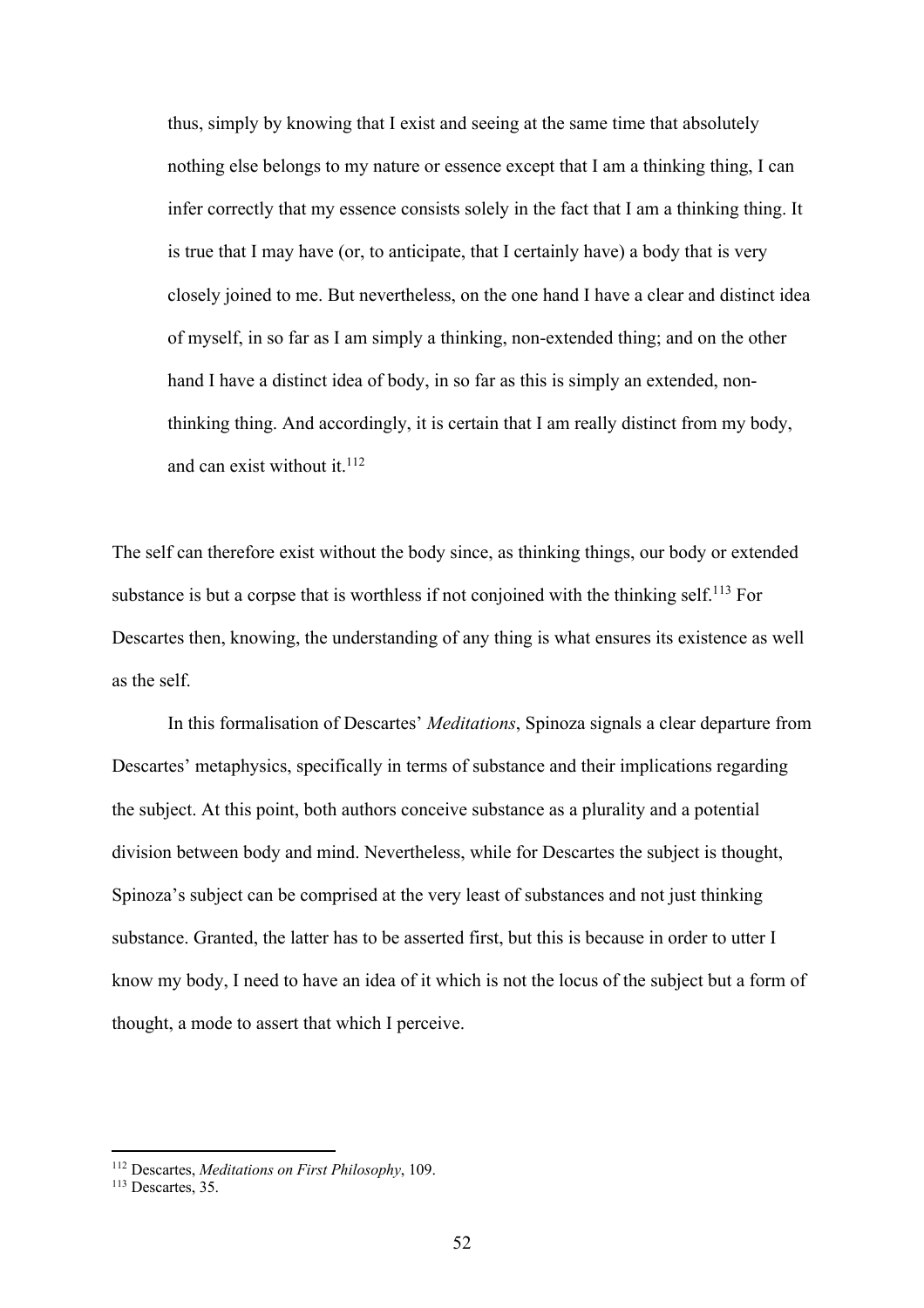This disparity between mind and body in terms of substance as well as the potential rearticulation of the subject is a crucial moment for Spinoza's philosophical awakening and for the concept of the transindividual. What was merely signalled about the subject in the *Principles of Cartesian Philosophy* becomes the force that motivates Spinoza's radically new concepts of God, the human, and the individual.

Before delving into these concepts, it is appropriate to pose a question that will help us understand Spinoza's problematisation of Descartes' idea of substance. If substance as a first principle intuitively refers to a thing that constitutes others but is not constituted by anything else but itself, how can we think of the body and mind as substances that are distinct in reality but also needing the concurrence of a higher substance? If things are understood through God, and God contains all elements of a problem, does not a subset become a subset by the sheer fact that it draws from the all-encompassing set? These are precisely the questions that can be posed when thinking through Spinoza's magnum opus and will help us present the base from which the transindividual is erected.

## **Spinoza against the early modern subject**

In the *Ethics* (1677), published after his death, Spinoza further departs from Descartes' definition of God but also dismantles what is crucial for this project, namely, the division between subject and object as well as the subject's radical individuality. Additionally, Spinoza formulates a theory of the affects that will have invaluable implications for a more dynamic conception of the subject. To anticipate, contra Descartes we can say with Spinoza, *I am affected, I affect, therefore I exist*.

Spinoza defines substance as 'what is in itself and is conceived through itself, that is, that whose concept does not require the concept of another thing, from which it must be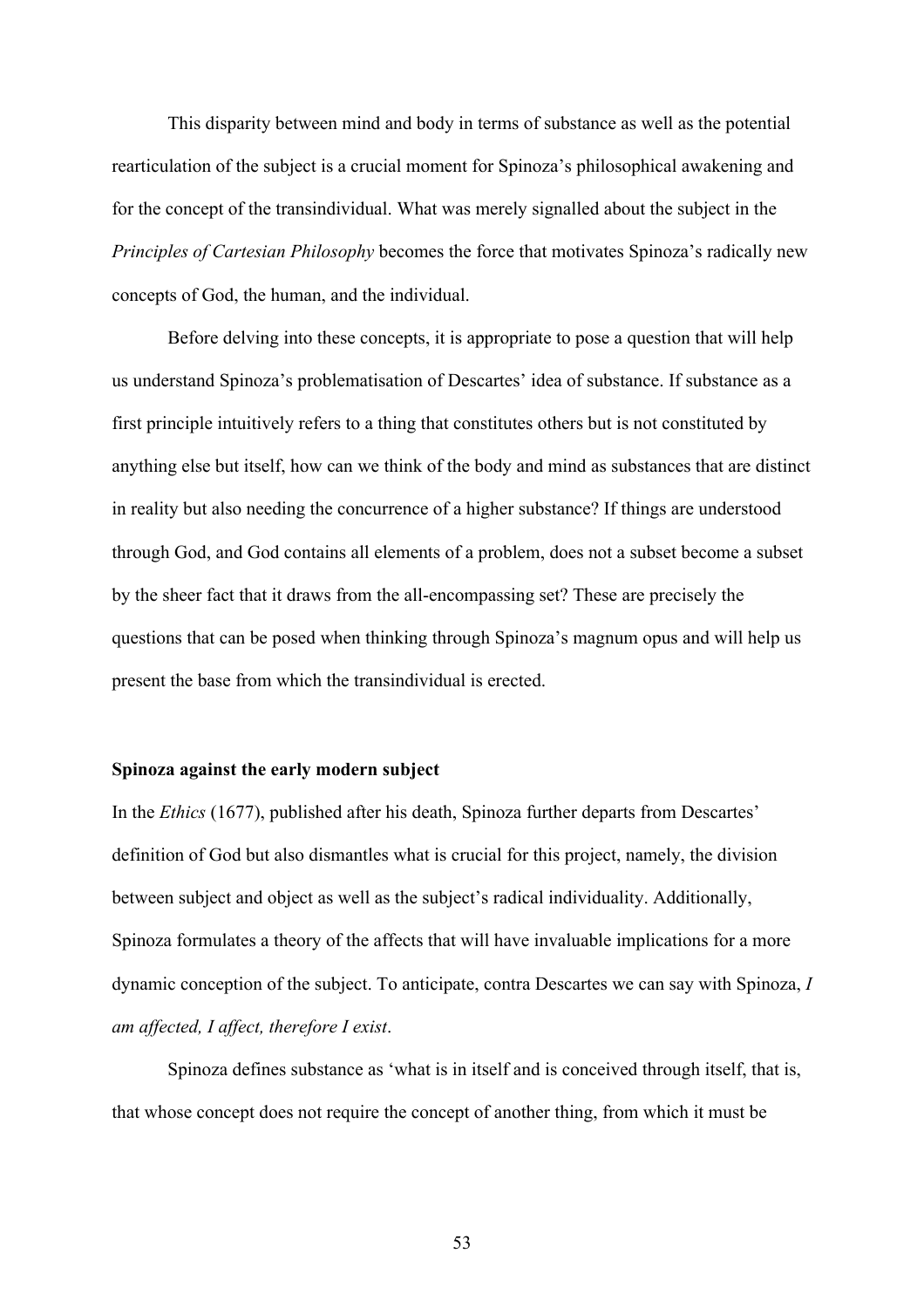formed'.<sup>114</sup> And God as 'being absolutely infinite, that is, a substance consisting of an infinity of attributes, of which expresses an eternal and infinite essence'. <sup>115</sup> Additionally, the important notions of attribute, and mode are defined. The former refers to what 'the intellect perceives of a substance'.<sup>116</sup> And the latter as 'the affections of substance'.<sup>117</sup> That is, mode is that which is present in things that are not conceived in themselves but through substance.

Here Spinoza demonstrates that since substance cannot be conceived through another, two substances must be two entirely different things with entirely different attributes.<sup>118</sup> However, a substance has to be necessarily infinite since finite things are 'limited by another of the same nature'.<sup>119</sup> This would imply a relation between substances but since substance is infinite and possesses infinite attributes, we would have to conceive of two infinite things that are absolutely different and unrelated to each other. This is absurd so substance must be indivisible.<sup>120</sup> The chief endeavour of metaphysics is to arrive at a point where the object of inquiry is irreducible, and thus cannot be explained through any underlying phenomena. By definition, we know of one substance with such properties, which is God. Therefore, God is the unique substance that is conceived through itself and everything else has to be conceived through God.121

Substance, contra Descartes, is therefore indivisible and does not pertain to mind and body. Rather, this substance is God. This is a God that is entirely different from Descartes' as well as common Judeo-Christian conceptions, for the God of Spinoza is not a personified substance, or to articulate in the opposite, humans are not created in the image of a God. Nor can they ever assume to conceive all its attributes nor think of it as the director of the

<sup>114</sup> Spinoza, *Ethics*, 1. EI Def. 3

<sup>115</sup> Spinoza, 1. EI Def. 6

<sup>116</sup> Spinoza, 1. EI Def. 4

 $117$  Spinoza, 1. EI Def. 5

<sup>118</sup> Spinoza, 2–3. EI P2 through to P5

<sup>119</sup> Spinoza, 1. EI Def. 2

<sup>120</sup> Spinoza, 4–9. EI P8 through to P13

<sup>121</sup> Spinoza, 10–13. EI P15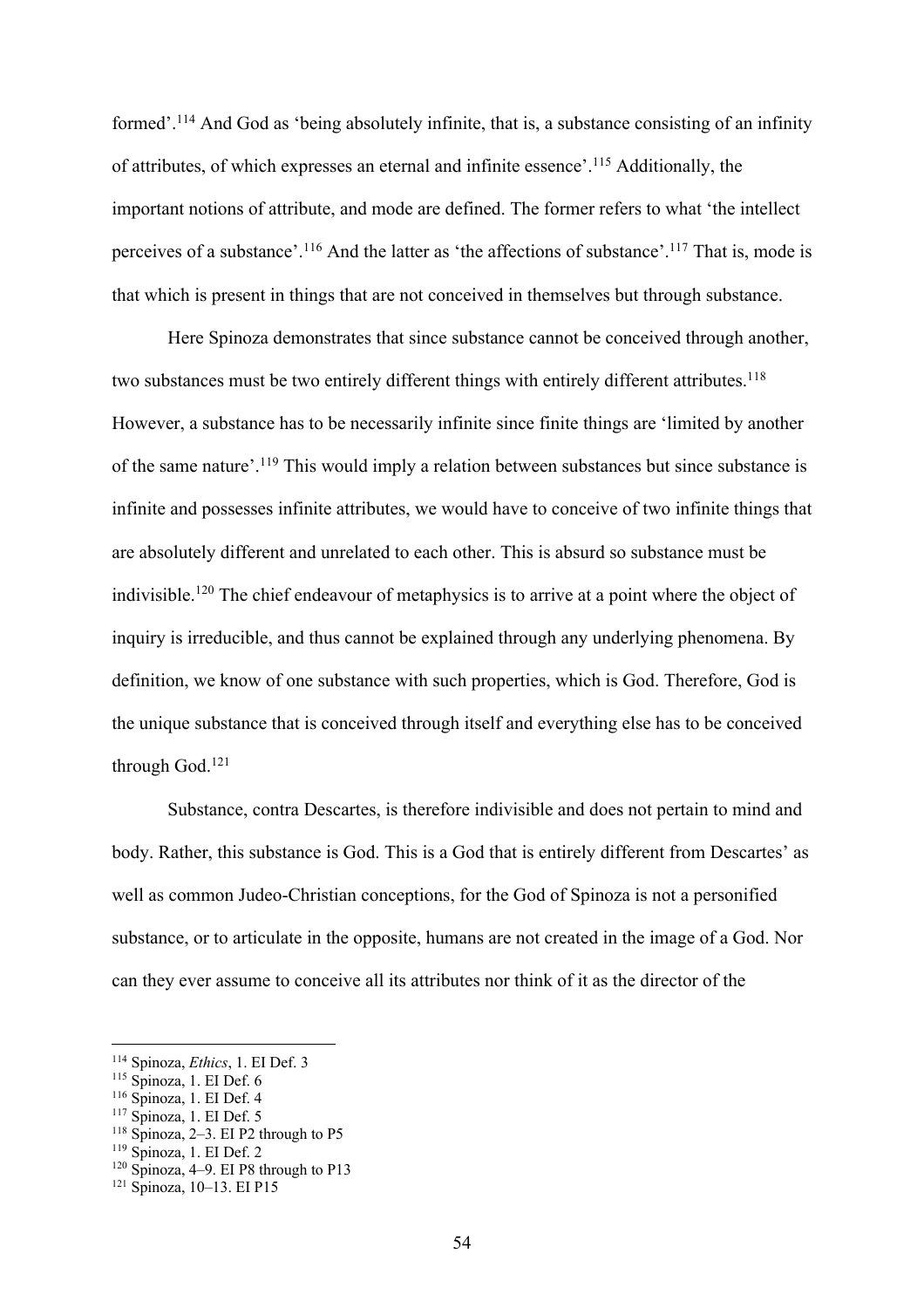universe.122 God is nature, *natura naturans.* Everything else including ourselves is *natura naturata*. That is, 'whatever follows from the necessity of God's nature, *or* from any of God's attributes, that is, all the modes of God's attributes insofar as they are considered as things which are in God, and can neither be nor be conceived without God'.<sup>123</sup> God is substantialised, God is everything around us: all the phenomena we constantly strive to understand and that is constantly in interaction with us.

Of this substance we know of two attributes: extension and thought. Humans are thus conceived through those attributes. However, Spinoza reminds us that attributes can only pertain to substance and substance is not fragmented nor divided.124 Our properties so to speak are not the two attributes themselves but their modes, namely, body and mind. From this, it clearly follows that we are not like God nor is God like us, we are not created by God but conceived through God. We follow from all the elements of nature we can understand, that comprise our body and mind. $125$ 

Here then, Spinoza presents a comprehensive account of the nature of the mind and body. This is an account that will prove to radically break from the influence of Descartes. In terms of this thesis, this will help us understand why subject and individual are different concepts. For Spinoza body and mind are not two separate substances nor attributes. They are modes by which, in the case of the former we are affected, and by which we make sense of those affections in the case of the latter. <sup>126</sup>

For Spinoza then, body and mind are united and the more we are able to make sense of the affections of the body, the more we are able to form adequate ideas from them and the closer we are to understanding ourselves and the world around us.

<sup>122</sup> Spinoza, 25–31. EI App

<sup>123</sup> Spinoza, 21. EI P29 Schol

<sup>124</sup> Spinoza, 9. EI P12

<sup>125</sup> Spinoza, 21. EI P31

<sup>126</sup> Spinoza, 47–48. EII P19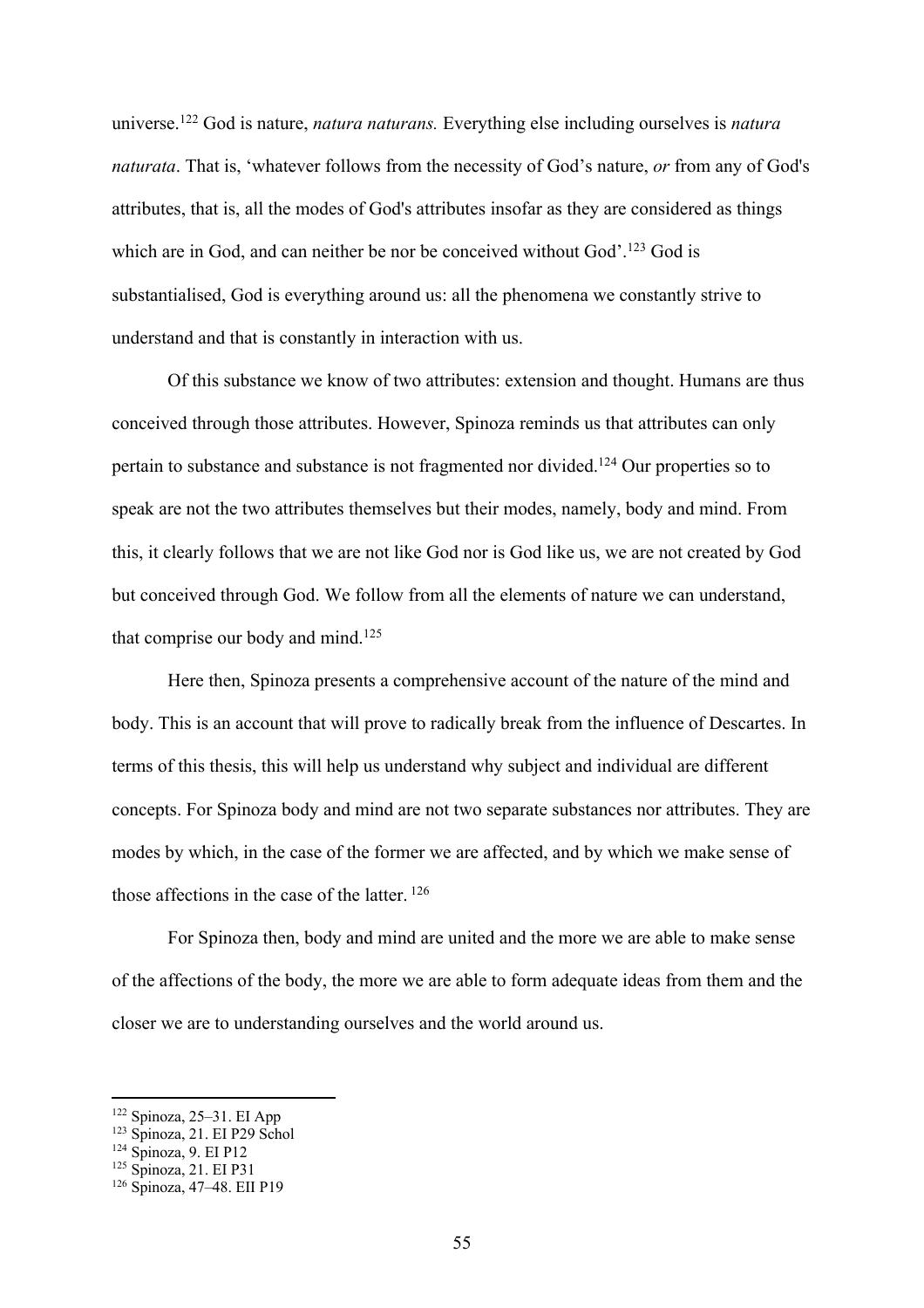For if the object of the human mind were not the body, the ideas of the affections of the body would not be in God in so far as he constituted our mind, but in so far as he constituted the mind of another thing, that is, the ideas of the affections of the body would not be in our mind; but we have ideas of the affections of the body. Therefore, the object of the idea that constitutes the human mind is the body, and it actually exists. 127

By adequate ideas, Spinoza refers to the ability of understanding the causes of the affects of the body. We are constantly in relation to the world around us. If we are affected externally and do not understand why or how is it that we are affected, that is, if we understand the affect as a cause, our ideas are inadequate. We are but passive vessels in the world. On the other hand, if we are able to form clear ideas of the affections, we internalise them, and bring them into our bodies. We are active in the quest for knowledge.<sup>128</sup>

This distinction between affections in terms of being able to form clear and distinct ideas or otherwise is the chief purpose of the third part of the *Ethics*. Adequate ideas of the affects become actions and inadequate ones are passions.129 By framing our ability to grasp ourselves and the world around us, Spinoza is clearly signalling a constant and dynamic relation between subjects and objects. In this sense, Spinoza is formulating a theory of the subject where there is permanent interaction. Adequate and inadequate ideas are part and parcel of our lives, they serve as to situate us in a particular moment.

To be sure, humans are always striving towards knowledge of themselves and the world. However, the very fact that we always have to account for those affects that are

<sup>127</sup> Spinoza, 39–40. EII P13

<sup>128</sup> Spinoza, 69-70. EIII Def. 1 through to Def. 3

<sup>129</sup> Spinoza, 70–71. EIII P1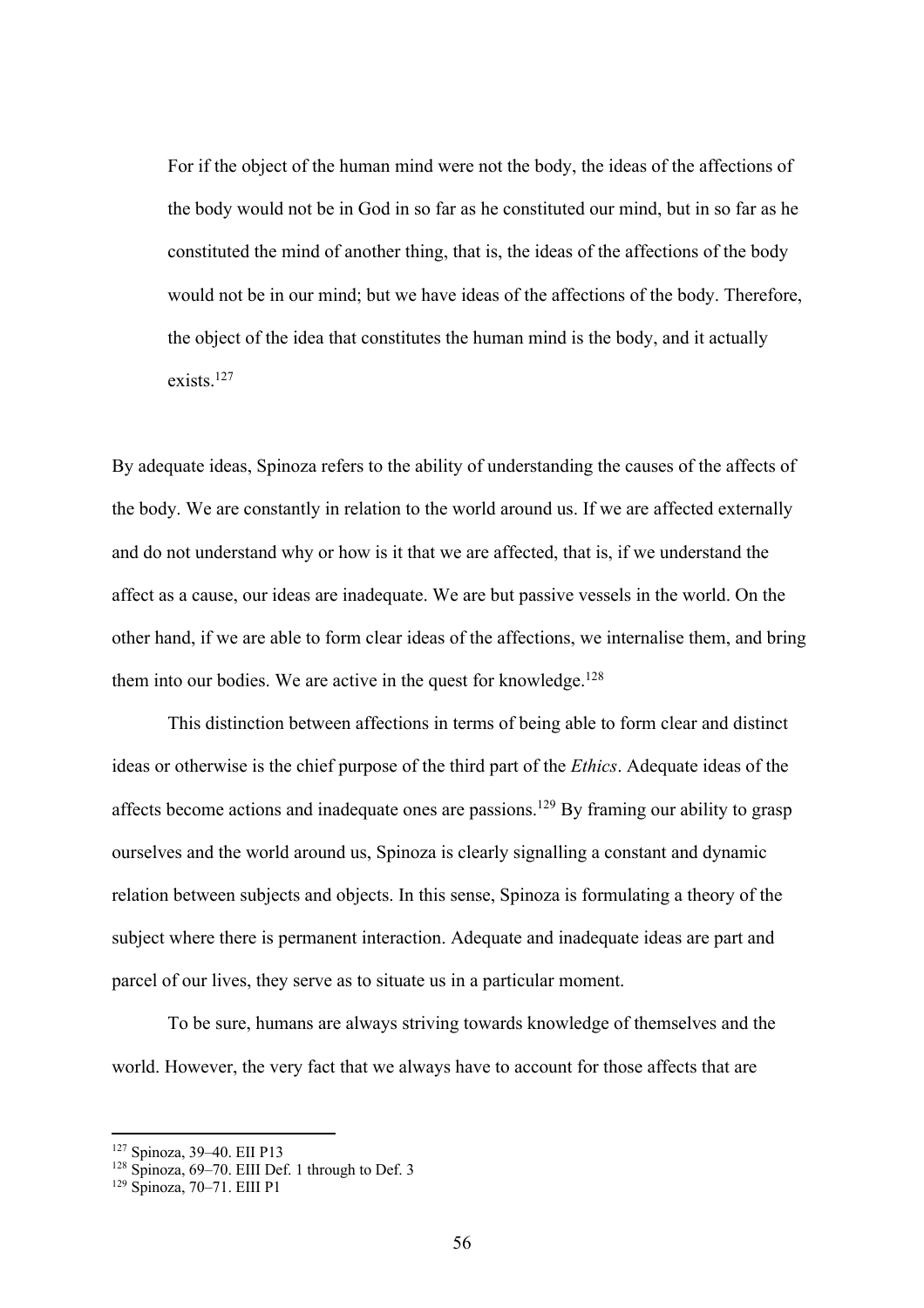tumultuous or obscure, presupposes that at any point in time, if we are to make ourselves visible, we have to account first, for all that surround us. The otherness that is not me but is always part of me because it situates me. Furthermore, we can see that this particular manner of accounting for the subject clearly impedes any conception of them as radically individualistic. It is only through the securing of the other that I can account for myself. We have to inhabit the world. This means to be in touch with humans and the world if we are to account for our existence.

Spinoza makes this point very clear when he states: 'By singular things I understand things that are finite and have a determinate existence. And if a number of individuals so concur in one action that together they are all the cause of one effect, I consider them all, to that extent, as one singular thing'.<sup>130</sup> This idea of individuation has remarkable implications for the theory of the subject. The individual is either plural or singular in terms its effects, the subject on the other hand, is always a multiple, a collective concept that encompasses individuals and objects. The subject is materialised or better, de-substantialised, so that it can then be seen as a relation, a constant point of motion, as opposed to a privileged site of representation, one that determines everything and every self by creating an irreconcilable fracture between them.

To sum up, in the *Ethics*, Spinoza turns the early modern subject on its head as he formulates a detailed geometric exposition of the way the subject is to be understood. This subject is no longer characterised by a break between subject and object, nor is it understood in terms of a radical individualism. It is a conception that is fully immersed in relationality, that is, any attempt to situate ourselves has to first pass through, interact with the exterior. *We are affected, we affect, therefore we exist*. The subject then, understood as relationality, cannot be conceived in the singular, hence Spinoza reminds us time and again throughout the

<sup>130</sup> Spinoza, 32. EII Def. 7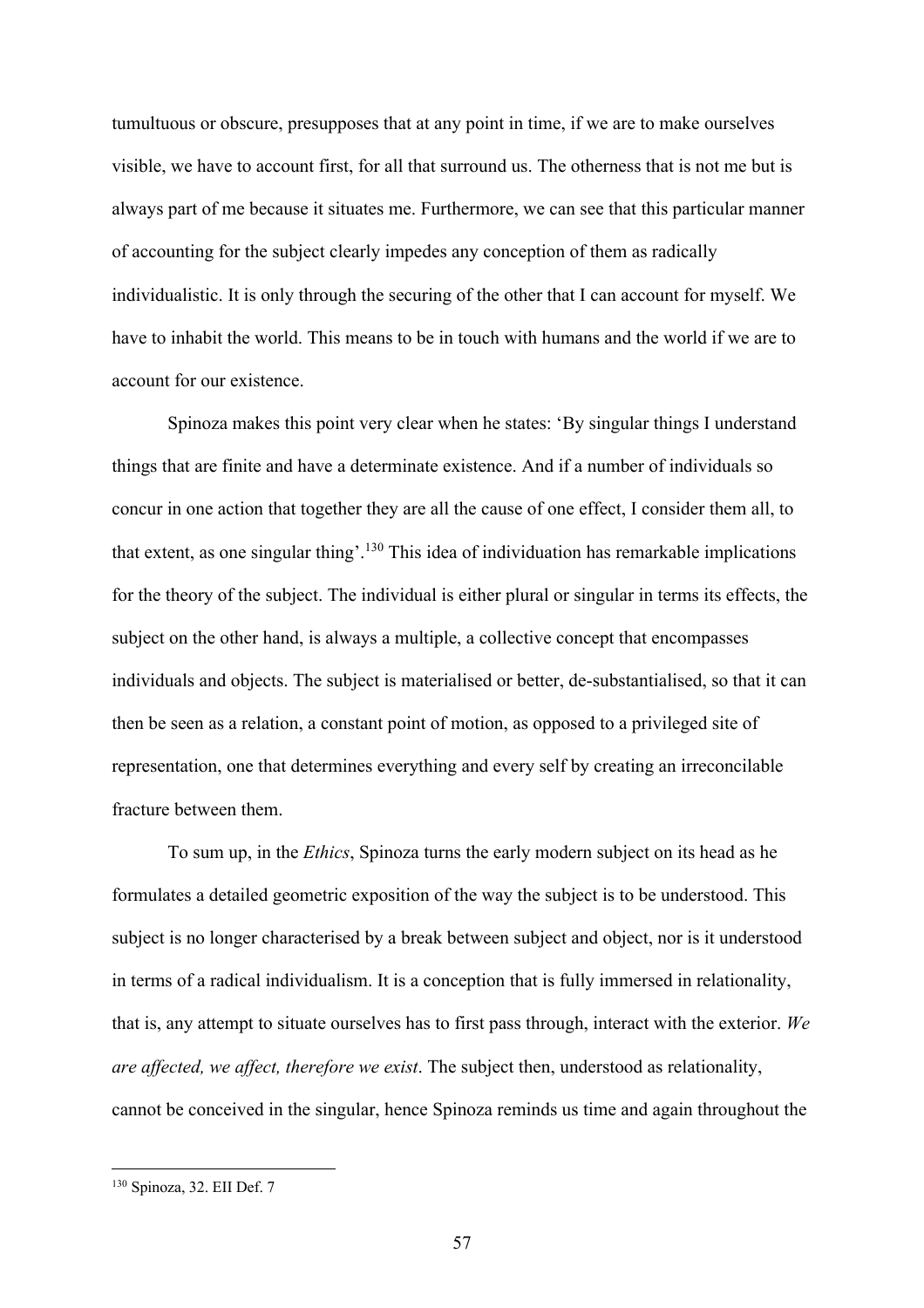*Ethics* of the constant presence of passions and actions that constitute our very being at any point in time. This in turn dislocates the intra-individual nature of the liberal subject since, even in the singular, the individual is determined in terms of effects they are assumed to be a cause.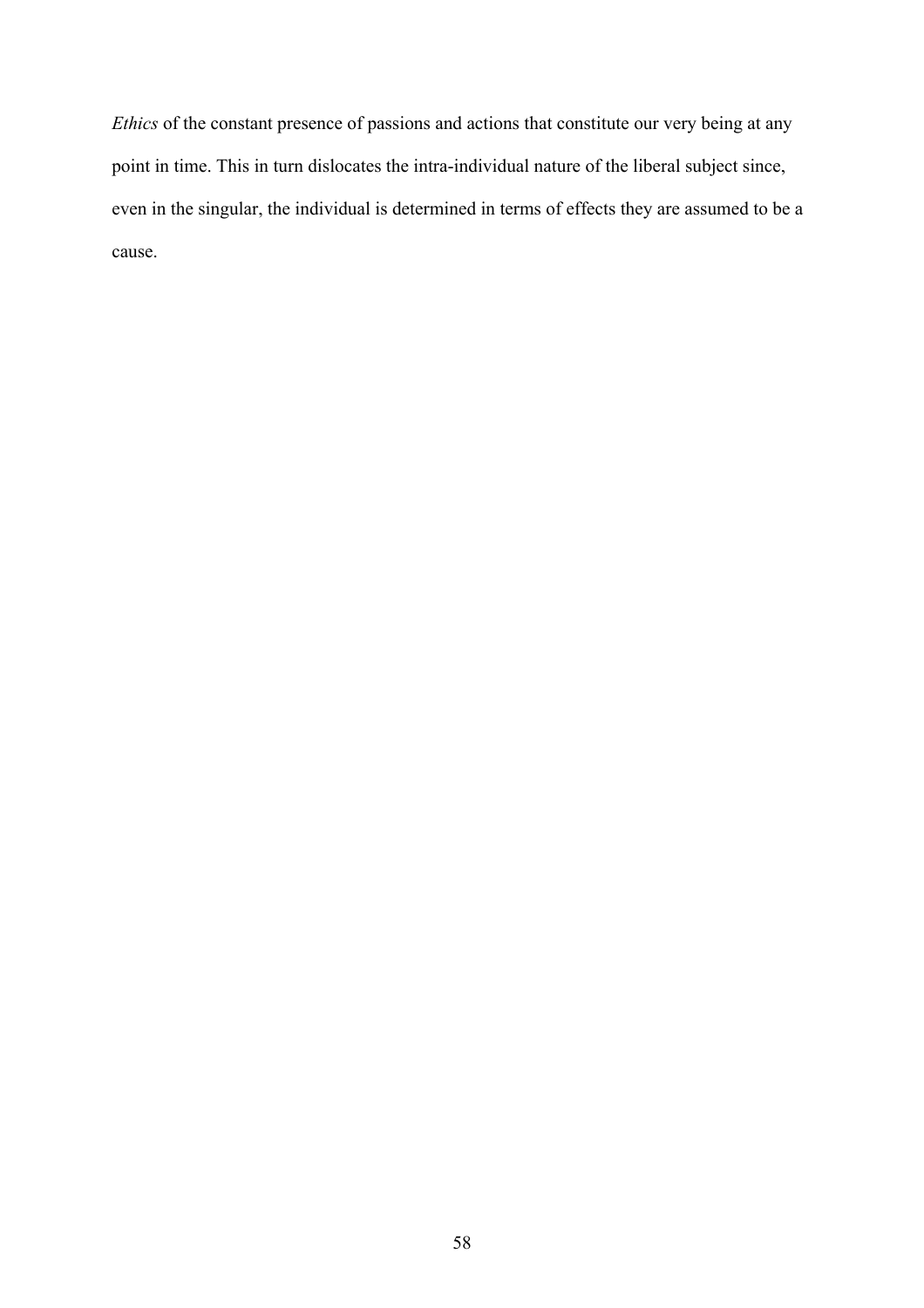### **Chapter 4: Transindividuality**

The previous chapter demonstrates that in the same period that Descartes developed an account that became the conception of the subject par excellence – a conception that can be clearly traced throughout the work of Locke and Kant – there was a brilliant theorist that not only sought to bring to light its shortcomings, but to construct a theory that will better explain the way in which we can account for ourselves. Moving away from the first trajectory, Spinoza's account of the subject grounds it in relationality, *we are affected, we affect, therefore we exist.* A collective trajectory of the subject is set in motion.

I believe that the work of Spinoza has motivated theorists to articulate a position that has a twofold effect: it demonstrates the flaws of previous conceptions of the subject while at the same time provides a conceptual field where they cannot operate. That is, because of Spinoza's emphasis on relationality via the affects, the early modern subject appears as a conception that fails to accurately account for the subject's continuous connection with both objects and other subjects which in turn constructs them. Furthermore, the subject's desubstantiation prevents further articulations from getting caught in the metaphysical operations whose inadequacies this project is evidencing.

In what follows I will present transindividuality or the transindividual as a conception of the subject that fulfils the above criteria. First, I will provide a brief account of how this concept came about, then I will clarify why Balibar is critical for the transindividual precisely because of his position regarding philosophical anthropology. Subsequently, I will show the importance of Marx in terms of the transindividual due to his clear conceptual overcoming of the early modern subject – and thus the liberal one – by his material accounts of individuals and his emphasis on the social conditions that determine them. Finally, I will show how Balibar and Read interpret transindividuality through Marx's critique of political economy

59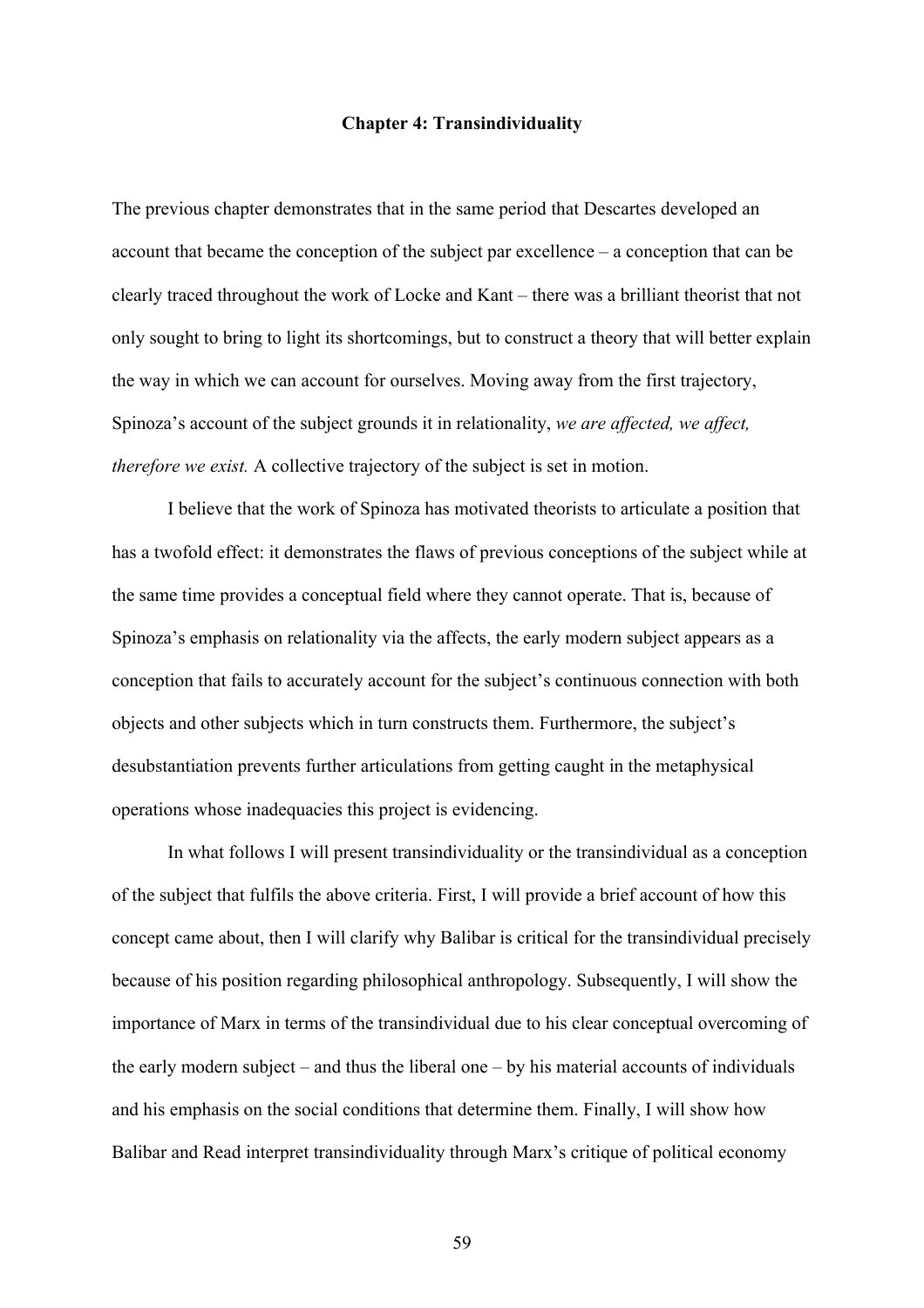but also evidence how their positions differ, I will further suggest a transindividual position that favours Balibar's but goes one step further, namely, that transindividuality transforms depending on the epoch in which it is being analysed because of the malleability and potentiality this concept suggests.

## **Tracing the transindividual**

Transindividuality is a term that sprang from the work of Simondon, specifically in his theory of individuation which had shed a new light into the work of Spinoza.<sup>131</sup> And perhaps more importantly, it has motivated the resurgence of the subject in its dynamic nature.<sup>132</sup> That is, following Simondon, how in the process of individuation, of accounting for the individual in culture, the individual is in constant transformation.133 Furthermore, this idea of the individual ceases to be the centre of any conception of the self and the world. As Read points, Simondon's concept of 'the individual is situated with respect to the relations that constitute and individuate it: it has a reality, but is not all of reality'.<sup>134</sup>

It is however the work of Balibar which will prove important for this project since Balibar focuses 'primarily on transindividuality as a way to conceptualise political and social reality'.<sup>135</sup> Balibar does not distance himself from Simondon a great length, but for Balibar transindividuality presents itself as a problem that the work of Simondon may not be able to pose. This refers to the second effect of the twofold nature of the position I previously mentioned. For Balibar, the fact that Simondon and the authors that have rearticulated his position begin their analysis from individuation, they risk 'running back into the metaphysical antithesis of the individual and the collective we had sought to escape'. 136

<sup>131</sup> Combes, *Gilbert Simondon and the Philosophy of the Transindividual*, 101.

<sup>&</sup>lt;sup>132</sup> Simondon, 'On the Mode of Existence of Technical Objects'.

<sup>133</sup> Combes, *Gilbert Simondon and the Philosophy of the Transindividual*, 100–108.

<sup>134</sup> Read, *The Politics of Transindividuality*, 6.

<sup>135</sup> Read, 103.

<sup>136</sup> Balibar, 'Philosophies of the Transindividual', 6.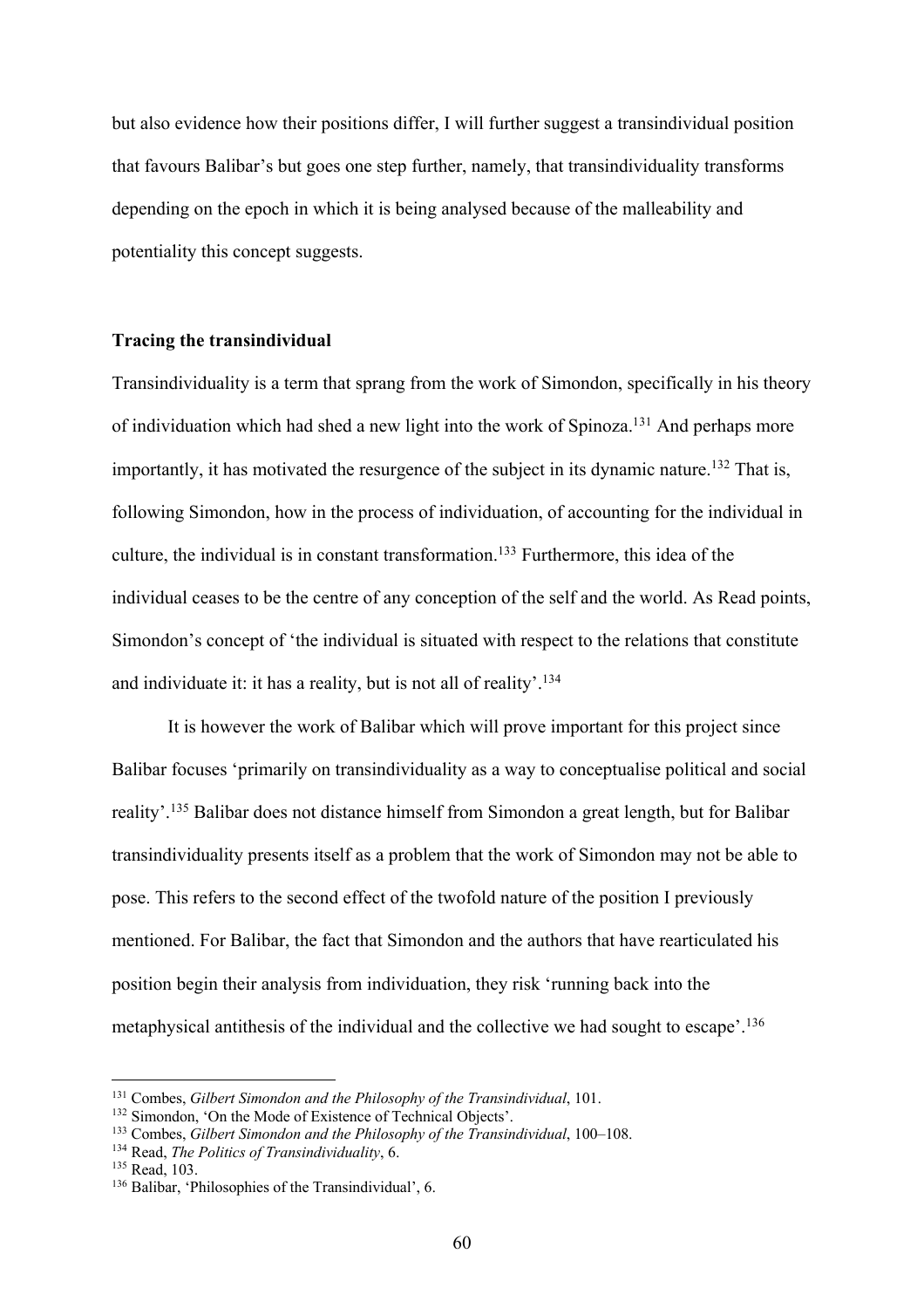This can also be seen as radically different mode of understanding humans. Balibar is engaged in a rearticulation of philosophical anthropology, which he claims Simondon's predecessors do not endorse.137 Philosophical anthropology is generally defined as 'the attempt to delineate a universal human nature, nevertheless plastic enough to take on the different shape it appears to have in different cultures and at different times'.138 However, for Balibar philosophical anthropology is not so much focused in the shape or form of appearance human nature takes in different times but on how it materialises in history, through praxis, which in turn complicates this definition.

That is, it may not be as important for philosophical anthropology to articulate a universal prescription of human nature than to delineate that it is in the very interaction of humans that this is constructed. The universality of a human nature can therefore be contested, universality is perhaps replaced by relationality which in its situated manifestation is never general. Consequently, it displaces the idea of a human as a centre of analysis but instead takes it a just part of it, what Balibar terms an ontology of relations. The subject is not One, it is not totality.<sup>139</sup>

Therefore, the importance of philosophical anthropology as Balibar depicts it is that it takes into account the relations in which humans are inscribed in their situated manifestation.140 That is, it considers relations as fundamentally social without falling into the pitfalls of a generalised prescription of humanity.<sup>141</sup> It is due to this situatedness of social relations that we can see transindividuality as a problem – or a way of problematising – which evidences the different tensions that arise in different social formations.<sup>142</sup> But perhaps more importantly, it also provides an opening for contestation of the almost dogmatic idea of

<sup>137</sup> Balibar, 6.

<sup>138</sup> Blackburn, 'Philosophical Anthropology'.

<sup>139</sup> Balibar, 'From Philosophical Anthropology to Social Ontology and Back', 12.

<sup>140</sup> Read, *The Politics of Transindividuality*, 83; Balibar, *Citizen Subject*.

<sup>141</sup> Read, *The Politics of Transindividuality*, 84.

<sup>142</sup> Read, 86.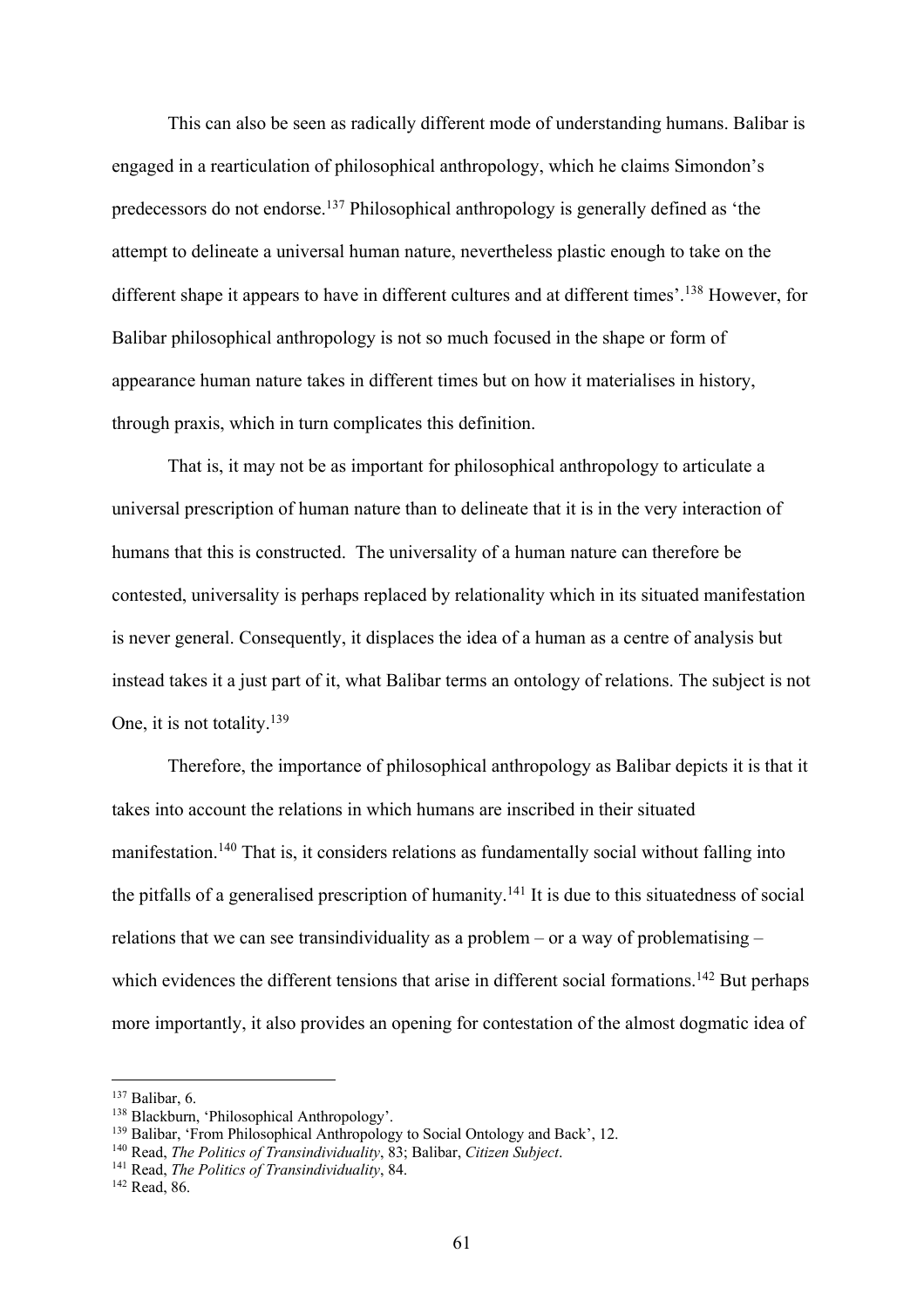the self at the centre of the universe and thus an opening for resistance.<sup>143</sup> If Spinoza activates the trajectory, like a in a vector providing its direction, transindividuality gives it its magnitude.

It is no surprise then, that in bringing to the fore the tensions present in different social formations as well as evidencing how these crystalise in different epochs the work of Marx becomes paramount for transindividuality. Both Balibar and Read rely on Marx's treatment of the spheres of circulation and production to articulate these tensions but before we deal with this specific aspect of transindividuality in Marx, it is important to illustrate first that in Marx's work there is a clear overcoming of the early modern subject and its liberal offspring. This is to say that even though my focus on Balibar and Read is predominantly to do with the alienating factors of the capitalist mode of production that transindividuality evidences, some of Marx's positions, particularly on the early work from 1845 to 1847 but also from the *Economic Manuscripts* starting from 1857, can also be read as a clear problematisation if not overcoming of the previous trajectory.

Although Marx's work was not directly engaged with formulating a theory of the subject, it is possible to articulate a position in terms of the subject through his immanent critique of political economy. Read identifies transindividuality in Marx's thought as early as *On the Jewish Question* (1843) which he summarises in two themes: a critique of the isolated individual and a critique of the state as an illusory communal construct.<sup>144</sup> These are not two different or independent themes but thematising them in such a way evidences the constant tension between an alienating society under the appearance of a communal polis and a civil society from which individuals are made visible. 'The path from the particular interests in

<sup>143</sup> Balibar, 'Subjection and Subjectification'.

<sup>144</sup> Read, *The Politics of Transindividuality*, 69.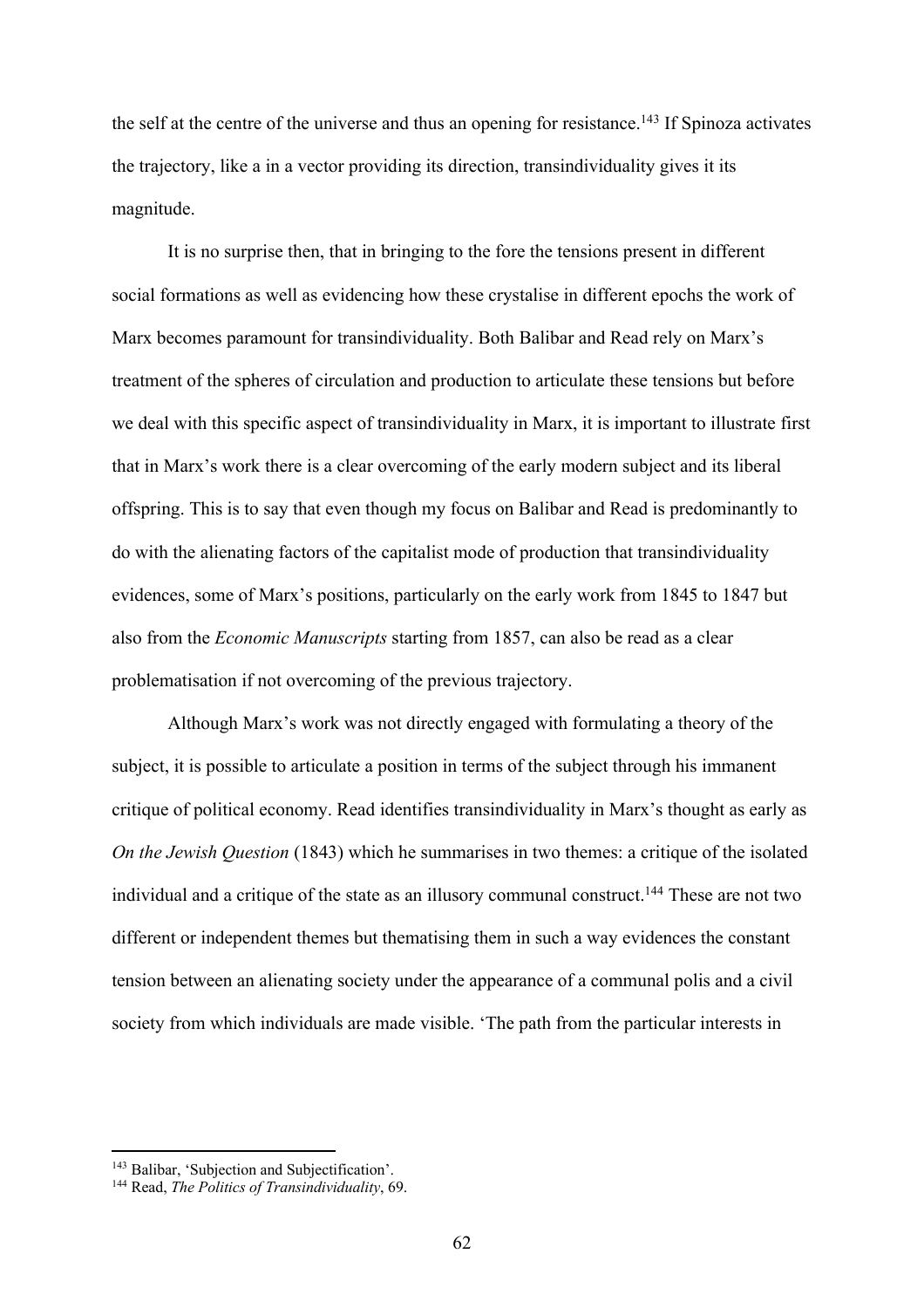civil society to the universal of collective belonging is always broken for Marx: it can only be traversed by a transformation of the entire social order, by a revolution'.<sup>145</sup>

This transformation can be achieved by 'making species-being a collective and individual practice. The division can only be overcome by addressing it in terms of both thought and reality, the existing social order and the images and representation of that social order'.<sup>146</sup> This revolutionary transformation Read identifies as the third theme in Marx's transindividuality, that is, the point of change through evidencing previous untenable positions. For Read then, individuals are made visible, they are individuated, within the fissures of those tensions but what is most important is that in Marx, as Read eloquently points, we can constantly arrive at a transindividual critique through the ambiguities between thought and reality while at the same time providing an opening for a radically new construction of subjects. It is through the exposure of the fissures and moving beyond them that transindividuality can obtain.

If Marx's work is transindividual through and through – as Balibar and Read emphasise – then we can easily point at his departure, or better, overcoming of the early modern and liberal subject. This is to say, it is possible to point in Marx to an overcoming of the division or break between subject and objects as well as the liberal subject's radical individualism. The overcoming of the division between object and subject can be traced through all of Marx's work but it is quite salient in his *Theses on Feuerbach* (1845), especially where in Thesis two he grounds objective truth as a '*practical* question'.147 For Marx, the idea of reality cannot exist unless it traverses the material world. Things cannot establish themselves 'as an independent realm in the clouds' where the early modern subject appears to reside.148

<sup>145</sup> Read, 70.

<sup>146</sup> Read, 70.

<sup>147</sup> Marx and Engels, *Collected Works Vol 5*, 3.

<sup>&</sup>lt;sup>148</sup> Marx and Engels, 4.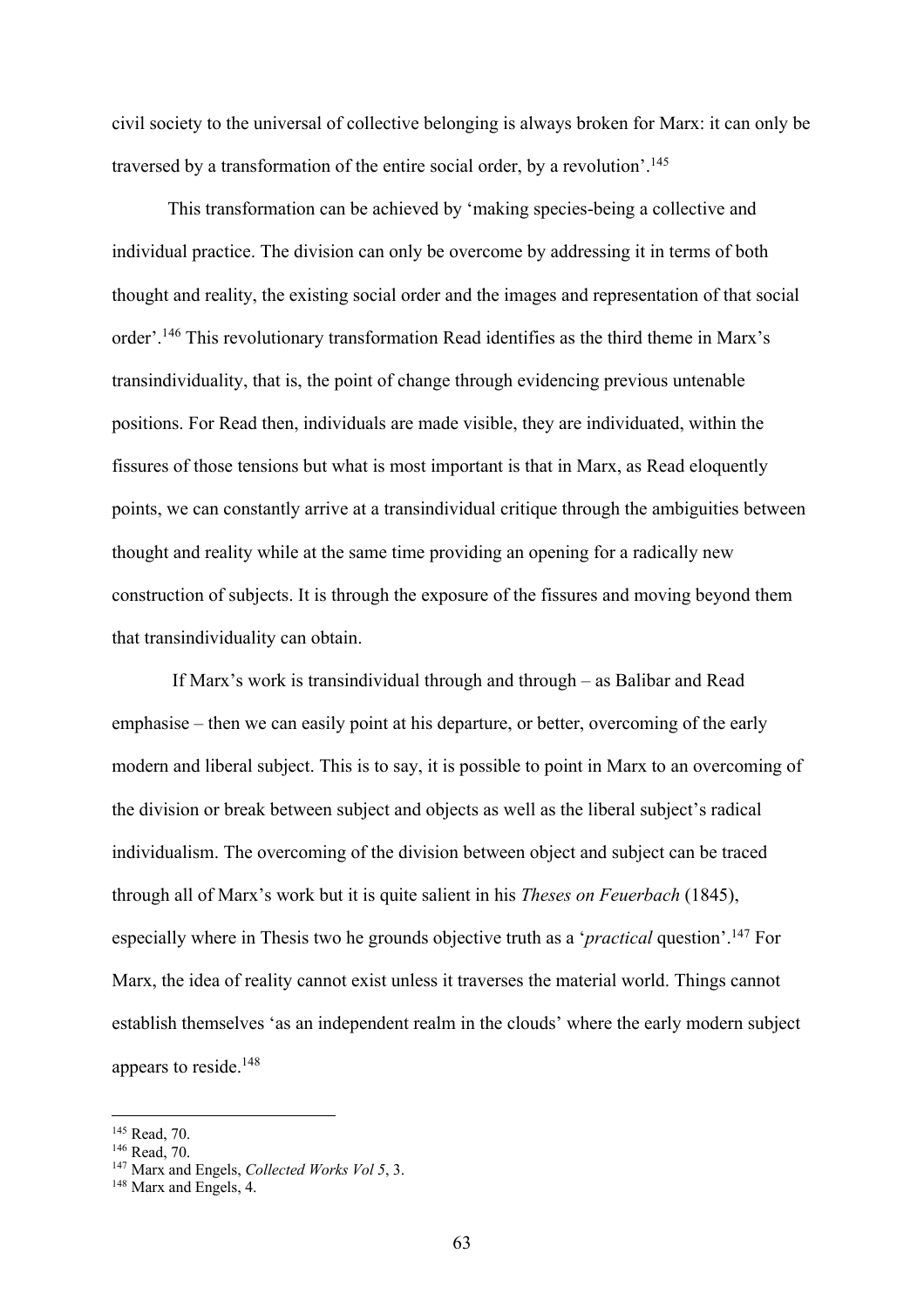This position is also present in Thesis six where Marx asserts the relationality inherent in individuals*.* 'The essence of man is no abstraction inherent in each single individual. In its reality it is the ensemble of the social relations'.<sup>149</sup> Marx's position then is one that overcomes a fracture between object and subject but also among subjects that is present in the early modern subject. For in his method, there is constant interaction with the material world, the otherness of which we are part of plays a vital role in our conception of ourselves. Thesis six is one that has merited substantial commentary, predominantly by Bloch and Althusser which Balibar explores in great depth, for Balibar, secularisation of the subject, as the early modern conception attempts, is not sufficient and one of the main aspects that Marx demonstrates in the *Theses* is the new materialisation of the abstract subject.

The full argument becomes explicit: "ancient Materialism" (to which Feuerbach still belongs) will not be able to overcome the alienation that it loudly denounces, because it is still a "bourgeois" philosophy assuming an individual "naturally" separated from others (or *separately* referred to the essence of the "human"), whereas a "new Materialism" – whose key categories are "social relations" constituting the human and *praxis*, or a practical transformation already at work in every form of society – is able to explain how *humanity* returned to its essence (or its authentic being) by *acknowledging* (no denying, repressing, or contradicting) its own "social" determination.<sup>150</sup>

The overcoming of the individualistic subject is particularly salient from Max's *Economic Manuscripts* onwards. For instance, in the introduction of the *Grundrisse* (1939), Marx

<sup>&</sup>lt;sup>149</sup> Marx and Engels, 4.

<sup>150</sup> Balibar, 'From Philosophical Anthropology to Social Ontology and Back', 9–10.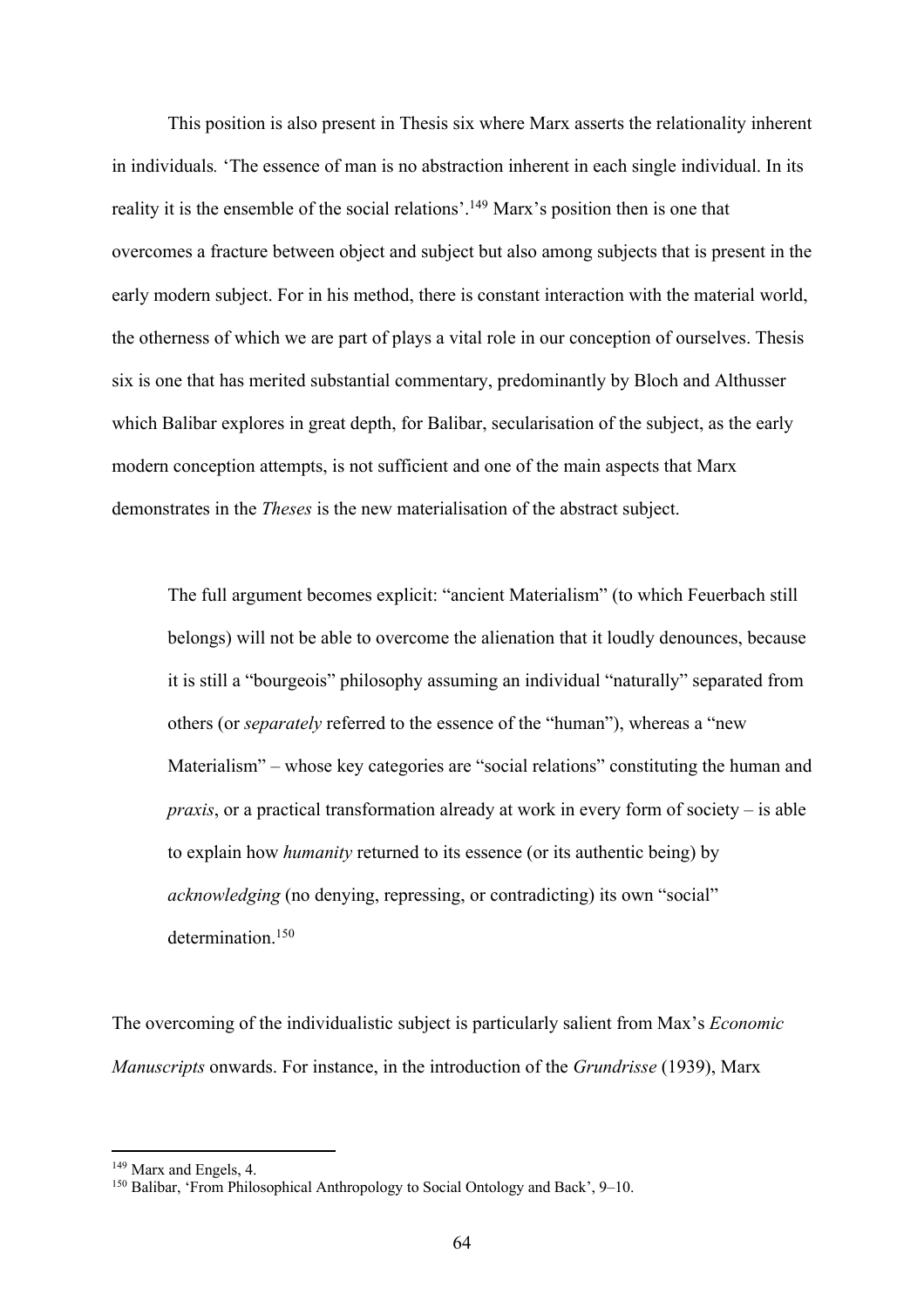emphasises the conception of the individual as constantly immersed in society while evidencing the historical myopia the liberal subject generates*.*

Only in the eighteenth century, in 'civil society', do the various forms of social connectedness confront the individual as a mere means towards his private purposes, as external necessity. But the epoch which produces this standpoint, that of the isolated individual, is also precisely that of the hitherto most developed social (from this standpoint, general) relations. The human being is in the most literal sense a ζ*ῷον πoλιτικόν* [political animal], not merely a gregarious animal, but an animal which can individuate itself only in the midst of society. Production by an isolated individual outside society – a rare expression which may well occur when a civilized person in whom the social forces are already dynamically present is cast by accident into the wilderness – is as much of an absurdity as is the development of language without individuals living together and talking to each other. 151

The very nature of humans is therefore founded on the constant interaction with their exterior. We are deeply embedded in material relations which constructs us, and it is through understanding such relations, in the midst of society, that not only can we account for our singularities – whose 'social forces are dynamically present' – but we can evidence the isolating nature of liberal conceptions of the subject. Marx therefore departs from such position at once by his very treatment of the individual in capitalist production, this is to say, the articulation of an isolated individual is a product of a specific epoch and not a metaphysical given.152 Now that I have gestured at Marx's clear overcoming of the

<sup>151</sup> Marx, *Grundrisse*, 84.

 $152$  Marx, 162-63.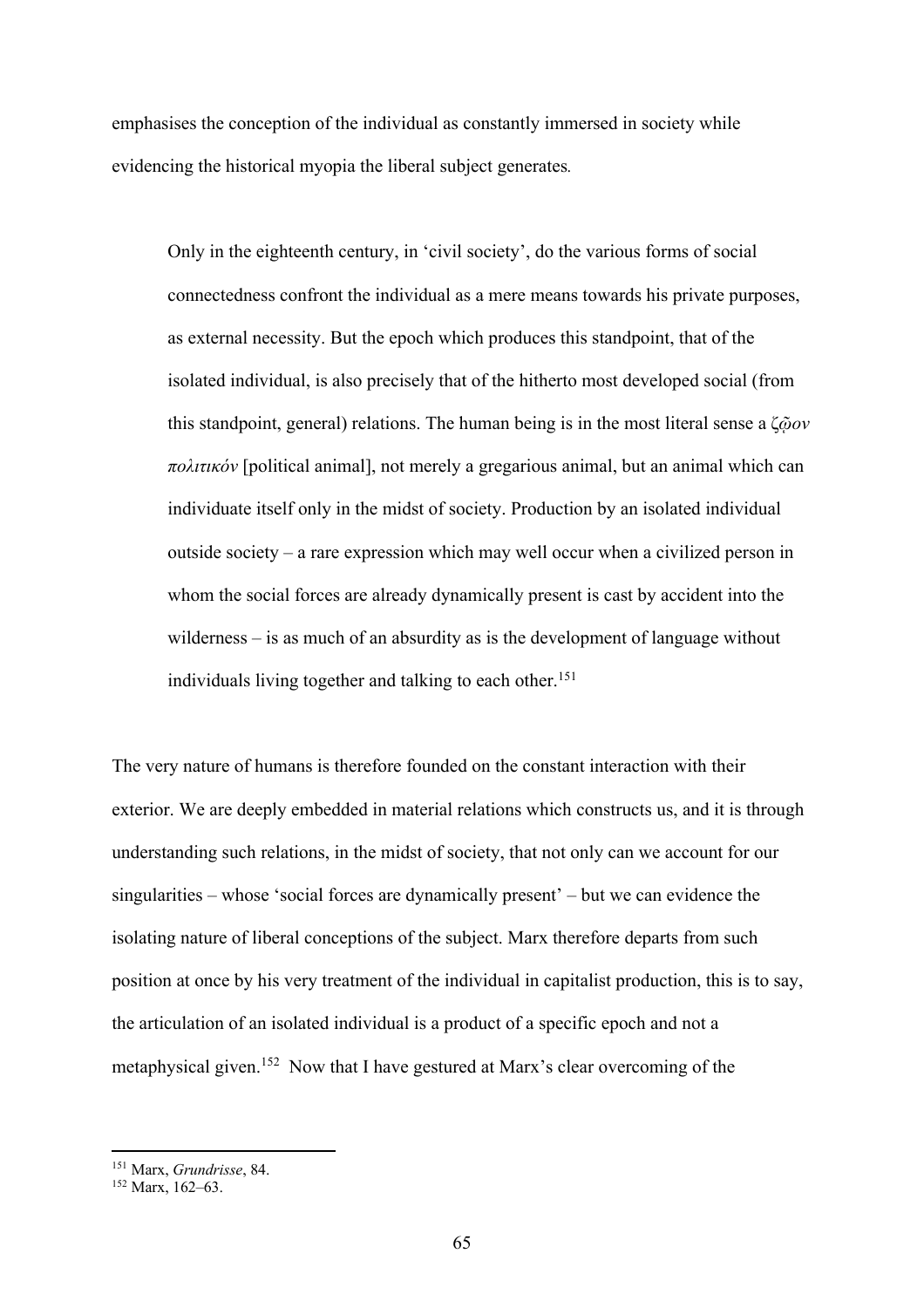conceptions of the subject elaborated in the first two chapters of this thesis, I will present in the next section the transindividual in Marx's treatment of the spheres of circulation production through Read and Balibar.

# **Alienation of relations versus alienation as relations**

Since Marx calls us to understand and challenge the material conditions which determine our lives, there is no better place to start – and thus assess transindividuality – than in the very relations which condition our reality, relations that upon scrutiny prove to be nothing more than apparatuses of division. In the *Economic and Philosophical Manuscripts* (1844) Marx brings to the fore a transindividual critique through his critique of private property.

Just as *private property* is only the perceptible expression of the fact that man becomes *objective* for himself and at the same time becomes to himself a strange and inhuman object; just as it expresses the fact that the manifestation of his life is the alienation of his life, that his realisation is his loss of reality, is an *alien* reality: so, the positive transcendence of private property—i.e., the *perceptible* appropriation for and by man of the human essence and of human life, of objective man, of human *achievements*—should not be conceived merely in the sense of *immediate*, one-sided *enjoyment*, merely in the sense of *possessing*, of *having*. 153

Instead, much like Spinoza, Marx emphasises on the affects, on all the elements that constantly inform and transform our reality.

<sup>153</sup> Marx and Engels, *Collected Works Vol 3*, 299.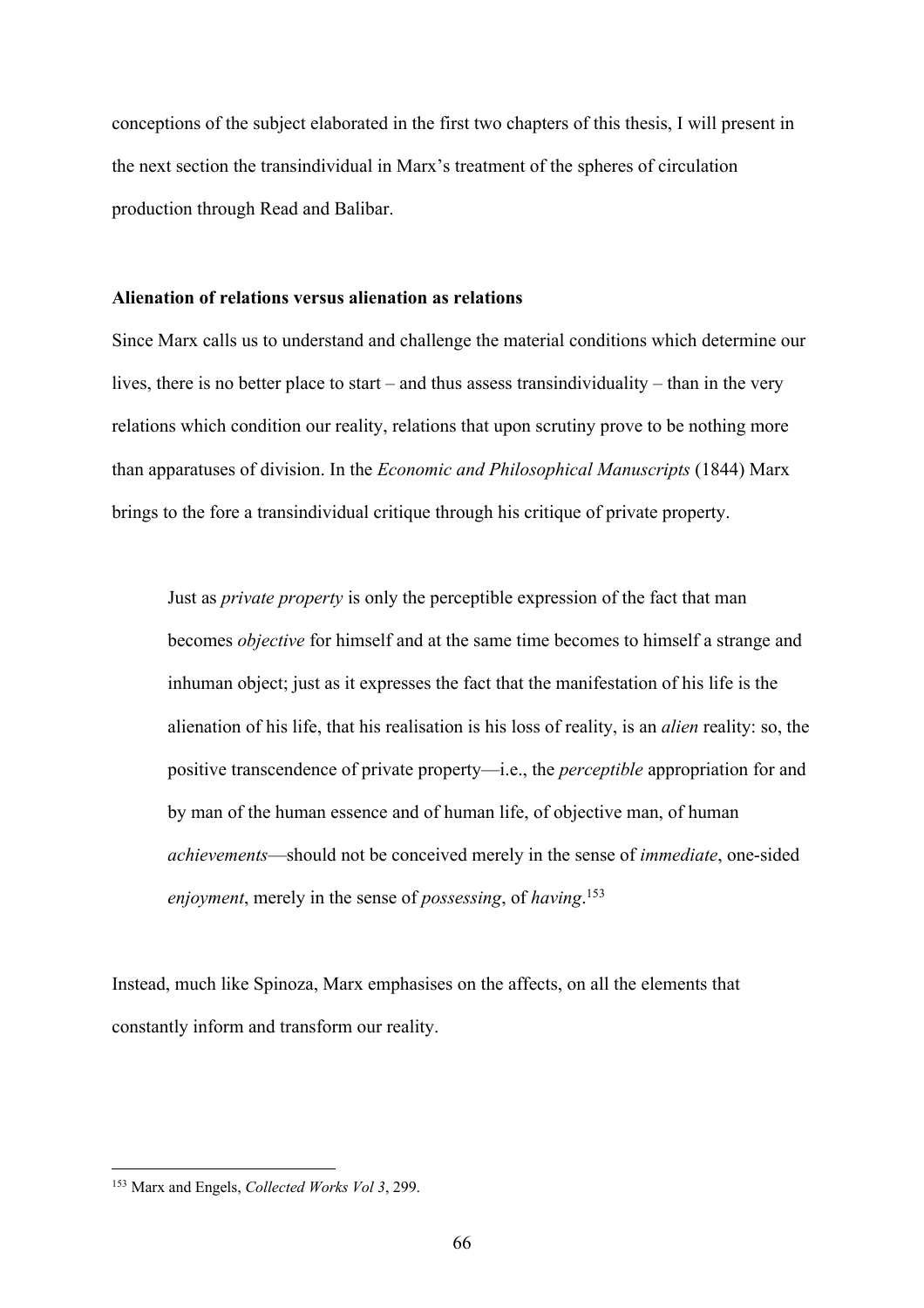Man appropriates his comprehensive essence in a comprehensive manner, that is to say, as a whole man. Each of his *human* relations to the world—seeing, hearing, smelling, tasting, feeling, thinking, observing, experiencing, wanting, acting, loving in short, all the organs of his individual being, like those organs which are directly social in their form, ||VII| are in their *objective* orientation, or in their *orientation to the object*, the appropriation of the object, the appropriation of *human* reality.<sup>154</sup>

Marx understands all too well that in the process of primitive accumulation or original expropriation, which he demonstrates in great detail in the last chapters of the first volume of *Capital*, not only is there a fulcrum from which the capitalist mode of production is set in motion.<sup>155</sup> But that a deep transformation of the subject is at play, 'nature does not produce on the one hand owners of money and commodities, and on the other hand men possessing nothing but their labour-power'.<sup>156</sup> It is through the appropriation of human reality that we can overcome the divisions that determine our lives, but it is in the expropriation of our very relationality where the work begins.

Thus, in our current epoch we can argue that we lead an atomising life where the only means of flourishing is to acquire enough surplus by selling our labour power; to go beyond the point of living from hand to mouth.<sup>157</sup> To accumulate private property so that we can appropriate the whole of ourselves, which may not happen at all or at best at the last stages of our lives. As Read points out with Marx, 'the private individual, the individual with only her labour to sell and only her commodities to relate to the world, is not the zenith of freedom but the nadir of alienation, cut off from the species, from nature, and her own potential'. 158

<sup>154</sup> Marx and Engels, 299–300.

<sup>155</sup> Marx, *Capital*, 873–931.

<sup>156</sup> Marx, 273.

<sup>157</sup> Marx, 274.

<sup>158</sup> Read, *The Politics of Transindividuality*, 71.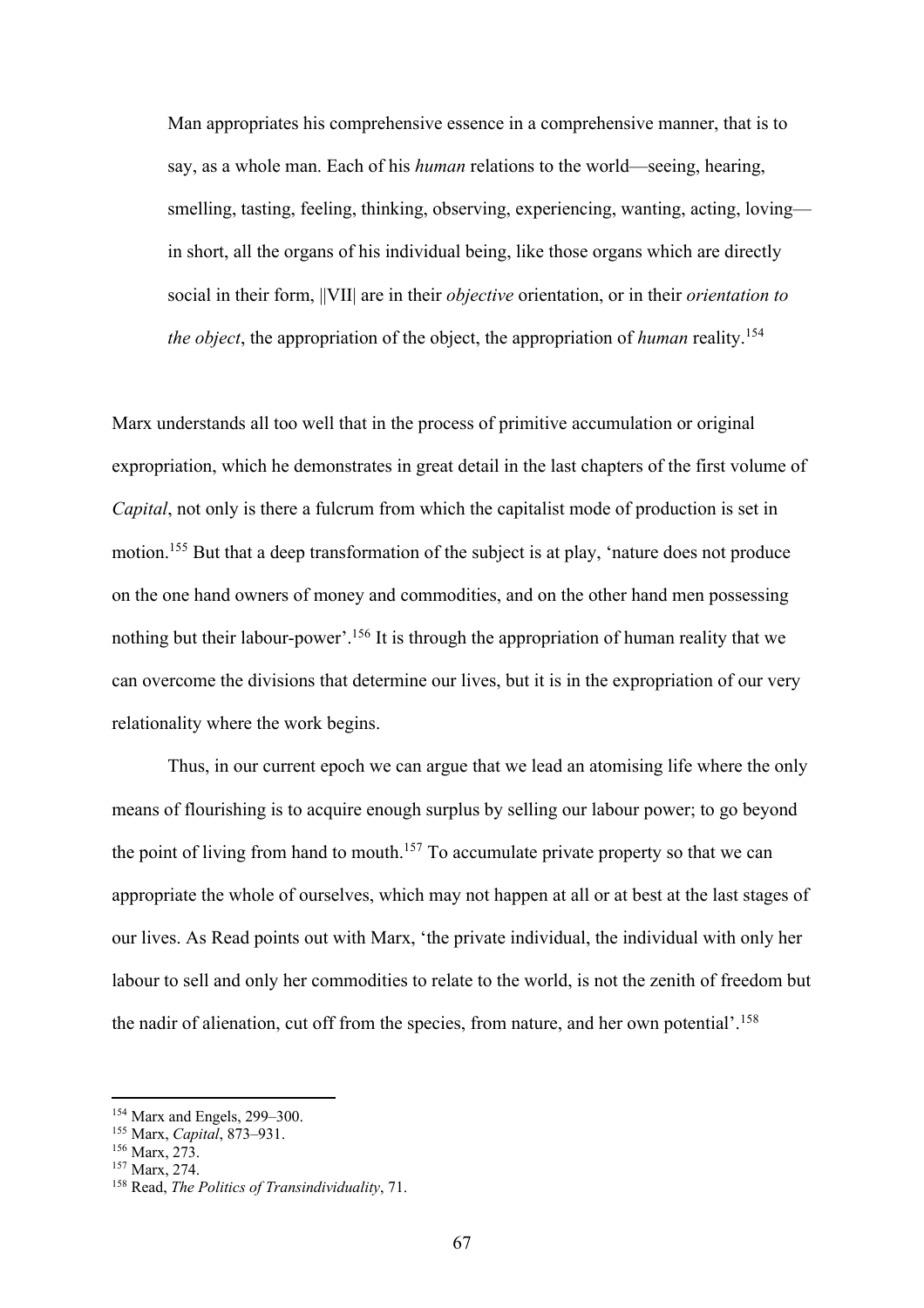These divisions that obscure our very nature therefore appear in their most salient form in the capitalist mode of production, particularly, in the processes of commodity production and exchange. For Read – as for Balibar – these two spheres reflect the immanent tensions and ambiguities that the capitalist mode of production necessitates for its successful operation. This is to say, the isolated individual of exchange and the cooperative individual under production.159

In the former, individuals apparently encounter each other on an equal footing, as free and isolated sellers and buyers, while on the latter, there is a constant cooperation among labourers which facilitates the smooth production of commodities. The tensions between these two spheres are part and parcel of relations of production and consumption. This guarantees that the capitalist mode of production is unencumbered while at the same time expropriating us of our true relationality, our transindividuality. This obtains because before individuals engage in production, they have been alienated from the means to produce. Their cooperation is premised on the fact that they have no other way of subsistence but to sell their labour power. This also holds in commodity exchange, where individuation obscures the cooperation of individuals under the form of objects for sale.160 What Marx termed the fetishism of the commodity.<sup>161</sup> The prevailing relation under the capitalist mode of production is between the labourer and their means of subsistence which in turn obscures the transindividual nature of production and exchange.

For the transformation of money to capital, therefore, the owner of money must find the free worker available on the commodity market; and this worker must be free in the double sense that as a free individual he can dispose of his labour-power as his

<sup>159</sup> Read, 72.

<sup>&</sup>lt;sup>160</sup> Read, 74.

<sup>161</sup> Marx, *Capital*, 165–66.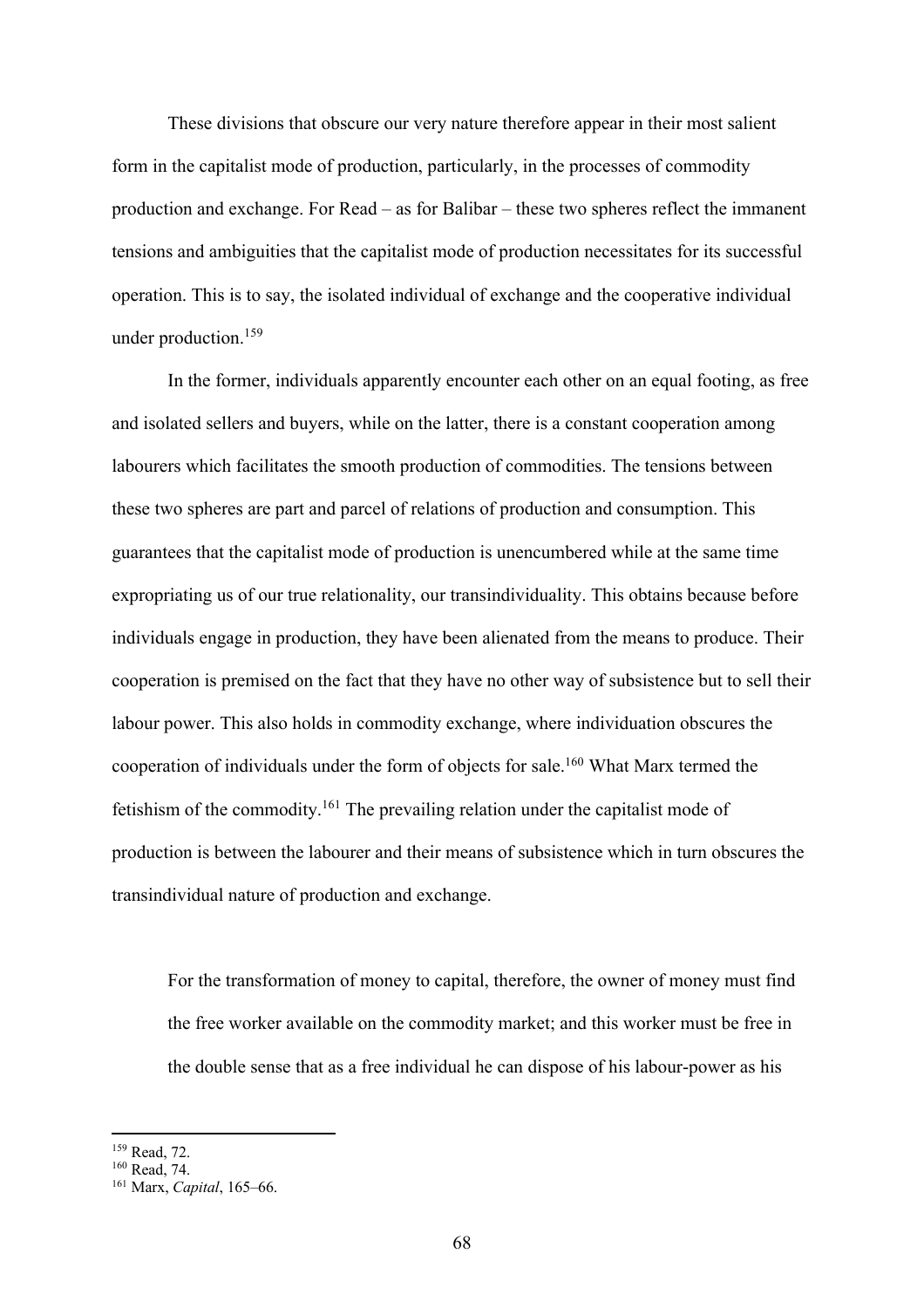own commodity, and that, on the other hand, he has no other commodity for sale, i.e. he is rid of them, he is free of all the objects needed for the realization [*Verwirklichung*] of his labour-power.<sup>162</sup>

This prompts Read to assert that 'between the sphere of circulation, which is made up of isolated individuals, and the sphere of production, which represents their cooperative relations as the relations of capital, transindividuality, everything that exceeds the individual, cannot appear'. <sup>163</sup> That which these fissures evidence is the individuated individual. For Read, what can be made clear about those two spheres of the capitalist mode of production is that in both of them, another individuation is at play. It is fairly clear in the sphere of circulation but also demonstrable in the hidden abode of production. That is, the process of production which in its very instantiation is a relational process, serves to isolate individuals from the true cooperative nature of such an endeavour since their very presence in production presupposes competition: on the one hand, among labourers to secure their means of subsistence, and on the other hand, among owners of the means of production and labourers so that money can be turned into capital, so that surplus value can be extracted from labour.<sup>164</sup>

The productive process, the labour of the social individual, is co-operative, but this co-operation cannot be considered communist in any prefigurative sense; it is not a glimpse of a 'free association of producers'. This is because neither of these spheres, production or consumption, can be considered to be separate from the other. As much as production is a cooperative relation, it is still a cooperative relation subject to the

<sup>162</sup> Marx, 272–73.

<sup>163</sup> Read, *The Politics of Transindividuality*, 77.

<sup>164</sup> Read, 77.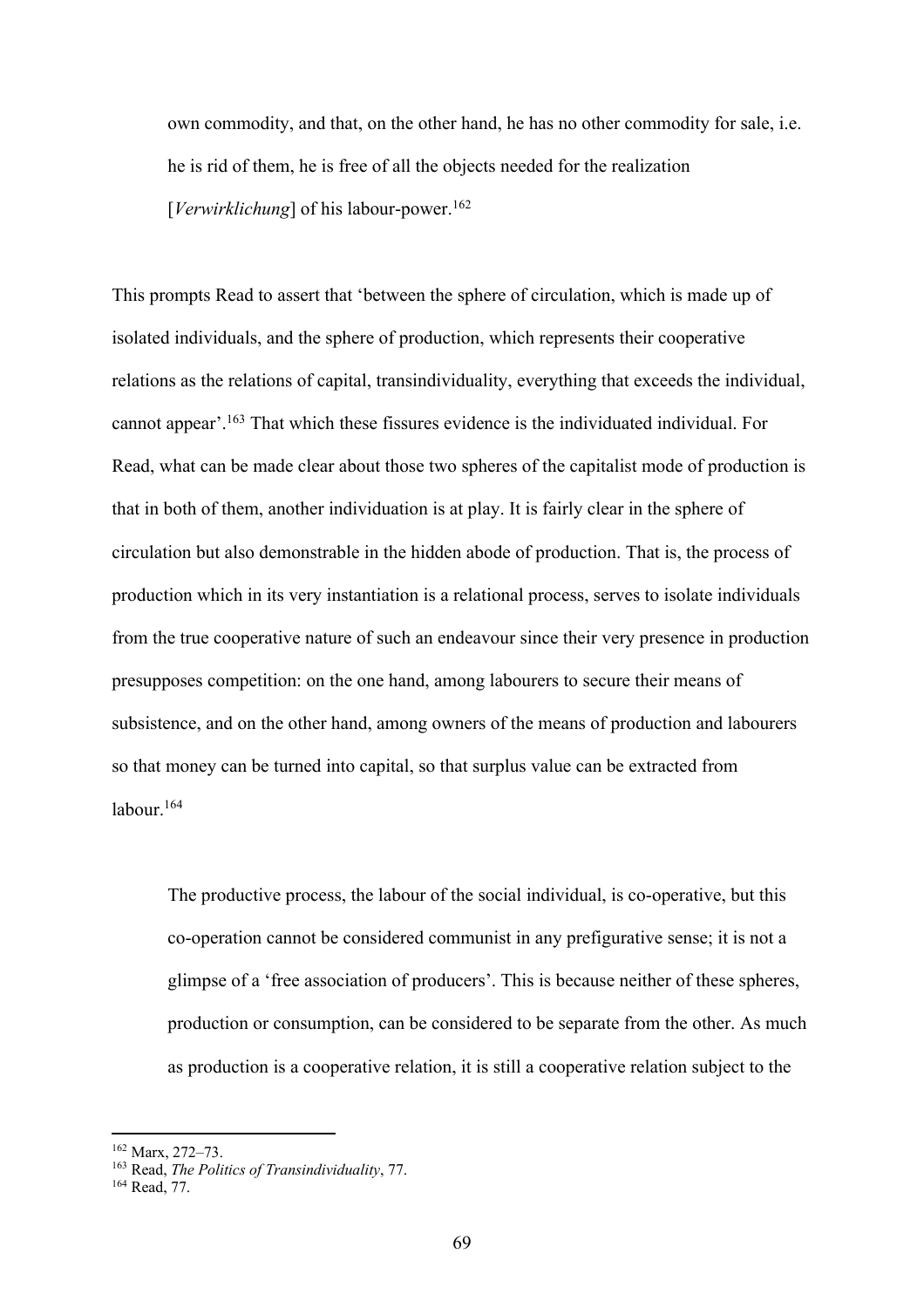dictates of the extraction of surplus value to an immense disciplinary apparatus that guarantees that labour is conducted to maximum productivity. Capitalist society is split, not just between the isolated individual of consumption and the social individual but also between the anarchy of competition and the despotism of production.<sup>165</sup>

We can therefore say that for Read, in his analysis of the spheres of circulation and production, to borrow from Balibar, there is an alienation of relations. The transindividual cannot appear or better still, their true form is never present under a capitalist mode of production because even in its cooperative sphere, alienation still obtains. Thus, we can confidently say that at least for the transindividual to appear, to be made visible, a transformation of the mode of production must take place, we must move beyond and create a mode of production where alienation cannot obtain.

Read bases a lot of his work in the writings of Balibar, so much so that a full excursus is dedicated to the former in *The Politics of Transindividuality.* Nonetheless, Balibar goes a step further in his latest work on transindividuality. For in this work as was briefly mentioned in the previous section, Balibar is engaged in formulating, through Marx, a position whereby the metaphysical inadequacies this project has revealed cannot function.

Marx makes the *relation* or the *relationship* (*Verhältnis*) both what 'engenders' or constitutes for each subject its own individuality, and what makes this individuality immediately 'dependent' on all the other individualities, following the way in which they have been instituted. It is in this double constitution that I have called 'transindividuality' and which, on the ruins of a certain philosophical anthropology, I proposed to consider as a point of departure for an 'ontology of relations' in a

<sup>165</sup> Read, 78.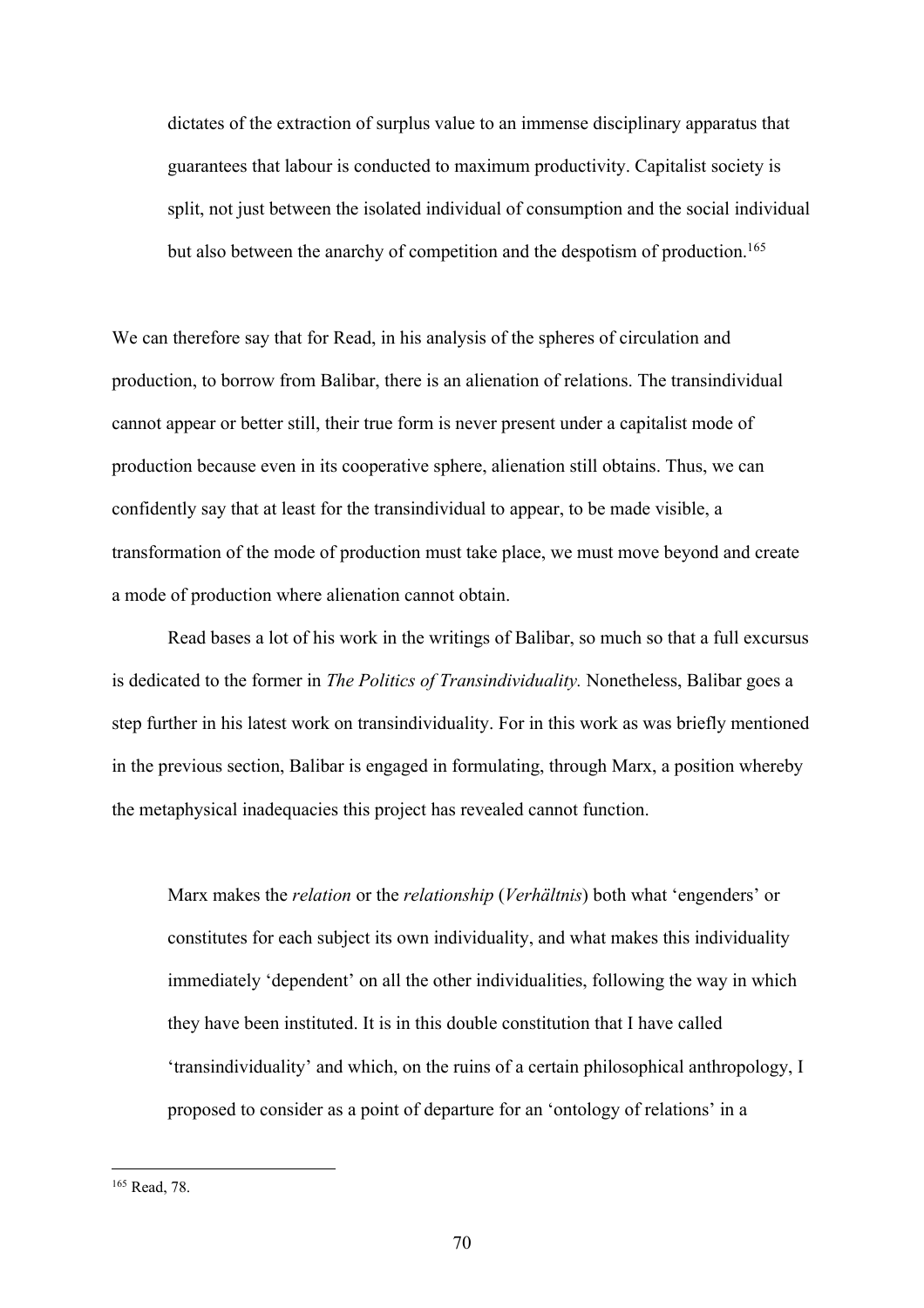materialist sense, so as to mark the irreversibility of the gesture of *double rejection* already mentioned: individuality is not 'autonomous', conceivable separately as a 'first substance' or an 'originary subjectivity'; but neither it is reducible to the totality which encompasses it, whether this is conceived abstractly, as a generic essence, or in an apparently more concrete way, as a society or community the unity of which is hypostatized.166

The double rejection that Balibar mentions here is salient throughout this thesis: on the one hand we have, the prevalence of the individual at the expense of society which is present in both the early modern subject and the liberal one; and on the other, society at the expense of the individual which this work is attempting to avoid by framing transindividuality as a way to problematise social formations. The social is not One and neither is the subject.

For Balibar then, the double rejection or double effect is a position that, as the previous section shows, runs throughout Marx's body of work. Marx denounces the apparently isolated human whose social forces are obscured while at the same time activating individuality in its fullest, that is in its affective relationality. Returning to the *Theses*, Balibar argues that Marx 'is careful not to assign to constituent "social relations" a precise social or institutional *sphere*: it is *indeterminacy* that affects the content and object of social relations and thus makes them "plastic" or susceptible to being realized in turn in a multiplicity of "interactional" situations'.<sup>167</sup> It is in the spirit of this position of indeterminacy, of the rearticulation of a malleable subject that circumvents the problems evident in the previous trajectory, that Balibar proposes a transindividual position as alienation as a relation. In other words, Balibar agrees with the reading of Read in the sense that he concurs with the

<sup>&</sup>lt;sup>166</sup> Balibar, 'Philosophies of the Transindividual', 8.

<sup>167</sup> Balibar, 9.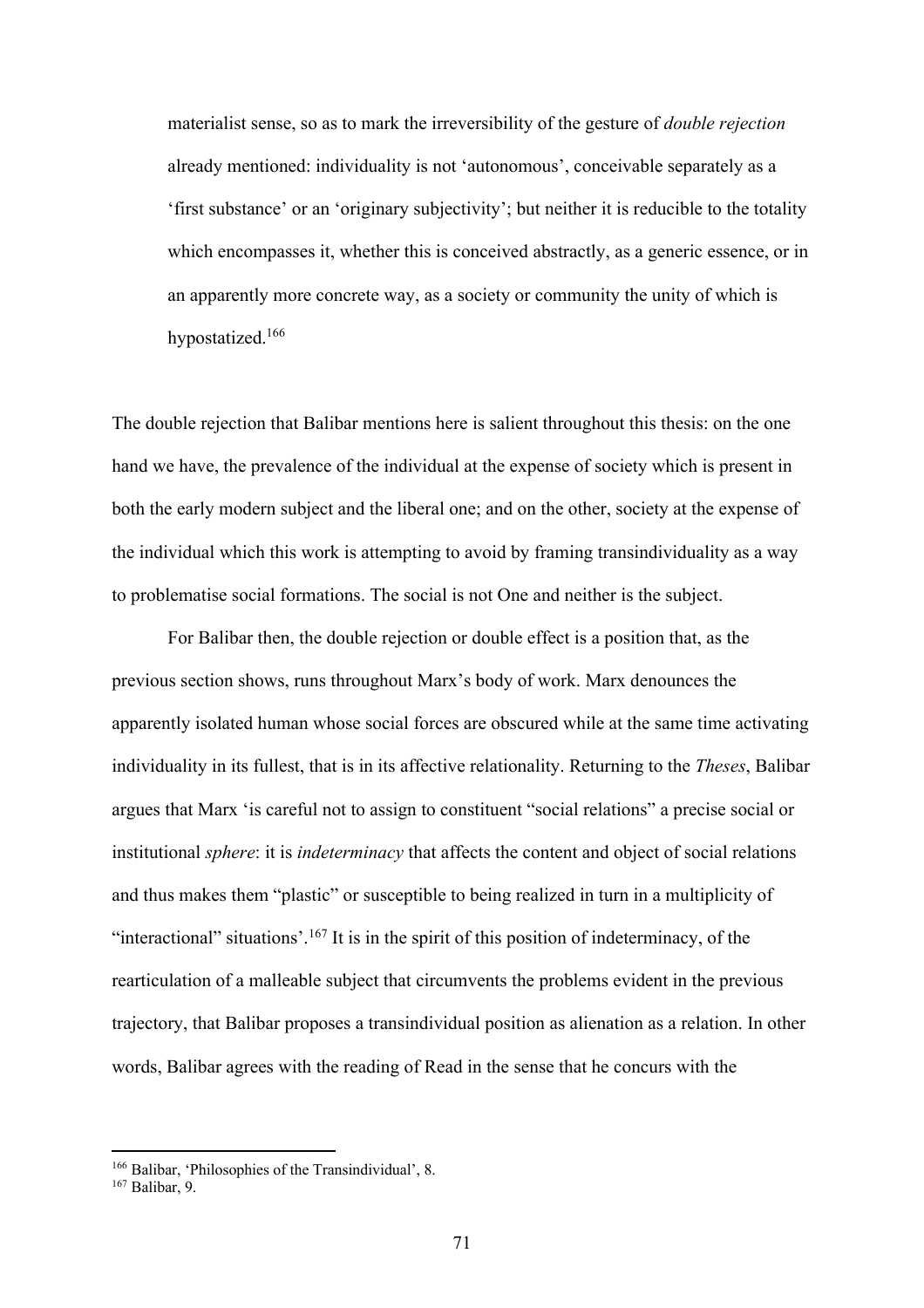alienating elements Read identifies in the mode of production. Nonetheless, Balibar proposes to articulate a second position whereby the transindividual is in fact visible through the process of alienation. The transindividual, contra Read, appears, is visible in the relations of production and circulation. For Balibar 'this alternative seems to figure essentially in Marx's famous exposition on the 'fetishism of the commodity', on condition that it is read not only as a denunciation, but as the description of a structure historically active in the *actuality* of social relations'. 168

In *The Philosophy of Marx* Balibar situates the subject for Marx in praxis. The material conditions that obtain in different social formations are what constitute the subject, therefore transindividuality is always made visible, that is, it can always be analysed in the social practice of a specific epoch. 'The only 'subject' Marx speaks of is one that is practical, multiple'.<sup>169</sup> Taking into account our specific epoch then, this implies that for Balibar, one of the ways individuals in our time account for themselves is mediated by or has to pass through, their objectified labour, that is, 'they do not appear as direct social relations between persons in their work but rather as material [*dinglich*] relations between persons and social relations between things'.<sup>170</sup>

Seeing commodity fetishism as the actual manifestation of our relations has very important consequences for his account of transindividuality since taking this position would frame the subject, early modern and liberal, as the determining factor for making relationality visible. As this thesis has sought to demonstrate, it is because the first trajectory has cemented itself in history so firmly that it has become almost teleological and unquestioned, nonetheless, it is by rearticulating their positions and thus revealing their shortcomings, that

<sup>168</sup> Balibar, 9–10.

<sup>169</sup> Balibar, *The Philosophy of Marx*, 66–67.

<sup>170</sup> Marx, *Capital*, 166.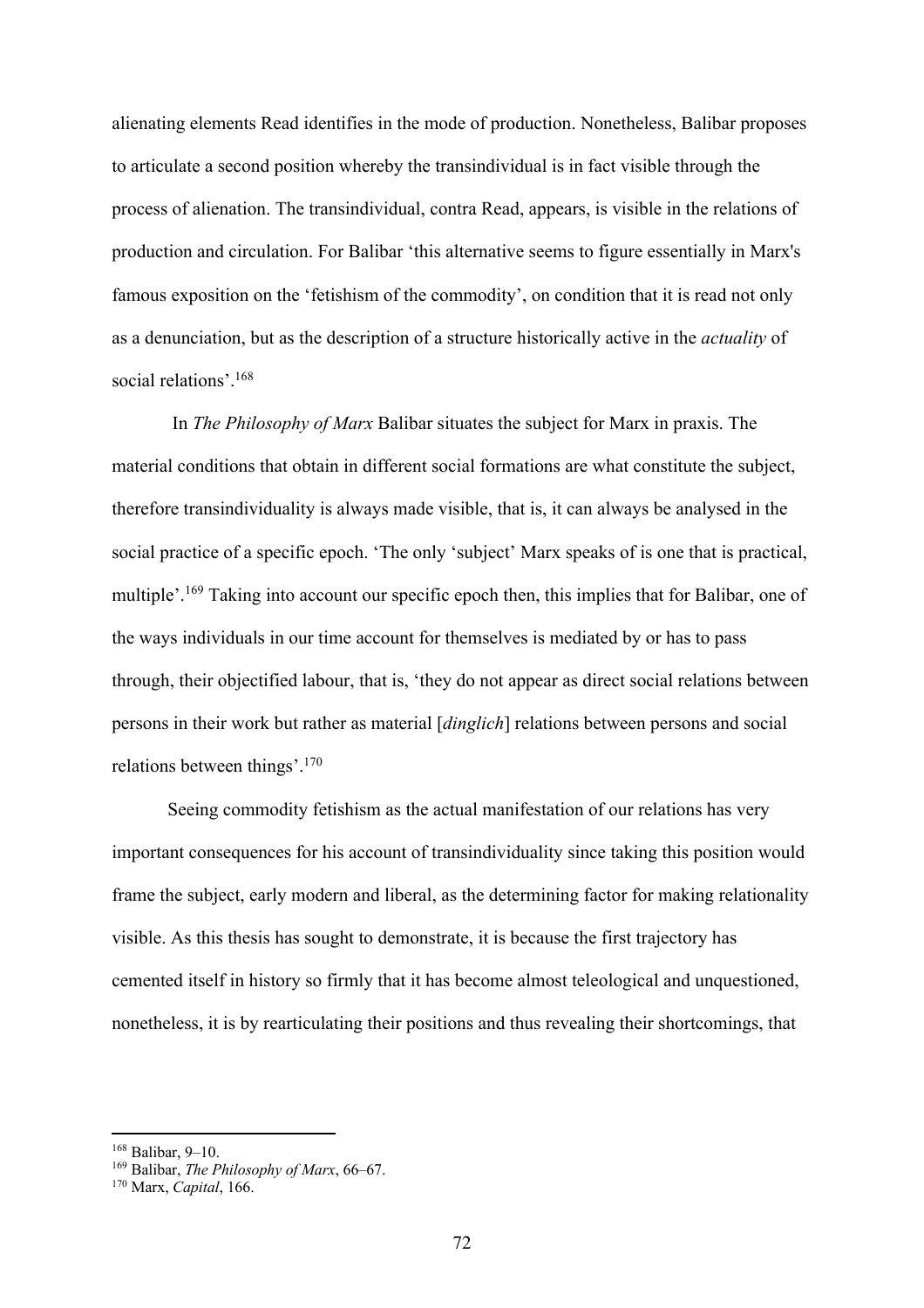is, the break between subject and object and the radical individualism of the subject that the collective and dynamic nature of the subject can be elucidated.

We must not fall into the error of calling 'social relations' either a *real* that would be given independently of their *appearance* or an *ideal* situation in which 'personal relations' would also be 'immediately social', without needing to *express themselves* in the form of relations between 'things'. Thus it is the system of things exchanged against each other, objectified in monetary expression, which not only *makes* individuals *see* the 'society' of which they are members, but also *establishes it*, since without this representation, individual producers *would not exist for one another*, nor would they form 'society'.171

What is at stake, is not so much defining the way in which we are made visible through relations among things, how alienating processes establish current social formations, than bringing to the fore that these relations can only obtain if they are mediated among persons, that transindividuality is always at play regardless of the way society is made visible. Transindividuality therefore, is at the core of the theories of the subject explored in the first two chapters. The point is to expose and stretch the very fabric from which this core is coated to the point of rupture, so that we can no longer account for ourselves without first being aware of the collective nature of the subject. We are not individuals in isolation but transindividual, that is, even under the form of appearance of the isolated subject, as Marx reminds us time and again, social forces are set in motion. To anticipate, this position, namely asserting the transindividual nature of individuals will be explored in chapters five and six.

<sup>&</sup>lt;sup>171</sup> Balibar, 'Philosophies of the Transindividual', 11.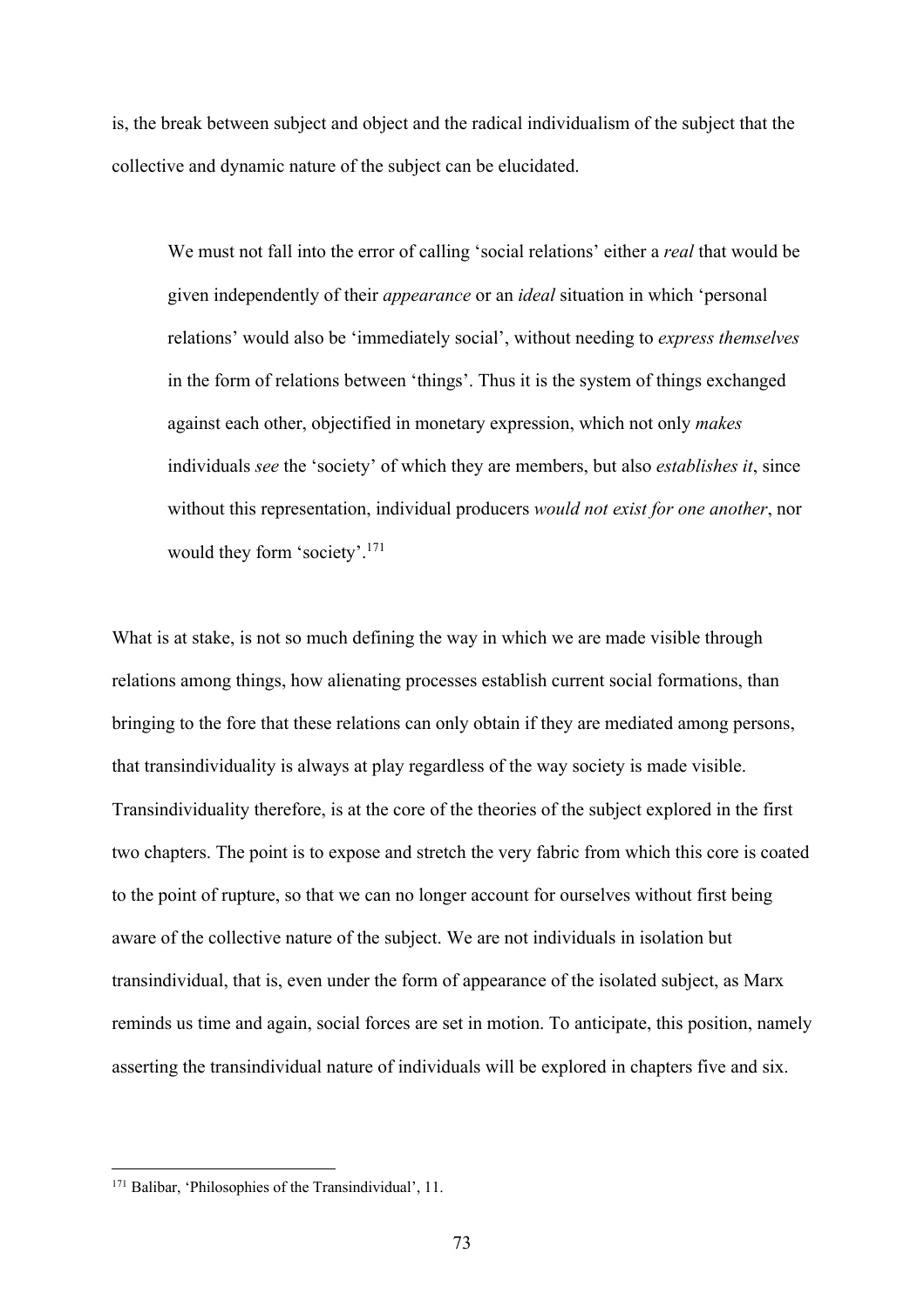Two important points need to be clarified before we move to Balibar's second stage of alienation as relation. First, transindividuality is always present, it can be identified in every epoch and this is achieved by complicating the social formation in which subjects are constructed, namely, the material conditions which in turn define us. And second, that due to its indeterminacy in terms of an institutionalised prescription of society, it presents itself in different forms in different epochs. That is, while in our time transindividuality presents itself as a problem, as alienation as relation, because of the capitalist mode of production, it can well present itself in a positive form under a different set of conditions. Transindividuality functions both as a critical method to understand the alienating factors in a social formation and the immanent standard from which a radically new society can form.

 Now that these points have been clarified we can see that Balibar's analysis of both the spheres of production and circulation are similar to that of Read's. However, instead of being concerned about the aspects that alienate individuals, Balibar turns to these spheres in order to identify where transindividuality is at play. To remind, 'the constitution of objectivity and fetishism does not depend on the prior givenness of a subject, a consciousness or a reason, it does, by contrast, constitute subjects which are part of objectivity itself or which are, in other words, given in experience *alongside "things"*, alongside commodities, and *in a relation to them*'. 172

If we are in constant dynamic relations with our exterior, this exterior determines the way in which we account for ourselves. Therefore, there must be an instance where the relations among persons obscured as relations among things can be transposed or unfolded in order to evidence, in order to rediscover, the transindividual. In his reading of the sphere of exchange, Balibar argues, it is possible to arrive at a stage, or better, a sphere, namely the juridical sphere that is mediated through contracts and as such, presupposes a relation

<sup>172</sup> Balibar, *The Philosophy of Marx*, 67.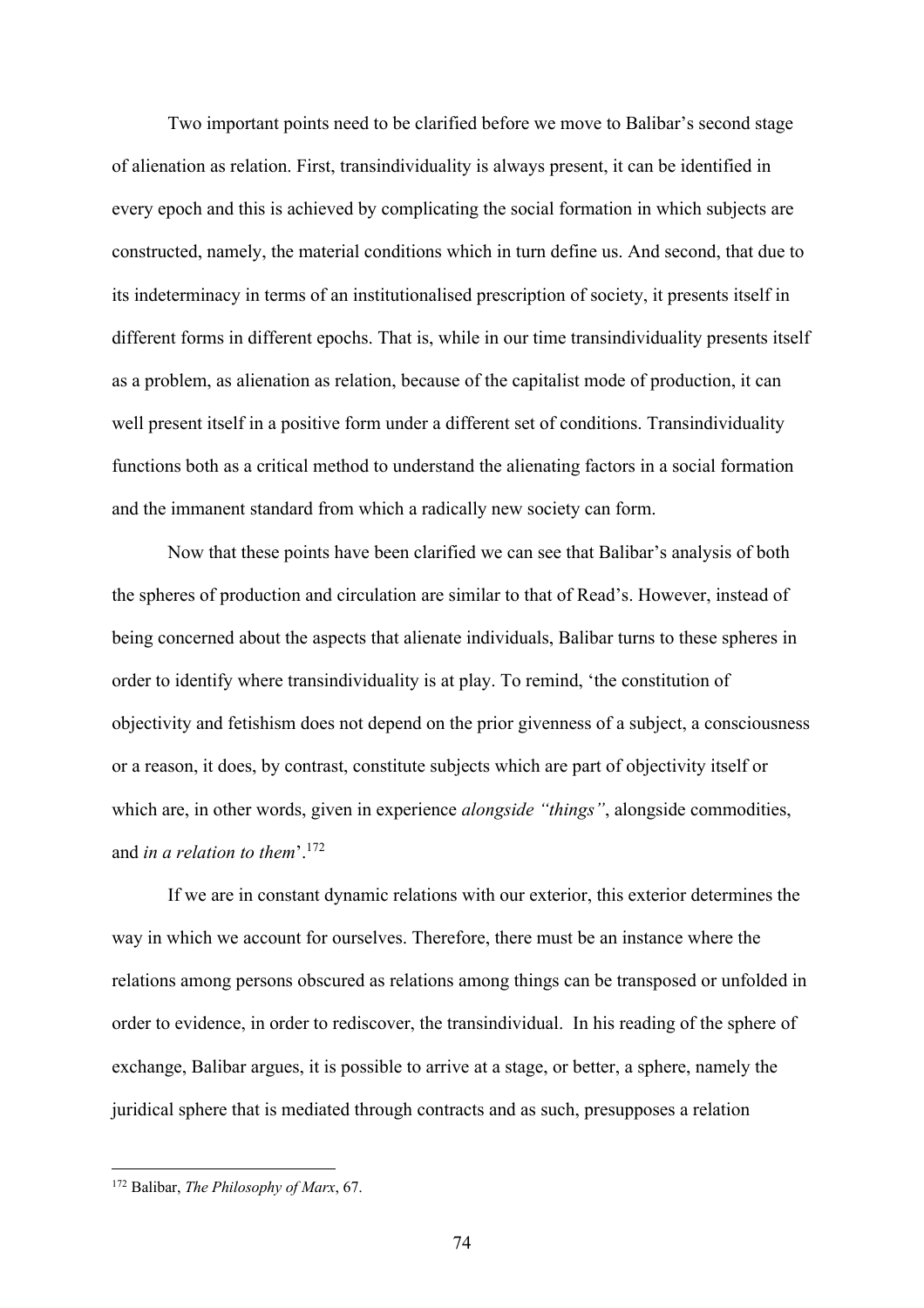between two parties that is the mirror image of the economic relation in exchange which in fact determines the former.<sup>173</sup> Balibar emphasises – as Marx does – that in order for two commodities to stand in equal relation to each other in the market, there has to be '*legal equality* required between partners of a contract of sale and purchase, whatever that may be'. <sup>174</sup> This legal equality also presupposes the double freedom that Marx emphasises but also having property over what is to be exchanged.

Property as we have seen with Locke, appears as though it can only occur through labour and Marx understands that as a right although assumed as securing the labour of a person as theirs,

some such assumption was at least necessary, since the only commodity-owners with equal rights confronted each other, and the sole means of appropriating the commodities of others was the alienation of a man's own commodities, commodities which, however, could only be produced by labour. Now, however, property turns out to be the right, on the part of the capitalist, to appropriate the unpaid labour of others or its product, and the impossibility, on the part of the worker, of appropriating his own product. The separation of property from labour thus becomes the necessary consequences of a law that apparently originated in their identity. 175

For Balibar it is in this very sphere that we can realise the second rejection and thus bring the '*transindividual* character of productive activity'.176 Labour as Marx reminds us, is a transindividual task because even in isolation 'social forces are already dynamically

<sup>173</sup> Marx, *Capital*, 178–79.

<sup>174</sup> Balibar, 'Philosophies of the Transindividual', 11.

<sup>175</sup> Marx, *Capital*, 730.

<sup>176</sup> Balibar, ''Possessive Individualism' Reversed', 309.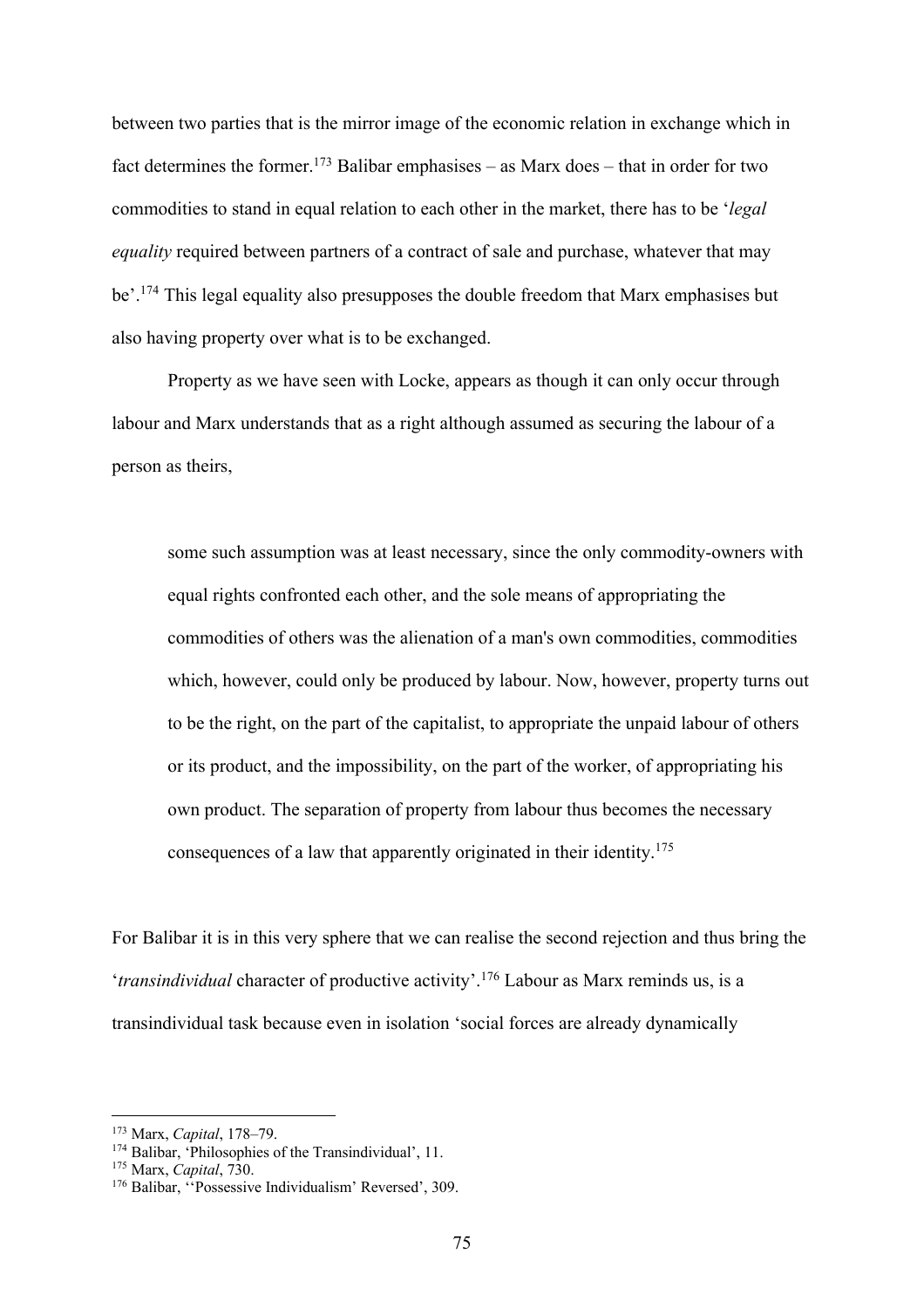present'.<sup>177</sup> Balibar draws on this and emphasises that these social forces are omnipresent in any productive activity in the form of the material instruments and knowledge utilised for labour to actualise.<sup>178</sup> 'The true "society of individuals" can consist only in the actual socialization of individuals. Individuals are "proprietors of themselves" (or "their own Person") only if they reappropriate their labor power and its complete use, and thus labor itself. But the only "subject" of this process is the collective social relationship.<sup>'179</sup>

Therefore, in the process of alienation which occurs both in exchange and production, both spheres whose dynamic is activated by a second alienation in the sphere where private property reigns, is where transindividuality is constructed. That is, for Balibar – and contra Read – exploring, engaging in a deep analysis of the sites of alienation in the mode of production which also contains the juridical sphere renders visible the transindividual. This may appear as too reductive an assertion since seeing transindividuality through double alienation may imply that other modes that may not display alienation cannon exhibit transindividuality. But my position is that problematising transindividuality in such a way is not a reductive move but a way to ensure that its plasticity is always maintained. Understanding transindividuality from alienation as relation thus always pushes to the limit any social formation that fails to espouse the double effect, what Balibar calls the double rejection of individual at the expense of society and vice versa.

Alienation as relation as opposed to Read's position of alienation of relations is a conceptual position that dismantles the very concept of alienation. This is because, when the nature of any social process is made evident, what is thought to be an alienating factor will always present at the very least a transindividual residue, a fissure, what economists call an externality. This externality – and this will be explored further in chapter 6 – once placed

<sup>177</sup> Marx, *Grundrisse*, 84.

<sup>178</sup> Balibar, "Possessive Individualism' Reversed', 309.

<sup>179</sup> Balibar, 310.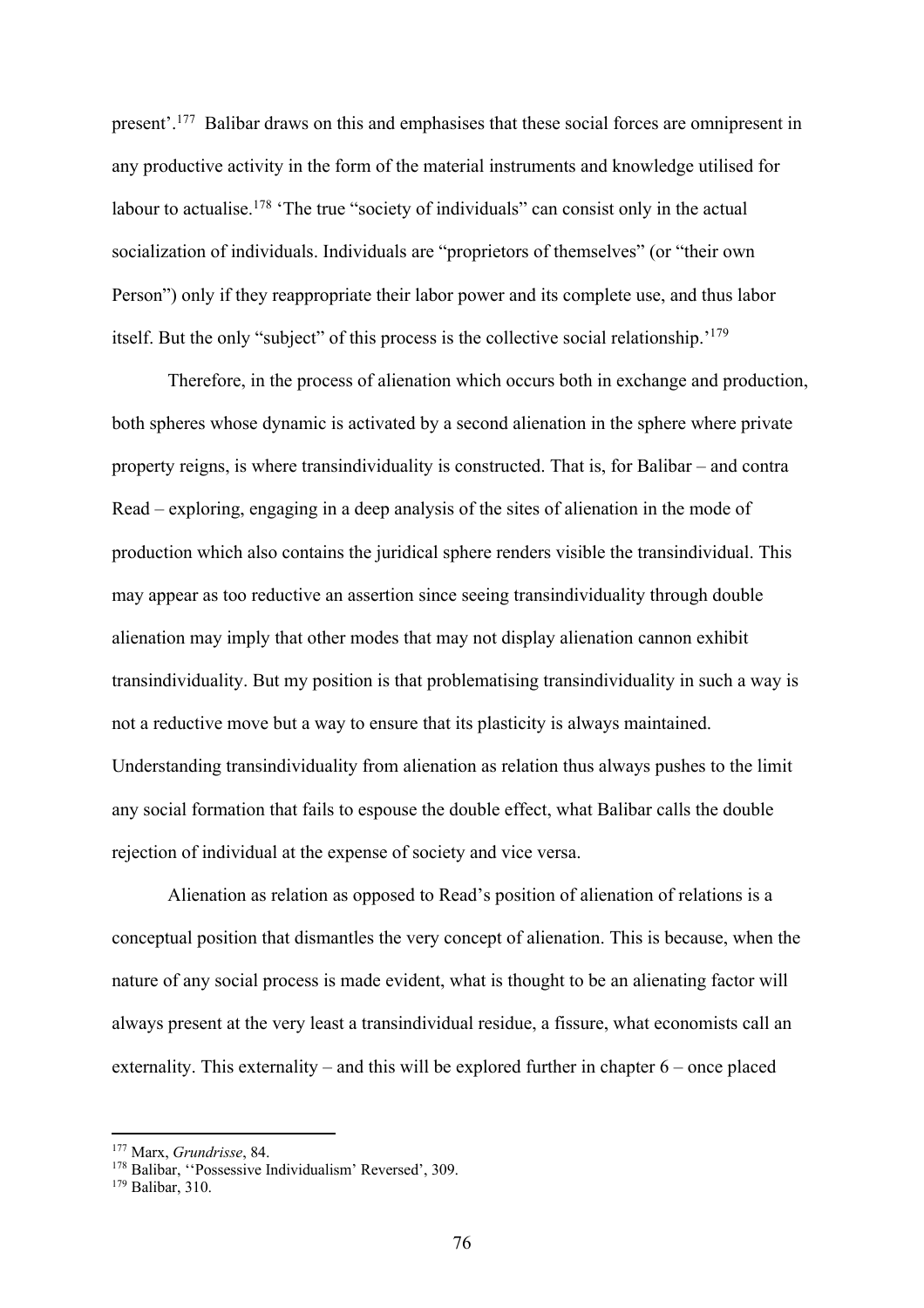under a thorough scrutiny will open more and more in order to bring to light the very relationality that constitute it.

This is in my view the importance of alienation as relations. However, I would suggest this position goes a step further that Balibar may not concede to as he seems to suggest alienation as relation may be the only way of asserting transindividuality in his last paper on the matter. <sup>180</sup> But drawing from his previous work and his reading of the *Theses* I can clearly see that, as mentioned in the points I emphasised before touching on this aspect, it is indeterminacy, malleability which helps us understand that social formations may present completely different conditions as those of alienation in the mode of production. Therefore, my position is that, in fact alienation as relation serves as a theoretical tool which prevents social formations to stagnate, or better, fall into the inadequacies of the previous trajectory. Alienation as relation functions as a conceptual mesh from which we filter any conception of the subject we wish to ponder; it provides a standard from which we must commence analysis from. Therefore, a radical subject must therefore be conceived under conditions which always will bring to the fore the alienating potentialities that constrain its actualisation and thus always ensuring that its transindividual nature is never obscured.

<sup>180</sup> Balibar, 'Philosophies of the Transindividual', 12.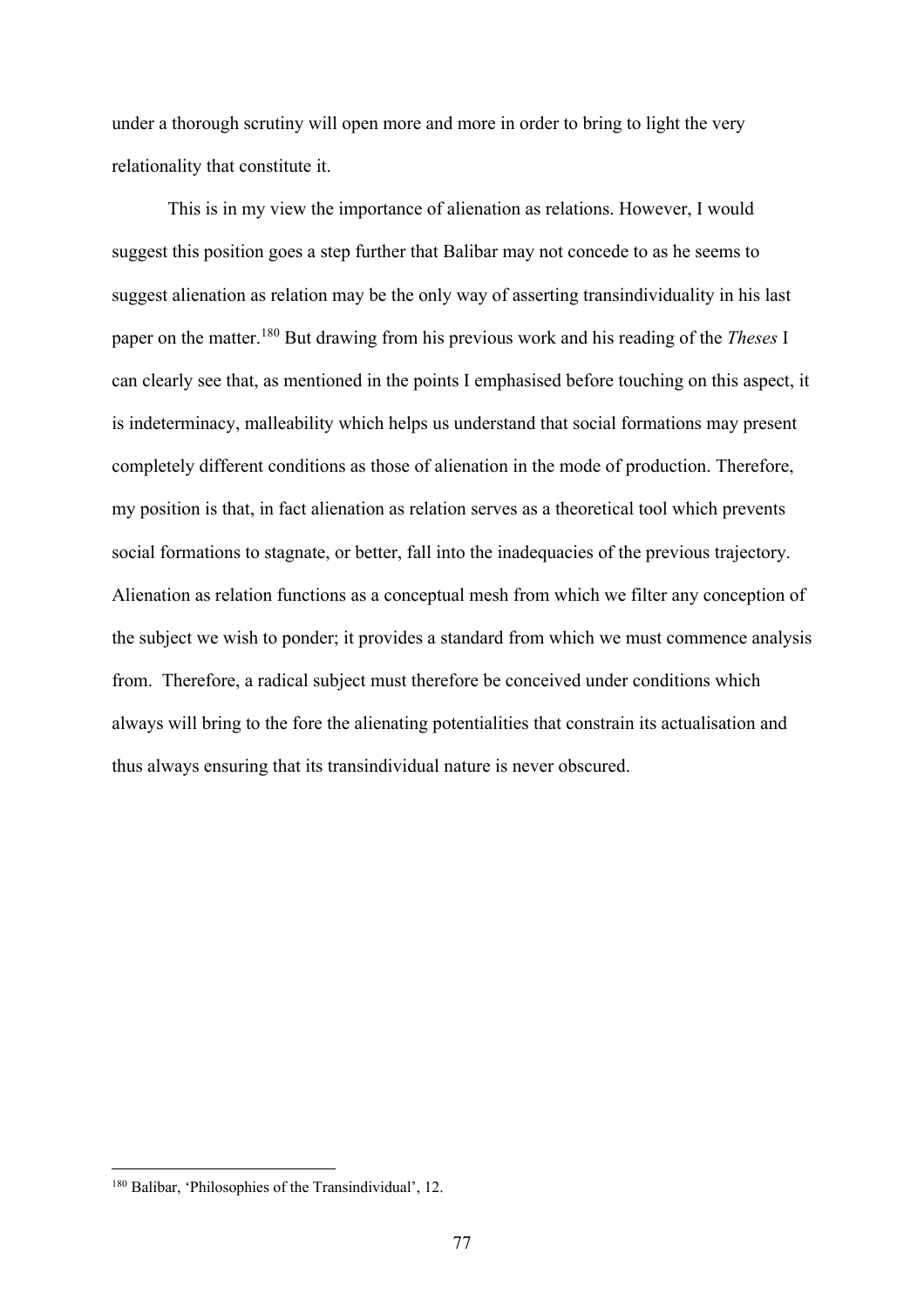**Part three: The** *Topos* **of Intersection**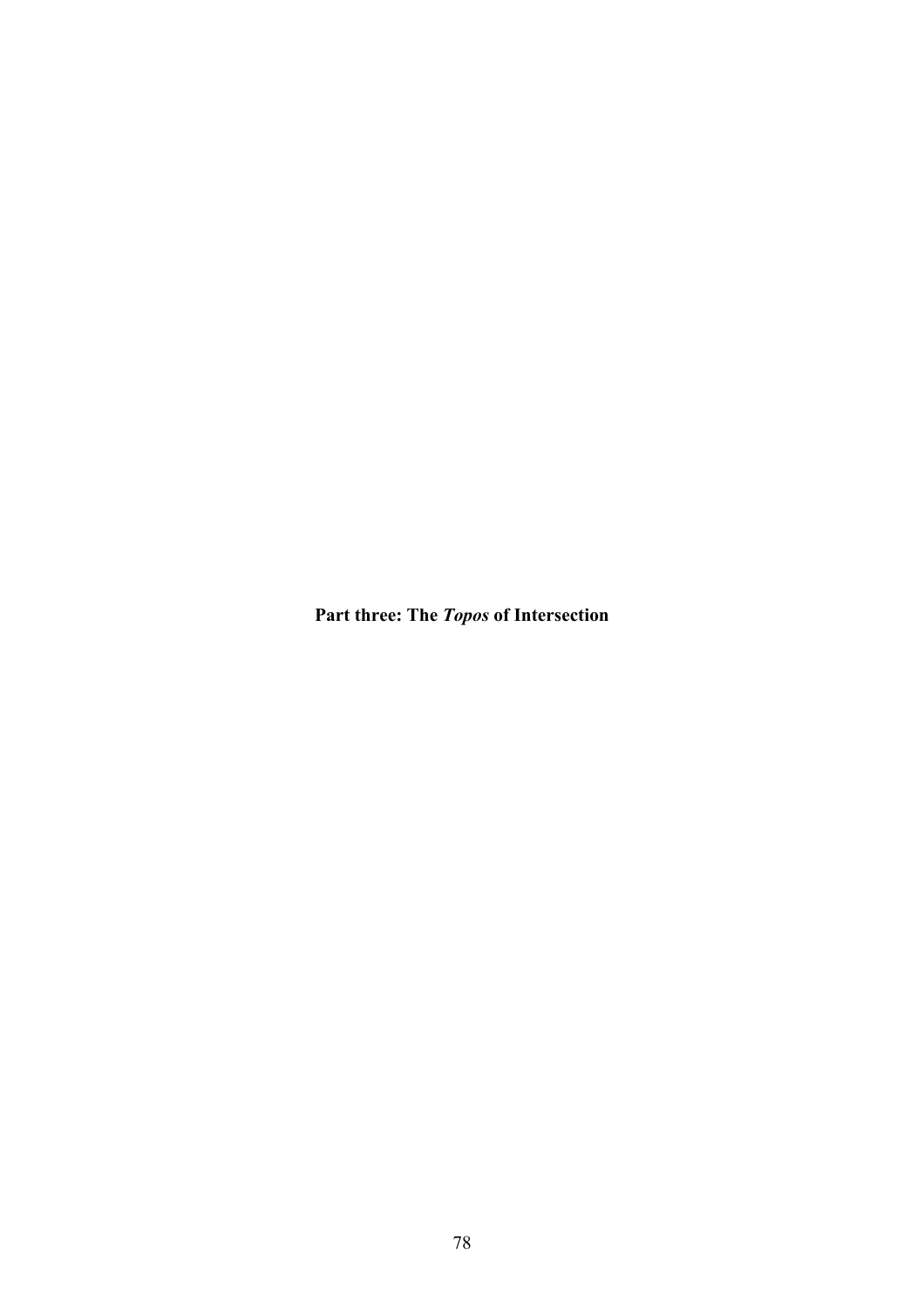## **Chapter 5: A Theoretical Intersection**

Now that two very clear and opposing positions have been delineated throughout the last four chapters, we can put the seemingly naïve hypothesis I advanced in the introduction to this thesis to the test. To recall, I suggested that it may be because of individualism that local and global issues are so difficult or perhaps impossible to be solved. The two latter moments in each trajectory, namely, the liberal subject and the transindividual, can be compared in terms of their ability to respond to current social, political and economic issues both at the state and global levels. That is, we can project these two trajectories into a theoretical field where these issues are thought through, a theoretical *topos* of intersection. Therefore, in order to put this hypothesis to the test, we need to ask: how do issues of inequality are addressed by these trajectories at the local and global levels?

In order to do this, I will first scrutinise the work on distributive justice of Rawls, namely, justice as fairness as the paradigm for the local and Sen's and Nussbaum's capabilities approach for the global level. These will be briefly explained in order to evidence that both are informed by the liberal subject and by transitivity, the early modern one. I will further present a transindividual interpretation of both positions that emphasises on relations. Lastly, I will intimate to what these approaches miss, that is, a frontal challenge to the capitalist mode of production.

#### **The liberal subject, Rawls, and the local**

Rawls' *A Theory of Justice* is one of the most celebrated and widely taught books in Western political theory.<sup>181</sup> In this book, Rawls proposes a liberal conception of the way principles of

<sup>&</sup>lt;sup>181</sup> Porter, 'The Legacy of John Rawls'.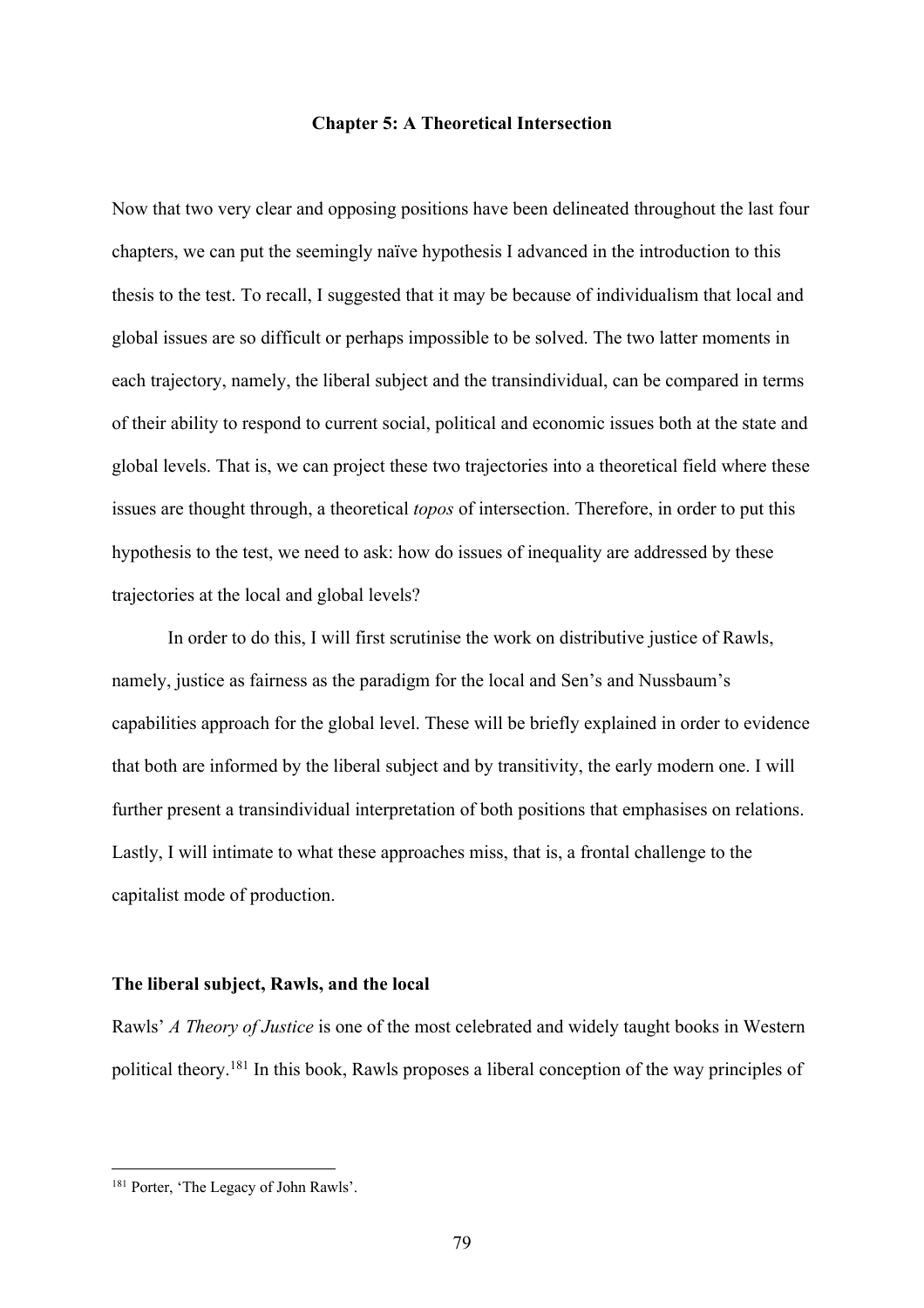justice should be deduced and implemented in a political system. In the first part of this work, Rawls sets out to formulate a conception of justice as fairness. This conception is defined as:

principles that free and rational persons concerned to further their own interests would accept in an initial position of equality as defining the fundamental terms of their association. These principles are to regulate all further agreements; they specify the kinds of social cooperation that can be entered into and the forms of government that can be established.182

In order to arrive at such principles, Rawls proposes a hypothetical experiment where participants enter into a social contract under a particular set of conditions.<sup>183</sup> Here Rawls relies on the work of Locke, Rousseau and Kant in terms of their articulations of a social contract.184 In the original position, as Rawls calls it, they decide the justice principles which would govern them under the condition of mutual equality. Another condition is that each person is not to know where they are placed in terms of their socio-economic circumstances nor their natural advantages so that they can arrive at impartial principles of justice.

For example, if a man knew that he was wealthy, he might find it rational to advance the principle that various taxes for welfare measures be counted unjust; if he knew that he was poor, he would most likely propose the contrary principle. To represent the desired restrictions one imagines a situation in which everyone is deprived of this sort of information.<sup>185</sup>

<sup>182</sup> Rawls, *A Theory of Justice*, 10.

<sup>183</sup> Rawls, 10.

<sup>184</sup> Rawls, 10. See footnote 4.

<sup>185</sup> Rawls, 17.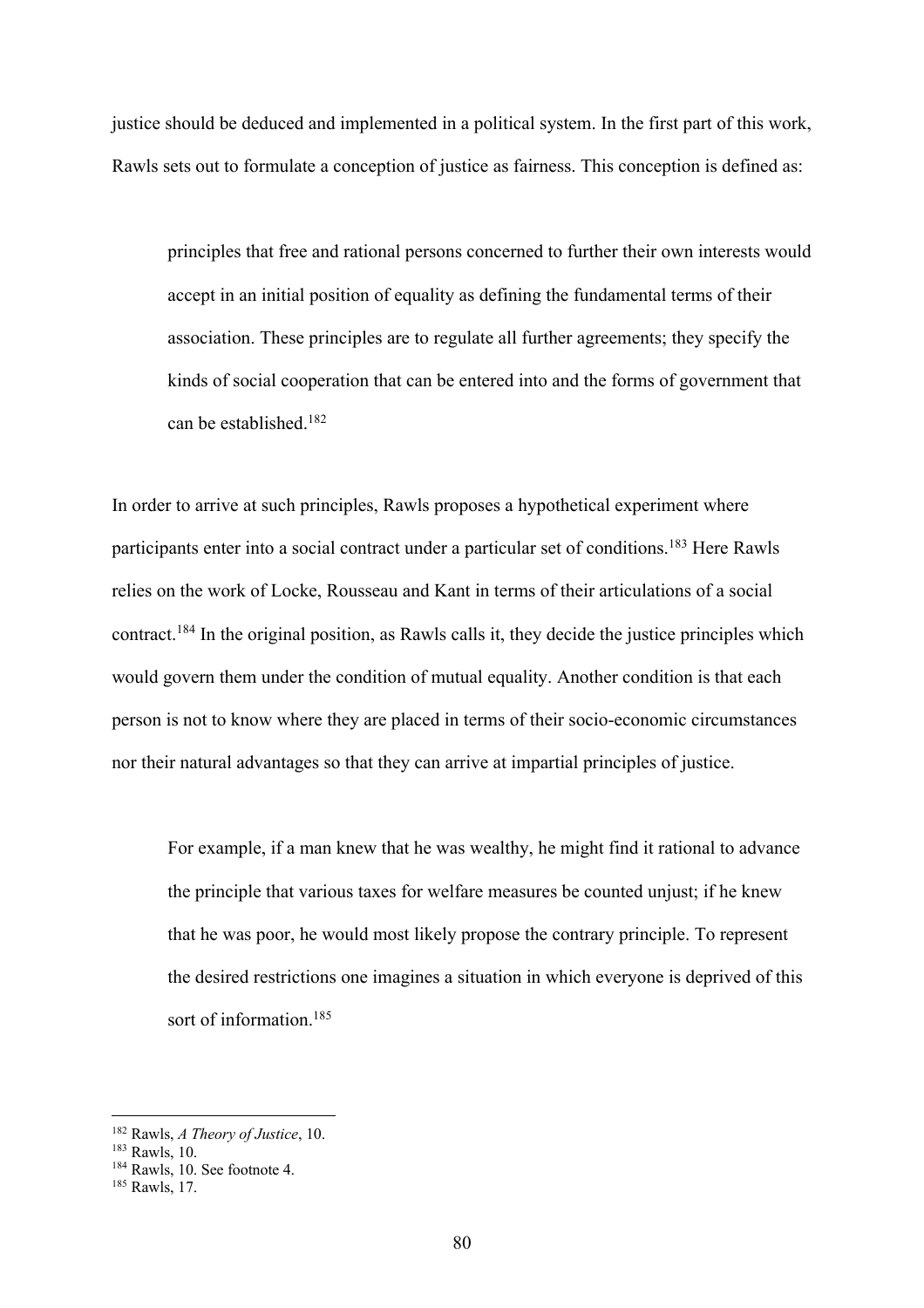This is what Rawls calls the 'veil of ignorance', a position whereby participants take a neutral ground in terms of their socio-economic advantages and their natural capacities.186 In the original position, under the veil of ignorance, they go back and forward arguing for principles they deem just until they arrive at a position which he calls reflective equilibrium, that is, a position whereby every member can reasonably agree to the reached principles.<sup>187</sup> This equilibrium does not imply that members will fully agree with each other but that among their differences there will be an overlapping consensus among their views.<sup>188</sup> Under these conditions, these members arrive at two main principles:

First: each person is to have an equal right to the most extensive scheme of equal basic liberties compatible with a similar scheme of liberties for others. Second: social and economic inequalities are to be arranged so that they are both (a) reasonably expected to be to everyone's advantage, and (b) attached to positions and offices open to all.189

These two conditions in the second principle are the focus of a better part of the book which by analysing them, Rawls redefines them as (a) designed 'to the greatest benefit of the least advantaged' and (b) 'under conditions of fair equality of opportunity'.<sup>190</sup> What this second principle guarantees then is that there is a pull effect of sorts in which the social and economic situations of the least advantaged are not left unattended while also ensuring that there is no structural impediment for these to improve their current situations. This position

<sup>186</sup> Rawls, 118–23.

<sup>187</sup> Rawls, 18.

<sup>188</sup> Rawls, 340.

<sup>189</sup> Rawls, 53.

<sup>190</sup> Rawls, 266.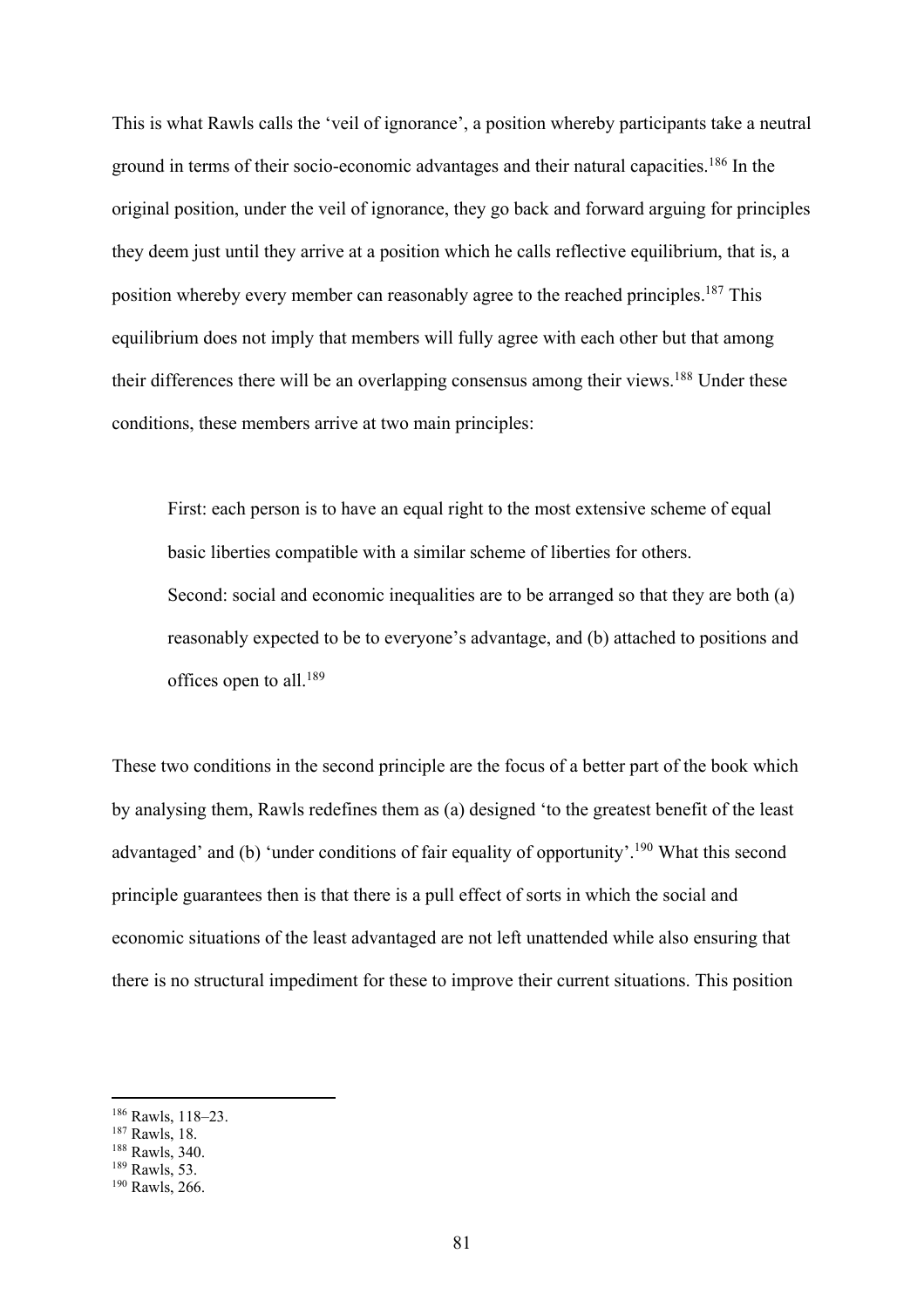appears to imply that while the inequality gap should not widen, it may not necessarily reduce.

Rawls designs a conception of justice where individuals in the liberal sense are engaged in order to decide principles from which they can cooperate while at the same time further their own interests. These are codes that guarantee every member's liberties as well as allowing for socio-economic inequalities. These inequalities on the other hand stem from the different capacities and social positions of every member but because neither of them knows them in advance, they will choose to set the means to exploit these in a manner that is open to everyone. That is, every member has equal opportunity to access the means from which they can exploit their capacities and social positions according to their own interests so long as they also benefit the least advantaged.

It is clear that the idea of the liberal subject permeates Rawls' conception of justice as fairness. This is due to the emphasis on the individual and the seemingly isolated capacities and social positions participants will find themselves in after the veil of ignorance is lifted. It is because of this that inequalities are not contested. Rather, they are articulated into the theory in a way that would minimise the impact of the less favoured. Because every member has an interest in furthering their own position and cannot see anyone else's real position, much like in the theory of sympathy of Smith, they can only imagine what they would likely endorse as a justice principle that would be apt for most positions. On the one side, because they perhaps hope to be in the most advantageous position, they would allow for social and economic inequalities that will benefit them. And on the other, they will devise a social floor, a welfare system that would sustain them in case that they find themselves in the worst position in comparison with other members.

This general system ends up being one in which every member care for themselves and the other is secured only by fear of being one of the least advantaged once the veil of

82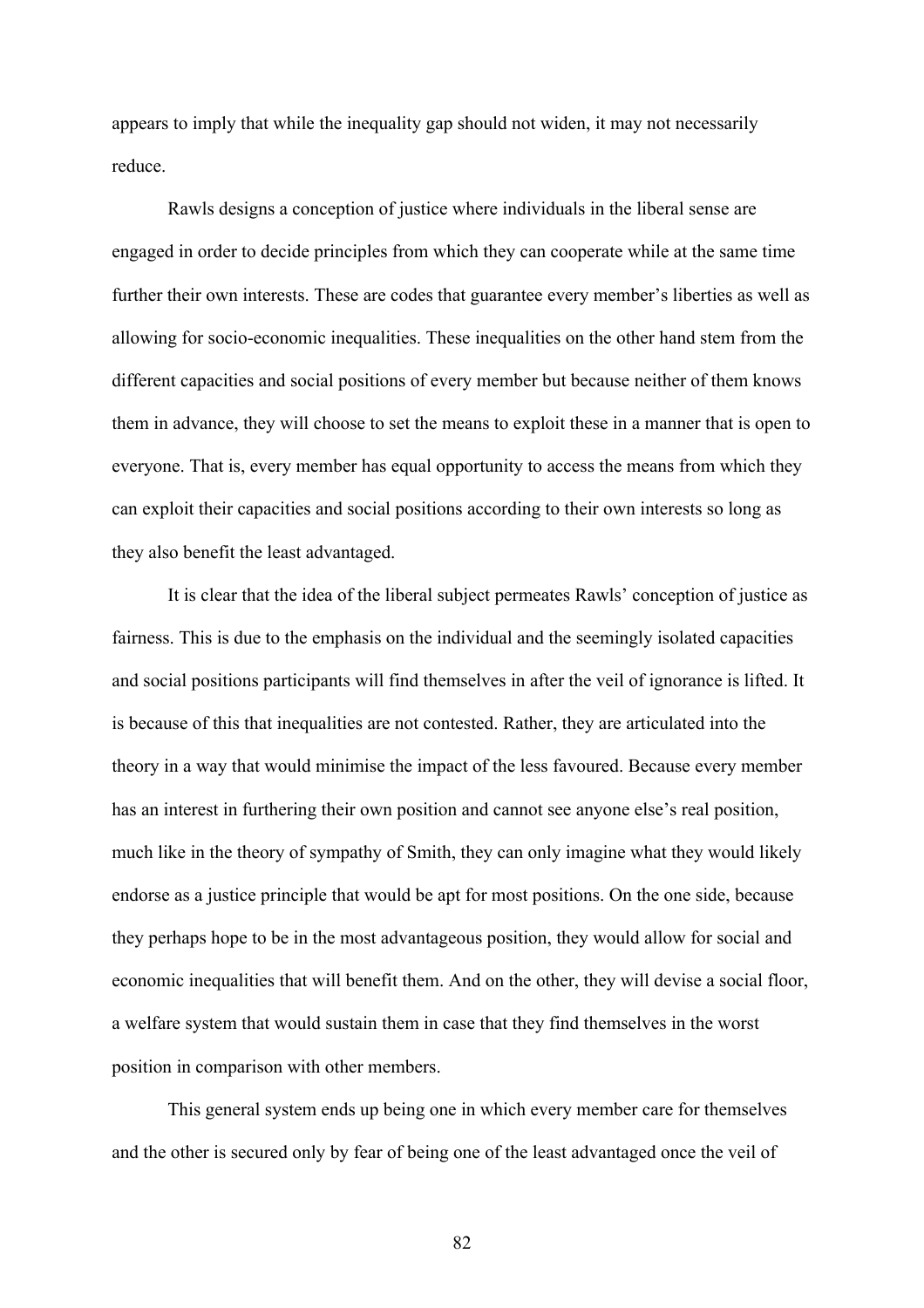ignorance is lifted. Like in Smith's sympathy, there is no genuine concern for the other, the liberal subject always returns to itself in order to account for an invisible other. Cooperation is then presented as a sterile interaction among members of a political system. I choose to call it sterile because this cooperation only obtains to secure the lot of individuals, the only motivation for cooperation is self-preservation.

How can then the transindividual position shed light on this set-up? Transindividuality places great emphasis on the relations that obtain in every social formation. Therefore, if we think the transindividual through Rawls' experiment, we will be able to conjecture that a whole set of different principles may be reached. Take the preconditions for establishing justice principles, there is equality presupposed among members and ignorance of information about their advantages being natural or socioeconomic. These preconditions can in fact be kept under a transindividual experiment, there is no apparent need for every member to know their overall position nor that of others.

However, if every member takes a transindividual position, they will clearly understand that most of the advantages they can imagine possessing are derived from the very interaction with both the external world and their participants. Even the ones that can be thought as deeply individual, such as a high level of intelligence, are premised on other members for both its recognition and utilisation. For instance, if a participant wants to teach, they will need others willing to learn and the knowledge they wish to impart is likely to be the amalgamation of many knowledges of others; or if they want to produce a particular item, they will need other members to help executing all the steps necessary for its production. This in turn dislocates the conception of a member as an individual. Being a member of any social formation, of any political experiment presupposes not only the existence but the vital importance of both the other and the objects necessary for their interaction and cooperation.

83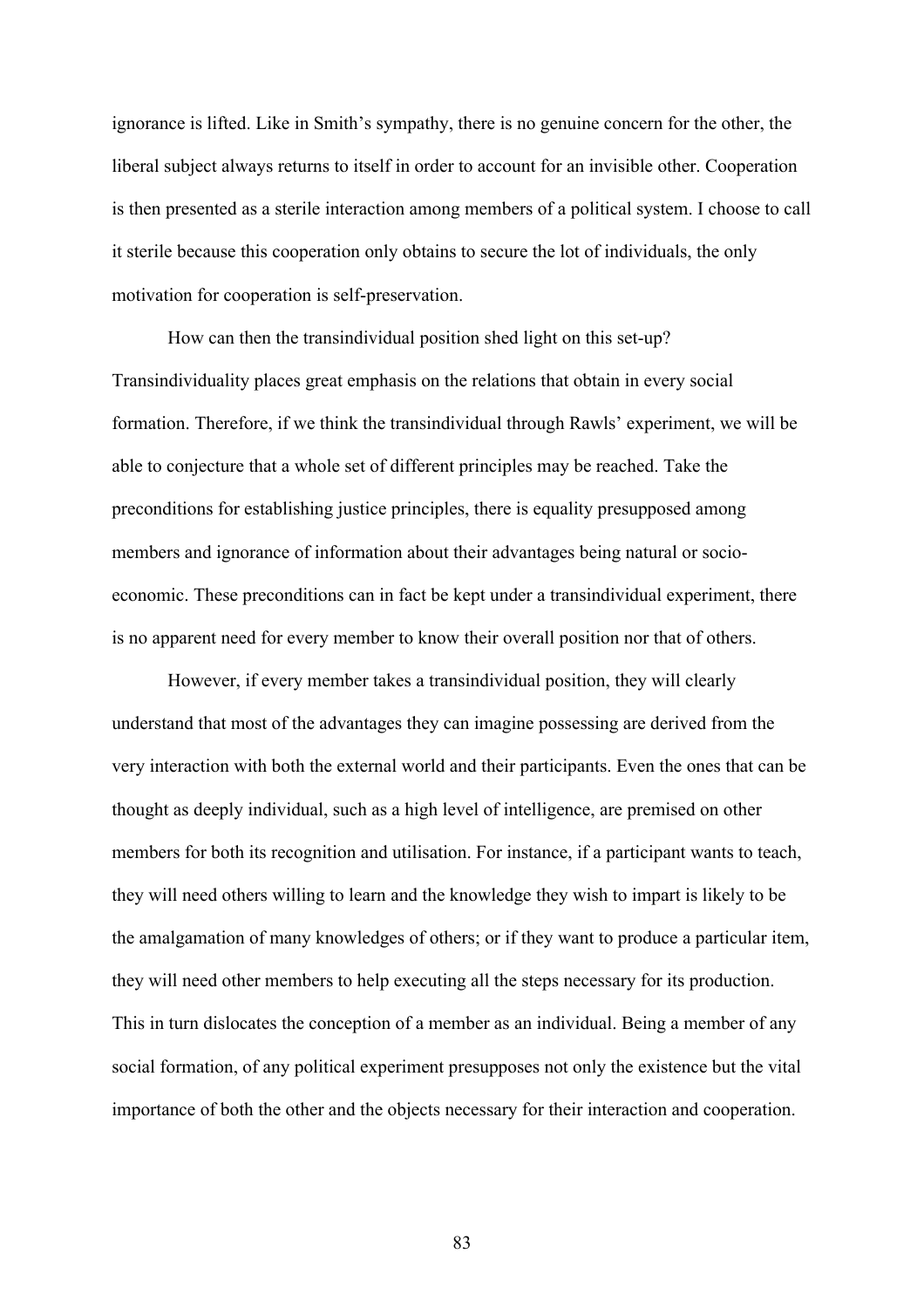Thus, a transindividual original position under a veil of ignorance would yield principles of justice that will emphasise and foster the relational nature of their participants. Choosing a set of principles that accept inequalities will not be possible. This is because every participant is well aware of their dependence on others. If a considerable part of what determines a participant in a system is dependent on others, they will perhaps agree on terms that foster equality both of access and outcome. To be sure, under Rawls' theory of justice as fairness there is dependence, after all the second principle is aimed at devising a social floor to aid the least advantaged, but it is a form of dependence that is considered as parasitic and unproductive.<sup>191</sup> That is, there is a one-sided dependence of the least advantaged on the fortunate or, to be precise, dependence of the least advantaged on the system maintained by the fortunate, not a transindividual co-dependence that is constantly present in any social formation. It is because of this co-dependence that there should not be any need for a social formation of this kind to disadvantage any member because the focus of this experiment is not centred on self-preservation but transindividual-preservation.

A counter argument from the liberal position may be that some members in a transindividual experiment may have an incentive to not contribute if their position is being secured by others, that is, some members may choose to become free riders under the transindividual experiment. However, this is a position that stems precisely from the radical individualism of the liberal subject. Each individual is concerned with their self-preservation and this in turn motivates members to understand the securing of the other as parasitic dependence. A transindividual position on the other hand may not leave room for a member to prioritise themselves, membership itself as mentioned above is redefined, dislocated. Dependence is seen as the constant reliance on others and others on me that secures the very system we collectively devise. Thus, it may well be possible, or better, more probable than in

<sup>191</sup> Cockburn, *The Politics of Dependence*.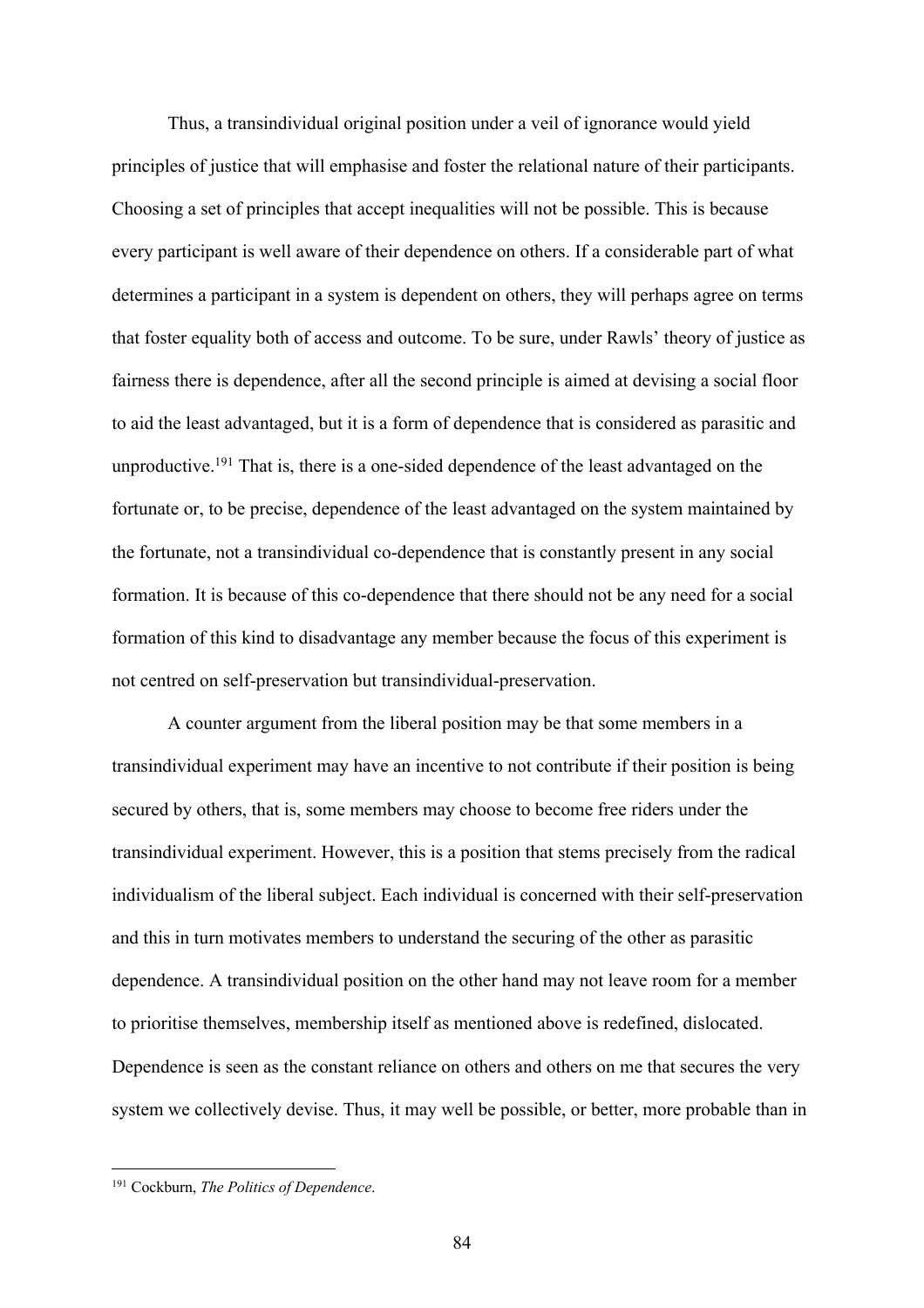Rawls' experiment, that members will always be willing to uphold the principles they chose while contributing to transindividual-preservation.

### **Sen, Nussbaum and the global**

In his seminal book, *Development as Freedom* Sen develops a critical analysis of global measurements of development which are propounded by international organisations such as the International Monetary Fund, the World Bank and the World Trade Organisation. 192 These measurements are mainly focused on Gross Domestic Product (GDP) and GDP per capita. As is well known, these are statistical tools that only measure the total goods and services produced by local corporations and the per capita variation is but a division by the population of the particular nation and not an actual redistribution of the monetary value reflected in the GDP to them. The main critique of these approaches to development is that they are based on analysing development as the monetary growth of nations as opposed to individuals.<sup>193</sup> Sen emphasises that these do not take into account the actual social and economic position of the citizens of so called under-developed nations let alone their level of well-being. <sup>194</sup> Instead he proposes an analysis of development that

treats the freedoms of individuals as the basic building blocks. Attention is thus paid particularly to the expansion of the "capabilities" of persons to lead the kind of lives they value—and have reason to value. These capabilities can be enhanced by public policy, but also, on the other side, the direction of public policy can be influenced by the effective use of participatory capabilities by the public.<sup>195</sup>

<sup>192</sup> Peet, *Unholy Trinity: The IMF, World Bank, and WTO*.

<sup>193</sup> Lepenies, *The Power of a Single Number*.

<sup>194</sup> Sen, *Development as Freedom*, 47–52.

<sup>195</sup> Sen, 18.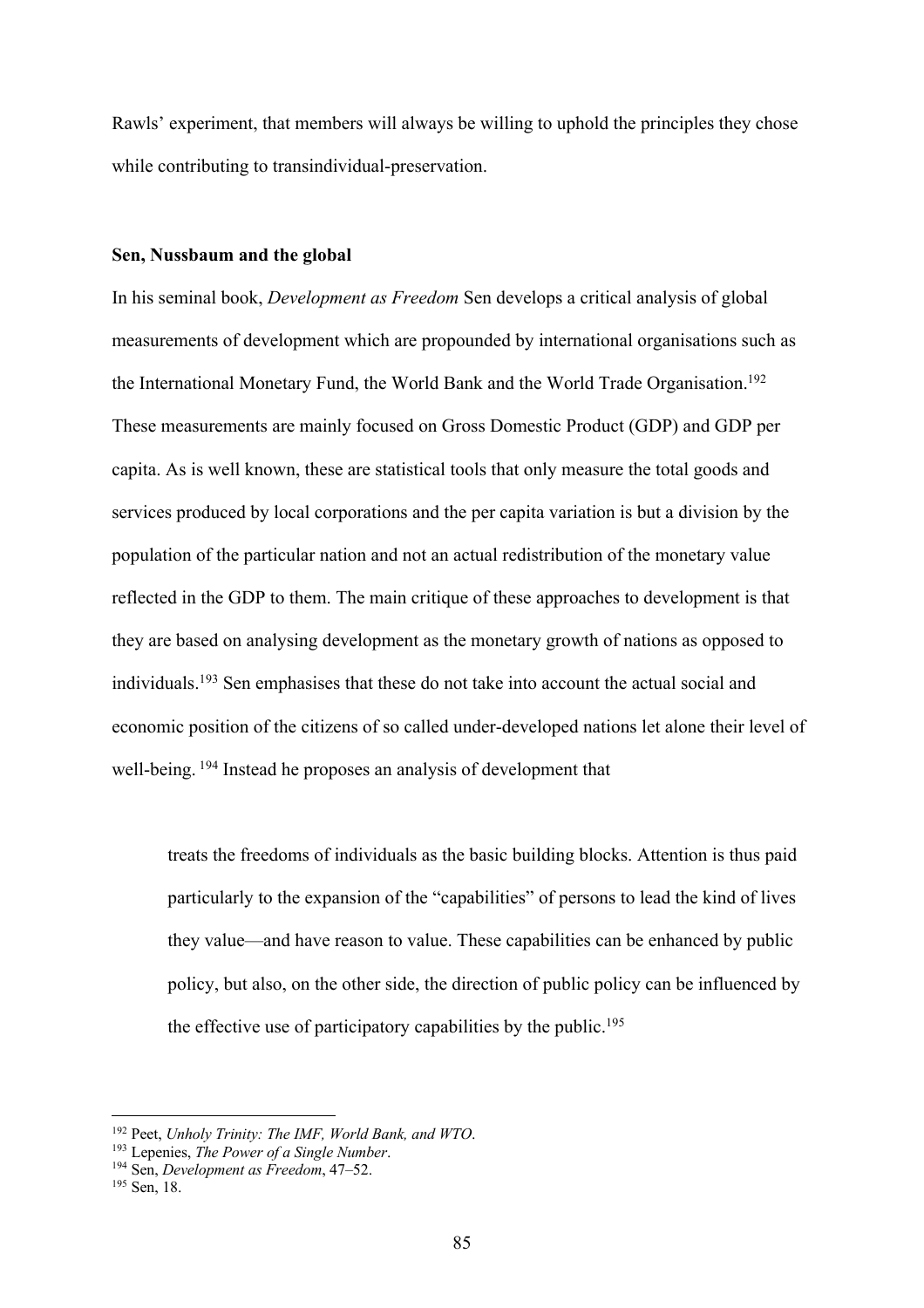The capabilities approach can be best described as an approach whereby the main focus is placed on individuals – again, in the liberal sense – and the conditions that will lead them to pursue a life that they value which Sen terms a person's functionings. What a member chooses as their lifestyle, career and the like are their particular functionings, and a theory of distributive justice that has 'development as freedom' at its core will guarantee that whatever is necessary for that member to achieve the particular functionings they favour are provided by the nation they belong to. That is, a general and equal provision for the capabilities necessary to pursue a chosen lifestyle. For instance, access to food, shelter, education, and cultural goods to name a few.

The purpose of this approach is to shift focus from monetary distribution to the least advantaged as the Rawlsian position endorses and instead, secure the necessary conditions, the capabilities, that every member requires in order to pursue whatever goals in life they choose. In Sen's words,

a person's "capability" refers to the alternative combinations of functionings that are feasible for her to achieve. Capability is thus a kind of freedom: the substantive freedom to achieve alternative functioning combinations (or, less formally put, the freedom to achieve various lifestyles). For example, an affluent person who fasts may have the same functioning achievement in terms of eating or nourishment as a destitute person who is forced to starve, but the first person does have a different "capability set" than the second (the first can choose to eat well and be well nourished in a way the second cannot).196

<sup>196</sup> Sen, 75.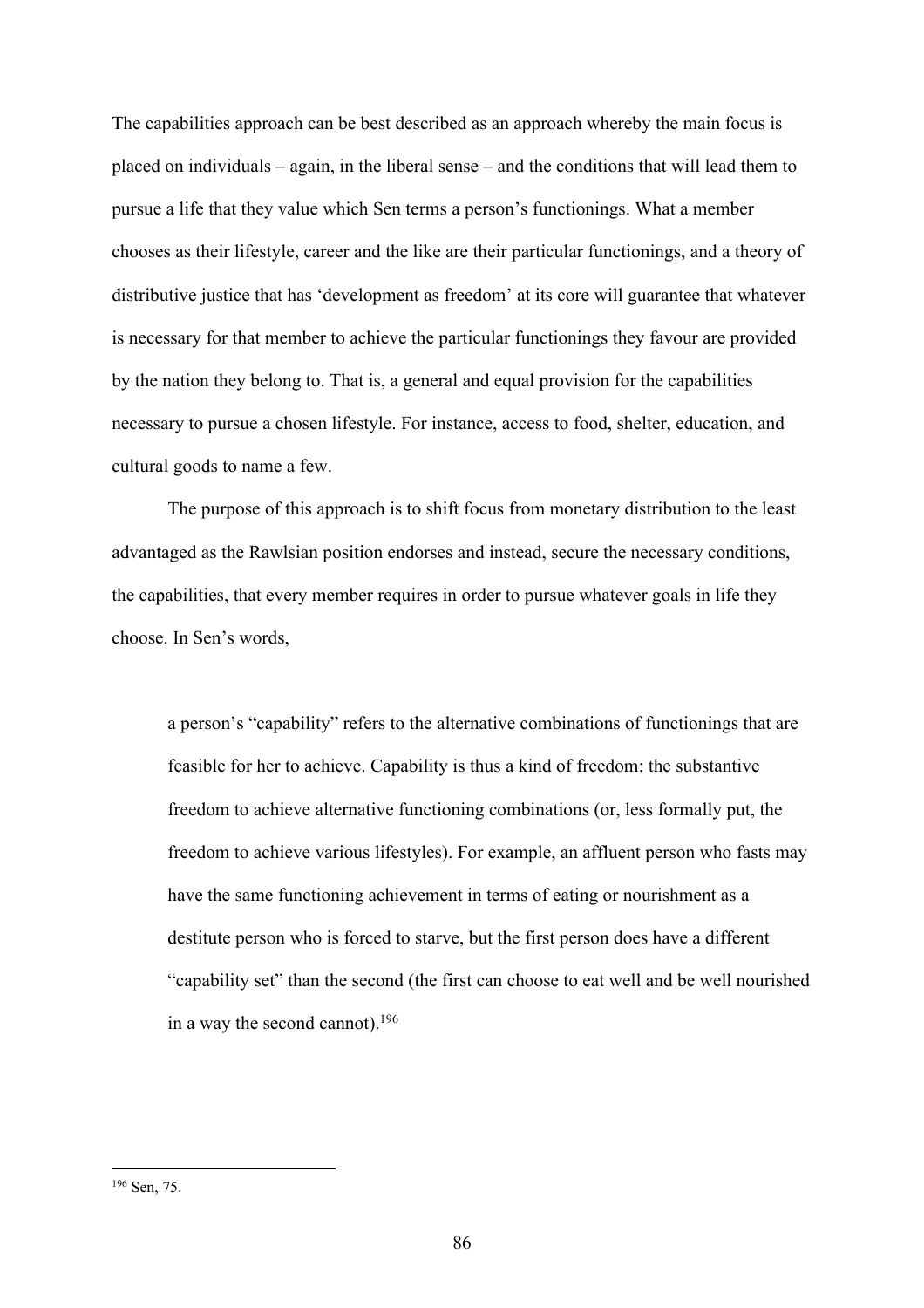Nussbaum takes this approach to the global stage. Her position is that this approach provides a way of attaining a 'minimum threshold level' for global justice.<sup>197</sup> That is, the capabilities approach provides a set of guidelines from which every nation should base their constitutions in order to secure the freedom of individuals to choose different functionings.<sup>198</sup> Furthermore, Nussbaum suggest that it is possible to device an open-ended list that will suit every nation state as they are the basis for every human to attain a decent level of life.<sup>199</sup>

This approach is one that emphasises equality of capabilities and inequality of functionings. The focus on individuals in this approach implies that each member is entitled to pursue the lifestyle that they please so long as this of course does not interfere with the lifestyle of others because of the emphasis on freedom and equality. That is, each member is in equal footing in terms of their ability to pursue a lifestyle which can be obtained by guaranteeing that the necessary elements to pursue them are available to them, capabilities are equally available to all but differentially chosen so that different functionings are achieved. Even though this approach may well benefit and improve the lives of the majority of the people in so-called 'under-developed' nations, it does not address in a clear and frontal manner the issues that stem from global inequality. This is because the focus on isolated individuals does not permit to bring to light the very relations that constantly leave these nations at a disadvantage and therefore most of their inhabitants.

Assuming that this approach is successfully implemented at the global level, the result may be that every disadvantaged member in the globe is in a better position than they were before its implementation. However, this new position continues to ignore the interconnection among members and the exploitative dynamics that continue to obtain within and between nations. The fact that there can be a global constitutional guarantee so that every

<sup>197</sup> Nussbaum, *The Cosmopolitan Tradition: A Noble but Flawed Ideal*, 240.

<sup>198</sup> See also Nussbaum, *Women and Human Development the Capabilities Approach*.

<sup>199</sup> Nussbaum, 70–80; Nussbaum, *The Cosmopolitan Tradition: A Noble but Flawed Ideal*, 241–43.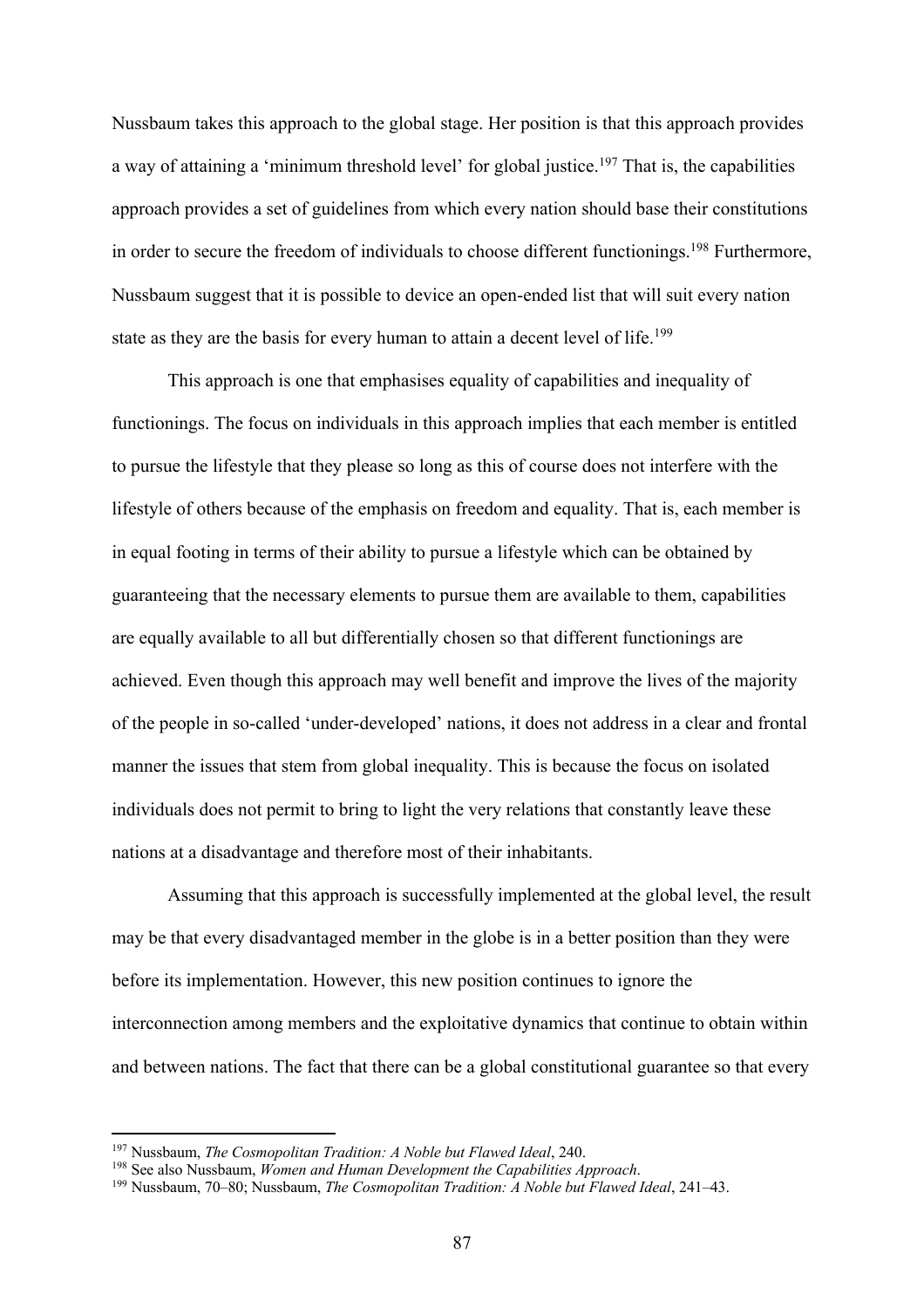member has access to the basic capabilities to pursue their selected functionings does not mean that global exploitation and inequalities cease to obtain. Companies in developed nations that rely on the differential in wages and labour laws in so-called under-developed nations but also the strength of their currency will continue to exploit them. Granted that exploitation cannot be continued at the current level due to the institution of capabilities, however this position does not eliminate exploitative dynamics, in fact, it normalises them by guaranteeing a relatively better state of affairs.

Because this approach is purely focused on individuals it clearly leaves aside the relations of exploitation that obtain both at the local and global levels. The liberal subject informs the capability approach in the sense that every member is focused on their own advancement, their functioning enhancement, while obscuring the very relations that continue to disadvantage them. Members are better off than in the Rawlsian position but the dynamics of exploitation that constantly obtain because of the liberal subject position remain.

Conversely, a transindividual interpretation of the capabilities approach would continue to endorse the constitutional institution of elements that secure every global member the ability to pursue their preferred way of living. Here again the idea of membership is dislocated even further, as it will then have to traverse across nations as clearly exploitative dynamics are globalised, only a liberal approach has membership as something that comes after the individual. A transindividual approach to capabilities will emphasise the relationality that makes transindividual functioning possible. The emphasis is then placed on the side of the functionings on account of understanding two specific aspects: first, the dependent nature of functionings in terms of everyone's interaction, and second, the exploitative nature of certain functionings which disadvantage members of so called under-

88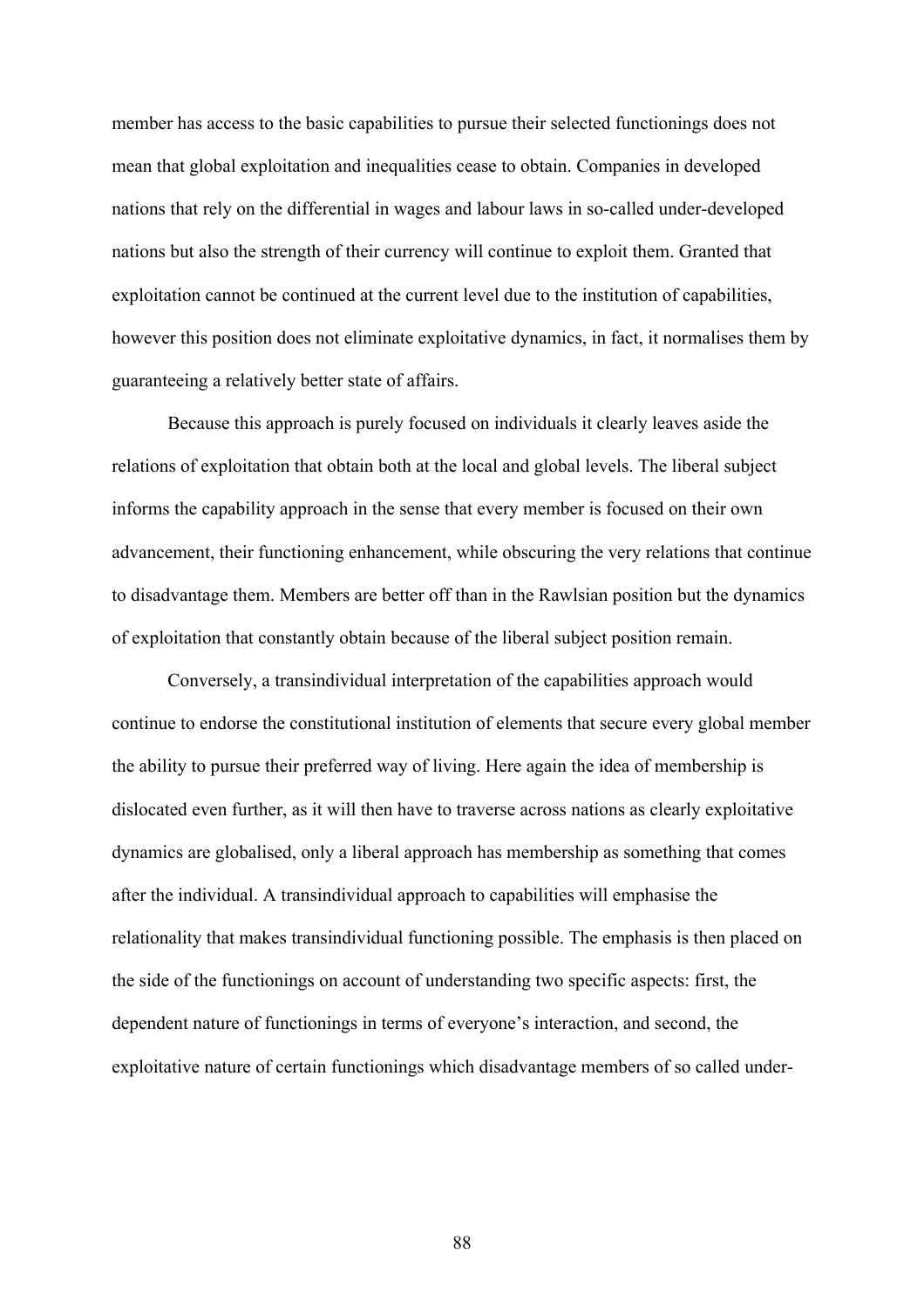developed nations.200 Furthermore, a hypothetical transindividual list of capabilities will not appear as a homogenous prescription of the necessary conditions of functioning enhancement as these are clearly determined by relationality. What may appear as the capabilities for a certain nation may differ from another without neglecting the very basic capabilities every community needs to strive such as shelter, education and food.

## **An instrument unfit for purpose**

So far I have demonstrated that the above theories of distributive justice, namely, justice as fairness and the capabilities approach, are deeply informed by the liberal subject and because of this, they are not able to adequately address inequality. I also briefly described how thinking through these approaches in terms of transindividuality not only evidences the inability of these theories to assess the relations that obtain in their approaches but also that the outcomes they arrive at may differ under a transindividual position.

The transindividual then, not only complicates any social formation but provides a distinct position from which social issues can be addressed and perhaps solved in a local sphere. That is, at the level of a society, where we agree on the conditions from which it is to operate but it also elucidates how in our current epoch, we are so deeply connected with the rest of the world that even thinking of social issues at a national level becomes questionable. What can be thought as a distributive justice paradigm in political theory, will have to traverse the collective to the singular as opposed to liberal conceptions of justice.

Thus, a transindividual theory of justice, that is radical and not liberal, will at the very least propose an exercise where a thoroughgoing emphasis is placed on alienating relations that constantly obtain under the current mode of production and these invariably transcend

<sup>200</sup> For a critical perspective of development see Escobar, *Encountering Development*; Rodney, *How Europe Underdeveloped Africa.*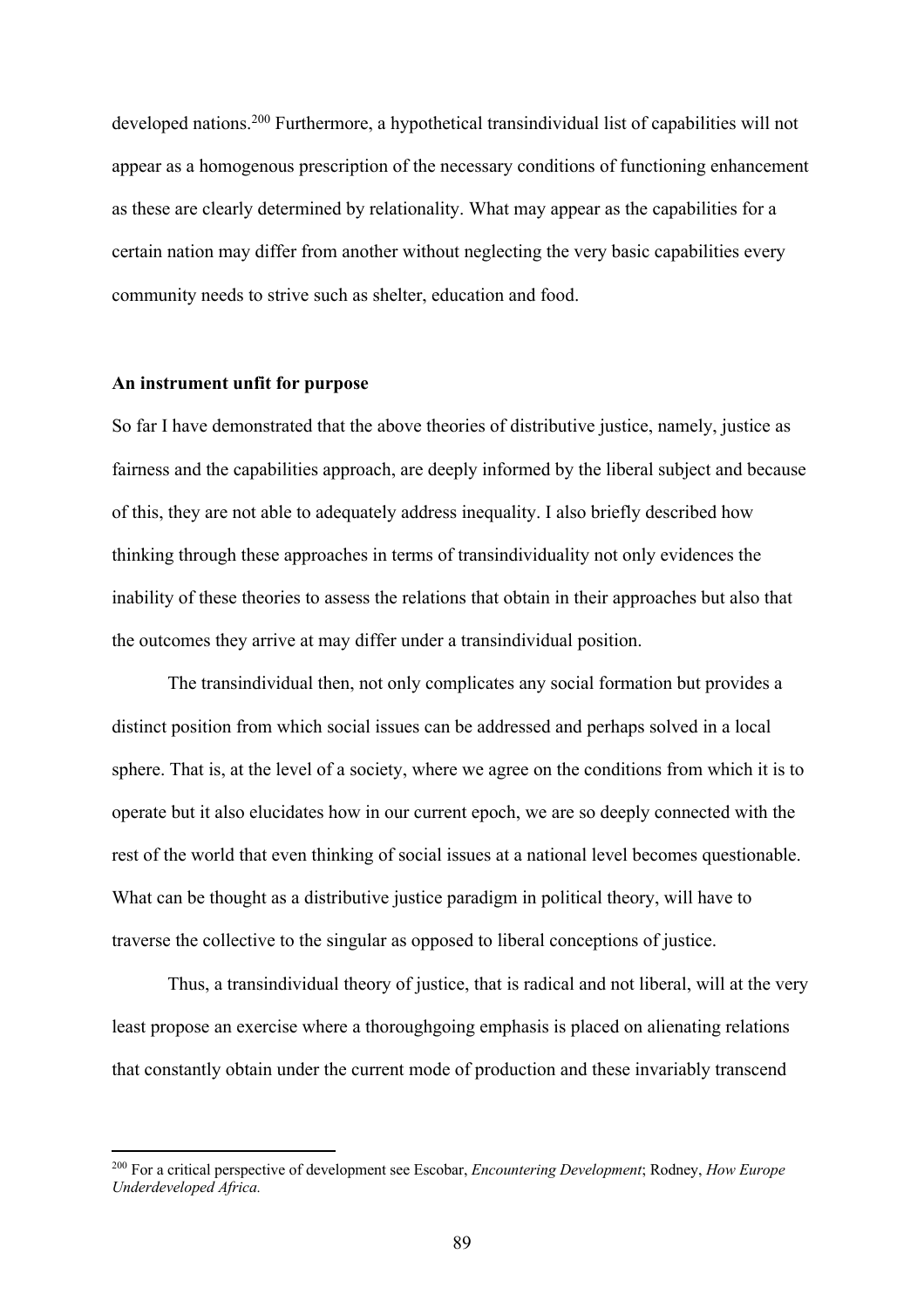individual boundaries and those of a nation. As such, trying to devise principles of justice that benefit the individual would have to pass through so many transindividual operations that these very principles may not deflate but certainly lose import. Distributive justice may well be stripped from its liberal baggage and function as a way of understanding transnational relationality as well the different capacities and necessities global participants have. The principles underlying global justice may well be in the most developed societies, 'from each according to his abilities, to each according to his needs'. 201

Nonetheless, what this interpretation of such approaches reveal is that their very focus on individuals steers their theoretical gaze away from the alienating and exploitative relations from which local and global issues emerge. For liberalism, membership and dependence are seen as positions that take place after the individual. Membership is taken as equilibrium through self-preservation and the securing of the other by fear or being disadvantaged; dependence is seen as unproductive at best and parasitic at worst. These approaches can be illustrated as a failure to fulfil an objective due to the inadequacy of the instrument being utilised. Like an attempt to repair an old clay receptacle that is continuously taken to a well to draw water to provide nourishment to a community. Once this container starts showing cracks another potter comes along to propose better ways of preserving it, these ways may work but with time the cracks reach the surface once again. The problem is not the ways in which different potters attempt to repair the receptacle, the problem is that the receptacle in itself is a tool bound to break because is unfit for the task. The solution then, is to devise a way in which water can be drawn not via a clay bucket but perhaps a bamboo pipe that can reach each and every dependant.

What the liberal subject achieves, is leaving theoretically and practically untouched the conditions which perpetuate inequality and other global issues, that is, the capitalist mode

<sup>201</sup> Marx and Engels, *Collected Works Vol 24*, 87.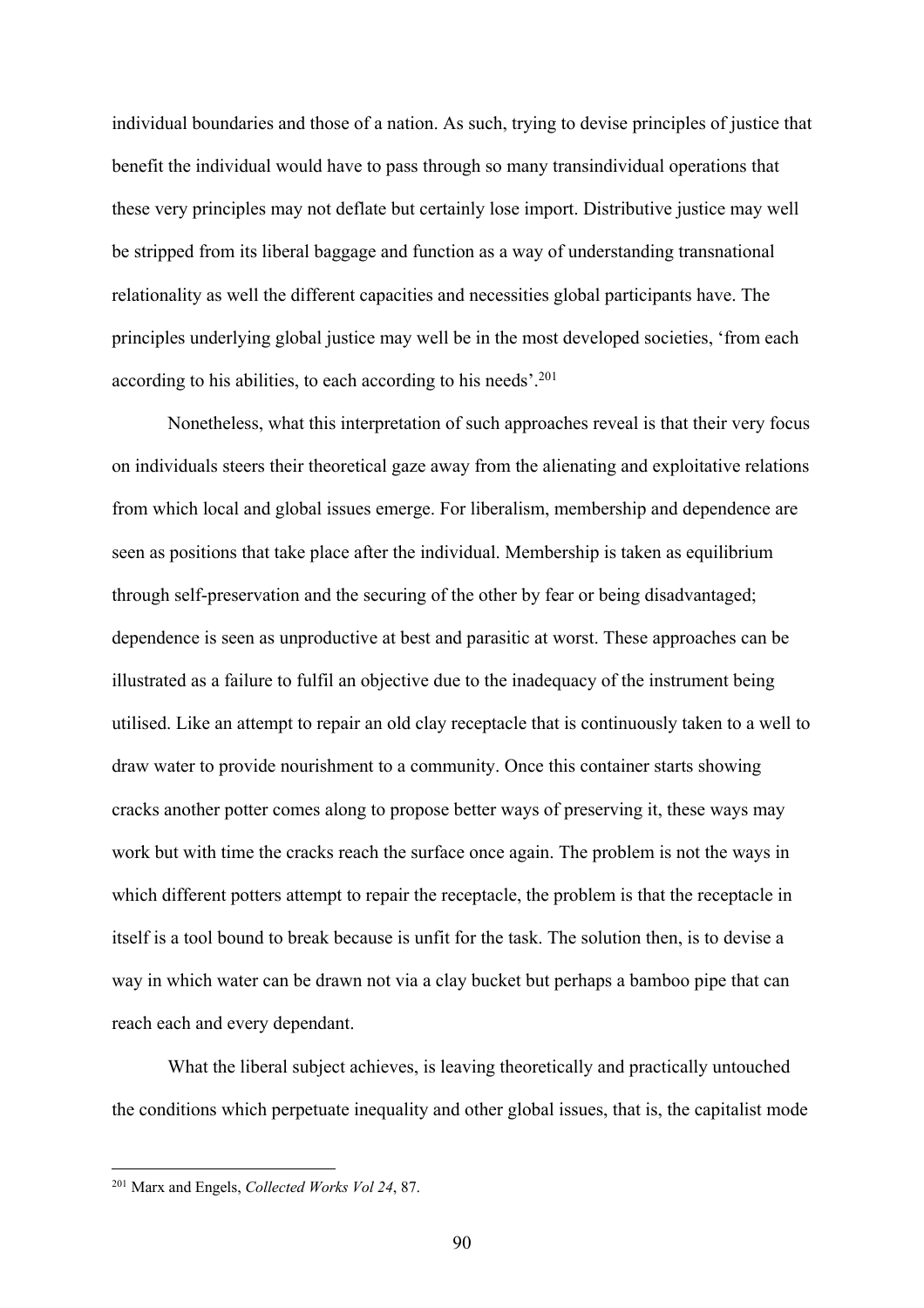of production. This is the very clay from which the receptacle is made, a compound that is fragile and bound to crack with time. What transindividuality on the other hand achieves is to point at the very cracks of the receptacle, to evidence the inability of this compound to successfully perform the task at hand while proposing an alternative material that was always there.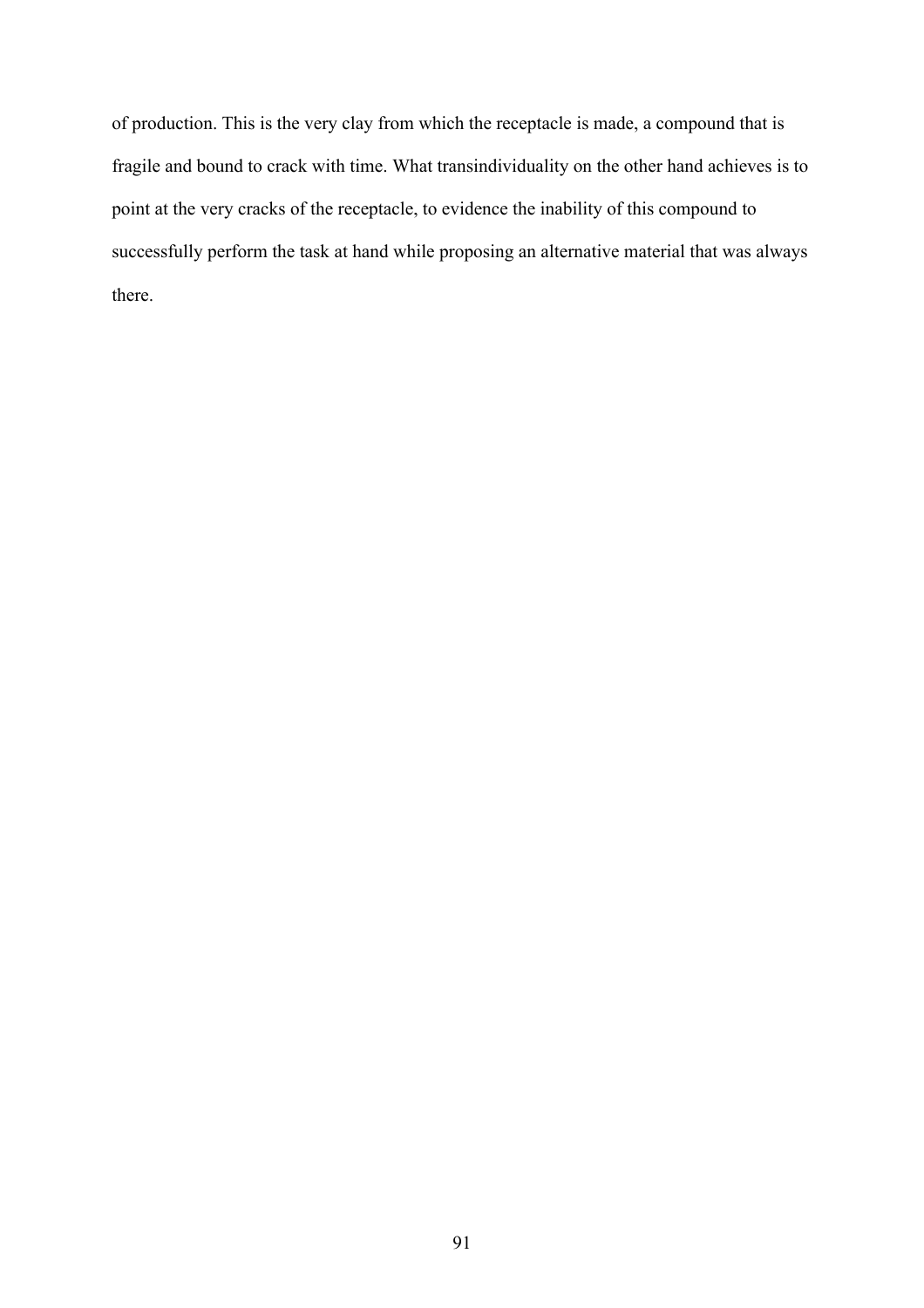#### **Chapter 6: A Practical Intersection**

In the previous chapter I argued that liberal positions at the local and global level fail to theoretically address the issue of inequality. Additionally, I provided a transindividual reading of these approaches and an interpretation that evidences how their conclusions differ when put under the transindividual lens. To recall, my position is that transindividuality is always present, it can be identified in every epoch, and this is achieved by complicating the social and material conditions which in turn define collective subjects. This in turn necessitates not only a theoretical critique of liberal interpretations of the theory of the subject but also an interpretation of the transindividual dynamics that continuously obtain in practice, in our everyday transindividual lives. In this chapter, these issues will be brought to light via an analysis of the environment, how its appropriation and exploitation affects us but also how these processes exacerbate the current environmental crisis, that is, how we affect it.

Thus, in order to provide a transindividual interpretation about global issues we also need to take as the base of our analysis what the above liberal conceptions fail to directly address, namely, the capitalist mode of production. As the transindividual account of Balibar remind us, it is due to the alienating spheres of the mode of production that individuals appear as isolated even in cooperative spheres. It can therefore be inferred that inequalities of access and outcome can and do derive from the separation of workers from the means of production and the obfuscation of relations among persons in the form of commodities for sale but also that these have caused the environmental crisis.

Thus, taking relationality at the core of any serious proposition to address these issues has to invariably challenge the current mode of production. In order to do this, I argue that we can use the collective trajectory to evidence the transindividual nature of our everyday lives and therefore bring to light the constant relationality that obtains in our current epoch. I

92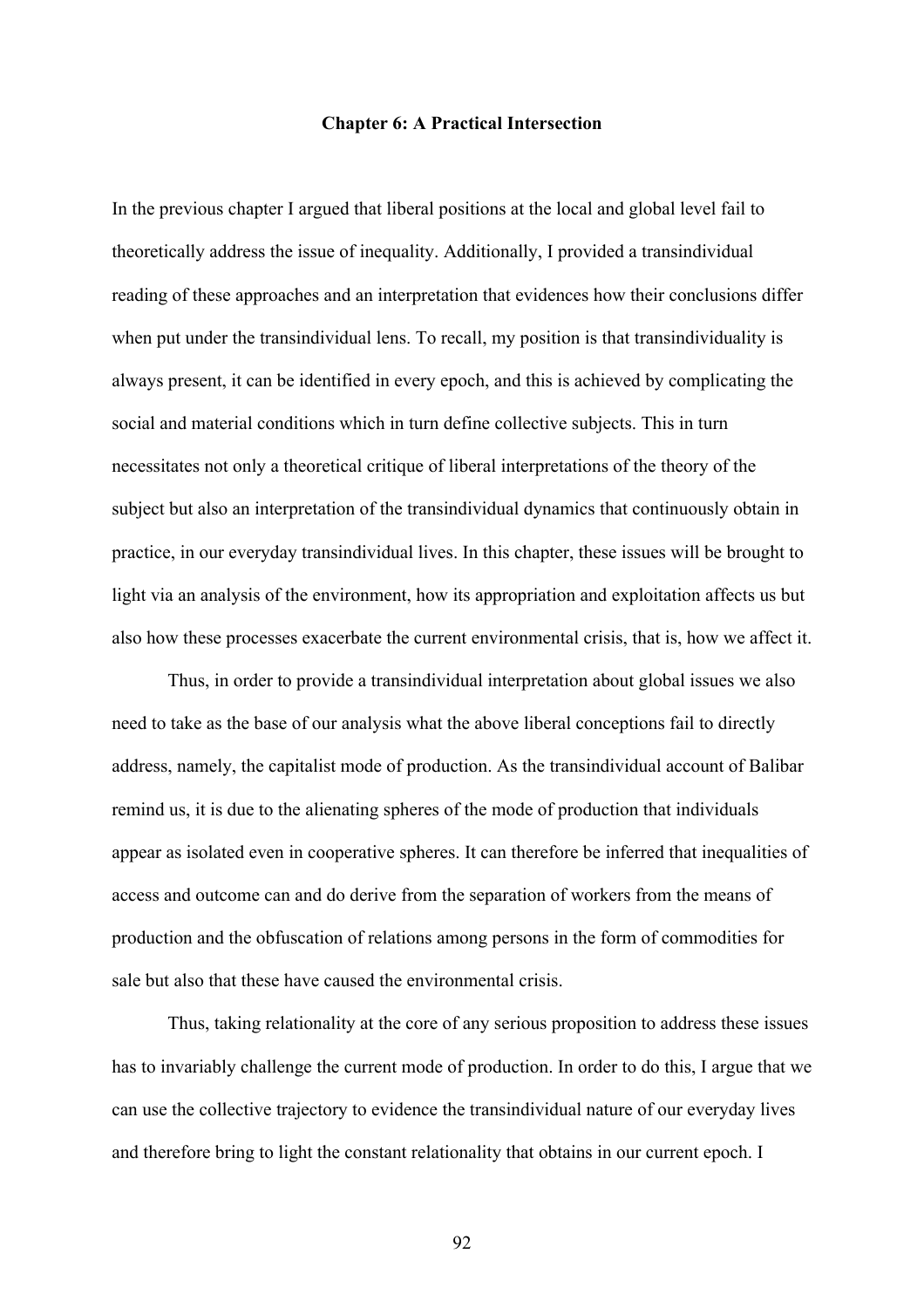believe that the issues of global inequality and the climate crisis can only be overcome by challenging the capitalist mode of production and liberalism and the liberal theory of the subject seeks to render this impossible. This is because every inhabitant of the planet is unavoidably entangled in it, that is to say, in our current epoch almost every inhabitant of the world is immersed in relations of production and consumption. Relations which, if anything this project has constantly emphasised, define the way we reproduce ourselves, how we devote time to ourselves and others, and the ability we have to achieve personal – as transindividual – goals.

#### **Unequal environment, hybrid subsumption and so-called externalities**

Although almost every inhabitant in the world is immersed in capitalist relations of production and consumption, there are still communities that do not partake in this mode of production. Nonetheless, – and this is the power of transindividuality put in practice – some of them are unwillingly in relation to it. For instance, the enclosure of land and the spread of diseases due deforestation of the Amazon rain forest by colonial landlords in consortium with the Brazilian government in the state of Rondônia. This has caused a drastic impact to indigenous communities of that region and although these peoples do not partake in the mode of production, their very lives are constantly threatened by  $it^{202}$ 

These communities are subsumed by the mode of production but in a way that is not formal. The mode of production does not appropriate their production processes nor is it real subsumption, namely, it does not directly do away with their social relations that obtain in this process.203 This is what Marx termed 'hybrid forms, in which although surplus labour is not extorted by direct compulsion from the producer, the producer has not yet become

<sup>202</sup> Santos, 'Socioenvironmental Impacts on Indigenous Lands in the South of the Brazilian Amazon'.

<sup>203</sup> Marx, *Capital*, 643–44.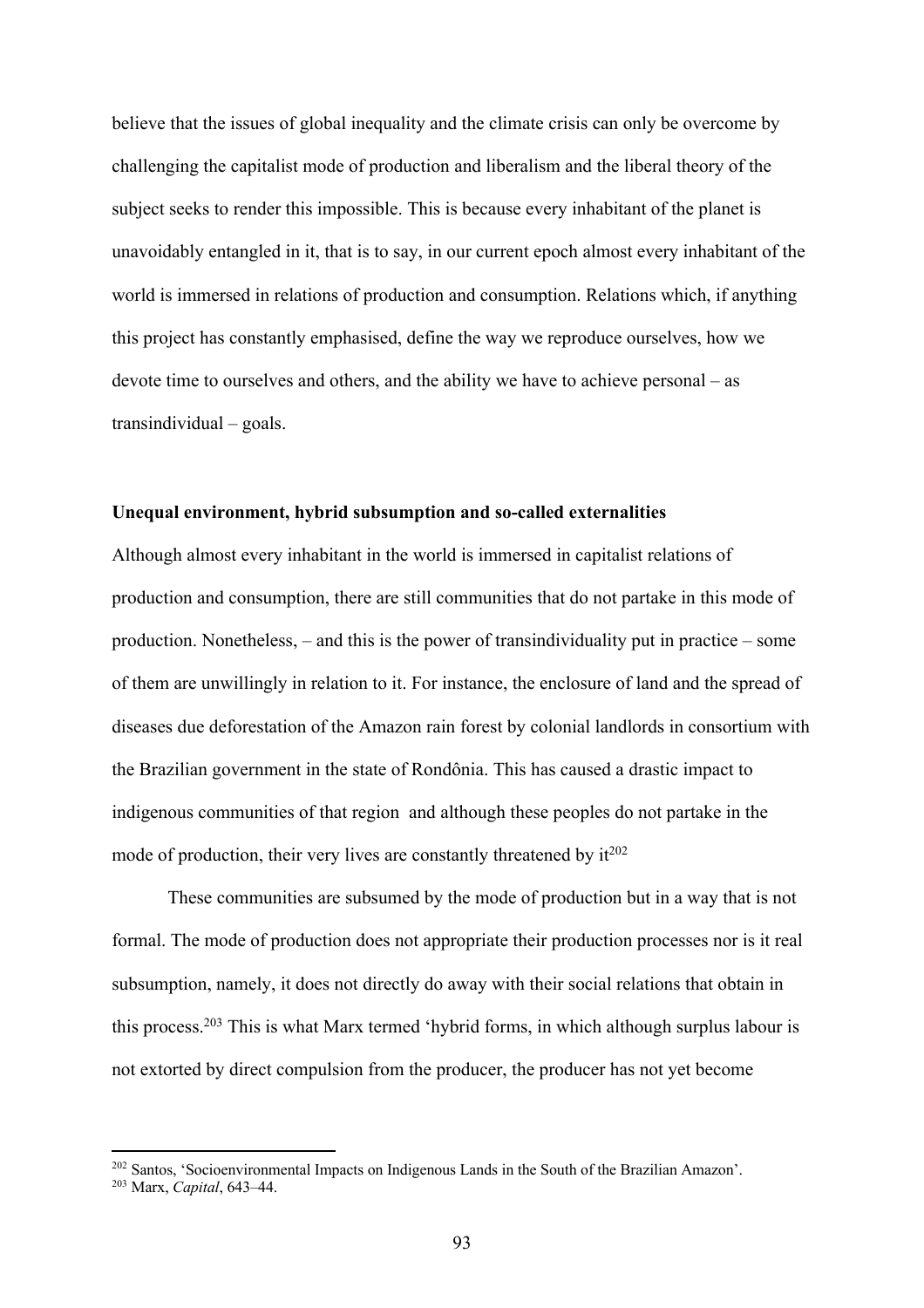formally subordinate to capital. In these forms, capital has not yet acquired a direct control over the labour process'.204 These forms are mainly characterised, as Massimiliano Tomba clearly identifies, by exercising direct coercion.205 Communities are then constantly displaced, or their commons further enclosed due to the ever expansion of capital. Because of cattle ranchers and agricultural businesses in the Rondônia region need to expand in order to accumulate more surplus value, they end up affecting communities that have been reproducing themselves in an entirely different and antithetical manner to capitalist production.206

This is what economists term externalities, that is, positive or negative consequences attributable to the mode of production that according to them are unintended, they are not part of planned capitalist production.<sup>207</sup> A transindividual position on externalities however makes quite clear that these so-called externalities are part and parcel of mechanisms of capitalist production. To recall, Marx demonstrates that this process, that is the encroachment of new resources, is paramount for capitalist production in both its establishment and continuous survival.208 Therefore, is it no surprise that even a-capitalist communities are touched by it, thus, externalities can be thought of as hybrid forms of subsumption and inherently transindividual. This is because externalities are in direct coercion with the commons and its inhabitants who are outside the firm, capital has not yet acquired a direct control over these. Externalities are inherently transindividual due to the constant affect the firm produces on its surroundings and vice versa.

This in turn can provide a segue into the rest of the people that are immersed in capitalist relations. That is, if there is a case that a person in Brazil consumes meat or

<sup>204</sup> Marx, 645.

<sup>205</sup> Tomba, *Marx's Temporalities*, 149.

<sup>206</sup> Santos, 'Socioenvironmental Impacts on Indigenous Lands in the South of the Brazilian Amazon', 118.

<sup>207</sup> Cuff, 'Externalities'.

<sup>208</sup> Marx, *Capital*, 873–931.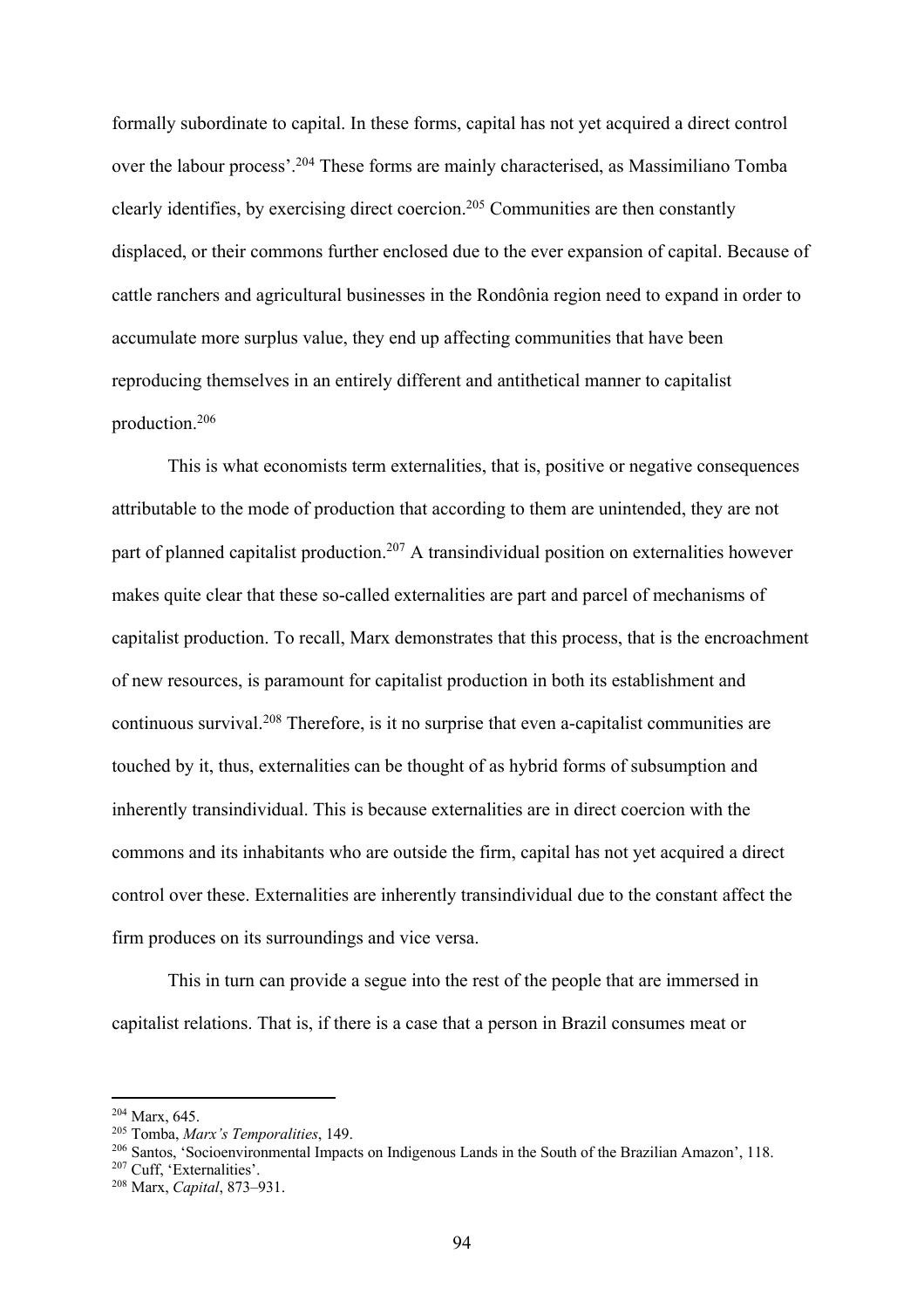products that contain raw materials which come from that region, then in a transindividual way they are closely connected with the dire situation of these indigenous peoples. This holds true for both local and global cases, what transindividuality put in practice achieves is evidencing such relations because in this current epoch, we are in constant relation with others both within the nation and the rest of the world. For instance, the very fact that I can buy a \$15 tee-shirt at a retail store in New Zealand is because the Australian group who owns it exploits the labour and resources from Kenya, China, Bangladesh and India. Regardless of the fairness or otherwise of their dealings, this implies that we cannot simply pretend we are only in connection with our close neighbours.

The issue here is clear; inequality due to trans-national production, that is, the capacity of businesses to exploit the less expensive labour and resources of countries in very dire and sometimes unstable economic and political conditions. A liberal counter argument may propose that every individual is to make sure they buy from sellers that ensure that there is a fair trading and treatment of every aspect of the production process and thereby driving exploitative firms out of the market, individuals change market conditions in isolation with their wallets.209 However, if I buy a garment from a shop that sources locally or from a multinational corporation that ensures every worker has a capabilities approach type of working conditions the issue is not fully overcome. This is because, as long as we reproduce ourselves under the current mode of production regardless of how ethical it can become, workers will work above their socially necessary labour-time, surplus-value will be captured by the owners of the means of production, someone in the line of production is being robbed of their very transindividuality and someone who is not part of it is being alienated from the very means that make them part of this world. These alienating exploitative relations are

<sup>209</sup> Gulbrandsen, 'Creating Markets for Eco-Labelling'.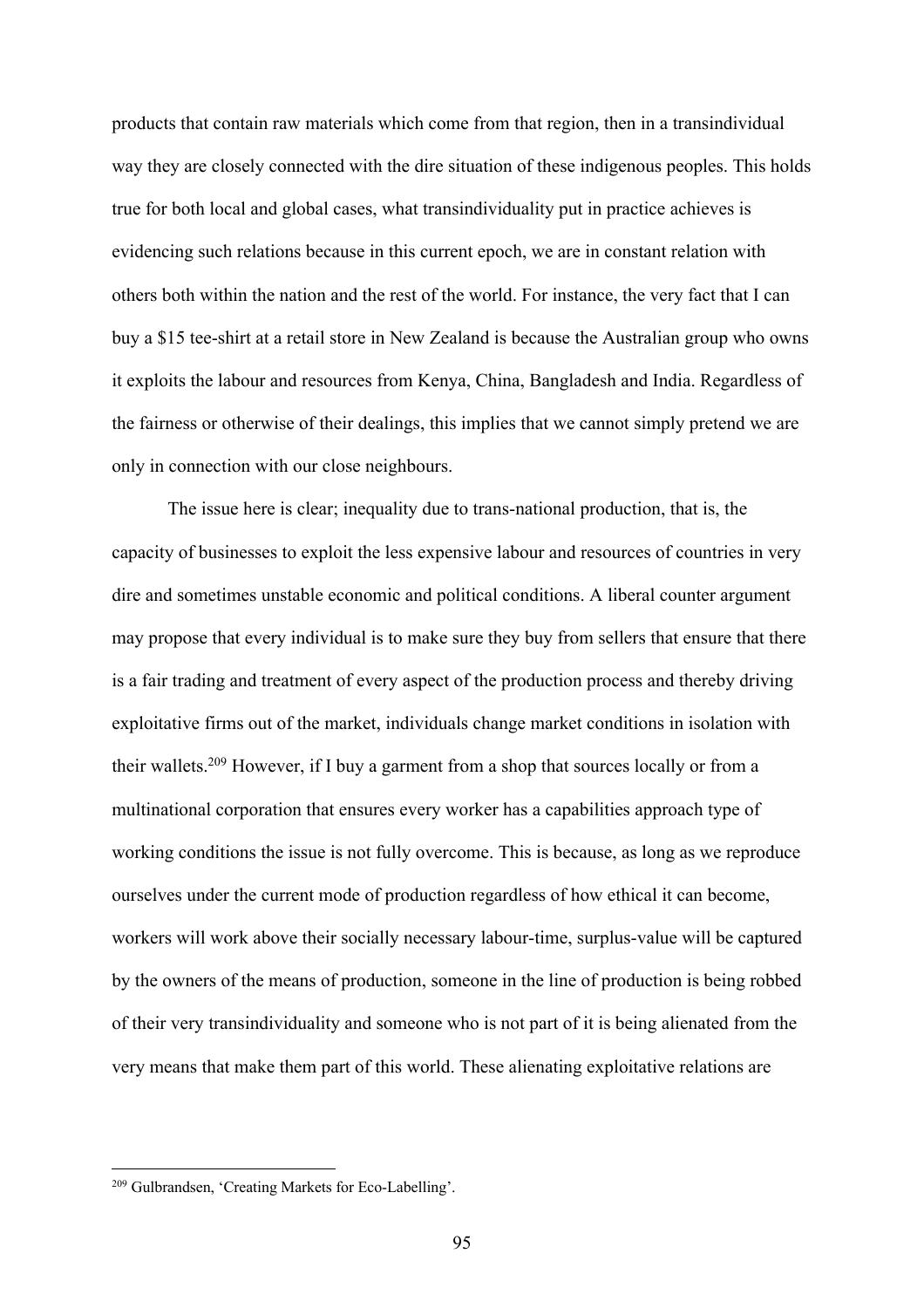present in every production and exchange of commodities, thus is necessary to move beyond them. 210

Therefore, the issue does not only pertain to relations of severe exploitation under the mode of production, namely, the encroachment of indigenous commons, sweatshops and child labour are not the only sites where alienation obtains. As Marx reminds us time and again, surplus-value is that which is continuously sought after and maximised under any commodity production.211 The only motive for companies to shift their production facilities to other countries or appropriate land affecting indigenous communities is because they can substantially increase the surplus-value of their products.

To be sure, there are regulatory measures within governments that ensure extreme exploitation does not occur such as labour laws, the institution of indigenous reserves and conservation areas. However, these are often circumvented by the firms with help of policymakers especially in the global south, for instance, the use of highly harmful techniques such as fracking, the extraction of 'oil or gas from shale rocks deep underground by injecting liquids under high pressure in order to fracture the rock'.<sup>212</sup> This technique destroys the surrounding water reserves and causes irreversible damage to the surrounding ecosystem, ecosystems that often are protected as ecological reserves. <sup>213</sup> As Bonilla Montenegro puts it, '*el ecocidio es superior a la proteccion. Todo siendo amparado por la lógica del capital*<sup>'.214</sup> (Ecocide is superior to protection. All being incorporated by the logic of capital)

The firm in the global sphere acts in the same manner as the liberal subject, namely, the only motive of its expansion to other places is its self-preservation at their most

<sup>210</sup> Marx, *Capital*, 125–38.

<sup>211</sup> Marx, 283–93.

<sup>212</sup> Manley, Foot, and Davis, 'Fracking'.

<sup>213</sup> Finewood and Stroup, 'Fracking and the Neoliberalization of the Hydro-Social Cycle in Pennsylvania's Marcellus Shale'.

<sup>214</sup> Bonilla Montenegro, 'Hydrocarbon extraction policy in Colombia and Ecuador', 42.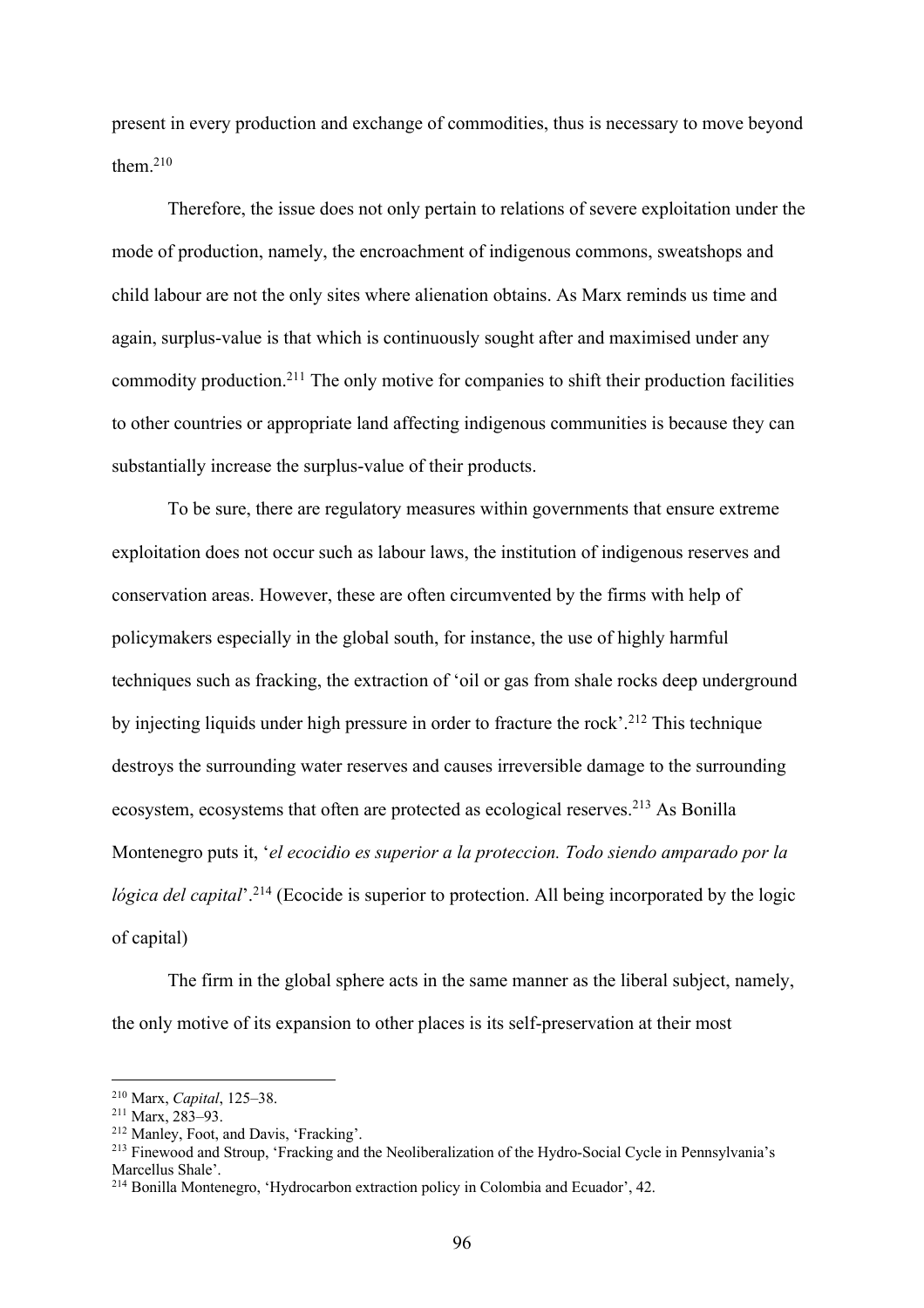achievable surplus-value capture under their current economic limitations. There is no surprise that a firm under the current mode of production is considered a legal entity, a legal person. Marx saw this clearly, so much so that he called value, surplus-value, an independent acting agent, a subject due to its self-valorising ability. <sup>215</sup> Much like the early modern subject determines itself in isolation, so value valorises itself. Value is the subject of capital, Marx says.<sup>216</sup>

To sum up, we can clearly see that in our current epoch we are severed by the current mode of production. When transindividuality is put in practice it clearly evidences that such severing disperses us through the globe. Most people in the world are connected through production and consumption of commodities and some of those who are not are also drastically affected by it. What is considered as unintended consequences of capitalist expansion is in fact a hybrid from of subsumption and thus inherently transindividual. As such, the only way to overcome the climate crisis, global inequality and exploitation is by challenging the current mode of production and affirming transindividual processes at a global scale.

# **Transindividual environment**

In terms of the climate crisis it is possible to take a pure Spinozist approach in order to bring out the transindividual. Remember that for Spinoza it is the effect from which participants are part of that defines individuality.<sup>217</sup> Therefore, we need to analyse the climate crisis in terms of the effects in order to assert its cause. The transindividual effect is very clear, the constant deterioration of the planet which has sped up the environmental crisis we find ourselves in.

<sup>215</sup> Marx, *Capital*, 253–54.

<sup>&</sup>lt;sup>216</sup> Marx, 255.

<sup>217</sup> Spinoza, *Ethics*, 32. EII Def. 7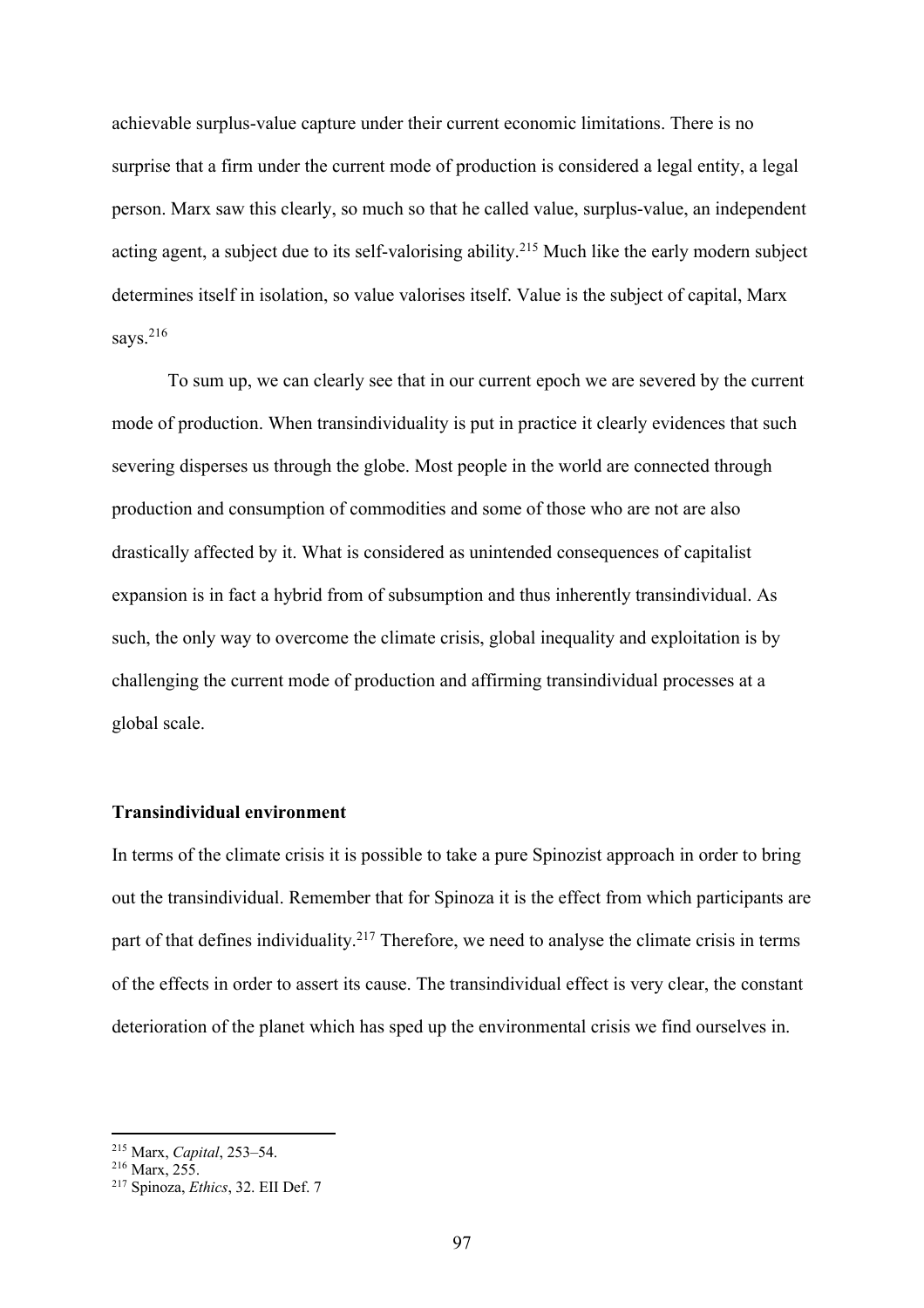As such, the individual are every single inhabitant of the planet that is a participant in its deterioration.

Now that the effect is clear and makes an individual the world of participants in the deterioration of the planet, we need to understand the cause. This deterioration is clearly the result of industrial practices such as deforestation, fossil fuel consumption, the cattle industry and so forth. The cause however does not fall on each of us – as liberalism would put it – but the way we reproduce ourselves which if anything, this project has emphasised time and again. To reiterate, we are who we are because we are determined by the current relations of production, these in turn have caused the global crisis we are under from the production of fossil fuels, the rapid global deforestation, to dairy and cattle industries.

Consequently, any positions that attempt to revert the current problem cannot fall on nations whose only purpose is to decide what to do to minimise the effect nor can it be atomised to the level of individuality where buying KeepCups and electric cars is the solution.<sup>218</sup> The point is very blunt but not simple at all. To move beyond this current mode and construct one where our transindividual nature is at the fore front which in turn will inform the way we reproduce ourselves. Because the issue is global and the concern is of scale, moving beyond the current mode of production to ways that take into account relationality with others and the environment will invariably provide a drastic and perhaps rapid change to current climatic conditions.

Transindividuality then, always brings to the fore the interdependence among persons but also the external world, the material conditions necessary for social reproduction. The very fact that we first have to take into account the exterior which in turn defines us: the land, the animals, the plants, the waters, the air, and their dire state. That is, the ways we affect

<sup>218</sup> Gulbrandsen, 'Creating Markets for Eco-Labelling', 479.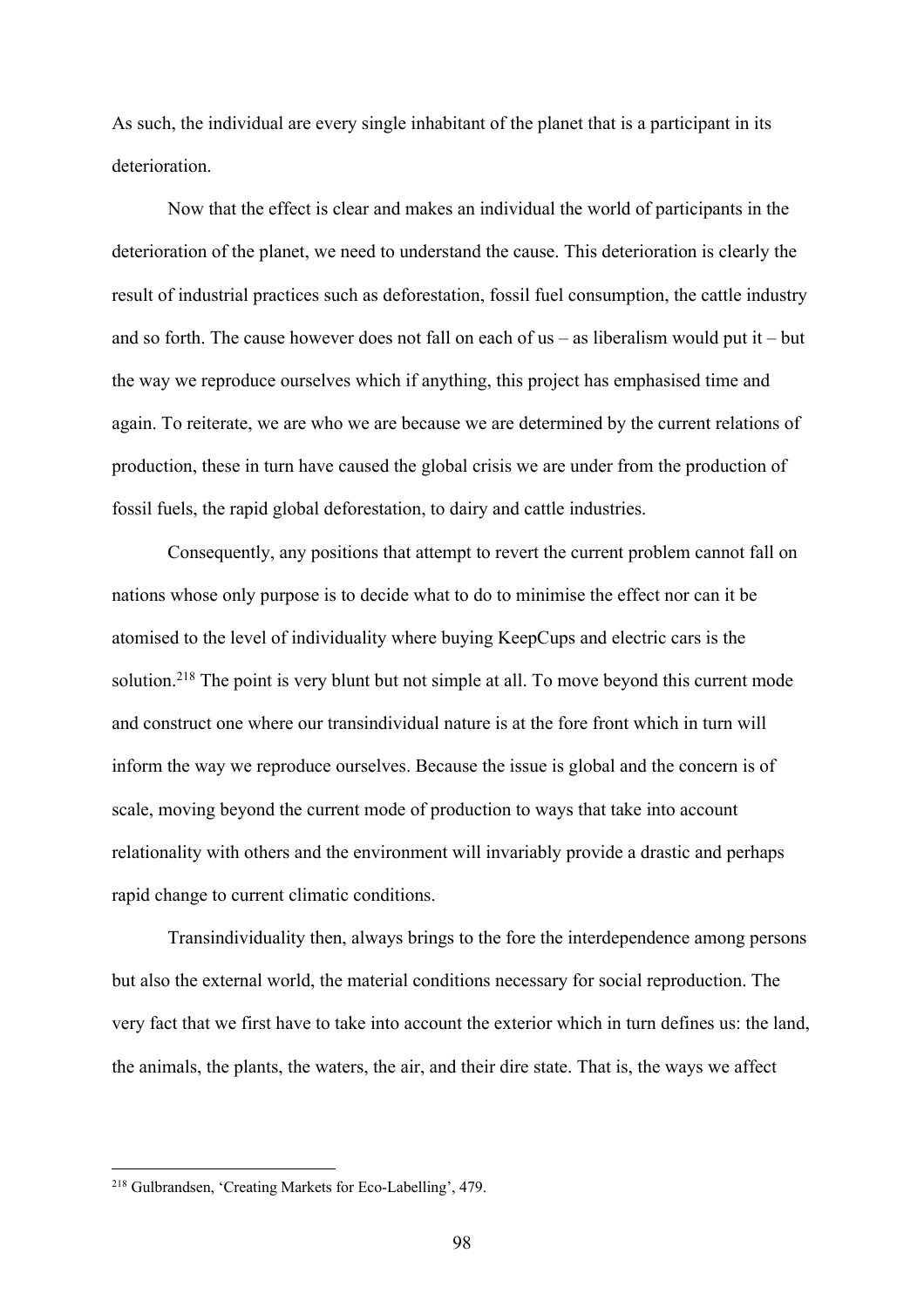them and how they affect us. We cannot but start from articulating a way of reproduction whereby the restoration of these takes precedence.

This in turn will limit the ways a mode of production can function. Transindividuality put in practice therefore allows us to understand that the effect on our planet is caused by all but this is in turn greatly determined by the way we reproduce and as such a drastic change involves us all in struggling towards both a reformulation of the ways we reproduce, and the constant battle to push for its instantiation. Multilateral agreements among nations such as the Paris Agreement where the main focus is the reduction of carbon emissions can be seen as practical steps that only ameliorate the issue but do not seriously attempt to solve it since they leave capitalist production untouched.<sup>219</sup> These issues can and should be addressed in a manner that truly incorporates every party involved in climate deterioration which will make clear – as I hope this section has – that by moving beyond the current mode of production they will find a more stable and long-lasting change.

### **Activating transindividuality**

To sum up, what a practical transindividual assessment achieves in terms of inequality and climate issues is to displace the theoretical gaze from the reductive and atomistic assessments liberal conceptions propose. Instead, transindividuality will remind us time and again about the deep relationality and interdependence from both the world and their inhabitants. As such, the way to propose serious alternatives start from challenging the current mode of production. Evidencing both its alienating relations and the deleterious consequences for the environment that constantly obtain and this mode of production perpetuates. This is by no means an easy solution to the current issues but is nonetheless a strong conceptual and practical position that will either impede nor reduce in terms of importance the alienating individualistic

<sup>219</sup> Falkner, 'The Paris Agreement and the New Logic of International Climate Politics'.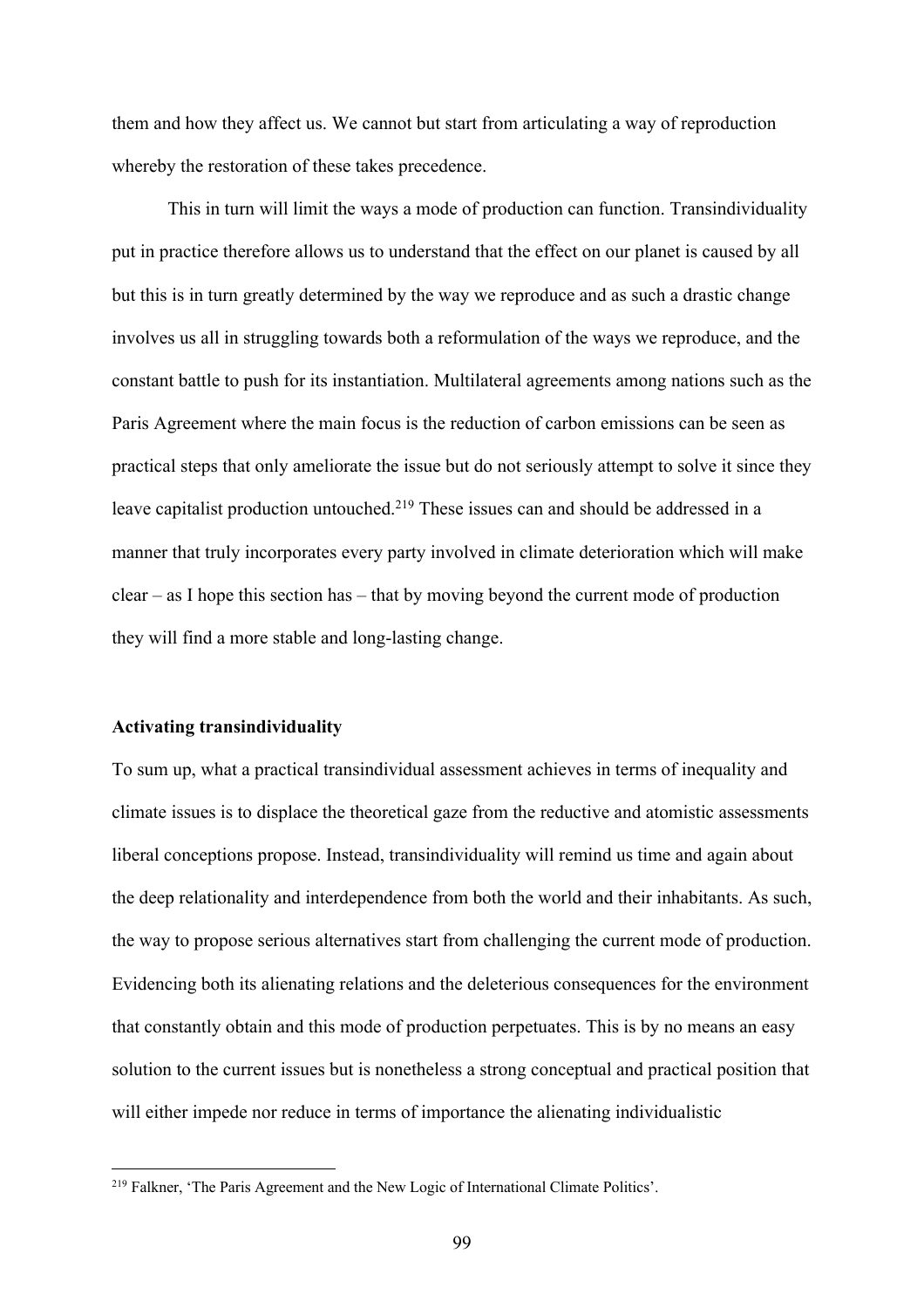dematerialised prescriptions to global challenges that stem from the early modern and liberal subject.

Thus, transindividuality materialises itself as a call to move beyond the current relations that constantly perpetuate inequality and climate deterioration. This in turn necessitates the constant mobilisation of collective subjects from grassroots and beyond towards challenging liberal paradigms. It does not suffice to demonstrate that practical issues can well be associated with the latter. Complicating these relations so that a space for change can be constructed is not a solution, as Marx tells us in the *Theses on Feuerbach,* the point is to change the word.220 Therefore, solutions are only encountered in the flux of change, in the collective effort to dismantle current relations while at the same time encountering new ones or perhaps re-encountering the very ways that maintain the communities that have remained a-capitalistic. The experience of indigenous social formations where transindividuality is at the core of their reproduction can provide a way to collectively change the current state of affairs. These are avenues that remain open and that I hope to develop further in my future work.

<sup>220</sup> Marx and Engels, *Collected Works Vol 5*, 5.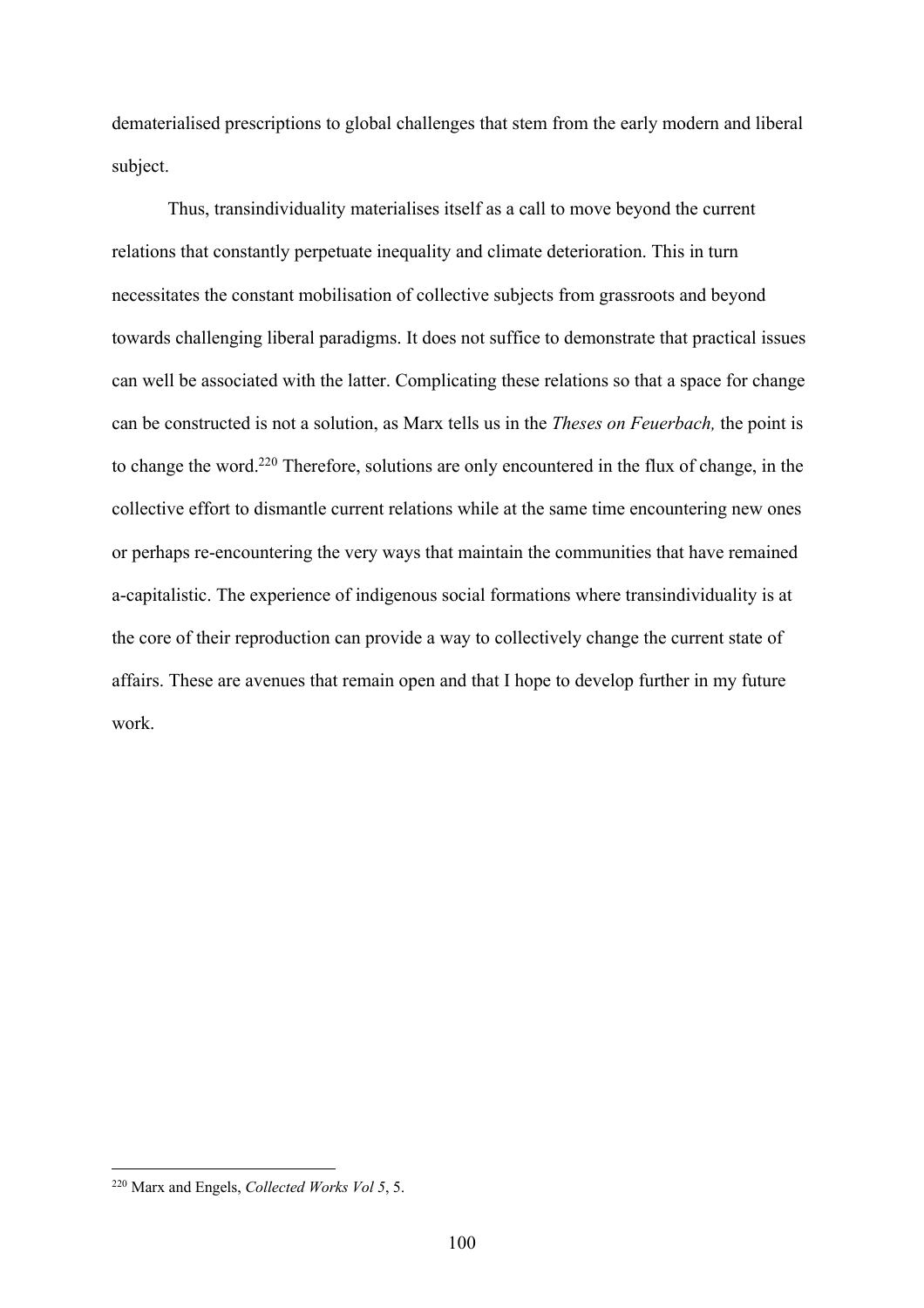## **Conclusion**

This thesis sought to trace key elements of the theory of the subject from the Enlightenment thorough to contemporary articulations. The authors that were explored in order to depict the two trajectories serve as points within the vectors so that a path can be conceptually drawn, as such, this project is not focused on presenting a comprehensive account of the subject for that would not be possible within the constraints of a Masters thesis. Nonetheless, this thesis focuses on key and important figures of the Enlightenment and is an effort to present two clear paths, one from which contemporary moral, economic, and political theories derive and another that provides alternatives to overcome the issues these contemporary theories encounter.

This thesis started with two main hypotheses in mind: first, whether the ideas that inform a theory of the subject from the Enlightenment are what inform individualism today. This hypothesis slowly became more specific, that is, how the relations among subject and objects but also between subjects appear – if at all – when analysing the authors I scrutinised in the first two chapters of this thesis. Having understood the work of Descartes, Locke and Kant helped me recognise that relationality is much more than mere proximity. In their theorisation of the subject, these authors depict the subject as one detached from these relations and therefore the early modern subject becomes an ideational entity, a figure created not only in isolation but as the privileged site where all that is exterior to it is formed.

Once this point of detachment of relations was found, I traced it to the work of Locke and Smith. Two important points were encountered: first, by identifying the three tenets of liberalism through Marx's assessment of the sphere of exchange, namely the market, this thesis evidenced that these are not only invariably informed by the early modern subject but that the detachment from body and mind that Locke presents in *An Essay on Human* 

101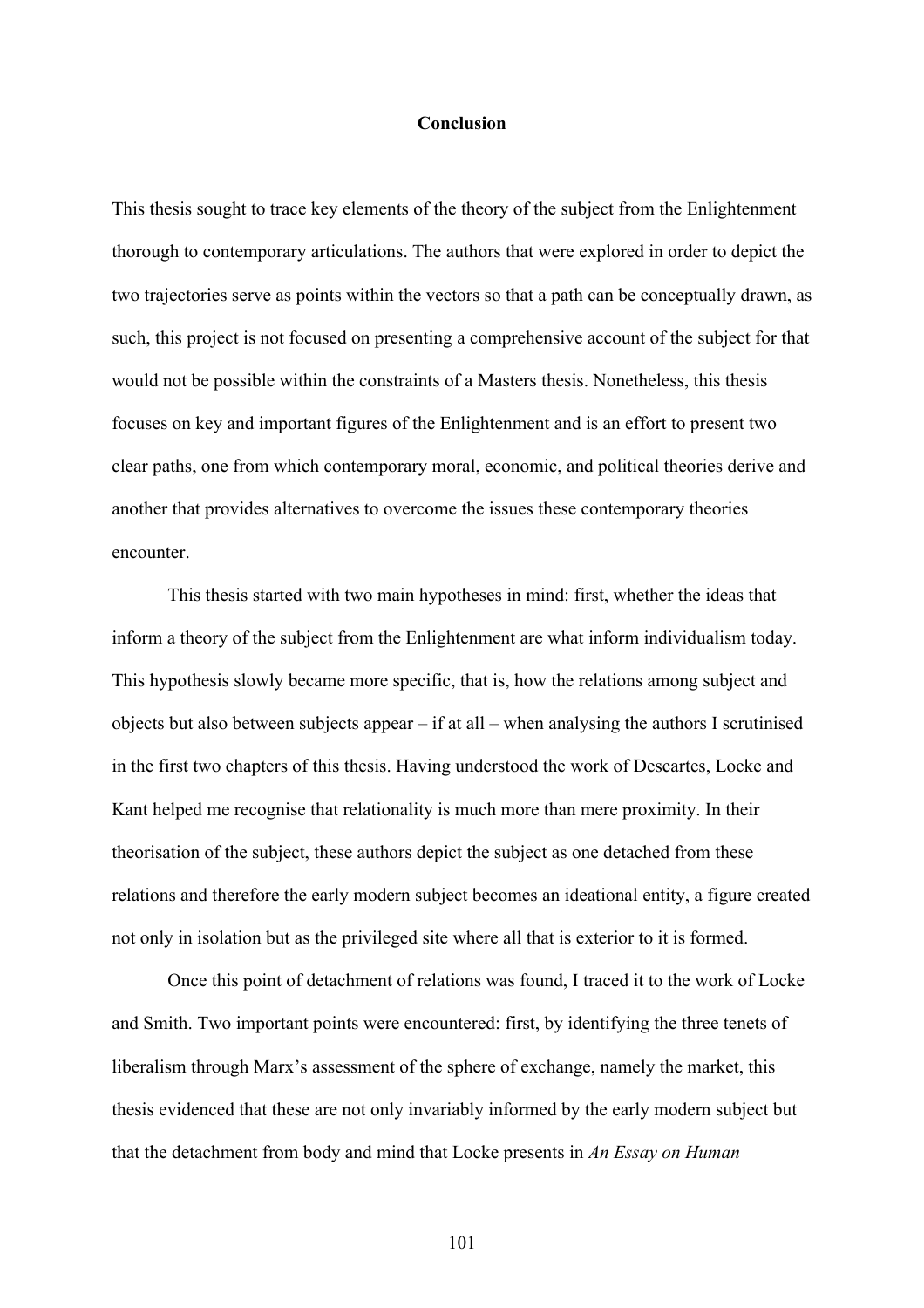*Understanding* serves as a political, moral and economic project towards the appropriation of that which is exterior to the liberal subject. And second, that the moral project of Smith in *The Theory of Moral Sentiments* ratifies the insular nature of the early modern subject and thus the liberal one. This position also elucidated how Smith's construction of liberal subjects, of the man within, can be seen as the standard necessary for subjects to be made visible to others. This in turns helped to gesture at the way subjects encounter in the site of freedom, equality and property, namely, the market. In this site is only self-preservation, selfinterest, what animates any attempt to relate with the other.

The second hypothesis was concerned with whether there were any conceptions which stem from the same period that challenge the former trajectory but can also rearticulate a different position, an alternative conception of subjects. The second trajectory shows that this is the case. Through the work of Spinoza, I encountered a conceptual field so rich, so full of radically new ideas that it was possible to clearly present the shortcomings of the early modern subject only through his work. More importantly however, the *Ethics* provided a conceptual and practical opening from which radically new conceptions of subjects could be explored.

The subject for Spinoza can be thought of as a nomadic plural entity, one that is in constant motion via their continuous immersion in adequate and inadequate ideas. This has also helped me to understand that the subject and the individual are not necessarily concomitant ideas, while the individual can be both singular and plural depending on the effects from which they are the cause, the subject is always collective. Much like the subject however, the individual is always immersed in a vast set of relations therefore it can never be thought through in isolation. To reiterate with Spinoza – and contra the early modern subject – we can say, *I am affected, I affect, therefore I exist.*

102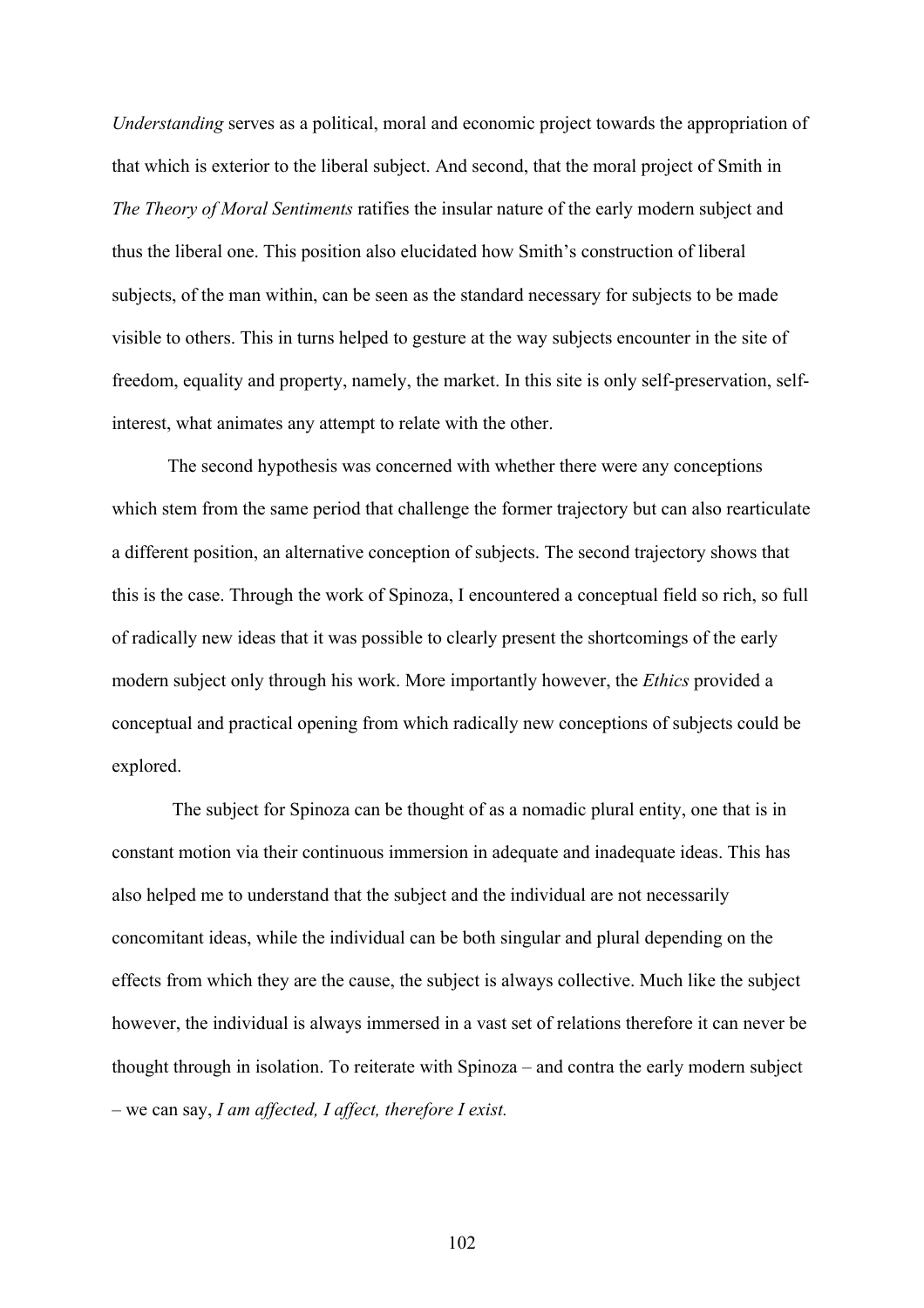Once a challenge and an alternative vision of the subject from those presented in the first part of this thesis was articulated, I sought to trace this idea to current theorists in order to understand how they interpret it. Here the transindividual is encountered, a concept that finds its heightened expression through the teachings of Spinoza and that Balibar and Read explore in great detail. Three main points were found: first, that through Marx it is possible to demonstrate the constant relationality in which subjects are immersed. This in turn provided a way of demonstrating Marx's clear overcoming of the conceptions of the first trajectory.

Second, that this position also implies that in order to understand transindividuality it is necessary to look into the ways subjects are produced and reproduce each other. Here, I was able to intimate the role alienation plays in determining the formation of subjects in the capitalist mode of production. While Read sees alienation in the spheres of circulation and production as a barrier to transindividuality, Balibar sees these as part of what relations are in our current epoch. As such, the importance lies in bringing to the fore the relations that constantly obtain in the current mode of production but that alienation persistently obscures.

And third, even though I defend the position of Balibar, I attempted to go one step further in his analysis via his interpretation of Marx. Indeterminacy and malleability are constitutive of the social, therefore my conclusion is that transindividuality is dynamic, it presents itself in different forms under different sets of conditions that are constrained by the current epoch in which it is analysed. As such, while transindividuality presents itself in the form of alienation as relation, it can nevertheless have the potential to present itself in a form devoid of alienation. This has to be at the core of any new and radical ways of reproducing each other.

Because the main concern of this thesis was to understand why individualism is so prevalent today, two questions were posed: first, how does the first trajectory present itself in political theory and in practice today? And second, can the second trajectory evidence

103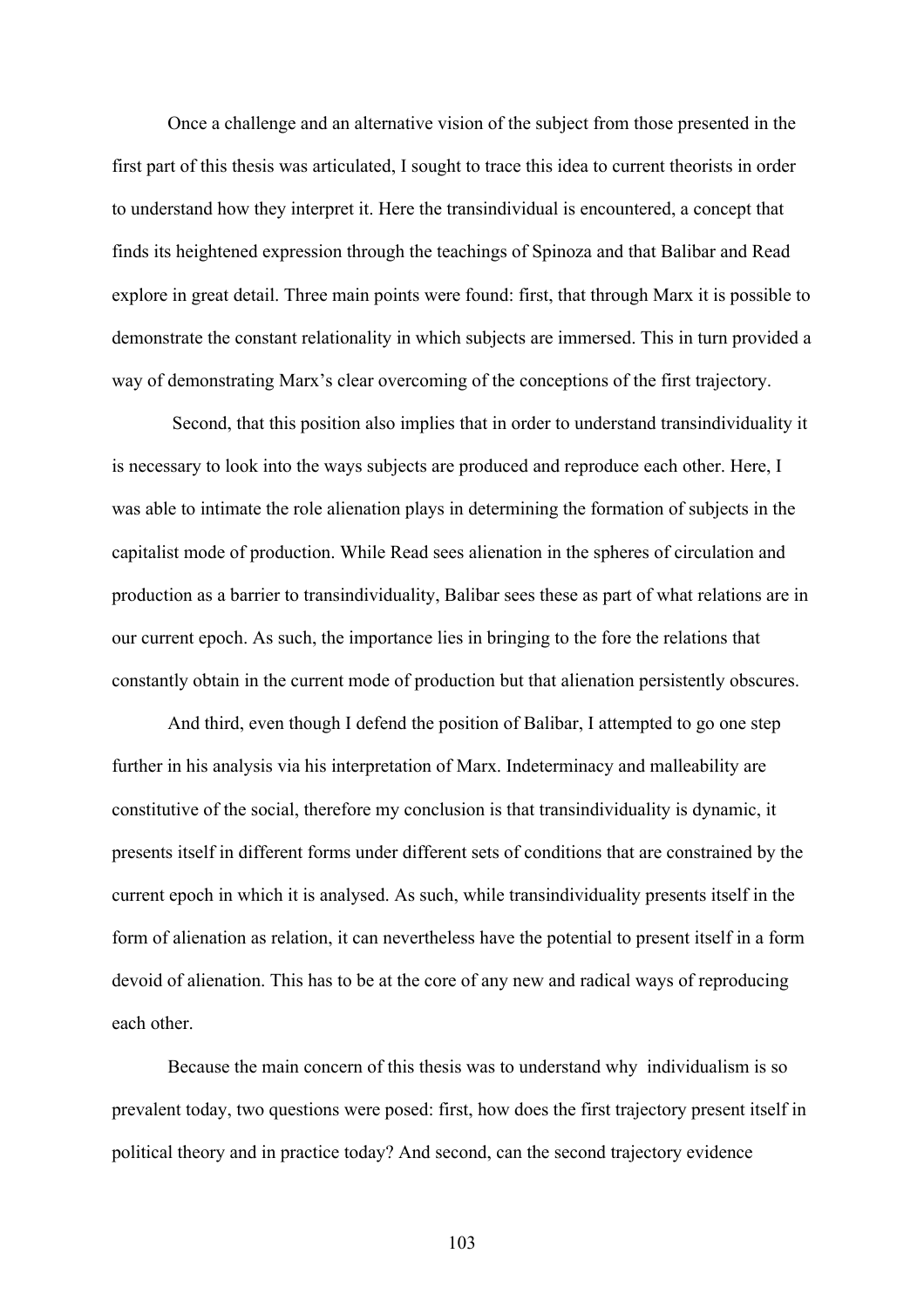contemporary shortcomings and provide an opening for change? The *topos* of intersection served as a theoretical and practical field where these positions could be interpreted and thus tested. Through this analysis I was able to intimate that current theories of distributive justice derive from the key lineaments of the first trajectory. Crucially, this also helped in articulating the importance to understand the vital role the environment plays as a space for social reproduction but also to emphasise on the crucial need to devise ways to solve the environmental crisis. These solutions have to start from a direct challenge to the ways we reproduce each other.

In analysing justice as fairness of Rawls and the capabilities approach as presented by Sen and Nussbaum, I sought to demonstrate that these cannot successfully accomplish their objective due to their marked emphasis on the individual and their exclusion of other subjects and objects. Furthermore, I intimated the different conclusions a transindividual interpretation of these theories can propose, but moreover, the main impasse that these theories encounter is that they leave untouched that which perpetuates the issues they try to solve, namely, the capitalist mode of production. This is because the liberal conception of the subject succeeds in displacing the theoretical gaze from the site of freedom, equality and property.

Once these trajectories were intersected in a theoretical field in chapter five, I sought to put them in practice in chapter six. By analysing the climate crisis and global inequality I sought to demonstrate that transindividuality helps to understand the multiple ways in which we are connected with the rest of the world. Because we are invariably severed from each other and the object world by the capitalist mode of production, this disperses us throughout the globe in such a way that even thinking of collective subjects at a national level becomes difficult. More importantly this helps in supporting the view that in order to find serious longlasting solutions to current global issues, we have to start from moving beyond the current

104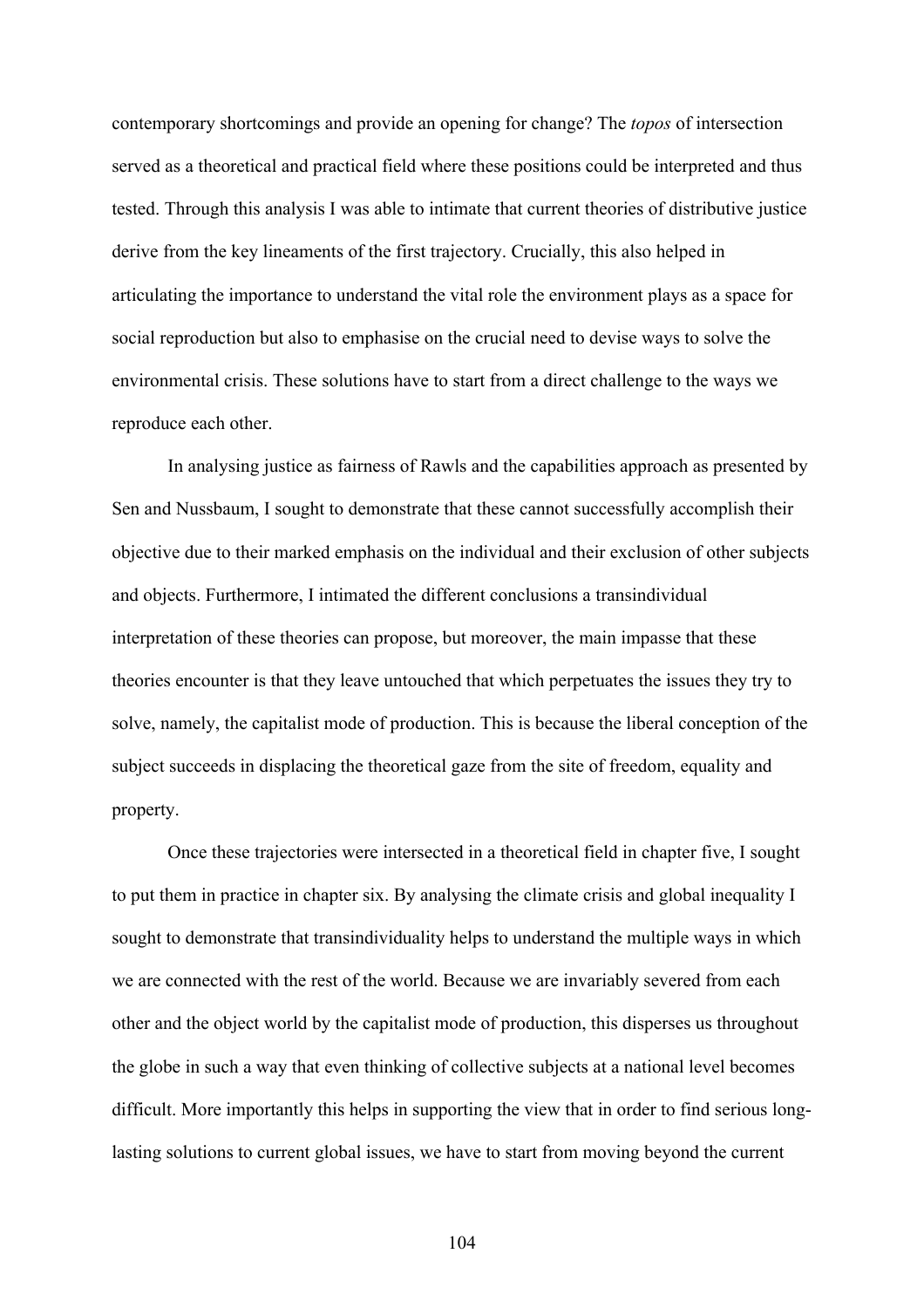mode of production but also in devising alternative forms of social reproduction that have the environment at their core. This is because transindividuality helps us understand that the environment places a vital part in the ways subjects are constructed since we affect the environment as well as we are affected by it.

This thesis has also been an effort to think through crucial elements of the theory of the subject in order to have the grounding knowledge necessary to engage with contemporary debates. That is, in order to engage with attempts to a solution it is necessary to truly understand the source of problem. As such, thinking through the potentialities of a transindividual account of subjects, particularly the role the unconscious plays in collective subject formations, how decolonial understandings of the subject help in evidencing the transindividual nature that permeates us, but also through its potential shortcomings, for instance, how in the focus of alienation by Balibar and Read the transindividual leaves unexplored the role household subjects play in the wage relation. These are important questions that need to be pondered in order to truly present a comprehensive account of the way we relate as collective subjects and that I hope to explore in future projects.

Therefore, if this thesis succeeds in achieving anything, is in making clear where the individualistic interpretation of subjects comes from and also in creating an opening, a collective basis from which alternative solutions to current issues can be spanned in a way that can never be thought through in isolation.

105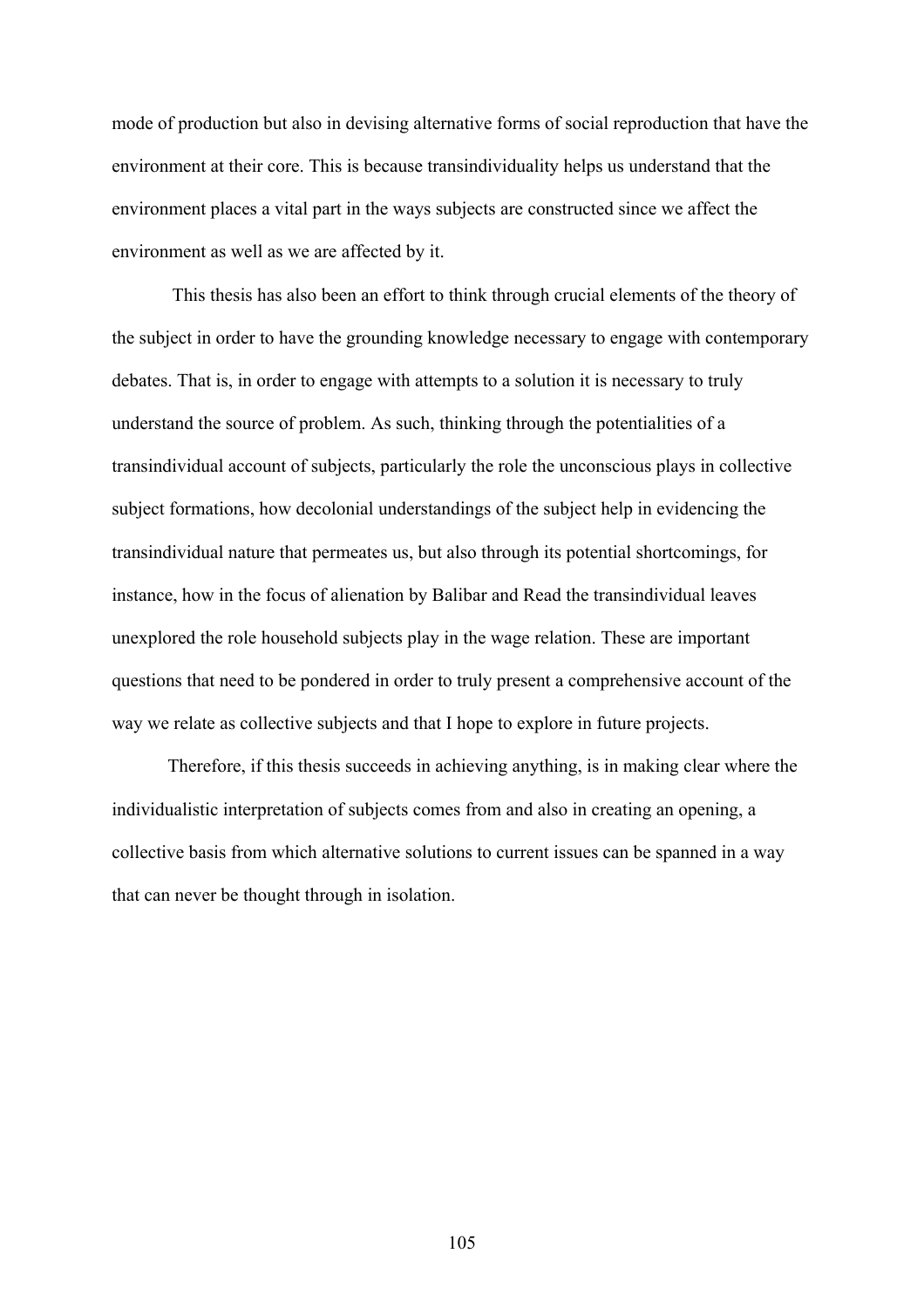## **Works cited**

- Balibar, Étienne. *Citizen Subject: Foundations for Philosophical Anthropology*. Translated by Steven Miller. New York: Fordham University Press, 2017.
- ———. 'From Philosophical Anthropology to Social Ontology and Back: What to Do with Marx's Sixth Thesis on Feuerbach?' *Postmodern Culture* 22, no. 3 (2012). https://doi.org/10.1353/pmc.2012.0014.
- ———. *Identity and Difference: John Locke and the Invention of Consciousness*. Brooklyn, NY: Verso, 2013.
- ———. 'Philosophies of the Transindividual: Spinoza, Marx, Freud'. *Australasian Philosophical Review* 2, no. 1 (2018): 5–25.

https://doi.org/10.1080/24740500.2018.1514958.

- ———. '"Possessive Individualism" Reversed: From Locke to Derrida'. *Constellations* 9, no. 3 (2002): 299–317. https://doi.org/10.1111/1467-8675.00284.
- ———. 'Subjection and Subjectification'. In *Supposing the Subject*, edited by Joan Copjec, 1–15. London: Verso, 1994.
- ———. *The Philosophy of Marx*. Translated by Chris Turner. London: Verso, 2007.
- Blackburn, Simon. 'Philosophical Anthropology'. In *The Oxford Dictionary of Philosophy*. Oxford University Press, 2016.

http://www.oxfordreference.com/view/10.1093/acref/9780198735304.001.0001/acref-9780198735304-e-2390.

Bonilla Montenegro, Julián Darío. 'Hydrocarbon extraction policy in Colombia and Ecuador: criticism from postdevelopment analysis'. *Análisis Político* 28, no. 83 (2015): 32–43. https://doi.org/10.15446/anpol.v28n83.51643.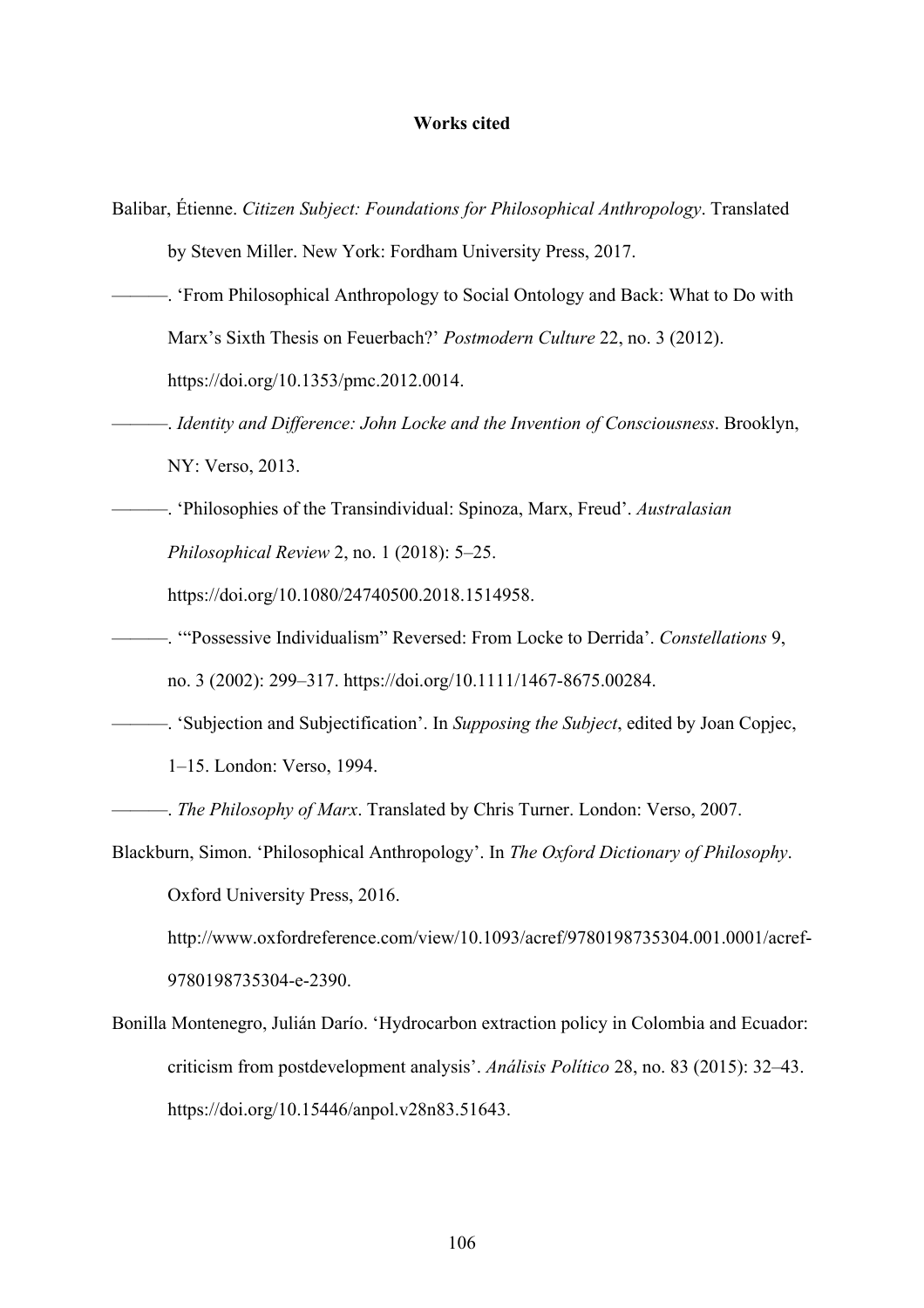Braidotti, Rosi. *Nomadic Subjects: Embodiment and Sexual Difference in Contemporary Feminist Theory*. New York: Columbia University Press, 2011.

Brittan, Samuel. *Capitalism with a Human Face*. Aldershot, England: EElgar, 1995.

- ———. 'Thatcher Was Right There Is No "Society"'. *Financial Times*, 18 April 2013. https://www.ft.com/content/d1387b70-a5d5-11e2-9b77-00144feabdc0.
- Clapham, Christopher, and James Nicholson. 'Cartesian Space'. In *The Concise Oxford Dictionary of Mathematics*. Oxford University Press, 2014.

http://www.oxfordreference.com/view/10.1093/acref/9780199679591.001.0001/acref-9780199679591-e-380.

———. 'Vector'. In *The Concise Oxford Dictionary of Mathematics*. Oxford University Press, 2014.

http://www.oxfordreference.com/view/10.1093/acref/9780199679591.001.0001/acref-9780199679591-e-2954.

- Cockburn, Patrick J. L. *The Politics of Dependence: Economic Parasites and Vulnerable Lives*. Cham, Switzerland: Palgrave Macmillan, 2018.
- Combes, Muriel. *Gilbert Simondon and the Philosophy of the Transindividual*. Cambridge, MA: MIT Press, 2013.
- Cottingham, John. 'The Inaugural Address: The Cartesian Legacy'. *Proceedings of the Aristotelian Society, Supplementary Volumes* 66 (1992): 1–21.
- Cuff, David J. 'Externalities'. In *The Oxford Companion to Global Change*. Oxford University Press, 2008.

http://www.oxfordreference.com/view/10.1093/acref/9780195324884.001.0001/acref-9780195324884-e-90.

Derrida, Jacques. *Of Grammatology*. Translated by Gayatri Spivak. Corrected ed. Baltimore: Johns Hopkins University Press, 1997.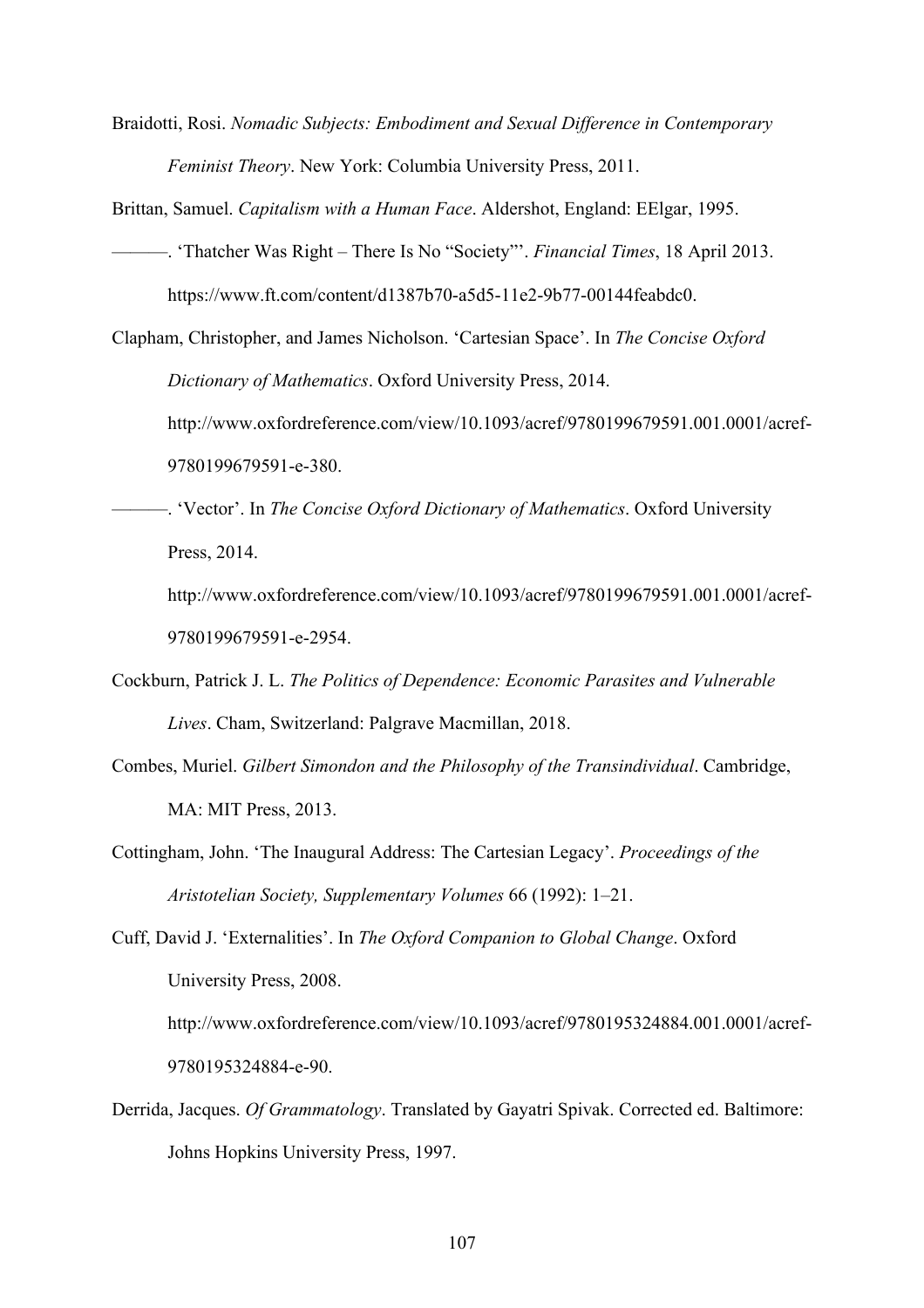- Descartes, René. *Discourse on Method, Optics, Geometry, and Meteorology*. Revised. Cambridge, MA: Hackett Pub, 2001.
- ———. *Meditations on First Philosophy: With Selections from the Objections and Replies*. Edited by John Cottingham. Latin-English ed. Cambridge, England: Cambridge University Press, 2013.
- ———. *Principles of Philosophy*. Edited by N. Kretzmann and Reese P. Miller. Dordrecht: Reidel, 1983.
- ———. *The Passions of the Soul*. Translated by Stephen Voss. Indianapolis: Hackett PubCo, 1989.
- Escobar, Arturo. *Encountering Development: The Making and Unmaking of the Third World*. Princeton, NJ: Princeton University Press, 1995.
- Falkner, Robert. 'The Paris Agreement and the New Logic of International Climate Politics'. *International Affairs* 92, no. 5 (2016): 1107–25. https://doi.org/10.1111/1468- 2346.12708.
- Finewood, Michael H., and Laura J. Stroup. 'Fracking and the Neoliberalization of the Hydro-Social Cycle in Pennsylvania's Marcellus Shale'. *Journal of Contemporary Water Research & Education* 147, no. 1 (2012): 72–79. https://doi.org/10.1111/j.1936-704X.2012.03104.x.
- Gulbrandsen, Lars H. 'Creating Markets for Eco-Labelling: Are Consumers Insignificant?' *International Journal of Consumer Studies* 30, no. 5 (2006): 477–89. https://doi.org/10.1111/j.1470-6431.2006.00534.x.
- Hill, Mike, and Warren Montag. *The Other Adam Smith*. Stanford, CA: Stanford University Press, 2014.
- Hirschman, Albert O. *The Passions and the Interests: Political Arguments for Capitalism before Its Triumph*. Princeton, NJ: Princeton University Press, 1977.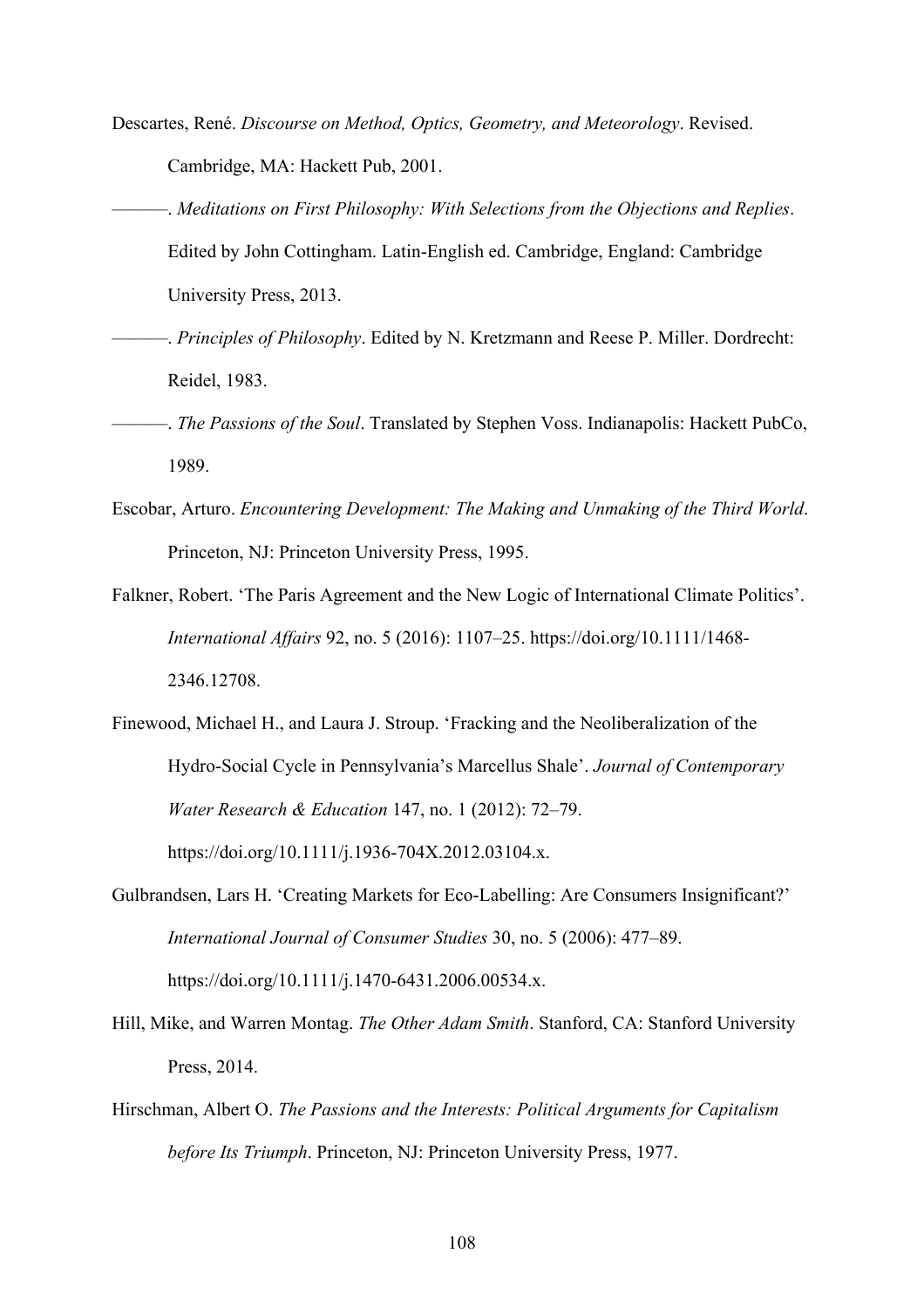- Jones, Campbell. 'Collective Subjects'. In *Routledge Handbook of Psychoanalytic Political Theory*, 233–47. Routledge, 2019. https://doi.org/10.4324/9781315524771.
- Kant, Immanuel. *Critique of Pure Reason*. Translated by Paul Guyer and Allen Wood. Cambridge, England: Cambridge University Press, 1999.
- Kennedy, J. F. 'Ask Not What Your Country Can Do for You...' JFK Library. Accessed 24 October 2020. https://www.jfklibrary.org/learn/education/teachers/curricularresources/elementary-school-curricular-resources/ask-not-what-your-country-can-dofor-you.
- Lepenies, Philipp. *The Power of a Single Number: A Political History of GDP*. New York: Columbia University Press, 2016.
- Locke, John. *An Essay Concerning Human Understanding*. Kitchener: Batoche Books, 2000. http://ebookcentral.proquest.com/lib/auckland/detail.action?docID=3117747.
- ———. *Two Treatises of Government*. Edited by Peter Laslett. Cambridge Texts in the History of Political Thought. Cambridge, England: Cambridge University Press, 1988.
- Macpherson, C.B. *The Political Theory of Possessive Individualism: Hobbes to Locke*. London: Oxford University Press, 1962.
- Manley, Will, Katharine Foot, and Andrew Davis. 'Fracking'. In *A Dictionary of Agriculture and Land Management*. Oxford University Press, 2019. http://www.oxfordreference.com/view/10.1093/acref/9780199654406.001.0001/acref-9780199654406-e-974.
- Marx, Karl. *Capital: A Critique of Political Economy Volume I*. Translated by Ben Fowkes. London: Penguin Books, 1990.
- ———. *Grundrisse: Foundations of the Critique of Political Economy*. Translated by Martin Nicolaus. London: Penguin Books, 1993.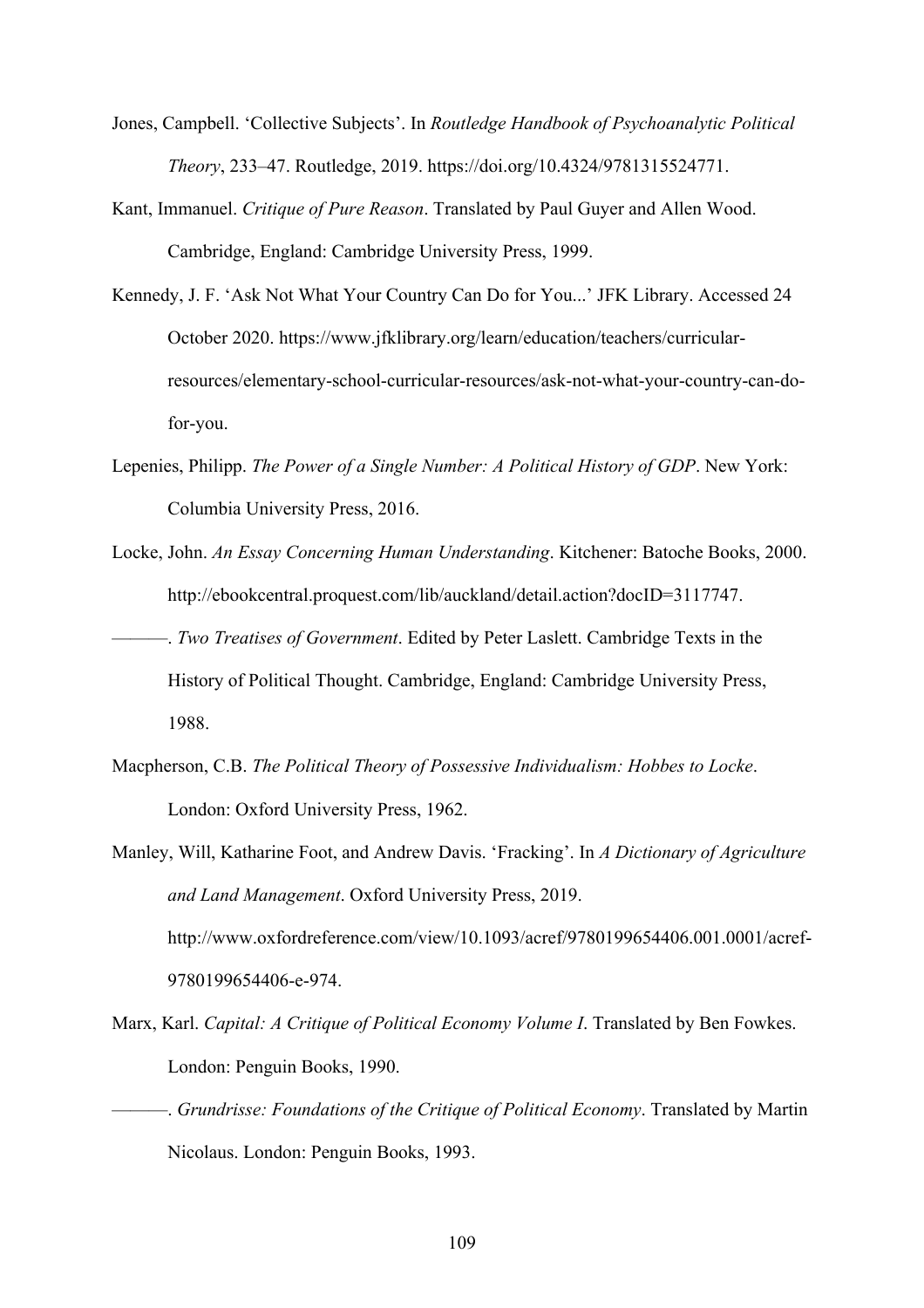- Marx, Karl, and Frederick Engels. *Marx & Engels Collected Works Vol 3: Karl Marx:March1846-August1844*. London: Lawrence & Wishart, 1976a.
- ———. *Marx & Engels Collected Works Vol 5: Marx and Engels:1846-1847*. London: Lawrence & Wishart, 1976b.
- ———. *Marx & Engels Collected Works Vol 24: Marx and Engels:1874-1883*. London: Lawrence & Wishart, 1976c.
- Montag, Warren, and Ted Stolze. *The New Spinoza*. Minneapolis: University of Minnesota Press, 1997.
- Moseley, Fred. 'Hostile Brothers'. In *The Culmination of Capital: Essays on Volume III of Marx's Capital*, edited by Martha Campbell and Geert Reuten, 65–101. London: Palgrave Macmillan, 2002. https://doi.org/10.1057/9780230597099\_4.
- Moten, Fred. *Black and Blur*. Vol 1 of Consent Not to Be a Single Being. Durham: Duke University Press, 2017.
- Nussbaum, Martha. *The Cosmopolitan Tradition: A Noble but Flawed Ideal*. Cambridge, Mass: The Belknap Press of Harvard University Press, 2019.
- ———. *Women and Human Development the Capabilities Approach*. Cambridge, England: Cambridge University Press, 2000.
- Paganelli, Maria Pia. 'The Adam Smith Problem in Reverse: Self-Interest in The Wealth of Nations and The Theory of Moral Sentiments'. *History of Political Economy* 40, no. 2 (2008): 365–82. https://doi.org/10.1215/00182702-2008-006.
- Peet, Richard. *Unholy Trinity: The IMF, World Bank, and WTO*. 2nd ed. London: Palgrave Macmillan, 2009.
- Porter, Thomas. 'The Legacy of John Rawls'. *Contemporary Political Theory* 8, no. 2 (2009): 237–39. https://doi.org/10.1057/cpt.2008.52.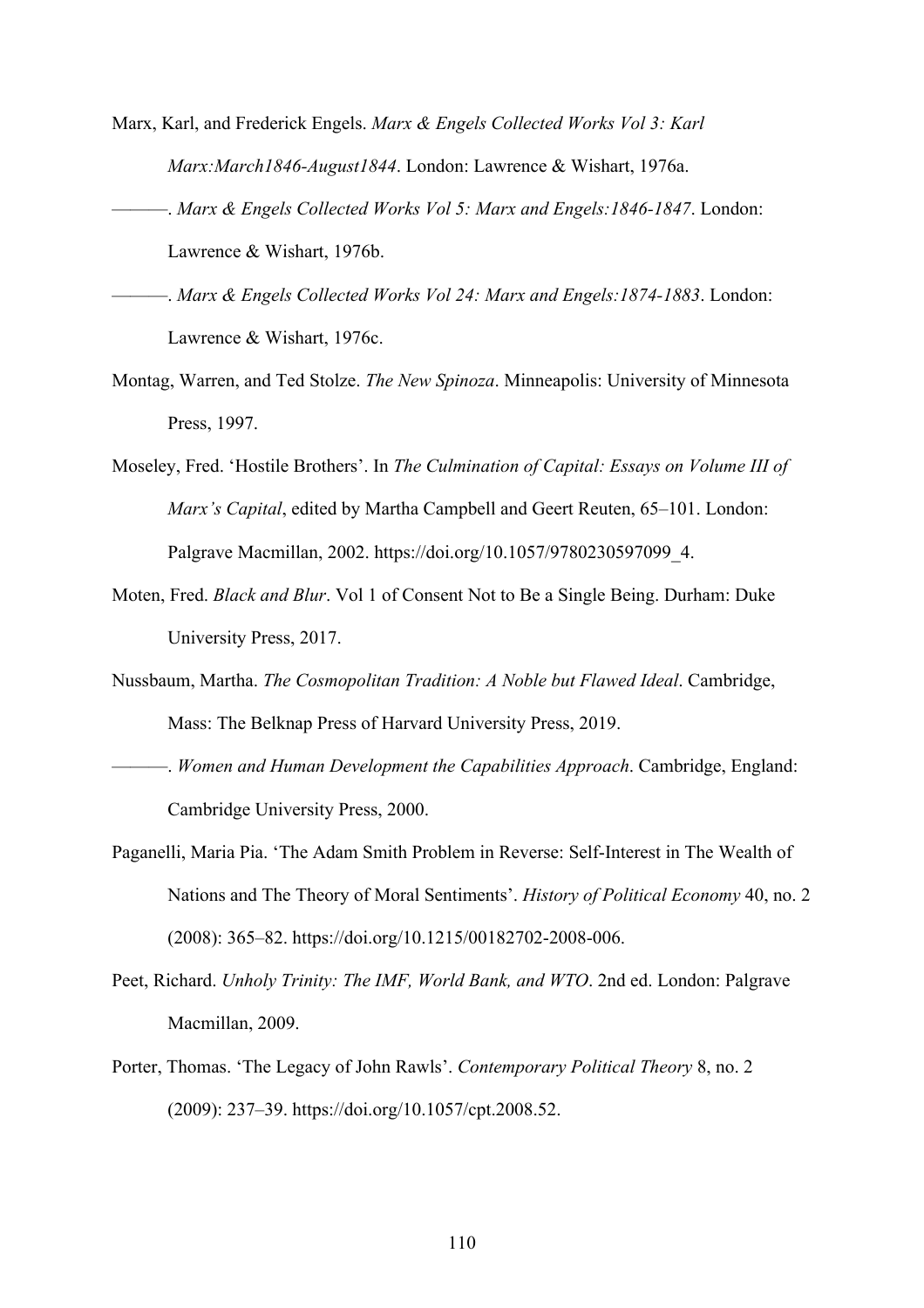Rawls, John. *A Theory of Justice*. Revised ed. Cambridge, MA: The Belknap Press of Harvard University Press, 2009.

Read, Jason. *The Politics of Transindividuality*. Leiden: Brill, 2016.

- Rodney, Walter. *How Europe Underdeveloped Africa.* London: Bogle-L'Ouverture Publications, 1972.
- Santos, Alex Mota dos. 'Socioenvironmental Impacts on Indigenous Lands in the South of the Brazilian Amazon'. *Amazonia Investiga* 7, no. 12 (2018): 123–35.

Sen, Amartya. *Development as Freedom*. New York: Knopf, 2000.

Simondon, Gilbert. 'On the Mode of Existence of Technical Objects'. *Deleuze Studies* 5, no. 3 (2011): 407–24. https://doi.org/10.3366/dls.2011.0029.

Smith, Adam. *The Theory of Moral Sentiments*. Oxford: Oxford University Press, 1976.

———. *The Wealth of Nations: Books I-III*. Edited by Andrew Skinner. London: Penguin, 1999.

Spinoza, Benedictus de. *Ethics*. Translated by Edwin Curley. London: Penguin, 1996.

- ———. *Principles of Cartesian Philosophy with Metaphysical Thoughts*. Translated by Samuel Shirley. Indianapolis, IN: Hackett Pub, 1998.
- Thatcher, Margaret. No such thing as society. Interview by Douglas Keay, 13 September 1987. https://www.margaretthatcher.org/document/106689.

Thiel, Udo. *The Early Modern Subject: Self-Consciousness and Personal Identity from Descartes to Hume*. *The Early Modern Subject*. Oxford University Press. Accessed 6 April 2020. https://www-oxfordscholarshipcom.ezproxy.auckland.ac.nz/view/10.1093/acprof:oso/9780199542499.001.0001/acpr of-9780199542499.

Tomba, Massimiliano. *Marx's Temporalities*. Translated by Peter D. Thomas and Sara R. Farris. Leiden: Brill, 2013.